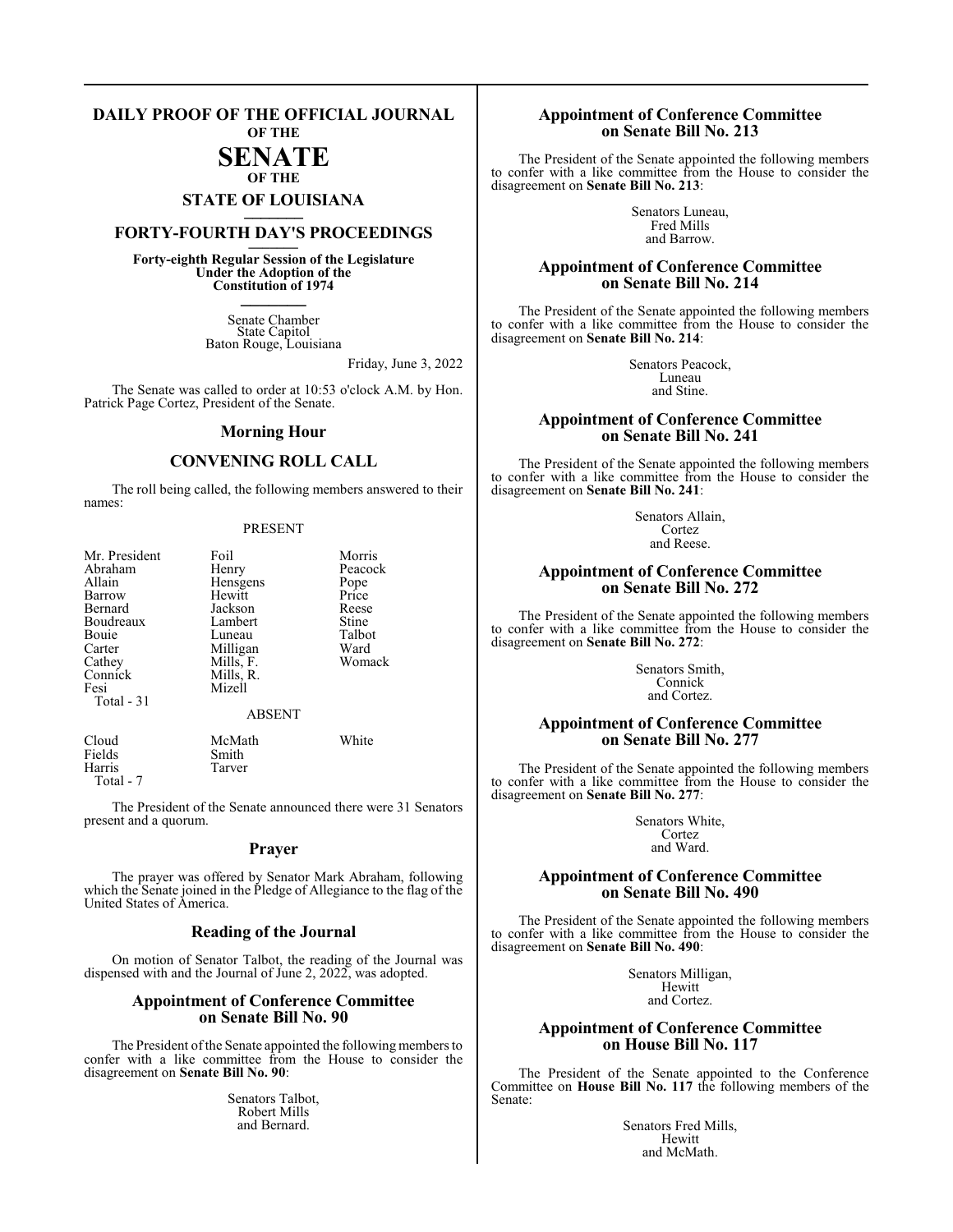# **Page 2 SENATE 44th DAY'S PROCEEDINGS**

June 3, 2022

#### **Appointment of Conference Committee on House Bill No. 555**

The President of the Senate appointed to the Conference Committee on **House Bill No. 555** the following members of the Senate:

> Senators Cathey, Ward and Connick.

## **Message from the House**

#### **PASSED SENATE BILLS AND JOINT RESOLUTIONS**

June 2, 2022

To the Honorable President and Members of the Senate:

I am directed to inform your honorable body that the House of Representatives has finally passed the following Senate Bills and Joint Resolutions:

#### **SENATE BILL NO. 342—**

BY SENATORS JACKSON, CLOUD, ROBERT MILLS, PEACOCK AND STINE

AN ACT

To amend and reenact R.S. 40:1061(D) and 1061.1.3(C) and to enact R.S. 1:18 and R.S. 14:87.7 and 87.8 and to repeal R.S. 14:87, relative to abortion; to provide for the interpretation of multiple abortion statutes; to provide for the independent construction of each separate enactment of law related to abortion; to provide for the severability; to restrict certain ordinances enacted by local governing authorities; to provide with respect to the crime of abortion; to provide relative to a late term abortion; to provide for penalties; to provide for definitions; to provide for effective dates; and to provide for related matters.

Reported with amendments.

#### **SENATE BILL NO. 359—** BY SENATOR JACKSON

AN ACT

To amend and reenact R.S. 40:2608(A)(1), (2), and (4) and 2610(A), relative to forfeiture; to provide relative to receipt of notice of forfeiture; to provide relative to extension of time for filing of claims to seized property; to provide relative to time limits; and to provide for relative matters.

Reported with amendments.

#### **SENATE BILL NO. 430—**

BY SENATOR WOMACK AN ACT

To enact R.S. 17:85.1, relative to naming a gymnasium at Monterey High School; to authorize the Concordia Parish School Board to name the new gymnasium at Monterey High School in honor of Jack Bairnsfather; and to provide for related matters.

Reported with amendments.

#### **SENATE BILL NO. 441—** BY SENATOR FESI

AN ACT

To amend and reenact R.S. 18:585, relative to public officers who retire or resign; to provide that public officers who retire or resign are ineligible to become candidates in certain elections; and to provide for related matters.

Reported with amendments.

#### **SENATE BILL NO. 203—** BY SENATOR HEWITT

AN ACT

To amend and reenact R.S. 17:236(A) and to enact Chapter 43-C of Title 17 of the Louisiana Revised Statutes of 1950, to be comprised of R.S. 17:4037.1 through 4037.8, relative to elementary and secondary education; to create and provide for the administration of a program to provide state funding for the education of students who are below grade level in reading and not enrolled in public school; to provide for responsibilities; to provide definitions; to provide relative to program funds; to provide relative to the eligibility of students, schools, and service providers; to require annual testing of participating students; to require certain annual reports; and to provide for related matters.

Reported with amendments.

**SENATE BILL NO. 478—** BY SENATOR BERNARD

AN ACT

To amend and reenact R.S. 44:1(A)(2)(a), 32(A), (C)(1)(a), and (D), 35(E)(2), and 37, relative to public records; to provide for the scope of records requests; to provide for response time; to provide for liability of custodians of records; and to provide for related matters.

Reported with amendments.

Respectfully submitted, MICHELLE D. FONTENOT Clerk of the House of Representatives

### **Message from the House**

#### **PASSED SENATE BILLS AND JOINT RESOLUTIONS**

June 2, 2022

To the Honorable President and Members of the Senate:

I am directed to inform your honorable body that the House of Representatives has finally passed the following Senate Bills and Joint Resolutions:

**SENATE BILL NO. 228—**

BY SENATOR MORRIS AN ACT

To enact R.S. 44:42, relative to public records custodians; to provide for immunity from suit in certain circumstances; and to provide for related matters.

Reported without amendments.

**SENATE BILL NO. 144—**<br>BY SENATOR ROBERT MILLS AND REPRESENTATIVES AMEDEE,<br>GAROFALO, HODGES AND SEABAUGH AN ACT

To amend and reenact R.S. 18:1308(B), relative to elections; to provide for hand delivery of absentee bymail ballots; to provide for the manner, location, and time periods for receiving hand delivered ballots; and to provide for related matters.

Reported without amendments.

Respectfully submitted, MICHELLE D. FONTENOT Clerk of the House of Representatives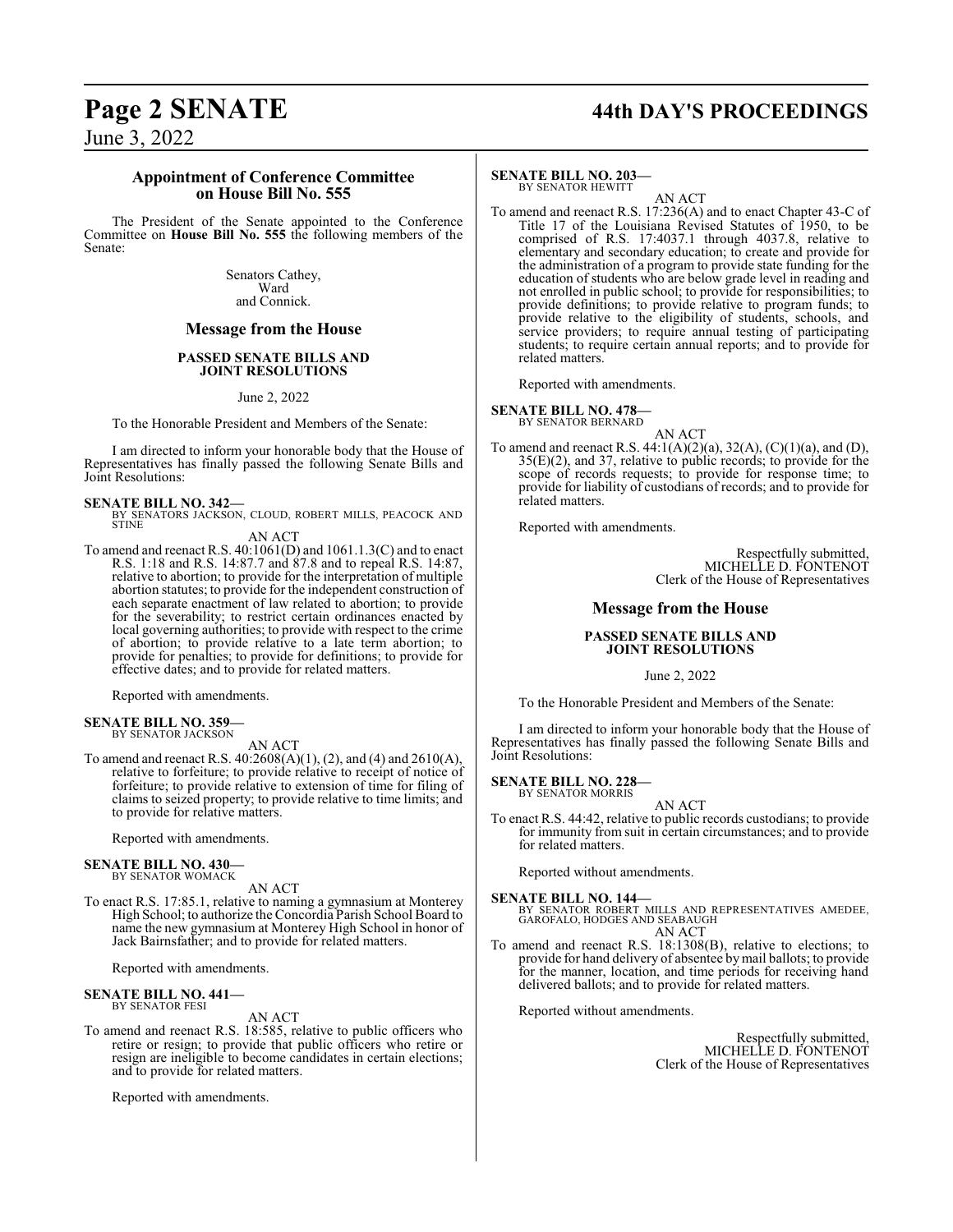# **44th DAY'S PROCEEDINGS Page 3 SENATE**

## **Message from the House**

#### **HOUSE CONFEREES APPOINTED**

June 2, 2022

To the Honorable President and Members of the Senate:

I am directed to inform your honorable body that the Speaker of the House of Representatives has appointed the following members, on the part of the House of Representatives, to confer, with a like committee from the Senate, on the disagreement to **Senate Bill No. 191** by Senator Hewitt:

Representatives Freiberg, Harris and Huval.

Respectfully submitted, MICHELLE D. FONTENOT Clerk of the House of Representatives

#### **Message from the House**

#### **HOUSE CONFEREES APPOINTED**

#### June 2, 2022

To the Honorable President and Members of the Senate:

I am directed to inform your honorable body that the Speaker of the House of Representatives has appointed the following members, on the part of the House of Representatives, to confer, with a like committee from the Senate, on the disagreement to **Senate Bill No. 241** by Senator Allain:

Representatives Bishop, Beaullieu and Schexnayder.

Respectfully submitted, MICHELLE D. FONTENOT Clerk of the House of Representatives

#### **Message from the House**

#### **HOUSE CONFEREES APPOINTED**

June 2, 2022

To the Honorable President and Members of the Senate:

I am directed to inform your honorable body that the Speaker of the House of Representatives has appointed the following members, on the part of the House of Representatives, to confer, with a like committee from the Senate, on the disagreement to **Senate Bill No. 272** by Senator Cortez:

Representatives Stefanski, Davis and Hughes.

Respectfully submitted, MICHELLE D. FONTENOT Clerk of the House of Representatives

#### **Message from the House**

#### **HOUSE CONFEREES APPOINTED**

#### June 2, 2022

To the Honorable President and Members of the Senate:

I am directed to inform your honorable body that the Speaker of the House of Representatives has appointed the following members, on the part of the House of Representatives, to confer, with a like committee from the Senate, on the disagreement to **Senate Bill No. 277** by Senator Cortez:

# June 3, 2022

Representatives Magee, Zeringue and McKnight.

Respectfully submitted, MICHELLE D. FONTENOT Clerk of the House of Representatives

#### **Message from the House**

#### **HOUSE CONFEREES APPOINTED**

June 2, 2022

To the Honorable President and Members of the Senate:

I am directed to inform your honorable body that the Speaker of the House of Representatives has appointed the following members, on the part of the House of Representatives, to confer, with a like committee from the Senate, on the disagreement to **Senate Bill No. 490** by Senator Cortez:

Representatives Zeringue, Stefanski and Schexnayder.

Respectfully submitted, MICHELLE D. FONTENOT Clerk of the House of Representatives

#### **Message from the House**

#### **HOUSE CONFEREES APPOINTED**

June 2, 2022

To the Honorable President and Members of the Senate:

I am directed to inform your honorable body that the Speaker of the House of Representatives has appointed the following members, on the part of the House of Representatives, to confer, with a like committee from the Senate, on the disagreement to **House Bill No. 117** by Representative Echols:

Representatives Echols, Bagley and Butler.

Respectfully submitted, MICHELLE D. FONTENOT Clerk of the House of Representatives

#### **Message from the House**

#### **HOUSE CONFEREES APPOINTED**

June 2, 2022

To the Honorable President and Members of the Senate:

I am directed to inform your honorable body that the Speaker of the House of Representatives has appointed the following members, on the part of the House of Representatives, to confer, with a like committee from the Senate, on the disagreement to **House Bill No. 555** by Representative Charles Owen:

Representatives Charles Owen, Davis and Pressly.

Respectfully submitted, MICHELLE D. FONTENOT Clerk of the House of Representatives

#### **Introduction of Senate Resolutions**

to continue to study and to make recommendations regarding

**SENATE RESOLUTION NO. 193—** BY SENATOR BARROW

A RESOLUTION To recreate the Louisiana Public Defender Optimal Funding Group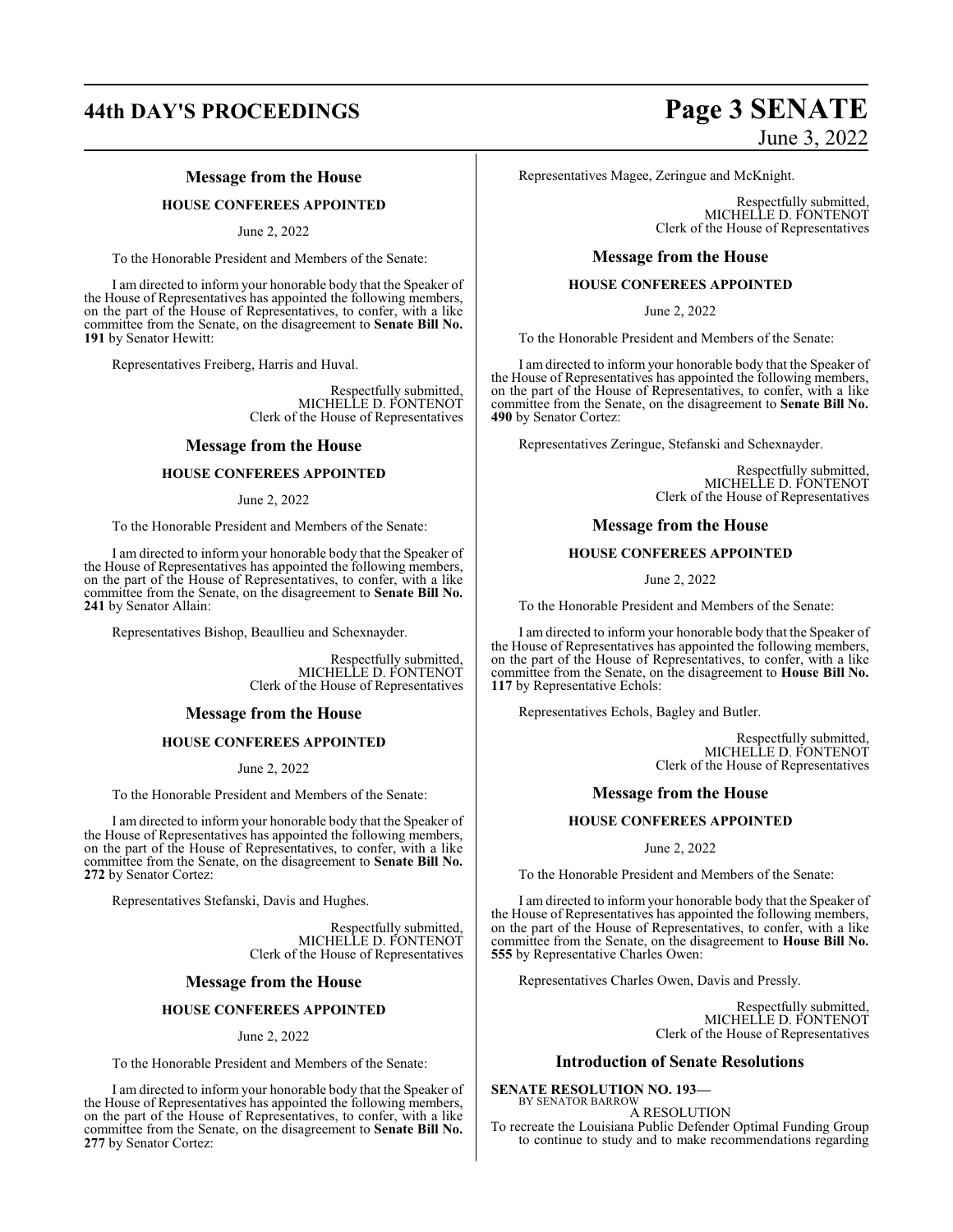# **Page 4 SENATE 44th DAY'S PROCEEDINGS**

June 3, 2022

the feasibility of establishing an optimal funding mechanism for the Louisiana Public Defender Board.

The resolution was read by title and placed on the Calendar for a second reading.

#### **SENATE RESOLUTION NO. 194—** BY SENATOR CATHEY

A RESOLUTION

To urge and request the city of Baton Rouge to designate golf cart accessibility lanes in certain areas of downtown Baton Rouge.

The resolution was read by title and placed on the Calendar for a second reading.

#### **SENATE RESOLUTION NO. 195—** BY SENATOR STINE

A RESOLUTION

To commend Justin Hill on becoming the winningest coach in McNeese baseball history.

The resolution was read by title and placed on the Calendar for a second reading.

#### **Senate Resolutions on Second Reading**

#### **SENATE RESOLUTION NO. 186—** BY SENATOR PEACOCK

A RESOLUTION

To urge and request the Louisiana State Law Institute to review state laws, rules, regulations, policies, and procedures related to mental health evaluations used in child custody and visitation proceedings.

On motion of Senator Peacock the resolution was read by title and adopted.

#### **SENATE RESOLUTION NO. 187—** BY SENATOR WHITE

A RESOLUTION

To commend Lieutenant Jennifer Duet of the Livingston Parish Sheriff's Office on being the recipient of the 2022 Deputy of the Year Award, presented by the Louisiana Sheriffs' Association.

The resolution was read by title and returned to the Calendar, subject to call.

#### **SENATE RESOLUTION NO. 188—** BY SENATOR CORTEZ

A RESOLUTION

To commend Sergeant Jonathan Walker of the St. John the Baptist Parish Sheriff's Office on being the recipient of the Louisiana Sheriffs' Association's 2022 Deputy Valor Award.

On motion of Senator Price the was read by title and adopted.

- **SENATE RESOLUTION NO. 189—** BY SENATOR WOMACK AND REPRESENTATIVES FIRMENT AND RISER
- A RESOLUTION To commend and congratulate the Assemblies of the Lord Jesus Christ on the formation of the national organization.

On motion of Senator Womack the resolution was read by title and adopted.

#### **SENATE RESOLUTION NO. 190—** BY SENATOR CORTEZ

A RESOLUTION

To commend Bobby Hebert, a World War II Navy veteran, upon the celebration of his 100<sup>th</sup> birthday.

On motion of Senator Boudreaux the resolution was read by title and adopted.

#### **SENATE RESOLUTION NO. 191—**

BY SENATOR MCMATH A RESOLUTION

To create and provide for the Legislative AdvisoryCouncil on Public Contracts, Works, and Improvements.

On motion of Senator McMath the resolution was read by title and adopted.

#### **SENATE RESOLUTION NO. 192—** BY SENATOR CORTEZ

A RESOLUTION To commend Lynwood J. Broussard for 50 years of exemplary public service as justice of the peace for Ward 4 for Lafayette Parish.

On motion of Senator Boudreaux the resolution was read by title and adopted.

## **Senate Resolutions on Second Reading**

#### **Called from the Calendar**

Senator Barrow asked that Senate Resolution No. 166 be called from the Calendar.

#### **SENATE RESOLUTION NO. 166—**

BY SENATOR BARROW A RESOLUTION

To urge and request the Louisiana State Board of Cosmetology to evaluate all its rules and applicable laws and determine whether, by rule, an applicant or licensee can be required to register their business with the office of the secretary of state as a condition of licensure.

#### **Floor Amendments**

Senator Barrow proposed the following amendments.

#### **SENATE FLOOR AMENDMENTS**

Amendments proposed by Senator Barrow to Original Senate Resolution No. 166 by Senator Barrow

#### AMENDMENT NO. 1

On page 2, line 3, after "licensure" insert "if transacting business under any name other than the legal name of the individual"

On motion of Senator Barrow, the amendments were adopted.

On motion of Senator Barrow the amended resolution was read by title and adopted.

## **Called from the Calendar**

Senator Hewitt asked that Senate Resolution No. 178 be called from the Calendar.

#### **SENATE RESOLUTION NO. 178—**

BY SENATORS HEWITT, ABRAHAM, ALLAIN, BARROW, BERNARD,<br>BOUDREAUX,BOUIE,CARTER,CATHEY,CLOUD,CONNICK,CORTEZ,<br>FESI, FOIL, HENRY, HENSGENS, JACKSON, LAMBERT, LUNEAU,<br>MCMATH, MILLIGAN, FRED MILLS, ROBERT MILLS, MIZELL,<br>MORRIS, P WOMACK

A RESOLUTION

To acknowledge the right of parents to decide whether to vaccinate a child for COVID-19 and the role of the state in providing information to allow parents to make an informed decision.

On motion of Senator Hewitt the resolution was read by title and adopted.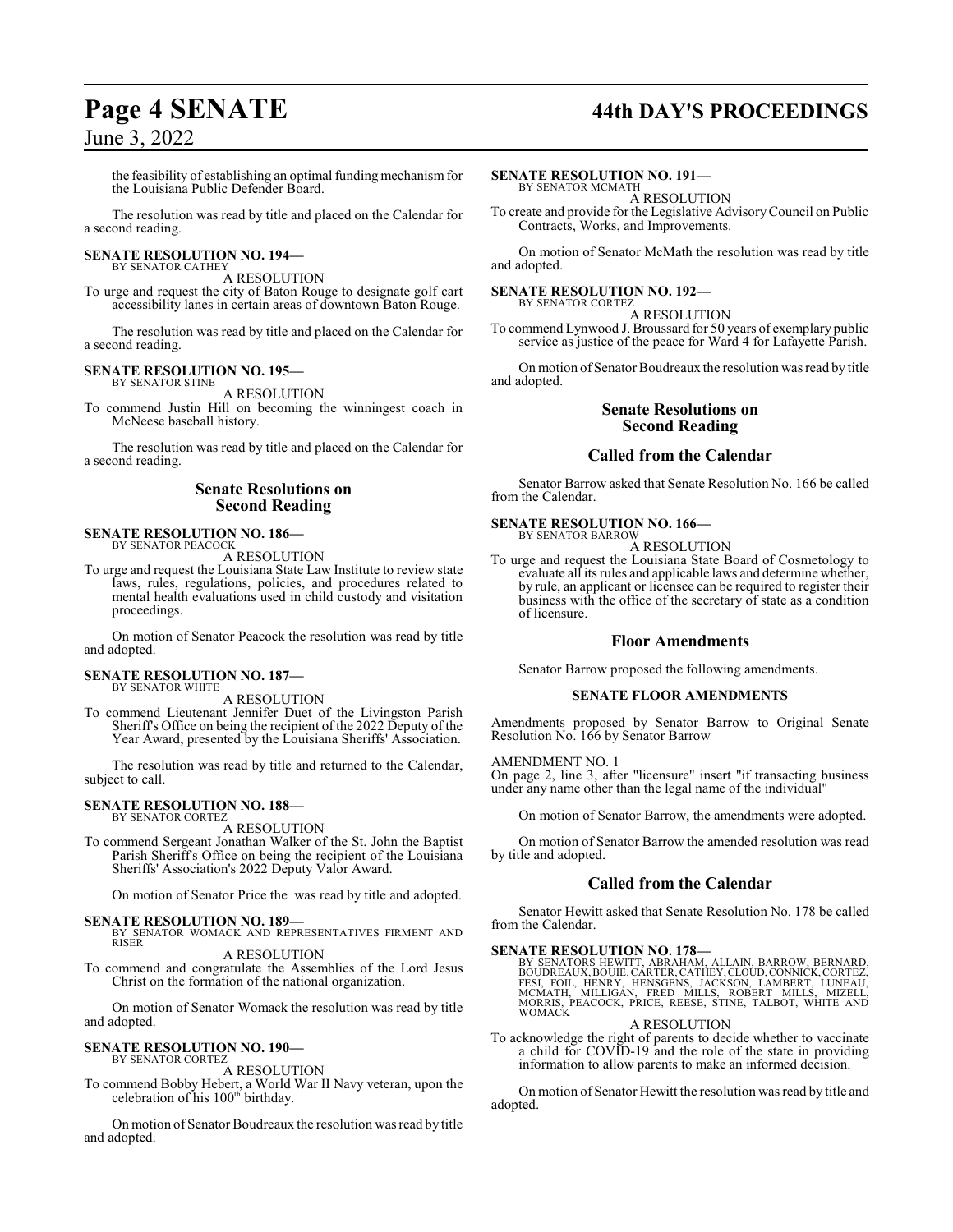# **44th DAY'S PROCEEDINGS Page 5 SENATE**

#### **House Concurrent Resolutions on Second Reading**

#### **HOUSE CONCURRENT RESOLUTION NO. 121—**

BY REPRESENTATIVE JORDAN A CONCURRENT RESOLUTION

To create a task force to study suicide rates among African Americans in Louisiana and report its findings to the legislature no later than March 1, 2023.

The resolution was read by title and returned to the Calendar, subject to call.

## **HOUSE CONCURRENT RESOLUTION NO. 129—** BY REPRESENTATIVE CREWS

A CONCURRENT RESOLUTION

To urge and request the presiding officers of the legislature to study issues created by the columns in the legislative committee rooms and to explore all opportunities to improve conditions or resolve issues involving the line-of-sight issues caused by those columns and to report their findings and recommendations to each member of the legislature not later than January 15, 2023.

The resolution was read by title. Senator Peacock moved to concur in the House Concurrent Resolution.

#### **ROLL CALL**

The roll was called with the following result:

#### YEAS

| Mr. President<br>Abraham<br>Allain<br>Barrow<br>Bernard<br>Boudreaux<br>Bouie<br>Carter<br>Cathey<br>Cloud<br>Connick<br>Fesi<br>Total - 34<br>Total $-0$ | Foil<br>Henry<br>Hensgens<br>Hewitt<br>Jackson<br>Lambert<br>Luneau<br>McMath<br>Milligan<br>Mills, F.<br>Mills, R.<br>Mizell<br><b>NAYS</b><br>ABSENT | Morris<br>Peacock<br>Pope<br>Price<br>Reese<br>Stine<br>Talbot<br>Ward<br>White<br>Womack |
|-----------------------------------------------------------------------------------------------------------------------------------------------------------|--------------------------------------------------------------------------------------------------------------------------------------------------------|-------------------------------------------------------------------------------------------|
| Fields                                                                                                                                                    | Smith                                                                                                                                                  |                                                                                           |
| Harris<br>Total - 4                                                                                                                                       | Tarver                                                                                                                                                 |                                                                                           |

The Chair declared the Senate concurred in the House Concurrent Resolution and ordered it returned to the House.

#### **HOUSE CONCURRENT RESOLUTION NO. 134—**

BY REPRESENTATIVES SCHEXNAYDER AND GREGORY MILLER AND SENATORS PRICE AND SMITH

A CONCURRENT RESOLUTION

To commend the St. Charles Catholic High School baseball team on winning the Louisiana High School Athletic Association 2022 Division III state championship.

The resolution was read by title. Senator Price moved to concur in the House Concurrent Resolution.

# June 3, 2022

## **ROLL CALL**

The roll was called with the following result:

YEAS

| Mr. President<br>Abraham<br>Allain<br>Bernard<br>Boudreaux<br>Bouie<br>Carter<br>Cathey<br>Cloud<br>Connick | Foil<br>Henry<br>Hensgens<br>Hewitt<br>Jackson<br>Lambert<br>Luneau<br>McMath<br>Milligan<br>Mills, F. | Mizell<br>Morris<br>Peacock<br>Pope<br>Price<br>Reese<br>Stine<br>Talbot<br>Ward<br>White |
|-------------------------------------------------------------------------------------------------------------|--------------------------------------------------------------------------------------------------------|-------------------------------------------------------------------------------------------|
| Fesi                                                                                                        | Mills, R.                                                                                              | Womack                                                                                    |
| Total $-33$                                                                                                 | <b>NAYS</b>                                                                                            |                                                                                           |
| Total - 0                                                                                                   | <b>ABSENT</b>                                                                                          |                                                                                           |

| Barrow    | Harris | Tarver |
|-----------|--------|--------|
| Fields    | Smith  |        |
| Total - 5 |        |        |

The Chair declared the Senate concurred in the House Concurrent Resolution and ordered it returned to the House.

#### **House Bills and Joint Resolutions on Second Reading Reported by Committees**

**HOUSE BILL NO. 37—**<br>BY REPRESENTATIVES MCCORMICK, AMEDEE, BACALA, BAGLEY, BUTLER, CARRIER, CORMIER, CREWS, ECHOLS, EDMONDS,<br>EDMONSTON, EMERSON, FIRMENT, FRIEMAN, GADBERRY,<br>GAROFALO, GEYMANN, HARRIS, HODGES, HOLLIS, HORTON AN ACT

To amend and reenact R.S. 40:1379.3(B) and to enact R.S. 14:95(M) and R.S. 40:1379.3.3, relative to the illegal carrying of weapons; to exempt certain persons from the crime of illegal carrying of weapons; to provide relative to concealed handgun permits; to provide relative to the authority of a person to carry a concealed handgun without a permit; to provide for the Louisiana Firearm SafetyAwareness Act; to provide relative to an online education course; to provide for a purpose; to provide relative to course topics; to provide relative to database maintenance; to provide for promulgation of rules; and to provide for related matters.

Reported with amendments by the Committee on Revenue and Fiscal Affairs.

#### **SENATE COMMITTEE AMENDMENTS**

Amendments proposed by Senate Committee on Revenue and Fiscal Affairs to Reengrossed House Bill No. 37 by Representative McCormick

#### AMENDMENT NO. 1

On page 1, line 2, after "To" delete the remainder of the line and insert "enact R.S. 14:95(A)(5)(b)(iv), R.S. 17:416.16.1, and R.S. 40:1379.3.3,"

#### AMENDMENT NO. 2

On page 1, delete line 5

#### AMENDMENT NO. 3

On page 1, line 6, at the beginning of the line delete "permit;" and insert "to authorize certain active and retired teachers and school administrators to be designated as school protection officers; to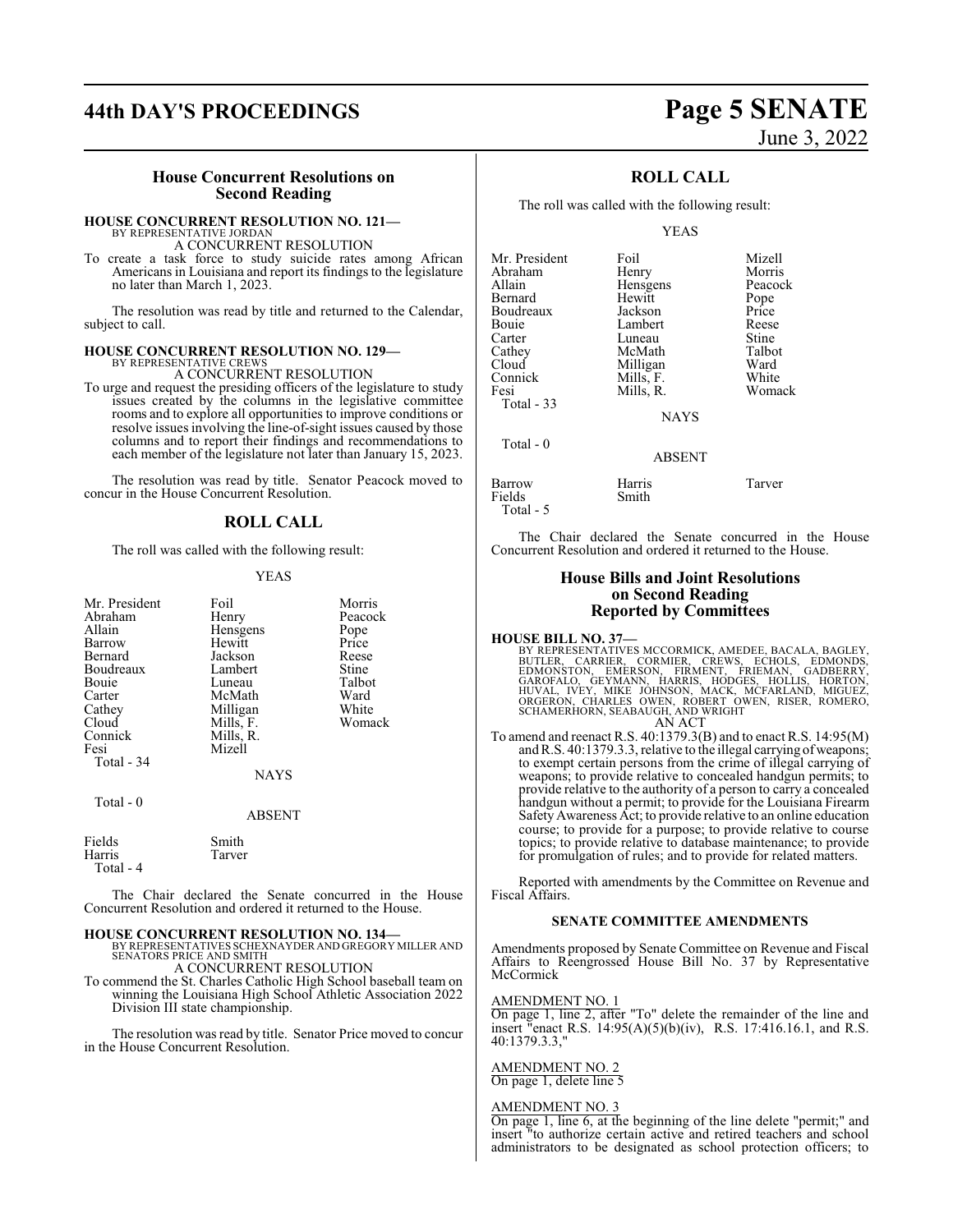# **Page 6 SENATE 44th DAY'S PROCEEDINGS**

June 3, 2022

provide for training and requirements to be designated as a school protection officer; to provide for the duties and responsibilities of school protection officers; to provide for revocation of the school protection officer designation;

#### AMENDMENT NO. 4

On page 1, delete lines 11 through 18, and on page 2, delete lines 1 through 13, and insert:

"Section 1. R.S.  $14:95(A)(5)(b)(iv)$  is hereby enacted to read as follows:

§95. Illegal carrying of weapons

A. Illegal carrying of weapons is any of the following:

\* \* \* (5)(a) The intentional possession or use by any person of a dangerous weapon on a school campus during regular school hours or on a school bus. "School" means any elementary, secondary, high school, or vo-tech school in this state and "campus" means all facilities and property within the boundary of the school property. "School bus" means any motor bus being used to transport children to and from school or in connection with school activities.

(b) The provisions of this Paragraph shall not apply to: \* \* \*

(iv) Any person designated as a school protection officer pursuant to R.S. 17:416.16.1. \* \* \*

Section 2. R.S. 17:416.16.1 is hereby enacted to read as follows:

§416.16.1. Teachers, administrators designated as School Protection **Officers** 

 $(1)$  Any school district within the state may designate one or more elementary or secondary school teachers or administrators as a school protection officer. The responsibilities and duties of a school protection officer are voluntary and shall be in addition to the normal responsibilities and duties of the teacher or administrator.

(2) Any school district within the state may designate one or more retired school teachers or administrators as a school protection officer.

B. Any person designated by a school district as a school protection officer shall be authorized to carry concealed firearms in any school in the district. The school protection officer may not be permitted to allow any firearm out of his personal control while that firearm is on school property. Any school protection officer who violates this Subsection shall be removed immediately from the classroom and may be subject to employment termination proceedings.

C. Any teacher or administrator of an elementary or secondary school who seeks to be designated as a school protection officer shall request that designation in writing, and submit it to the superintendent of the school district which employs him as a teacher or administrator. Along with this request, any teacher or administrator seeking to carry a concealed firearm on school property shall also submit proof that he has a valid concealed carry permit. No school district may allow a school protection officer to carry a concealed firearm on school property unless the school protection officer has a valid concealed carry permit.

D. All teachers and administrators seeking the designation of school protection officer shall submit a certificate of a school protection officer training program completion from a training program approved by the Department of Public Safety and Corrections, public safety services, office of state police which demonstrates that the person has successfully completed the minimum training requirements for peace officers established by the Council on Peace Officer Standards and Training pursuant to R.S. 40:2404.2(A). No school district may designate a teacher or administrator as a school protection officer unless that person has successfully completed the P.O.S.T. training program.

D. (1) Any school district that designates a teacher or administrator as a school protection officer shall, within thirty days, notify, in writing, the superintendent of state police of the designation, which shall include the following:

(a) The full name, date of birth, and address of the school protection officer.

(b) The name of the school district.

(c) The date the person was designated as a school protection officer.

(2) Notwithstanding any other provisions of law to the contrary, any identifying information collected under the authority of this Subsection may not be considered public information and may not be subject to a request for public records.

E. A school district may revoke the designation of a person as a school protection officer for any reason and shall immediately notify the designated school protection officer in writing of the revocation. The school district shall also within fifteen days of the revocation notify the superintendent of state police in writing of the revocation of the designation of such person as a school protection officer. A person who has had the designation of school protection officer revoked has the right to appeal the revocation decision to the superintendent of state police who has final decision authority.

F. The superintendent of state police shall maintain a listing of all persons designated by school districts as school protection officers and shall make this list available to all law-enforcement agencies.

Section 3. R.S. 40:1379.3.3 is hereby enacted to read as follows:"

On motion of Senator Allain, the committee amendment was adopted. The amended bill was read by title and referred to the Legislative Bureau.

**HOUSE BILL NO. 246—** BY REPRESENTATIVE PHELPS AN ACT

To amend and reenact R.S. 32:863(A)(3)(a), relative to sanctions for violations of required vehicle liability security; to modify the lapse period applicable to sanctions for lapse of required liability security; to provide for rule promulgation; to provide for an effective date; and to provide for related matters.

Reported favorably by the Committee on Revenue and Fiscal Affairs. The bill was read by title and referred to the Legislative Bureau.

#### **Reconsideration**

The vote by which House Bill No. 137 failed to pass on Thursday, June 2, 2022, was reconsidered.

**HOUSE BILL NO. 137—**

BY REPRESENTATIVES MARINO AND GLOVER AN ACT

To amend and reenact R.S. 40:966(F)(1), relative to immunity from prosecution for medical marijuana; to provide that visiting qualifying patients shall be exempt from prosecution for certain violations of the Uniform Controlled Dangerous Substances Law; to provide for an effective date; and to provide for related matters.

The bill was read by title. Senator Fred Mills moved the final passage of the bill.

#### **ROLL CALL**

The roll was called with the following result:

#### YEAS

| Mr. President     | Connick  | Mills, F.    |
|-------------------|----------|--------------|
| Abraham           | Fesi     | Morris       |
| Allain            | Foil     | Peacock      |
| Barrow            | Hensgens | Price        |
| Bernard           | Jackson  | Reese        |
| Boudreaux         | Lambert  | <b>Stine</b> |
| Bouie             | Luneau   | Talbot       |
| Carter            | McMath   | Ward         |
| Cathey            | Milligan |              |
| <b>Total</b> - 26 |          |              |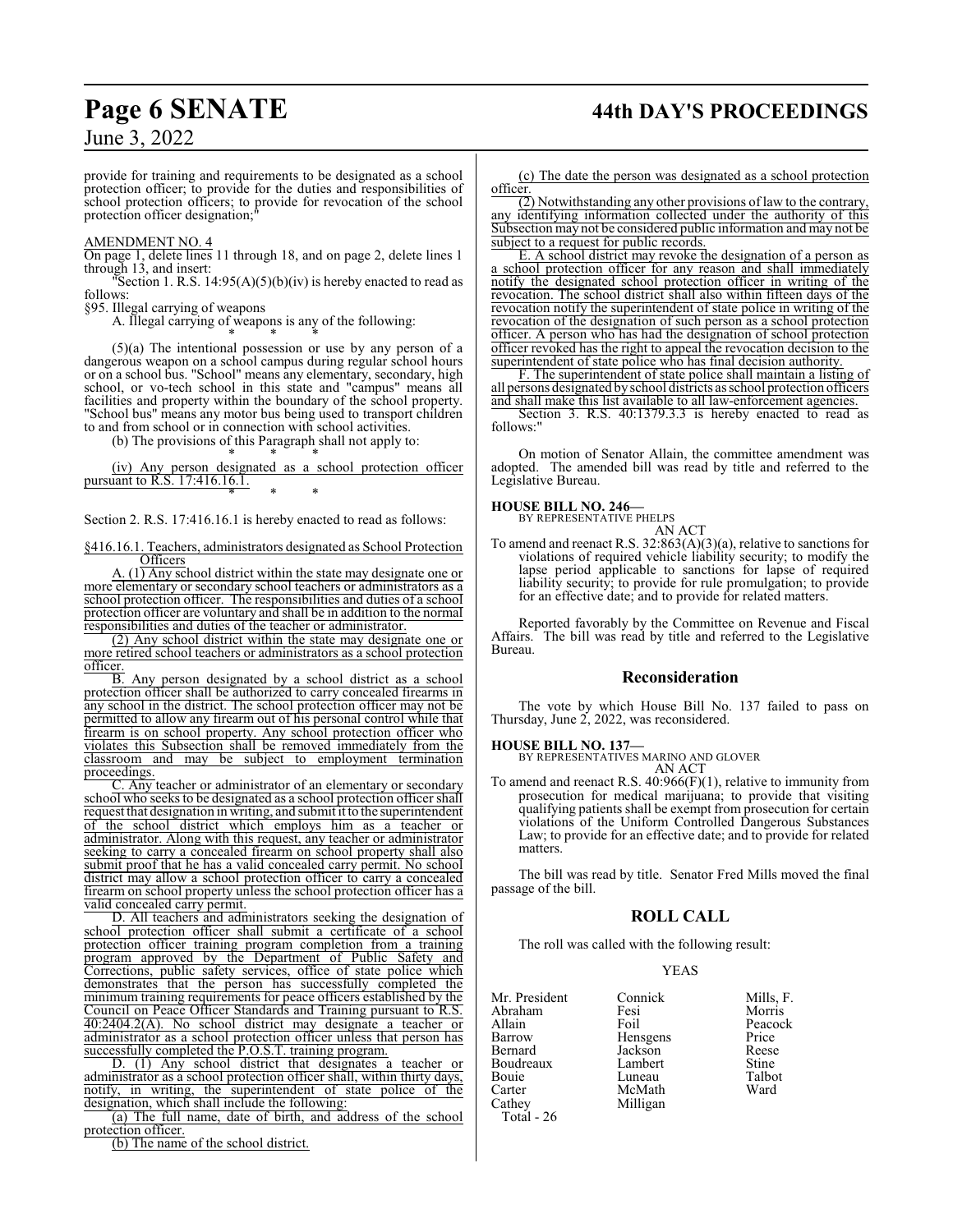# **44th DAY'S PROCEEDINGS Page 7 SENATE**

Mizell<br>Pope

#### NAYS

Hewitt Total - 7

Cloud Mills, R. Womack

ABSENT

Fields Smith White Harris Tarver Total - 5

The Chair declared the bill was passed and ordered it returned to the House. Senator Fred Mills moved to reconsider the vote by which the bill was passed and laid the motion on the table.

#### **Senate Bills and Joint Resolutions Returned from the House of Representatives with Amendments**

**SENATE BILL NO. 67—** BY SENATOR FRED MILLS

AN ACT

To amend and reenact R.S. 49:951(9), 953, the introductory paragraph of  $953.1(A)(1)$ ,  $953.1(A)(5)$ , and (C),  $954(A)$  and  $(B)(\overline{2})$ , 954.1(A), 955(B), (C), (E), and (F), 959(A), 960(B), 964(A)(1), (F), and (G), 964.1(C), 966(A), 967, the introductory paragraph of 968(B), 968(B)(24)(b), (C)(2) and (4), (D)(1)(a), and the introductory paragraph of  $(D)(1)(b)$ ,  $(D)(1)(b)(i)$ , and  $(c)$ and  $(3)$ ,  $(E)(1)(a)$ , the introductory paragraph of  $968(F)(1)$ ,  $(G)$ , (H), (J), and (K)(2), 969(A), 970(A), 971(A)(1) and (3) and (B), 974(B), (C), and (E), 978.1, 978.4(A)(2), 978.5(B) and (C), the introductory paragraph of 978.7, and 978.8(A) and (B), to enact R.S. 49:953.1(G), 963, and 964, and to recodify Chapter 13 of Title 49 of the Louisiana Revised Statutes of 1950 in its entirety, relative to the Administrative Procedure Act; to make technical updates to the Administrative Procedure Act; to provide for public hearings; to provide for publication of executive orders; to provide for judicial review; to direct the Louisiana State Law Institute to redesignate the current provisions of Chapter 13 of Title 49 of the Louisiana Revised Statutes of 1950 into a new format and number scheme, to be comprised of R.S. 49:950 through 978.3, without changing the text of the provisions except as provided herein; to make technical and conforming changes to reflect the format and number scheme provided herein; to direct the Louisiana State Law Institute to change references to segments of law in existing statutes and codes as necessary to reflect the redesignation of such segments as provided herein; and to provide for related matters.

The bill was read by title. Returned from the House of Representatives with amendments:

#### **HOUSE COMMITTEE AMENDMENTS**

Amendments proposed by House Committee on House and Governmental Affairs to Reengrossed Senate Bill No. 67 by Senator Fred Mills

AMENDMENT NO. 1 On page 1, line 4, delete "964(A)(1), (F), and (G),"

AMENDMENT NO. 2 On page 1, line 13, delete "to provide for judicial review;"

AMENDMENT NO. 3 On page 2, line 8, delete "964(A)(1), (F), and (G),"

AMENDMENT NO. 4

On page 12, delete line 15 and insert "**send its response to comments or submissions on the rule to any person who**"

# June 3, 2022

#### AMENDMENT NO. 5

On page 41, delete lines 15 through 29 and on page 42, delete lines 1 through 19 and insert the following: "[Section Redesignated from R.S. 49:964]"

#### **LEGISLATIVE BUREAU AMENDMENTS**

Amendments proposed by Legislative Bureau to Reengrossed Senate Bill No. 67 by Senator Fred Mills

AMENDMENT NO. 1 On page 6, line 22, following "an" and before "website" change "Internet" to "**internet**"

AMENDMENT NO. 2 On page 23, line 10, change "**oysters**" to "**oyster**"

AMENDMENT NO. 3 On page 23, line 24, change "**Department of Environmental Quality**" to "**department**"

AMENDMENT NO. 4 On page 24, lines 11 through 12, change "**Department of Environmental Quality**" to "**department**"

AMENDMENT NO. 5 On page 24, line 17, change "**Department of Environmental Quality**" to "**department**"

AMENDMENT NO. 6 On page 27, line 4, change "**Department of Environmental Quality**" to "**department**"

AMENDMENT NO. 7 On page 27, line 9, change "**Department of Environmental Quality**" to "**department**"

AMENDMENT NO. 8 On page 27, lines 16 through 17, change "**Department of Environmental Quality**" to "**department**"

Senator Fred Mills moved to concur in the amendments proposed by the House.

## **ROLL CALL**

The roll was called with the following result:

#### YEAS

| Mr. President<br>Abraham<br>Allain<br>Barrow<br>Bernard<br>Boudreaux<br>Bouie<br>Carter<br>Cathey<br>Cloud<br>Connick<br>Total - 33 | Fesi<br>Foil<br>Henry<br>Hensgens<br>Hewitt<br>Jackson<br>Luneau<br>McMath<br>Milligan<br>Mills, F.<br>Mills, R. | Mizell<br>Morris<br>Peacock<br>Pope<br>Price<br>Reese<br>Stine<br>Talbot<br>Ward<br>White<br>Womack |
|-------------------------------------------------------------------------------------------------------------------------------------|------------------------------------------------------------------------------------------------------------------|-----------------------------------------------------------------------------------------------------|
|                                                                                                                                     | <b>NAYS</b>                                                                                                      |                                                                                                     |
| Total - 0                                                                                                                           | <b>ABSENT</b>                                                                                                    |                                                                                                     |
| Fields<br>Harris                                                                                                                    | Lambert<br>Smith                                                                                                 | Tarver                                                                                              |

Total - 5

The Chair declared the Senate concurred in the amendments proposed by the House.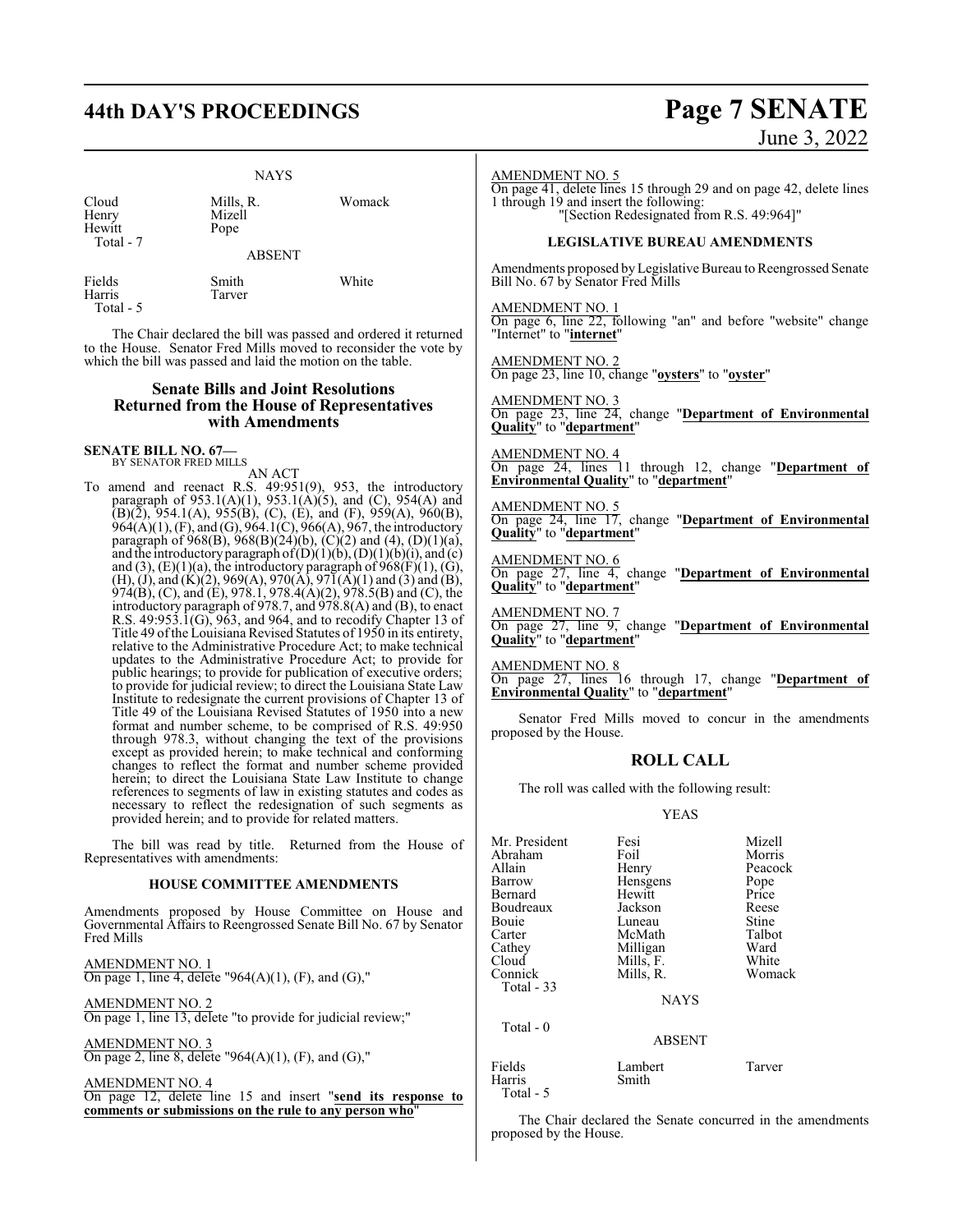#### **SENATE BILL NO. 143—**

BY SENATORS MORRIS AND CATHEY AN ACT

To amend and reenact R.S. 40:1379.3(B)(2) and (I)(1) and (2), and to enact R.S.  $14:95(M)$  and R.S.  $40:1379.3.3$ , relative to the illegal carrying of weapons; to exempt certain persons from the crime of illegal carrying of weapons under certain circumstances; to provide for concealed weapon permits; to provide for exceptions; to provide relative to the completion of a sixty-minute online concealed handgun education course; to provide relative to a database of licensed firearm and handgun instructors; to provide relative to blood alcohol readings; and to provide for related matters.

The bill was read by title. Returned from the House of Representatives with amendments:

#### **HOUSE FLOOR AMENDMENTS**

Amendments proposed by Representative Miguez to Reengrossed Senate Bill No. 143 by Senator Morris

AMENDMENT NO. 1

On page 1, delete line 6 in its entirety and at the beginning of line 7, delete "course;" and insert "relative to an online education course;"

AMENDMENT NO. 2

On page 1, line 8, after "readings;" and before "and" insert "to provide for promulgation of rules;

#### AMENDMENT NO. 3

On page 4, line 12, after "**a**" and before "**online**" change "**sixtyminute**" to "**two-hour**"

#### AMENDMENT NO. 4

On page 4, between lines 13 and 14 insert the following:

"**B. The purpose of this online education course is to educate the public on firearm safety and use. The course is optional and shall not be a requirement for obtaining a concealed handgun permit under R.S. 40:1379.3. Completion of this course shall not grant any person the right to carry a concealed handgun unless otherwise provided by law.**"

#### AMENDMENT NO. 5

On page 4, at the beginning of line 14, change "**B.**" to "**C.**"

AMENDMENT NO. 6

On page 4, line 14, after "**shall**" and before "**the following**" change "**cover**" to "**include instruction on**"

#### AMENDMENT NO. 7

On page 4, between lines 19 and 20, insert the following:

- "**(5) Conflict resolution.**
- **(6) Accident prevention.**
- **(7) Unauthorized access prevention. (8) Safe handling of a handgun.**"

## AMENDMENT NO. 8

On page 4, delete lines 20 and 22 in their entirety.

#### AMENDMENT NO. 9

On page 4, delete line 29 in its entirety and on page 5, delete lines 1 through 2 in their entirety and insert the following:

"**F.(1) The content, structure, accessibility, and all other related matters of the online handgun education shall be developed and promulgated by the Department of Public Safety and Corrections, office of state police, in accordance with the rules and regulations of the Administrative Procedure Act.**

**(2) In accordance with Paragraph (1) of this Subsection, the Department of Public Safety and Corrections, office of state police, shall divide the topics provided in Subsection C of this Section into eight video segments that shall broadcast for no less than fifteen minutes per segment.**"

# **Page 8 SENATE 44th DAY'S PROCEEDINGS**

Senator Morris moved to concur in the amendments proposed by the House.

### **ROLL CALL**

The roll was called with the following result:

#### YEAS

| Mr. President | Fesi      | Mizell  |
|---------------|-----------|---------|
| Abraham       | Foil      | Morris  |
| Allain        | Henry     | Peacock |
| Barrow        | Hensgens  | Pope    |
| Bernard       | Hewitt    | Price   |
| Boudreaux     | Jackson   | Reese   |
| Bouie         | Luneau    | Stine   |
| Carter        | McMath    | Talbot  |
| Cathey        | Milligan  | Ward    |
| Cloud         | Mills, F. | White   |
| Connick       | Mills, R. | Womack  |
| Total - 33    |           |         |
|               | NAVC      |         |

NAYS

#### ABSENT

| Fields     | Lambert | Tarver |
|------------|---------|--------|
| Harris     | Smith   |        |
| Total $-5$ |         |        |

The Chair declared the Senate concurred in the amendments proposed by the House.

# **SENATE BILL NO. 183—** BY SENATOR FRED MILLS

Total - 0

AN ACT

To enact R.S. 37:23.2 and R.S. 49:1308, relative to certain boards, commissions, and agencies; to require boards, commissions, and agencies to publish on the internet certain information concerning permits and licenses; to provide for the information that must be published; to require reports; and to provide for related matters.

The bill was read by title. Returned from the House of Representatives with amendments:

#### **HOUSE COMMITTEE AMENDMENTS**

Amendments proposed by House Committee on House and Governmental Affairs to Reengrossed Senate Bill No. 183 by Senator Fred Mills

#### AMENDMENT NO. 1

On page 3, at the end of line 5, insert "**For any license or permit applied for or issued through a nationwide licensing or registry system, the board, commission, or agency shall provide a link to the nationwide licensing or registry system.**"

#### AMENDMENT NO. 2

On page 3, at the end of line 11, insert "**For any license or permit applied for or issued through a nationwide licensing or registry system, the board, commission, or agency shall provide a reasonable estimate for the timeline.**"

#### **HOUSE FLOOR AMENDMENTS**

Amendments proposed by Representative Stefanski to Reengrossed Senate Bill No. 183 by Senator Fred Mills

## AMENDMENT NO. 1

On page 1, line 11, after "**commission, or**" change "**agency**" to "**like entity**"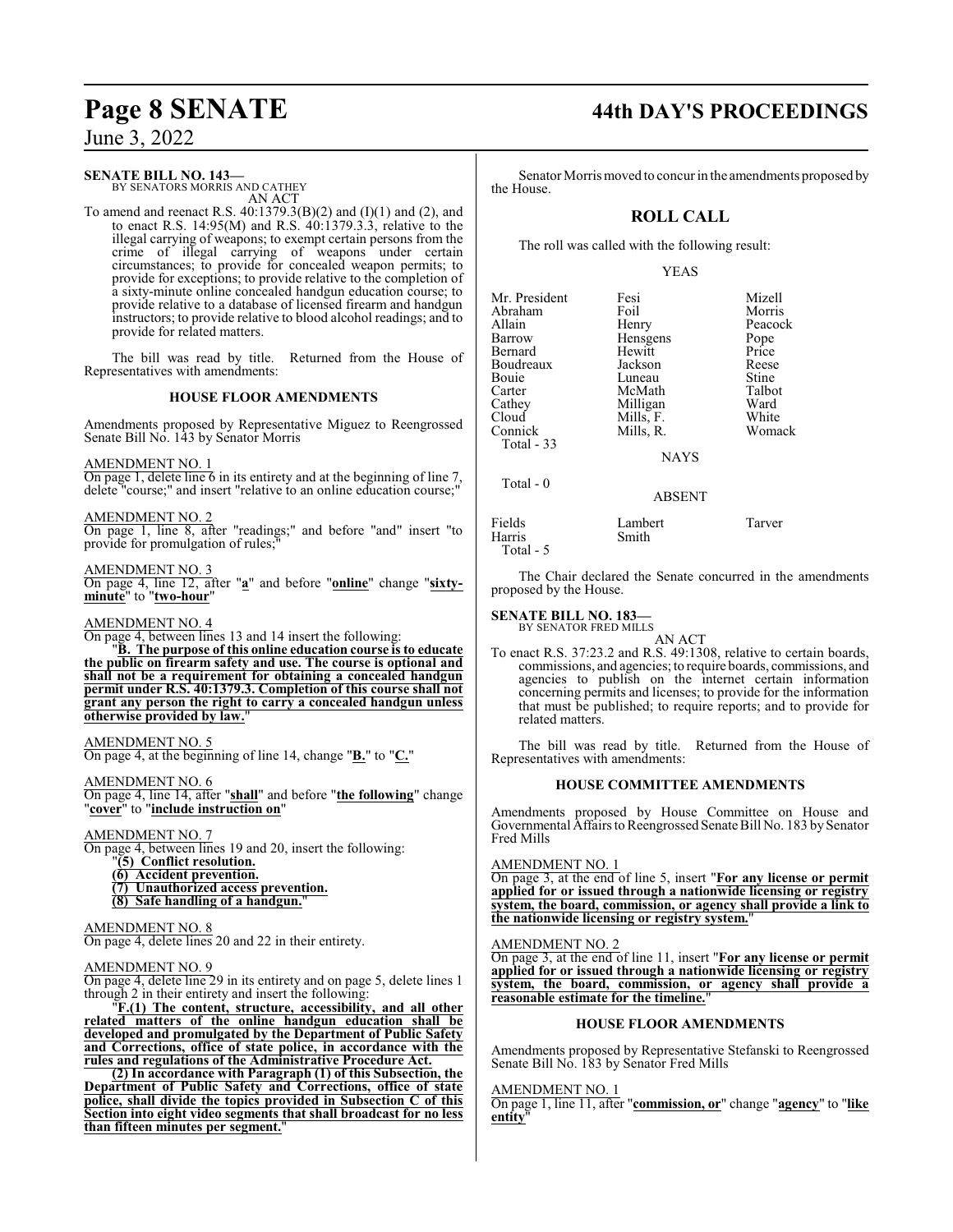# **44th DAY'S PROCEEDINGS Page 9 SENATE**

# June 3, 2022

AMENDMENT NO. 2

On page 1, line 14, after "**commission, or**" change "**agency**" to "**like entity** 

AMENDMENT NO. 3 On page 1, line 15, after "**commission, or**" change "**agency**" to "**like entity**"

AMENDMENT NO. 4 On page 1, line 17, after "**commission, or**" change "**agency**" to "**like** entity

AMENDMENT NO. 5 On page 2, line 3, after "**commission, or**" change "**agency**" to "**like entity**"

AMENDMENT NO. 6 On page 2, line 9, after "**commission, or**" change "**agency**" to "**like entity**"

AMENDMENT NO. 7 On page 2, line 13, after "**commission, or**" change "**agency**" to "**like entity**"

AMENDMENT NO. 8 On page 2, line 15, after "**commission, or**" change "**agency**" to "**like entity**"

Senator Fred Mills moved to reject the amendments proposed by the House.

## **ROLL CALL**

The roll was called with the following result:

YEAS

| Mr. President<br>Abraham<br>Allain<br>Barrow<br>Bernard<br>Boudreaux<br>Bouie | Fesi<br>Foil<br>Henry<br>Hensgens<br>Hewitt<br>Jackson<br>Lambert | Mills, R.<br>Mizell<br>Morris<br>Peacock<br>Pope<br>Price<br>Reese |
|-------------------------------------------------------------------------------|-------------------------------------------------------------------|--------------------------------------------------------------------|
| Carter<br>Cathey                                                              | Luneau<br>McMath                                                  | Stine<br>Ward                                                      |
| Cloud                                                                         | Milligan                                                          | White                                                              |
| Connick<br>Total - 33                                                         | Mills, F.                                                         | Womack                                                             |
|                                                                               | <b>NAYS</b>                                                       |                                                                    |
| Total - 0                                                                     | ARSENT                                                            |                                                                    |

| Fields    | Smith  | Tarver |
|-----------|--------|--------|
| Harris    | Talbot |        |
| Total - 5 |        |        |

The Chair declared the Senate rejected the amendments proposed by the House.

#### **SENATE BILL NO. 283—** BY SENATOR BERNARD

AN ACT

To amend and reenact R.S. 18:1945(C), relative to redistricting plans; to provide for redistricting plan submission requirements; and to provide for related matters.

The bill was read by title. Returned from the House of Representatives with amendments:

#### **HOUSE COMMITTEE AMENDMENTS**

Amendments proposed by House Committee on House and Governmental Affairs to Engrossed Senate Bill No. 283 by Senator Bernard

#### AMENDMENT NO. 1

On page 1, delete lines 8 through 12 and insert the following:

"C. No redistricting plan **of a local governing body** shall be implemented unless the information required in Subsection A or B of this Section is received by the secretary of state prior to 4:30 p.m. four weeks prior to the date the qualifying period opens. **However, technical corrections to a timely submitted redistricting plan of a local governing body may be submitted no later than ten days prior to the date the qualifying period opens.**"

Senator Bernard moved to concur in the amendments proposed by the House.

## **ROLL CALL**

The roll was called with the following result:

#### YEAS

| Mr. President<br>Abraham<br>Allain<br>Barrow<br>Bernard<br>Boudreaux<br>Bouie<br>Carter<br>Cathey<br>Cloud | Foil<br>Henry<br>Hensgens<br>Hewitt<br>Jackson<br>Lambert<br>Luneau<br>McMath<br>Milligan<br>Mills, F. | Morris<br>Peacock<br>Pope<br>Price<br>Reese<br>Stine<br>Talbot<br>Ward<br>White<br>Womack |
|------------------------------------------------------------------------------------------------------------|--------------------------------------------------------------------------------------------------------|-------------------------------------------------------------------------------------------|
| Connick<br>Fesi<br>Total $-34$                                                                             | Mills, R.<br>Mizell<br><b>NAYS</b>                                                                     |                                                                                           |
| Total - 0                                                                                                  | <b>ABSENT</b>                                                                                          |                                                                                           |
| Fields<br>Harris                                                                                           | Smith<br>Tarver                                                                                        |                                                                                           |

Harris Total - 4

The Chair declared the Senate concurred in the amendments proposed by the House.

**SENATE BILL NO. 388—**<br>BY SENATORS HEWITT, ABRAHAM, ALLAIN, BARROW, CATHEY,<br>CLOUD, CONNICK, CORTEZ, FESI, JACKSON, MCMATH, MILLIGAN,<br>FRED MILLS, ROBERT MILLS, MORRIS, PEACOCK, POPE, REESE,<br>STINE, TALBOT, TARVER, WARD AND W

AN ACT

To amend and reenact R.S. 14:32.9 and R.S. 51:1402(10) and to enact R.S. 40:962.2, relative to abortion-inducing drugs and the crime of criminal abortion; to define criminal abortion; to prohibit criminal abortion by means of the use of an abortioninducing drug without the prescribing physician being physically present during the administration of the drug; to provide criminal penalties; to provide for defenses; to prohibit the selling, prescribing, distributing, dispensing, or delivering of certain abortion-inducing drugs under certain circumstances; to define abortion-inducing drugs; to provide for exceptions; to provide for the promulgation ofrules; to provide for unfair trade practices; and to provide for related matters.

The bill was read by title. Returned from the House of Representatives with amendments:

#### **HOUSE COMMITTEE AMENDMENTS**

Amendments proposed by House Committee on Health and Welfare to Reengrossed Senate Bill No. 388 by Senator Hewitt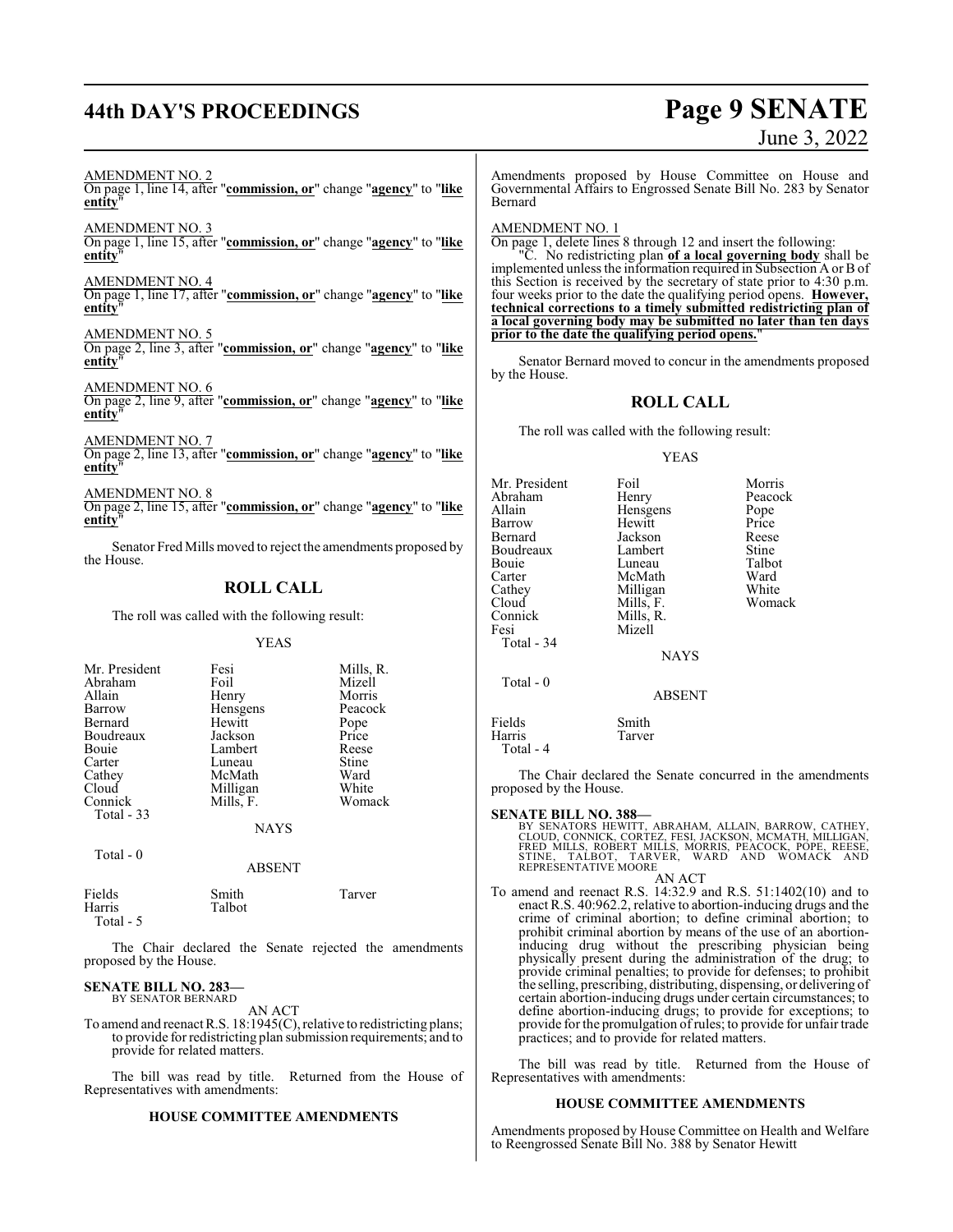# **Page 10 SENATE 44th DAY'S PROCEEDINGS**

June 3, 2022

### AMEND<u>MENT NO. 1</u>

On page 2, at the end of line 28, insert the following: "**"Abortion-inducing drug" shall not include the sale, use, prescription, or administration of a contraceptive measure, drug, or chemical if it is administered prior to the time when a pregnancy could be determined through conventional medical testing and if the contraceptive measure is sold, used, prescribed, or administered in accordance with manufacturer instructions.**"

#### AMENDMENT NO. 2

On page 3, between lines 12 and 13, insert the following: "**(6) "Woman" means a pregnant female whether she is a minor or of the age of majority.**"

#### AMENDMENT NO. 3

On page 4, between lines 10 and 11, insert the following:

"**(5) Any act by a licensed pharmacist or pharmacy related to filling a prescription for a drug, medicine, or other substance prescribed for a bona fide medical reason shall not subject the pharmacist or the pharmacy to the criminal consequences if a diagnosis or a diagnosis code is written on the prescription by the prescriber indicating that the drug, medicine, or other substance is intended for a purpose other than to cause an abortion in violation of this Section.**"

#### AMENDMENT NO. 4

On page 4, delete lines 18 through 22 in their entirety and insert in lieu thereof the following: "**meaning and exclusions as provided in R.S. 14:32.9.**"

#### AMENDMENT NO. 5

On page 4, at the beginning of line 26, change "**D. The Department of Health**" to "**D.(1) The Louisiana Department of Health**"

#### AMENDMENT NO. 6

On page 4, after line 29, add the following:

"**(2) A physician or other healthcare provider who is licensed to prescribe medications or drugs that are subject to the provisions of Paragraph (1) of this Subsection shall write a diagnosis or a diagnosis code on the prescription that clearly indicates that the prescription is not intended to cause an abortion in violation of this Section.**"

#### AMENDMENT NO. 7

On page 5, between lines 9 and 10, insert the following:

"**G. Any act by a licensed pharmacist or pharmacy related to filling a prescription for a drug, medicine, or other substance prescribed for a bona fide medical reason shall not subject the pharmacist or the pharmacy to the criminal consequences if a diagnosis or a diagnosis code is written on the prescription by the prescriber indicating that the drug, medicine, or other substance is intended for a purpose other than to cause an abortion in violation of this Section.**"

#### AMENDMENT NO. 8

On page 5, line 21, change "**chemical abortion drug**" to "**abortioninducing drug**"

#### AMENDMENT NO. 9

On page 5, line 26, after "severable" and before the period "." insert "in accordance with R.S. 24:175"

#### **HOUSE FLOOR AMENDMENTS**

Amendments proposed by Representative Schlegel to Reengrossed Senate Bill No. 388 by Senator Hewitt

#### AMENDMENT NO. 1

On page 1, line 2, after "amend and reenact" delete the remainder of the line and insert in lieu thereof "R.S. 51:1402(10) and R.S. 40:1061(A), to enact R.S. 14:87.9 and R.S. 40:962.2, to repeal R.S. 14:88, and to amend and reenact certain provisions if and as enacted by the Act which originated as Senate Bill No. 104 of this 2022 Regular Session of the Legislature,"

#### AMENDMENT NO. 2

On page 1, line 3, delete "the crime of criminal"

#### AMENDMENT NO. 3

On page 1, line 10, after "practices;" and before "and" insert "to provide for the interpretation of multiple abortion statutes;"

#### AMENDMENT NO. 4

On page 1, line 12, after "Section 1." delete the remainder of the line and insert in lieu thereof "R.S. 14:87.9 is hereby enacted to read as follows:"

#### AMENDMENT NO. 5

On page 1, after line 12, delete the remainder of the page and delete pages 2 and 3 in their entirety and on page 4 delete lines 1 through 11 in their entirety and insert in lieu thereof the following:

"**§87.9. Criminal abortion by means of abortion-inducing drugs A. Criminal abortion by means of an abortion-inducing drug is committed when a person knowingly causes an abortion to occur by means of delivering, dispensing, distributing, or providing a pregnant woman with an abortion-inducing drug.**

**B.(1) Except as provided in Paragraph (2) of this Subsection, the terms used in this Section, unless a different meaning clearly appears in the context, whether singular or plural, have the same meaning as the definitions provided in R.S. 14:32.9.**

**(2) For purposes of this Section, the following definitions**  $\frac{\text{apply:}}{(\text{a})(\text{i})}$ 

**(a)(i) "Abortion-inducing drug" means any drug or chemical, or any combination of drugs or chemicals, or any other substance when used with the intent to cause an abortion, including but not limited to RU-486, the Mifeprex regimen, misoprostol (Cytotec), or methotrexate.**

**(ii) Abortion-inducing drug shall not mean a contraceptive, an emergency contraceptive, or the use of methotrexate to treat an ectopic pregnancy.**

**(b) "Contraceptive" means any device, measure, drug, chemical, or product, including single-ingredient levonorgestrel, that has been approved by the United States Food and Drug Administration for the purpose of preventing pregnancy and is intended to be administered prior to the time when a clinically diagnosable pregnancy can be determined, provided that the contraceptive is sold, prescribed, or administered in accordance with manufacturer's instructions.**

**(c) "Emergency contraceptive" means a drug, chemical, or product, including single-ingredient levonorgestrel, that has been approved by the United States Food and Drug Administration designed or intended to be taken after sexual intercourse but prior to the time when a clinically diagnosable pregnancy can be determined, provided that the emergency contraceptive is sold, prescribed, or administered in accordance with manufacturer's instructions.**

**C.(1) Any person who knowingly performs an abortion by means of an abortion-inducing drug in violation of this Section shall be imprisoned at hard labor for not less than one nor more than five years, fined not less than five thousand nor more than fifty thousand dollars, or both.**

**(2) Any person who knowingly performs an abortion by means of abortion-inducing drug in violation of this Section that results in the death or serious bodily injury of the pregnant woman shall be imprisoned at hard labor for not less than five nor more than ten years, fined not less than ten thousand nor more than seventy-five thousand dollars, or both.**

**(3) Any person who knowingly performs or induces an abortion that results in the death or serious bodily injury of a pregnant woman under the age of eighteen in violation of this Section shall be imprisoned at hard labor for not less than fifteen nor more than fifty years, fined not less than fifteen thousand nor more than one hundred thousand dollars, or both.**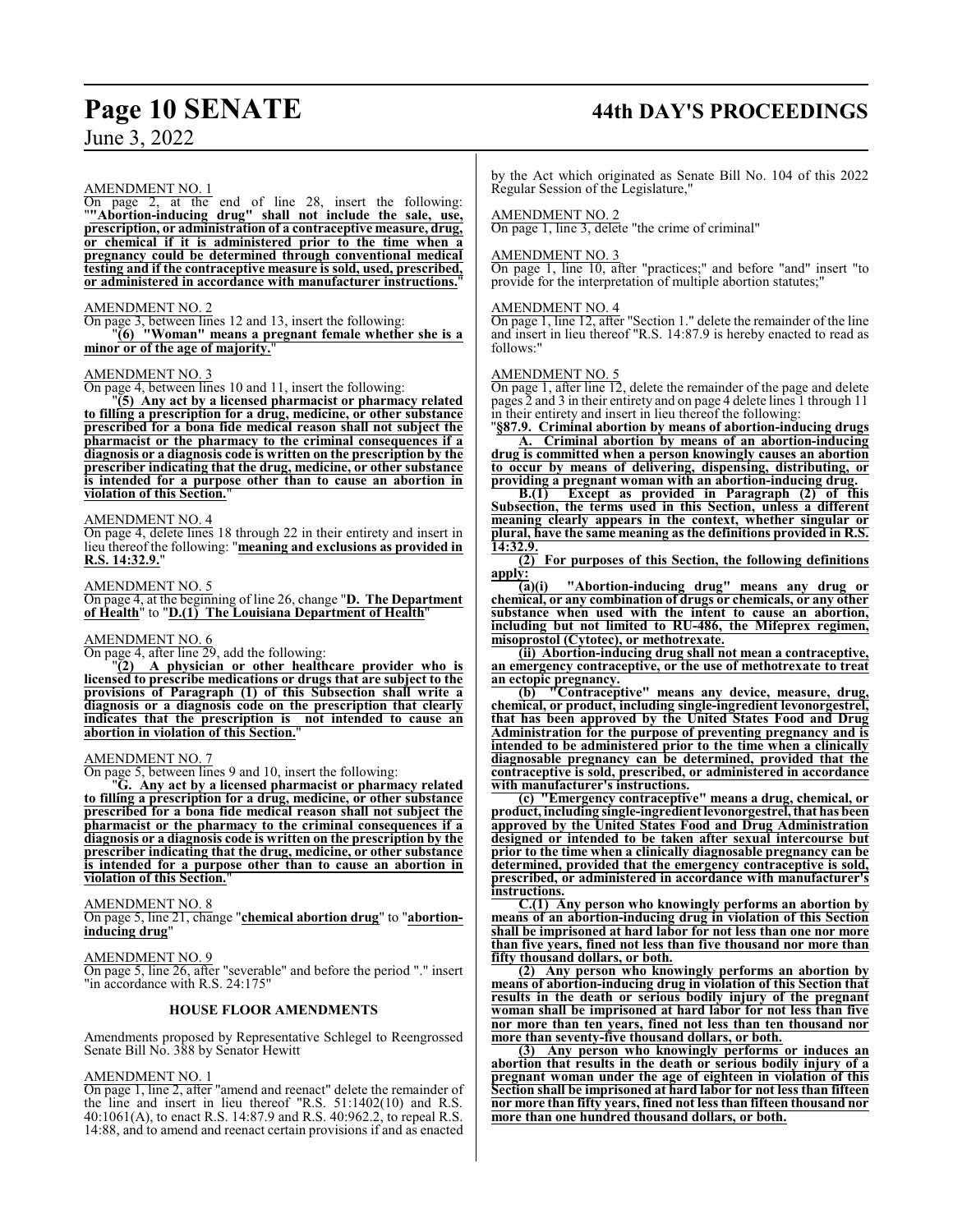# **44th DAY'S PROCEEDINGS Page 11 SENATE**

# June 3, 2022

**D. Statutory Construction. None of the following shall be construed to create the crime of criminal abortion by means of an abortion-inducing drug:**

**(1) Any action taken when a physician or other licensed medical professional is acting in the course of administering lawful medical care.**

**(2) Any act taken or omission by a pregnant woman with regard to her own unborn child.**

**(3) Possessing for her own consumption or consuming an abortion-inducing drug by a pregnant woman in violation of this Section.**

**(4) Lawfully prescribing, dispensing, or distributing a drug, medicine, or other substance for a bona fide medical reason that is not intended to cause an abortion in violation of this Section.**

**(5) Any act by a licensed pharmacist or pharmacy related to filling a prescription for a drug, medicine, or other substance prescribed for a bona fide medical reason shall not subject the pharmacist or the pharmacy to the criminal consequences of this Section. A diagnosis or a diagnosis code shall be written on the prescription by the prescriber indicating that the drug, medicine, or other substance is intended for a purpose other than to cause an abortion in violation of this Section.**

**(6)(a) The act of administering an abortion-inducing drug when the drug is administered by a physician licensed by the state of Louisiana who administers the abortion-inducing drug in person to the pregnant woman.**

**(b) The provisions of Subparagraph (a) of this Paragraph shall not be a defense against prosecution under any other provision of law that makes the abortion unlawful, whether the other provision of law is in effect on the effective date of this Act or becomes unlawful at a later date.**

**(7) Any act by a licensed pharmacist or pharmacy related to filling a prescription for a drug, medicine, or other substance prescribed for a bona fide medical reason shall not subject the pharmacist or the pharmacy to the criminal consequences of this Section. A diagnosis or a diagnosis code shall be written on the prescription by the prescriber indicating that the drug, medicine, or other substance is intended for a purpose other than to cause an abortion in violation of this Section.**

Section 2. R.S. 40:1061(A) is hereby amended and reenacted and R.S. 40:962.2 is hereby enacted to read as follows:"

#### AMENDMENT NO. 6

Delete House Committee Amendments Nos. 1, 2, and 3 by the House Committee on Health and Welfare (#4611)

#### AMENDMENT NO. 7

On page 4, line 12, change "**Chemical abortion and abortioninducing drugs;**" to "**Abortion-inducing drugs;**"

#### AMENDMENT NO. 8

In House Committee Amendment No. 4 by the House Committee on Health and Welfare (#4611), on page 1, line 22, change "**R.S. 14:32.9.**" to "**R.S. 14:87.9.**"

#### AMENDMENT NO. 9

Delete House Committee Amendment No. 7 by the House Committee on Health and Welfare (#4611)

### AMENDMENT NO. 10

On page 5, between lines 9 and 10, insert the following:

"**G. Any act by a licensed pharmacist or pharmacy related to filling a prescription for a drug, medicine, or other substance prescribed for a bona fide medical reason shall not subject the pharmacist or the pharmacy to the criminal consequences of this Section. A diagnosis or a diagnosis code shall be written on the prescription by the prescriber indicating that the drug, medicine, or other substance is intended for a purpose other than to cause an abortion in violation of this Section.**

\* \* \*

§1061. Abortion; prohibition

The provisions of this Act shall become effective immediately upon, and to the extent permitted, by the occurrence of any of the following circumstances:

(1) Any decision of the United States Supreme Court **of the United States** which reverses **overrules**, in whole or in part, Roe v. Wade, 410 U.S. 113, 93 S.Ct. 705, 35 L.Ed. 2d 147 (1973), thereby, restoring to the state of Louisiana the authority to prohibit **or limit** abortion.

(2) Adoption of an amendment to theUnited States Constitution which, in whole or in part, restores to the state of Louisiana the authority to prohibit **or limit** abortion.

**(3) A decision of the Supreme Court of the United States in the case of Dobbs v. Jackson Women's Health Organization, Docket No. 19-1392, which overrules, in whole or in part, Roe v. Wade, 410 U.S. 113, 93 S.Ct. 705, 35 L.Ed. 2d 147 (1973), thereby restoring to the state of Louisiana the authority to prohibit or limit abortion.** \* \* \*"

#### AMENDMENT NO. 11

On page 5, between lines 22 and 23, insert the following: "Section 4. R.S. 14:88 is hereby repealed."

#### AMENDMENT NO. 12

On page 5, line 23, change "Section 4." to "Section 5."

#### AMENDMENT NO. 13

On page 5, after line 26, add the following:

"Section 6. If the bill that originated as Senate Bill No. 342 of this 2022 Regular Session of the legislature is enacted and becomes law, the provisions containing definitions in R.S. 14:87.9(B) in Section 1 of this Act and R.S. 40:962.2(B) in Section 2 of this Act shall be null and void.

Section 7. If Senate Bill No.104 of this 2022 Regular Session of the legislature is enacted, R.S. 40:2175.8 as enacted in Section 1 of Senate Bill No.104 is hereby amended and reenacted to read as follows:

"§2175.8. Patient's right to unimpeded, private, and uncensored telephone communications; condition of facility licensing; penalties

\* \* \* **C.(1) The provision of this Section shall not be construed to provide a right to an abortion and are superseded by other provisions of law that restrict or prohibit abortion.**

**(2) The provisions of this Section are intended to regulate the practice of abortion to provide for the health, safety, and welfare of women in outpatient abortion facilities until such time and to the extent that the state of Louisiana no longer regulates outpatient abortion facilities.**"

Section 8. It is the intention of the legislature that all of the following apply to this Act:

(A) This Act shall not be construed to repeal any other provision of law that restricts or prohibits abortion.

(B) The legislature reaffirms its long-standing public policy that every unborn child is a human being and has the inalienable right to life.

(C) The provisions of this Act are enacted to provide for the health, safety, and welfare of women until such time and to the extent that the state of Louisiana no longer regulates the practice of abortion or because Roe v. Wade, 410 U.S. 113, 93 S.Ct. 705, 35 L.Ed. 2d 147 (1973) and its progeny have been overturned or because an amendment to the Constitution of the United States of America has been enacted which restores to the state of Louisiana the authority to restrict abortion and prohibit abortions.

(D) A decision of the Supreme Court in the case of Dobbs v. Jackson Women's Health Organization, Docket No. 19-1392, which overrules, in whole or in part, Roe v. Wade, 410 U.S. 113, 93 S.Ct. 705, 35 L.Ed. 2d 147 (1973), thereby restoring to the state of Louisiana the authority to prohibit or limit abortion shall apply to the provisions of R.S. 40:1061 or Act No. 468 of the 2018 Regular Session or both, or whichever one is applicable."

Senator Hewitt moved to concur in the amendments proposed by the House.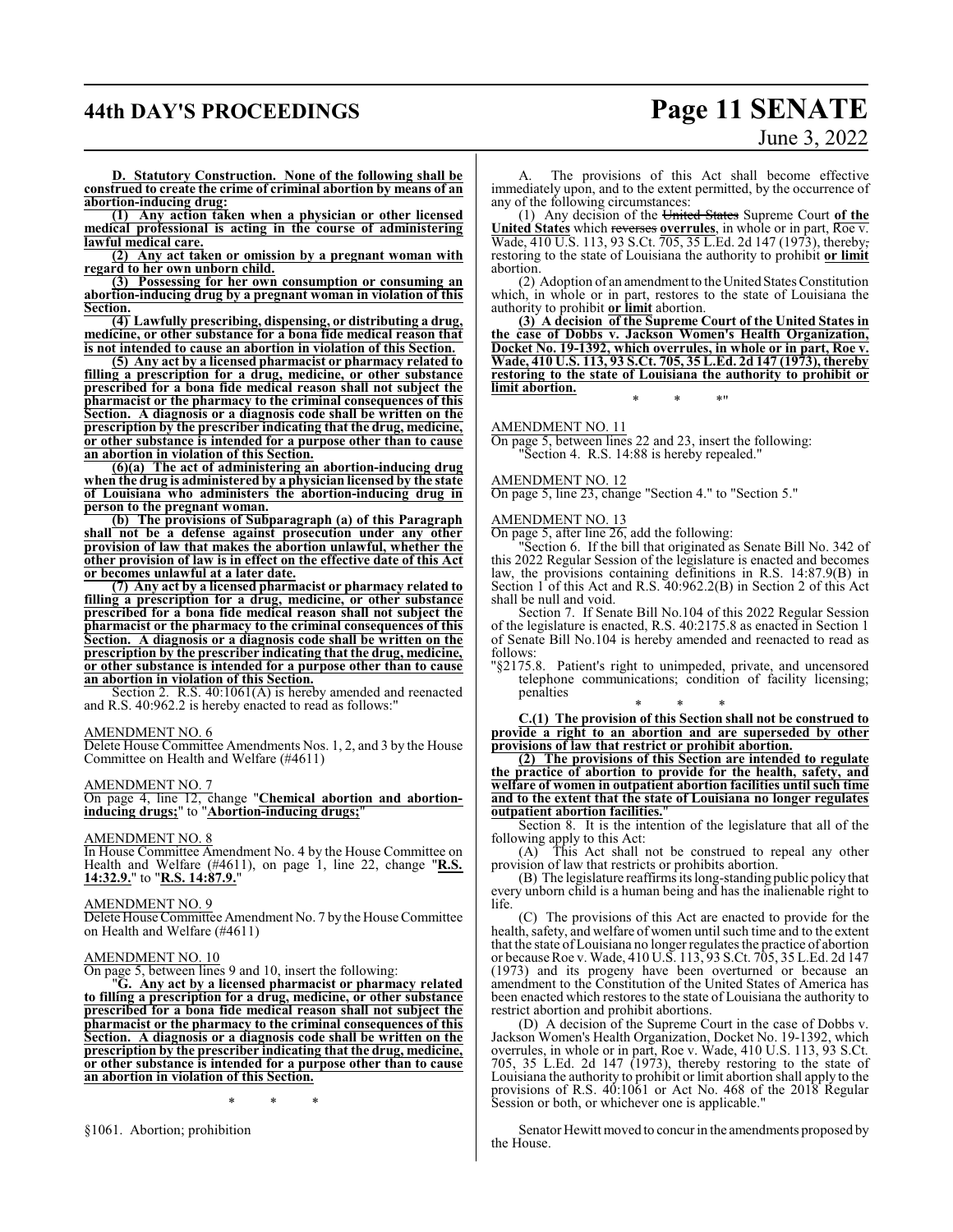## **ROLL CALL**

The roll was called with the following result:

#### YEAS

| Mr. President<br>Abraham<br>Allain<br>Barrow<br>Bernard<br>Bouie<br>Cathey<br>Cloud<br>Connick<br>Fesi<br>Foil<br>Total $-31$ | Henry<br>Hensgens<br>Hewitt<br>Jackson<br>Lambert<br>McMath<br>Milligan<br>Mills, F.<br>Mills, R.<br>Mizell<br>Morris<br><b>NAYS</b> | Peacock<br>Pope<br>Price<br>Reese<br>Stine<br>Talbot<br>Ward<br>White<br>Womack |
|-------------------------------------------------------------------------------------------------------------------------------|--------------------------------------------------------------------------------------------------------------------------------------|---------------------------------------------------------------------------------|
|                                                                                                                               |                                                                                                                                      |                                                                                 |
| Carter<br>Total - 1                                                                                                           | ABSENT                                                                                                                               |                                                                                 |

| Boudreaux            | Harris | Smith  |
|----------------------|--------|--------|
| Fields<br>Total $-6$ | Luneau | Tarver |

The Chair declared the Senate concurred in the amendments proposed by the House.

#### **SENATE BILL NO. 439—**

BY SENATOR PEACOCK AN ACT

To amend and reenact R.S. 37:1271(A) and the introductory paragraph of 1285(A) and to enact R.S. 22:1021.1 and Part I-D of Chapter 15 of Title 37 of the Louisiana Revised Statutes of 1950, to be comprised of R.S. 37:1310.11 through 1310.15, relative to bridge year graduate physicians; to provide for the certification of bridge year graduate physicians; to provide for collaborative practice agreements; to provide for the powers and duties of the Louisiana State Board of Medical Examiners; to provide for insurance reimbursement claims by bridge year graduate physicians; and to provide for related matters.

The bill was read by title. Returned from the House of Representatives with amendments:

#### **HOUSE COMMITTEE AMENDMENTS**

Amendments proposed by House Committee on Health and Welfare to Reengrossed Senate Bill No. 439 by Senator Peacock

#### AMENDMENT NO. 1

On page 1, line 4, change "through 1310.15," to "and 1310.12,"

AMENDMENT NO. 2 On page 1, line 6, delete "to provide for collaborative practice agreements;"

AMENDMENT NO. 3

On page 2, line 19, change "through 1310.15," to "and 1310.12,"

#### AMENDMENT NO. 4

On page 3, line 1, change "any license or permit issued" to "any license**,** or permit**, or certificate** issued"

#### AMENDMENT NO. 5

On page 3, after line 5, delete the remainder of the page and delete pages 4 through 7 in their entirety and on page 8 delete lines 1 through 3 in their entirety and insert in lieu thereof the following:

"**A. The Louisiana State Board of Medical Examiners, referred to hereafter in this Section as the "board", may develop, implement, and maintain a program that allows an**

# **Page 12 SENATE 44th DAY'S PROCEEDINGS**

**individual who meets certain criteria as set forth by the board to be certified by the board to practice medicine as a bridge year graduate physician. Such certification shall be valid for one year and may be renewed for no more than two additional one-year periods upon application to the board.**

**B. The board shall provide for the criteria for participation in the bridge year graduate physician program which, at a minimum, shall require the individual seeking certification to meet the following qualifications:**

**(1) He is a graduate of an accredited medical school and is either a resident of Louisiana or trained for at least one year in an accredited medical school located in Louisiana.**

**(2) He applied to, but was not accepted into, an accredited medical residency training program for the first year following medical school graduation.**

**C. The board shall provide for the prescriptive authority of a bridge year graduate physician including prescribing legend and certain controlled drugs.**

**D. The board may suspend, terminate, or revoke a bridge year graduate physician certificate prior to the expiration of one year for any reason provided by law or board rule for the termination of licenses, permits, registrations, or certificates issued by the board, including but not limited to a violation of any provision of this Part or the rules promulgated by the board pursuant to this Part.**

**E. An individual holding a certification to practice as a bridge year graduate physician shall practice only under the direct supervision of a board-certified physician holding a license in good standing with the board.**"

#### AMENDMENT NO. 6

On page 8, line 4, change "**§1310.14.**" to "**§1310.12.**"

#### AMENDMENT NO. 7

On page 8, delete lines 8 and 9 in their entirety and insert in lieu thereof the following:

"Section 3. The Louisiana State Board of Medical Examiners shall consult and seek input from the Louisiana State Medical Society, the Louisiana Academy of Family Physicians, a community physician, a medical student who applied to, but was not accepted into, an accredited medical residency training program for the first year following medical school graduation, and a medical student during the development of the bridge year graduate physician program authorized by the provisions of Section 1 of this Act."

#### **HOUSE FLOOR AMENDMENTS**

Amendments proposed by Representative Pressly to Reengrossed Senate Bill No. 439 by Senator Peacock

#### AMENDMENT NO. 1

On page 1, line 3, delete "R.S. 22:1021.1 and"

#### AMENDMENT NO. 2

On page 1, line 8, change "insurance reimbursement claims" to "compensation for services"

#### AMENDMENT NO. 3

On page 1, after line 10, delete the remainder of the page and on page 2 delete lines 1 through 16 in their entirety

#### AMENDMENT NO. 4

On page 2, line 17, change "Section 2." to "Section 1."

#### AMENDMENT NO. 5

In House Committee Amendment No. 5 by the House Committee on Health and Welfare (#4588), on page 1, line 24, after "**medical school**" insert a period "**.**" and delete the remainder of the line and delete lines 25 and 26 in their entirety

#### AMENDMENT NO. 6

In House Committee Amendment No. 5 by the House Committee on Health and Welfare (#4588), on page 1, between lines 29 and 30, insert the following: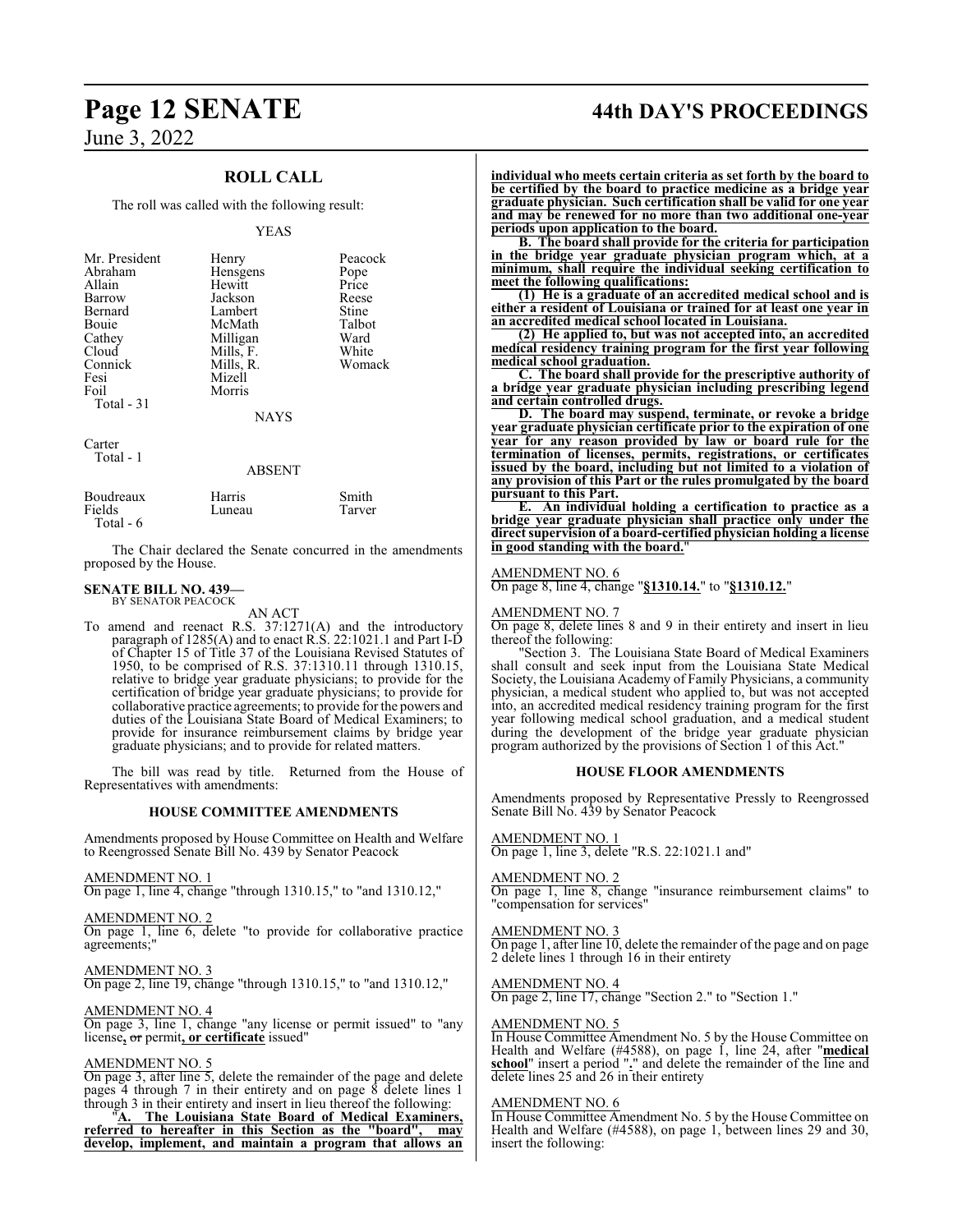# **44th DAY'S PROCEEDINGS Page 13 SENATE**

# June 3, 2022

#### "**C. The board shall determine criteria for selection of applicants should the number of applicants exceed the available** capacity of the program.

#### AMENDMENT NO. 7

In House Committee Amendment No. 5 by the House Committee on Health and Welfare (#4588), on page 1, at the beginning of line 30, change "**C.**" to "**D.**"

#### AMENDMENT NO. 8

In House Committee Amendment No. 5 by the House Committee on Health and Welfare (#4588), on page 1, at the beginning of line 33, change "**D.**" to "**E.**"

#### AMENDMENT NO. 9

In House Committee Amendment No. 5 by the House Committee on Health and Welfare (#4588), on page 2, at the beginning of line 1, change "**E.**" to "**F.**"

#### AMENDMENT NO. 10

In House Committee Amendment No. 5 by the House Committee on Health and Welfare (#4588), on page 2, at the end ofline 3, delete the quotation mark '

#### AMENDMENT NO. 11

In House Committee Amendment No. 5 by the House Committee on Health and Welfare (#4588), on page 2, between lines 3 and 4, insert the following:

"**G. The services provided by an individual holding a certificate to practice as a bridge year graduate physician shall be compensable in accordance with customary medical billing practices.**

**H. A certificate issued in accordance with the provisions of this Part shall not confer any future right to full, unrestricted licensure.**" "

#### AMENDMENT NO. 12

In House Committee Amendment No. 7 by the House Committee on Health and Welfare (#4588), on page 2, line 8, change "Section 3." to "Section 2.

Senator Peacock moved to concur in the amendments proposed by the House.

#### **ROLL CALL**

The roll was called with the following result:

#### YEAS

| Mr. President<br>Abraham<br>Allain<br>Barrow<br>Bernard<br>Boudreaux<br>Bouie<br>Carter<br>Cathey<br>Cloud<br>Connick<br>Fesi<br>Total - 34 | Foil<br>Henry<br>Hensgens<br>Hewitt<br>Jackson<br>Lambert<br>Luneau<br>McMath<br>Milligan<br>Mills, F.<br>Mills, R.<br>Mizell<br><b>NAYS</b> | Morris<br>Peacock<br>Pope<br>Price<br>Reese<br>Stine<br>Talbot<br>Ward<br>White<br>Womack |
|---------------------------------------------------------------------------------------------------------------------------------------------|----------------------------------------------------------------------------------------------------------------------------------------------|-------------------------------------------------------------------------------------------|
| Total - 0                                                                                                                                   |                                                                                                                                              |                                                                                           |

ABSENT

Fields Smith Tarver Total - 4

The Chair declared the Senate concurred in the amendments proposed by the House.

#### **SENATE BILL NO. 489—**

BY SENATOR JACKSON AN ACT

To amend and reenact R.S. 9:315.30 and to enact R.S. 9:315.30(A) and (B), relative to child support; to provide for penalties; to provide for failure to comply with a subpoena, warrant, or court order in child support or paternity proceedings; to provide for the suspension of certain licenses; to provide for an effective date; and to provide for related matters.

The bill was read by title. Returned from the House of Representatives with amendments:

#### **HOUSE COMMITTEE AMENDMENTS**

Amendments proposed by House Committee on Civil Law and Procedure to Engrossed Senate Bill No. 489 by Senator Jackson

#### AMENDMENT NO. 1

On page 1, line 2, after "reenact" delete the remainder of the line and insert "R.S. 9:315.32(A), relative to child"

#### AMENDMENT NO. 2

On page 1, delete lines 8 through 17 in their entirety and on page 2, delete lines 1 through 19 in their entirety and insert the following: "Section 1. R.S. 9:315.32(A) is hereby amended and reenacted

to read as follows: §315.32. Order of suspension of license; noncompliance with

support order; contempt of court

A.(1)(a) In or ancillary to any action to make past-due child support executory, for **in an action for** contempt of court for failure to comply with an order ofsupport, or **in** a criminal neglect of family proceeding, the court on its own motion or upon motion of an obligee or the department shall, unless the court determines good cause exists, may issue an order of suspension of a license or licenses of any obligor who is not in compliance with an order of child support. The court shall give specific written and oral reasons supporting its determination of good cause including a finding as to the particular facts and circumstances that warrant a determination not to suspend a license or licenses of an obligor who is not in compliance with an order of child support **to issue the order of suspension**. The reasons shall become part of the record of the proceeding.

**(b) The court shall not issue an order for a suspension of a license pursuant to this Paragraph unless it finds that a properly issued immediate income assignment or garnishment of wages did not result in the withholding or seizure of income and the obligor has not otherwise made payment toward the obligation of child support.**

(b) **(c)** An order suspending a license to operate a motor vehicle may provide specific time periods for the suspension at the court's

discretion.<br>(2)(a) In or ancillary to any child support or paternity proceeding, the court on its own motion or upon motion of any party or the department may issue an order of suspension of a license of any person who is guilty of contempt of court for failure to comply with a subpoena or warrant.

**(b)** Provided that before **Before** the issuance of an order for a suspension of a license of any person in, or ancillary to, any paternity proceeding where paternity has not yet been established, the court shall notify such person by personal service.

**(3) If an obligor's failure to appear or failure to comply with an order of support is due to incarceration as defined in R.S. 9:311.1 the court shall not suspend the obligor's license.** \* \* \*"

Senator Jackson moved to concur in the amendments proposed by the House.

#### **ROLL CALL**

The roll was called with the following result: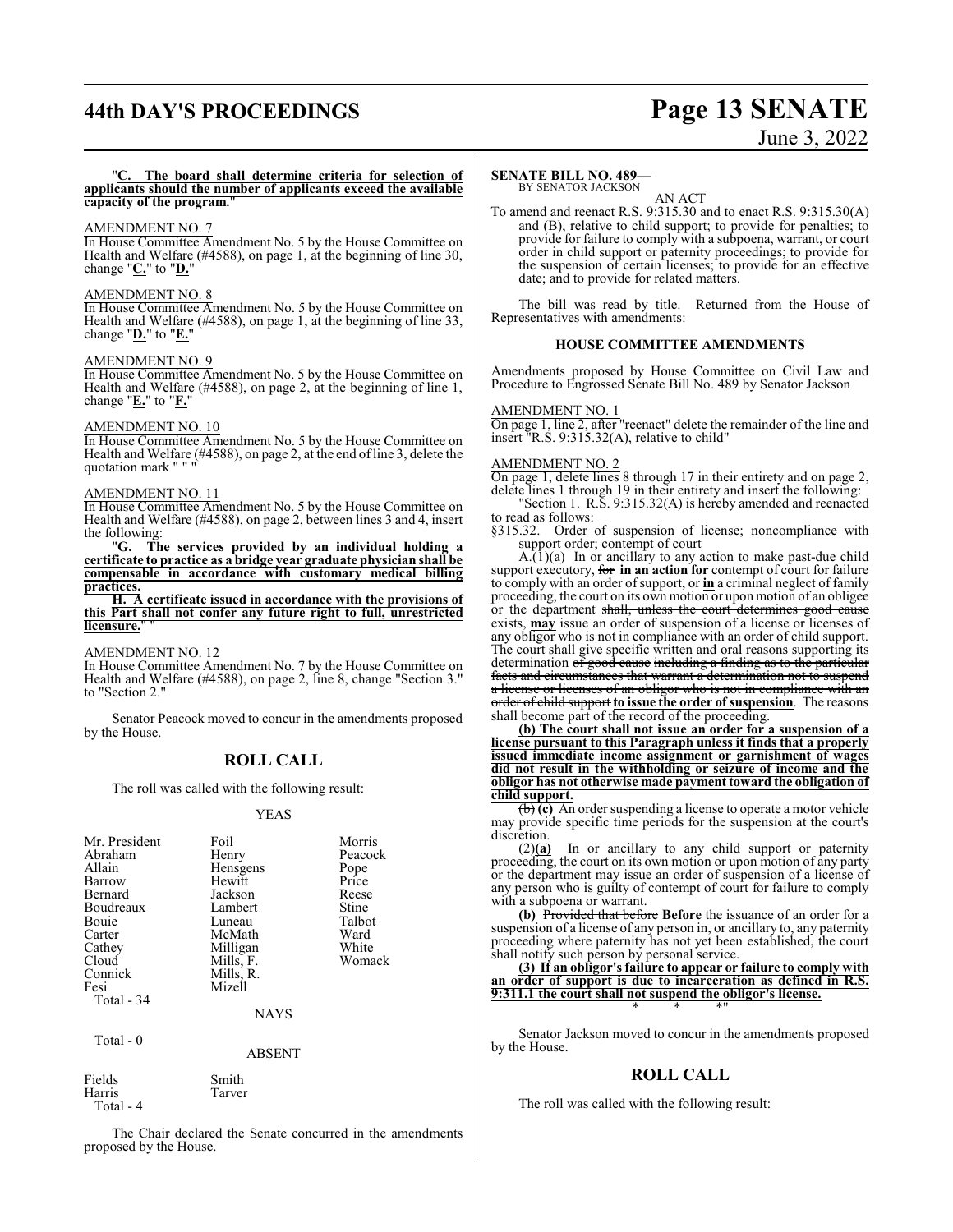#### YEAS

| Mr. President<br>Abraham<br>Allain<br>Barrow<br>Bernard<br>Bouie<br>Cloud<br>Connick<br>Fesi<br>Foil<br>Total - 30 | Henry<br>Hensgens<br>Hewitt<br>Jackson<br>Lambert<br>Luneau<br>McMath<br>Mills, F.<br>Mills, R.<br>Mizell | Morris<br>Peacock<br>Pope<br>Price<br>Reese<br>Stine<br>Talbot<br>Ward<br>White<br>Womack |
|--------------------------------------------------------------------------------------------------------------------|-----------------------------------------------------------------------------------------------------------|-------------------------------------------------------------------------------------------|
|                                                                                                                    | <b>NAYS</b>                                                                                               |                                                                                           |
| Total - 0                                                                                                          | <b>ABSENT</b>                                                                                             |                                                                                           |
| Boudreaux<br>Carter<br>Cathev                                                                                      | Fields<br>Harris<br>Milligan                                                                              | Smith<br>Tarver                                                                           |

The Chair declared the Senate concurred in the amendments proposed by the House.

#### **Senate Bills and Joint Resolutions Returned from the House of Representatives with Amendments, Subject to Call**

#### **Called from the Calendar**

Senator Reese asked that Senate Bill No. 48 be called from the Calendar.

**SENATE BILL NO. 48—**

Total - 8

BY SENATOR REESE AND REPRESENTATIVE ZERINGUE AN ACT

To amend and reenact R.S. 39:100.56(C), (D), (E), the introductory paragraph of  $(H)$ ,  $(I)$ , and  $(J)$  and to repeal R.S. 39:100.56 $(H)(5)$ , (O), and (P), relative to the Water Sector Program; to remove provisions relative to storm water; to provide for funding for small water and sewer systems; to provide relative to application period dates; to require the division of administration to post certain documents; to require the division of administration to conduct outreach efforts; to repeal provisions relative to capital outlay; to provide for an effective date; and to provide for related matters.

The bill was read by title. Returned from the House of Representatives with amendments:

#### **HOUSE COMMITTEE AMENDMENTS**

Amendments proposed by House Committee on Appropriations to Engrossed Senate Bill No. 48 by Senator Reese

#### AMENDMENT NO. 1

On page 1, line 2, after "(H)," delete the remainder of the line in its entirety and at the beginning of line 3 delete "and (J)" and insert in lieu thereof "and (I) through (L)"

#### AMENDMENT NO. 2

On page 1, line 10, after "(H)," delete the remainder of the line in its entirety and at the beginning of line 11 delete "(J)" and insert in lieu thereof "and (I) through (L)"

#### AMENDMENT NO. 3

On page 3, between lines 28 and 29, insert the following:

"K.**(1)** The committee shall review the recommendations submitted by the commission and have final approval of funding for projects **that receive funding through the program**. No monies shall be expended from the fund without approval of the Joint Legislative Committee on the Budget.

# **Page 14 SENATE 44th DAY'S PROCEEDINGS**

**(2)(a) The commission may approve adjustments to any grant award for a project for any of the following reasons:**

**(i) Duplication of benefits. (ii) Increase in project costs, not to exceed five percent of the**

**total grant award for a project. (iii) The inability of a grant recipient to complete one or more projects within the scope of the grant award.**

**(iv) Technical corrections.**

**(b) Notwithstanding the provisions of Paragraph (1) of this Subsection, any adjustments made pursuant to the provisions of this Paragraph shall be reported to the Joint Legislative Committee on the Budget but shall not require approval of the committee.**

L. Beginning January 1, 2022, the division shall submit a quarterly **status update, including a** construction progress report **report,** for projects that received funding approval to **the Water Sector Commission and** the Joint Legislative Committee on the Budget.

#### **HOUSE FLOOR AMENDMENTS**

Amendments proposed by Representative Zeringue to Engrossed Senate Bill No. 48 by Senator Reese

#### AMENDMENT NO. 1

In Amendment No. 3 by the House Committee on Appropriations (#4057), on page 1, line 10, after "approval of" delete "funding for" and after "**receive**" change "**funding**" to "**grant awards**"

#### AMENDMENT NO. 2

In Amendment No. 3 by the House Committee on Appropriations (#4057), on page 1, between lines 24 and 25, insert the following:

"**(3) The commission may rescind any grant award for a project if the grant recipient fails to comply with the guidance approved by the commission.**"

#### AMENDMENT NO. 3

On page 3, at the end of line 20, delete "projects" and on line 21, delete "to receive monies from the fund and funding amounts" and insert "**grant awards**"

Senator Reese moved to concur in the amendments proposed by the House.

#### **ROLL CALL**

The roll was called with the following result:

#### YEAS

| Mr. President<br>Abraham<br>Allain<br>Barrow<br>Bernard<br>Bouie<br>Carter<br>Cathey<br>Cloud<br>Connick<br>Fesi<br>Total - 31 | Foil<br>Hensgens<br>Hewitt<br>Jackson<br>Lambert<br>Luneau<br>McMath<br>Milligan<br>Mills, F.<br>Mills, R.<br>Mizell<br><b>NAYS</b> | Morris<br>Peacock<br>Pope<br>Price<br>Reese<br>Stine<br>Ward<br>White<br>Womack |
|--------------------------------------------------------------------------------------------------------------------------------|-------------------------------------------------------------------------------------------------------------------------------------|---------------------------------------------------------------------------------|
| Total $-0$                                                                                                                     | <b>ABSENT</b>                                                                                                                       |                                                                                 |
| Boudreaux<br>Fields<br>Harris                                                                                                  | Henry<br>Smith<br>Talbot                                                                                                            | Tarver                                                                          |

Total - 7

The Chair declared the Senate concurred in the amendments proposed by the House.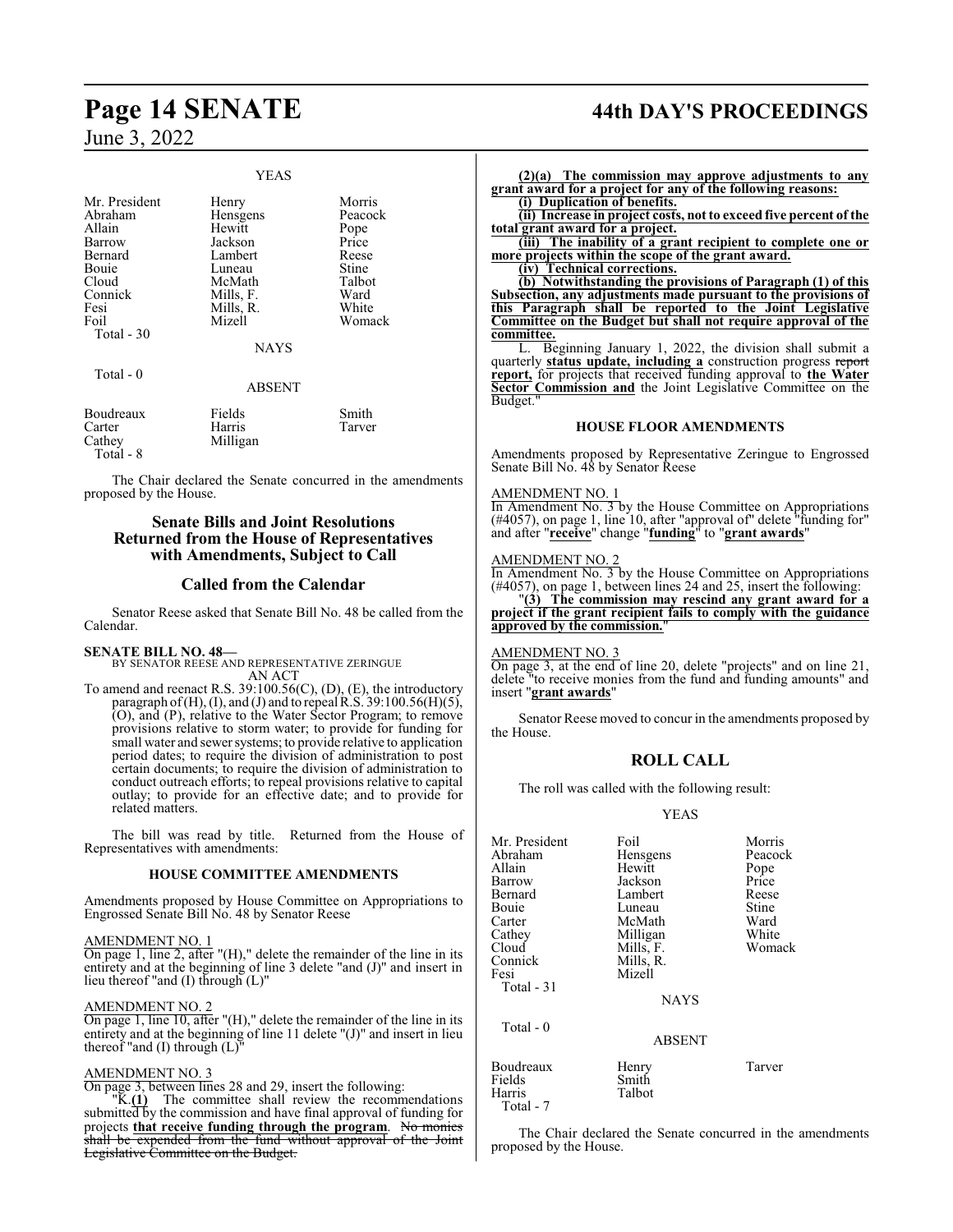### **Senate Resolutions on Second Reading Reported by Committees**

#### **SENATE RESOLUTION NO. 168—** BY SENATOR JACKSON

## A RESOLUTION

To urge and request the Louisiana Tax Institute to study Louisiana's deductions, exclusions, exemptions, suspensions, credits, discounts, refunds, special rates, special methods of reporting, rebates, preferential tax calculation methods, and all other tax expenditures as well as all other government programs and grants in order to determine which tax expenditures and state programs provide the greatest benefit and assistance to Louisiana-owned small businesses.

Reported with amendments by the Committee on Revenue and Fiscal Affairs.

#### **SENATE COMMITTEE AMENDMENTS**

Amendments proposed by Senate Committee on Revenue and Fiscal Affairs to Original Senate Resolution No. 168 by Senator Jackson AME<u>NDMEÑT NO. 1</u>

On page 1, line 2, change "Louisiana Tax Institute" to "Louisiana Small Business and Entrepreneurship Council"

#### AMENDMENT NO. 2

On page 2, line 7, change "Louisiana Tax Institute" to "Louisiana Small Business and Entrepreneurship Council"

#### AMENDMENT NO. 3

On page 2, line 13, change "Louisiana Tax Institute" to "Louisiana Small Business and Entrepreneurship Council"

On motion of Senator Allain, the committee amendment was adopted.

#### **Floor Amendments**

Senator Jackson proposed the following amendments.

#### **SENATE FLOOR AMENDMENTS**

Amendments proposed by Senator Jackson to Original Senate Resolution No. 168 by Senator Jackson

#### AMENDMENT NO. 1

Delete the set of amendments proposed by the Senate Committee on Revenue and Fiscal Affairs on June 1, 2022 and adopted by the Senate on June 3, 2022.

#### AMENDMENT NO. 2

On page 1, line 2, change "Louisiana Tax Institute" to "Department of Economic Development, in consultation with the Department of Revenue,"

#### AMENDMENT NO. 3

On page 2, line 7, change "Louisiana Tax Institute" to "Department of Economic Development, in consultation with the Department of Revenue,"

#### AMENDMENT NO. 4

On page 2, line 13, change "Louisiana Tax Institute" to "Department of Economic Development, in consultation with the Department of Revenue,"

On motion of Senator Jackson, the amendments were adopted.

The resolution was read by title. On motion of Senator Jackson, the amended Senate Resolution was adopted.

### **House Concurrent Resolutions on Second Reading Reported by Committees**

**HOUSE CONCURRENT RESOLUTION NO. 124—** BY REPRESENTATIVE SELDERS A CONCURRENT RESOLUTION

To urge and request the Legislative Budgetary Control Council to study the feasibility of creating a disaster and assistance relief fund administered by the legislature.

The resolution was read by title and returned to the Calendar, subject to call.

## **House Concurrent Resolutions on Second Reading Reported by Committees, Subject to Call**

#### **Called from the Calendar**

Senator McMath asked that House Concurrent Resolution No. 112 be called from the Calendar.

#### **HOUSE CONCURRENT RESOLUTION NO. 112—** BY REPRESENTATIVE AMEDEE

A CONCURRENT RESOLUTION To urge and request local public bodies to provide for a mechanism

for the public to submit input concerning agenda items via electronic mail and, to the extent practicable, to allow the public to view and participate in meetings via electronic means.

Reported favorably by the Committee on Senate and Governmental Affairs.

The resolution was read by title. Senator McMath moved to concur in the House Concurrent Resolution.

## **ROLL CALL**

The roll was called with the following result:

#### YEAS

| Mr. President<br>Abraham<br>Allain<br>Barrow<br>Bernard<br>Bouie<br>Carter<br>Cathey<br>Cloud<br>Connick<br>Fesi<br>Total - 32 | Henry<br>Hensgens<br>Hewitt<br>Jackson<br>Lambert<br>Luneau<br>McMath<br>Milligan<br>Mills, F.<br>Mills, R.<br>Mizell | Morris<br>Peacock<br>Pope<br>Price<br>Reese<br>Stine<br>Talbot<br>Ward<br>White<br>Womack |
|--------------------------------------------------------------------------------------------------------------------------------|-----------------------------------------------------------------------------------------------------------------------|-------------------------------------------------------------------------------------------|
|                                                                                                                                | <b>NAYS</b>                                                                                                           |                                                                                           |
| Total - 0                                                                                                                      | <b>ABSENT</b>                                                                                                         |                                                                                           |
| Boudreaux<br>Fields<br>Total - 6                                                                                               | Foil<br>Harris                                                                                                        | Smith<br>Tarver                                                                           |

The Chair declared the Senate concurred in the House Concurrent Resolution and ordered it returned to the House.

# **44th DAY'S PROCEEDINGS Page 15 SENATE**

June 3, 2022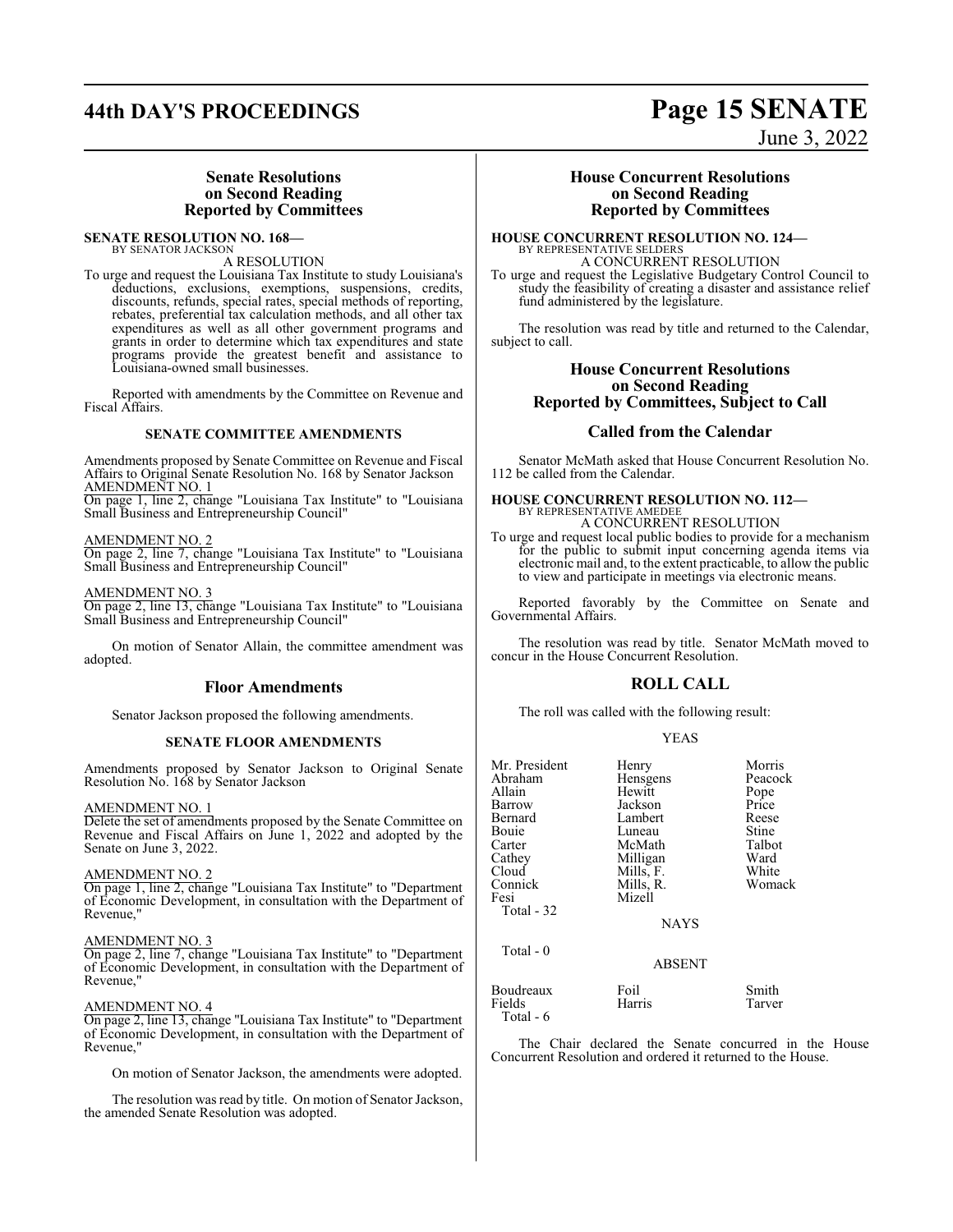# **Page 16 SENATE 44th DAY'S PROCEEDINGS**

June 3, 2022

#### **House Concurrent Resolutions on Third Reading and Final Passage**

#### **HOUSE CONCURRENT RESOLUTION NO. 1—**

BY REPRESENTATIVE IVEY A CONCURRENT RESOLUTION

To suspend until sixty days after final adjournment of the 2023 Regular Session of the Legislature of Louisiana the provisions ofR.S. 17:170(F), relative to immunizations of persons entering certain educational institutions during an outbreak of a communicable disease.

The concurrent resolution was read by title and returned to the Calendar, subject to call.

#### **HOUSE CONCURRENT RESOLUTION NO. 23—** BY REPRESENTATIVE HARRIS

A CONCURRENT RESOLUTION

To approve the formula that was developed by the State Board of Elementary and Secondary Education pursuant to Article VIII, Section 13(B) of the Constitution of Louisiana to determine the cost of a minimum foundation program of education in all public elementary and secondary schools as well as to equitably allocate the funds to parish and city school systems and that was adopted by the board on March 9, 2022.

The concurrent resolution was read by title. Senator Jackson moved the final passage of the concurrent resolution.

#### **ROLL CALL**

The roll was called with the following result:

#### YEAS

| Mr. President<br>Abraham<br>Allain<br>Barrow<br>Bernard<br>Bouie<br>Carter<br>Cathey<br>Cloud<br>Connick<br>Fesi<br>Total - 32 | Henry<br>Hensgens<br>Hewitt<br>Jackson<br>Lambert<br>Luneau<br>McMath<br>Milligan<br>Mills, F.<br>Mills, R.<br>Mizell<br><b>NAYS</b> | Morris<br>Peacock<br>Pope<br>Price<br>Reese<br>Stine<br>Talbot<br>Ward<br>White<br>Womack |
|--------------------------------------------------------------------------------------------------------------------------------|--------------------------------------------------------------------------------------------------------------------------------------|-------------------------------------------------------------------------------------------|
| Total - 0                                                                                                                      | <b>ABSENT</b>                                                                                                                        |                                                                                           |
| Boudreaux<br>Fields<br>Total - 6                                                                                               | Foil<br>Harris                                                                                                                       | Smith<br>Tarver                                                                           |

The Chair declared the concurrent resolution was passed and ordered it returned to the House. Senator Jackson moved to reconsider the vote by which the concurrent resolution was passed and laid the motion on the table.

#### **House Bills and Joint Resolutions on Third Reading and Final Passage**

**HOUSE BILL NO. 135—** BY REPRESENTATIVES MARINO AND GLOVER AN ACT

To enact R.S. 40:1046.1, relative to dispensing of medical marijuana; to provide relative to pharmacies licensed by the Louisiana Board of Pharmacy to dispense medical marijuana, known commonly as marijuana pharmacies; to authorize dispensing of medical marijuana to certain persons who are not Louisiana residents or are short-term residents of this state; to establish qualifications necessary for such persons to receive medical

marijuana in this state; to establish duties of marijuana pharmacies with respect to such dispensing; to prohibit the dispensing of medical marijuana in certain instances; and to provide for related matters.

The bill was read by title. Senator Fred Mills moved the final passage of the bill.

#### **ROLL CALL**

The roll was called with the following result:

|--|--|

| Mr. President<br>Abraham<br>Allain<br>Barrow<br>Bernard<br>Boudreaux<br>Bouie<br>Carter<br>Cathey<br>Total - 27 | Connick<br>Fesi<br>Foil<br>Henry<br>Hensgens<br>Jackson<br>Lambert<br>Luneau<br>McMath<br><b>NAYS</b> | Milligan<br>Mills, F.<br>Morris<br>Peacock<br>Price<br>Reese<br>Stine<br>Talbot<br>Ward |
|-----------------------------------------------------------------------------------------------------------------|-------------------------------------------------------------------------------------------------------|-----------------------------------------------------------------------------------------|
| Cloud<br>Hewitt<br>Total - 6                                                                                    | Mills, R.<br>Mizell<br><b>ABSENT</b>                                                                  | Pope<br>Womack                                                                          |
| Fields<br>Harris<br>Total - 5                                                                                   | Smith<br>Tarver                                                                                       | White                                                                                   |

The Chair declared the bill was passed and ordered it returned to the House. Senator Fred Mills moved to reconsider the vote by which the bill was passed and laid the motion on the table.

#### **HOUSE BILL NO. 698—**

BY REPRESENTATIVE MAGEE

provide for related matters.

AN ACT To amend and reenact R.S. 40:1046(C)(2)(introductory paragraph) and (H)(8)(a)(introductory paragraph), (i), (iii), and (b) and to enact R.S.  $40:1046(C)(2)(m)$  and  $(H)(8)(c)$  and (d), relative to marijuana produced for therapeutic use; to provide for regulation by the Louisiana Department of Health of various aspects of production of marijuana for therapeutic use; to authorize the Louisiana Department of Health to charge and collect fees from contractors and other persons involved with therapeutic marijuana production; to authorize the department to charge and collect fees to fund expenses associated with regulation and control of therapeutic marijuana; to provide for remittance to the Louisiana Department of Revenue of the proceeds of certain fees; to provide for an effective date; and to

#### **Floor Amendments**

Senator Ward proposed the following amendments.

#### **SENATE FLOOR AMENDMENTS**

Amendments proposed bySenator Ward to Engrossed House Bill No. 698 by Representative Magee

#### AMENDMENT NO. 1

Delete Senate Committee Amendment No. 5 proposed by the Senate Committee on Health and Welfare and adopted by the Senate on May 19, 2022.

#### AMENDMENT NO. 2

On page 1, line 3, after "and (b)" delete the remainder of the line and, delete line 4, and insert: ", relative to marijuana produced for"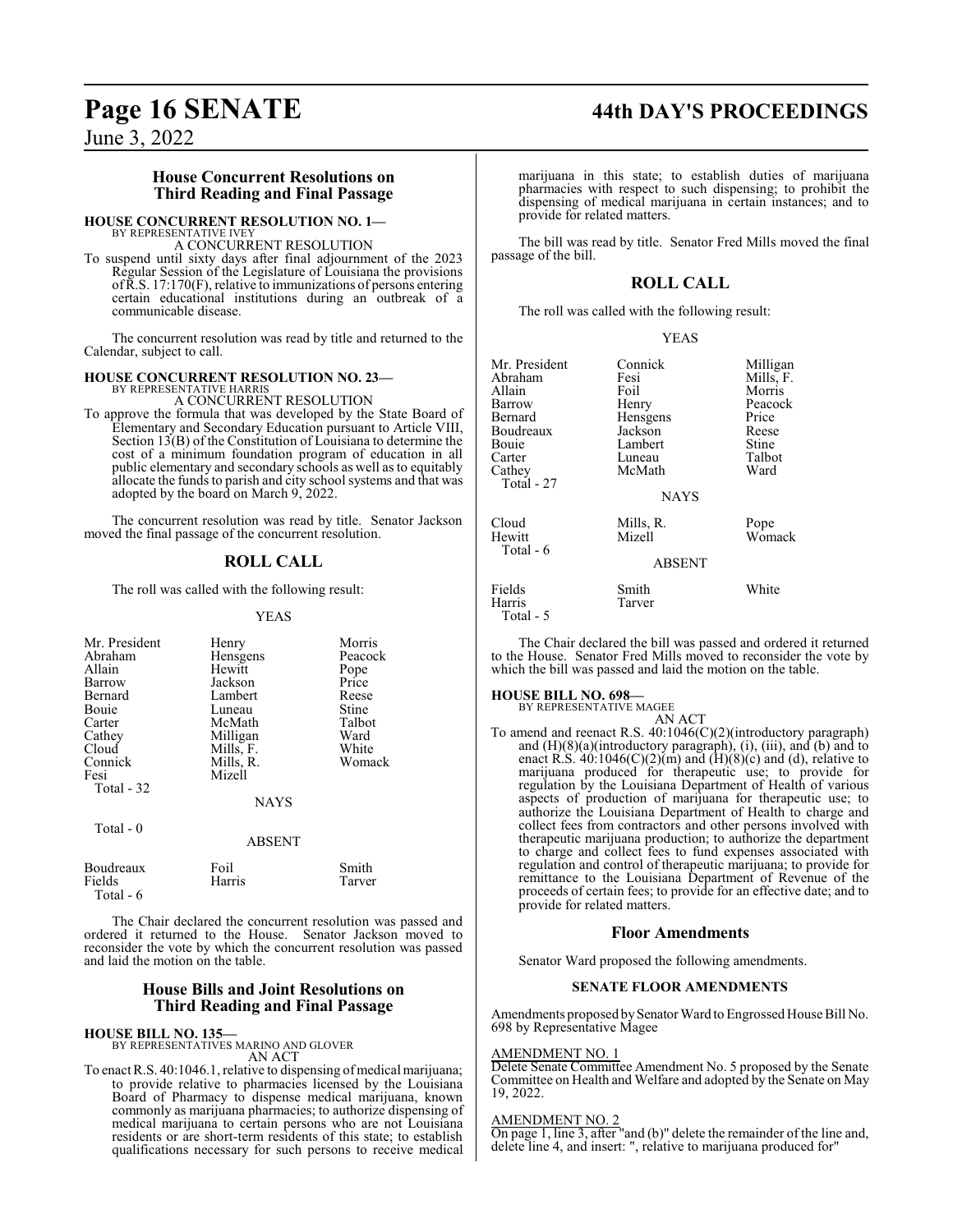**44th DAY'S PROCEEDINGS Page 17 SENATE** AMENDMENT NO. 3 On page 1, line 8, after "production;" delete the remainder ofthe line, delete line 9, and on line 10 delete "therapeutic marijuana;" AMENDMENT NO. 4 On page 1, line 15, after "reenacted" delete the remainder of the line and on line 16 delete "and (H)(8)(c) and (d) are hereby enacted" AMENDMENT NO. 5 On page 3, delete lines 9 through 23 On motion of Senator Ward, the amendments were adopted. AMENDMENT NO. 1 Senate on May 19, 2022. AMENDMENT NO. 2 On page 3, between lines 6 and 7, insert the following: "(e) The individual is charged with a crime of violence as following offenses:

The bill was read by title. Senator Ward moved the final passage of the amended bill.

## **ROLL CALL**

The roll was called with the following result:

#### YEAS

| Mr. President<br>Abraham<br>Allain<br>Barrow<br>Bernard<br>Boudreaux<br>Bouie<br>Carter<br>Cathey<br>Total - 25 | Connick<br>Fesi<br>Foil<br>Hensgens<br>Hewitt<br>Lambert<br>Luneau<br>McMath<br>Milligan<br><b>NAYS</b> | Mills, F.<br>Price<br>Reese<br>Stine<br>Ward<br>White<br>Womack |
|-----------------------------------------------------------------------------------------------------------------|---------------------------------------------------------------------------------------------------------|-----------------------------------------------------------------|
| Cloud<br>Henry<br>Mills, R.<br>Total - 8                                                                        | Mizell<br>Morris<br>Peacock<br><b>ABSENT</b>                                                            | Pope<br>Talbot                                                  |
| Fields<br>Harris                                                                                                | Jackson<br>Smith                                                                                        | Tarver                                                          |

The Chair declared the amended bill was passed and ordered it returned to the House. Senator Ward moved to reconsider the vote by which the bill was passed and laid the motion on the table.

#### **HOUSE BILL NO. 729—**

Harris Total - 5

> BY REPRESENTATIVES DUPLESSIS, BOYD, BRASS, BRYANT,<br>WILFORD CARTER, FISHER, FREEMAN, GAINES, GREEN, HUGHES,<br>JEFFERSON, JENKINS, TRAVIS JOHNSON, JORDAN, LANDRY,<br>LARVADAIN, LYONS, MARCELLE, NEWELL, PIERRE, SELDERS,<br>STAGNI, AN AN ACT

To amend and reenact R.S. 44:4.1(B)(38) and to enact Code of Criminal Procedure Article 234, relative to photo identification of an arrested person; to provide for a public records exception; to provide for definitions; to provide relative to the duty of law enforcement; to provide relative to submission of requests; to provide for criminal liability; to provide relative to time periods; to provide relative to attorney fees; to provide for applicability; and to provide for related matters.

#### **Floor Amendments**

Senator Hewitt proposed the following amendments.

#### **SENATE FLOOR AMENDMENTS**

Amendments proposed by Senator Hewitt to Reengrossed House Bill No. 729 by Representative Duplessis

Delete Senate Committee Amendment No. 6, proposed by the Senate Committee on Senate and Governmental Affairs and adopted by the

defined in R.S. 14:2(B), except stalking, or charged with any of the

(i) Sex offenses as defined in R.S. 15:541.

(ii) Human trafficking offenses as defined in R.S. 14:46.2 and 46.3.

(iii) Offenses affecting the health and morals of minors, R.S.  $14:91$  et seq.

(iv) Offenses affecting the health and safety of person with infirmities, R.S.14:93.3 et seq.

(v) Video voyeurism.

(vi) Cruelty to animals.

(vii) Dogfighting.

(f) The booking photograph is part of a law enforcement file solely because the subject of the booking photograph was filler as defined by Article 252.

(g) Any entity, person, or agency that publishes a booking photograph according to this Paragraph shall include a disclaimer that states "all persons are presumed innocent until proven guilty in a court of law.

#### AMENDMENT NO. 3

On page 3, between lines 10 and 11, insert the following:

"(3) No law enforcement agency or employee thereof shall be subject to civil action or be held liable when the publication, release, or dissemination was made by mistake of fact or error, or was inadvertent and made in good faith."

On motion of Senator Hewitt, the amendments were adopted.

The bill was read by title. Senator Reese moved the final passage of the amended bill.

## **ROLL CALL**

The roll was called with the following result:

#### YEAS

| Mr. President<br>Abraham<br>Allain<br>Barrow<br>Bernard<br>Boudreaux<br>Bouie<br>Carter<br>Connick<br>Fesi<br>Total - 29 | Foil<br>Henry<br>Hensgens<br>Hewitt<br>Jackson<br>Lambert<br>Luneau<br>McMath<br>Milligan<br>Mills, F.<br><b>NAYS</b> | Mizell<br>Peacock<br>Price<br>Reese<br>Stine<br>Talbot<br>Ward<br>White<br>Womack |
|--------------------------------------------------------------------------------------------------------------------------|-----------------------------------------------------------------------------------------------------------------------|-----------------------------------------------------------------------------------|
| Cathey<br>Cloud<br>Total - 5                                                                                             | Mills, R.<br>Morris<br><b>ABSENT</b>                                                                                  | Pope                                                                              |
| Fields<br>Harris<br>Total - 4                                                                                            | Smith<br>Tarver                                                                                                       |                                                                                   |

The Chair declared the amended bill was passed and ordered it returned to the House. Senator Reese moved to reconsider the vote by which the bill was passed and laid the motion on the table.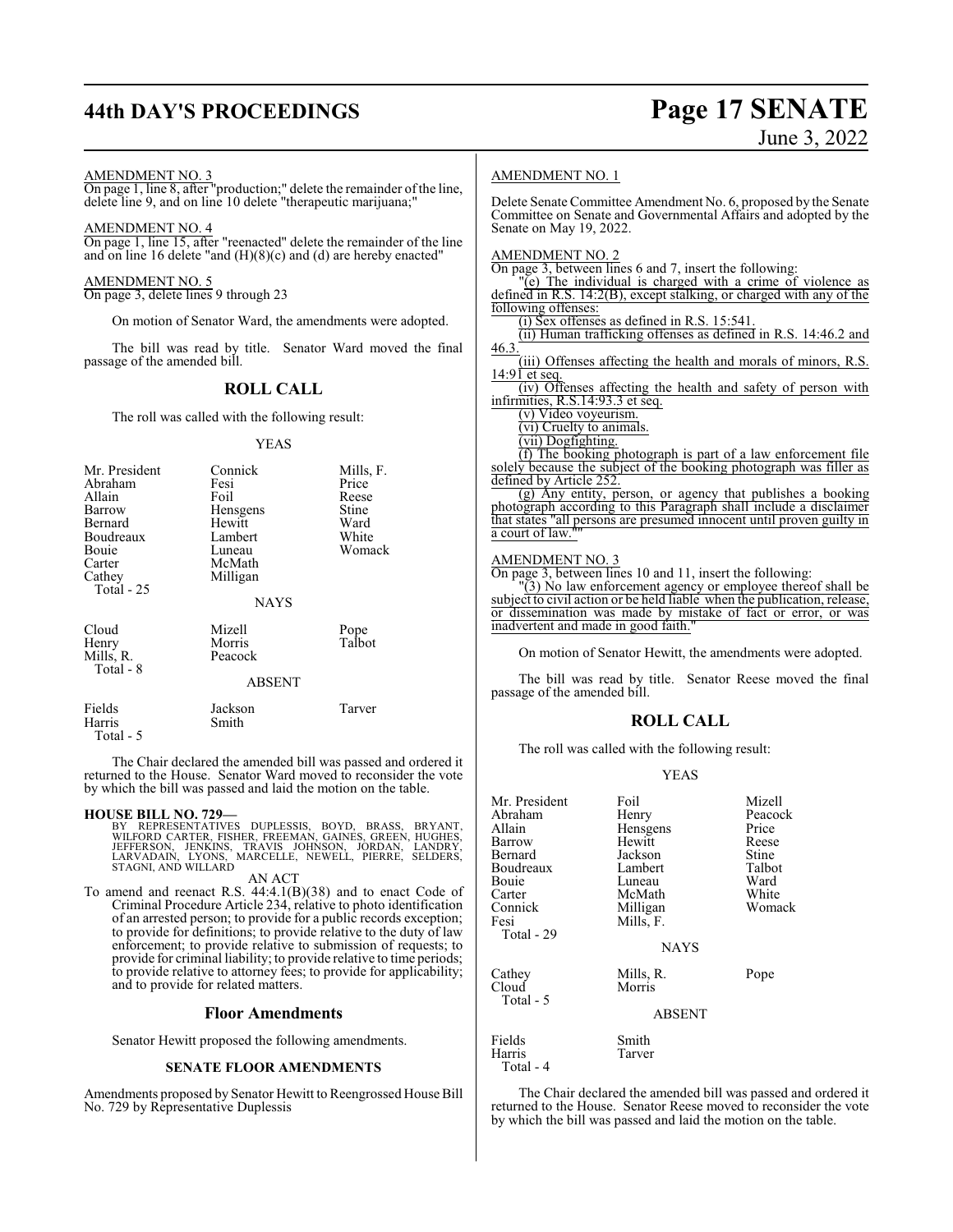#### **HOUSE BILL NO. 967—**

BY REPRESENTATIVE SEABAUGH AN ACT

To amend and reenact R.S. 22:1272, relative to liability limits; to prohibit the reduction of policy limits based on expenses of defense; to provide for waivers; to provide for which expenses qualify as expenses of defense; to provide for an effective date; and to provide for related matters.

The bill was read by title and returned to the Calendar, subject to call.

#### **HOUSE BILL NO. 969—** BY REPRESENTATIVE SEABAUGH

AN ACT

To amend and reenact R.S. 24:10, relative to vetoes, to provide for procedures relative to vetoed bills and items; to provide for reconsideration by the legislature; to provide relative to veto sessions; to provide for effectiveness; and to provide for related matters.

The bill was read by title. Senator Milligan moved the final passage of the bill.

## **ROLL CALL**

The roll was called with the following result:

#### YEAS

| Mr. President<br>Abraham<br>Allain<br>Cathey<br>Cloud<br>Connick<br>Fesi<br>Foil<br>Henry<br>Total - 27 | Hensgens<br>Hewitt<br>Lambert<br>Luneau<br>McMath<br>Milligan<br>Mills, F.<br>Mills, R.<br>Mizell<br><b>NAYS</b> | Morris<br>Peacock<br>Pope<br>Reese<br>Stine<br>Talbot<br>Ward<br>White<br>Womack |
|---------------------------------------------------------------------------------------------------------|------------------------------------------------------------------------------------------------------------------|----------------------------------------------------------------------------------|
| Barrow<br>Boudreaux<br>Total - 6                                                                        | Bouie<br>Carter<br><b>ABSENT</b>                                                                                 | Jackson<br>Price                                                                 |
| Bernard<br>Fields<br>Total - 5                                                                          | Harris<br>Smith                                                                                                  | Tarver                                                                           |

The Chair declared the bill was passed and ordered it returned to the House. Senator Milligan moved to reconsider the vote by which the bill was passed and laid the motion on the table.

#### **HOUSE BILL NO. 999—**

BY REPRESENTATIVE FIRMENT AN ACT

To amend and reenact R.S. 22:1706(H) and to enact R.S.  $22:1704(E)(6)$  through (8) and  $1706(I)$  through (P), relative to public adjusters; to provide for certain disclosure; to provide for standards of conduct; to provide for prohibitions; to provide for penalties; and to provide for related matters.

The bill was read by title and returned to the Calendar, subject to call.

# **HOUSE BILL NO. 130—** BY REPRESENTATIVE BEAULLIEU

AN ACT

To amend and reenact R.S. 32:398(I)(1) and (a)(iii), relative to motor vehicle crash reports; to provide relative to the definition of an insurance support organization; to exempt healthcare providers from certain confidentiality requirements applicable to public records; and to provide for related matters.

# **Page 18 SENATE 44th DAY'S PROCEEDINGS**

The bill was read by title. Senator McMath moved the final passage of the bill.

## **ROLL CALL**

The roll was called with the following result:

#### YEAS

| Mr. President<br>Abraham<br>Allain<br>Bernard<br>Boudreaux<br>Cathey<br>Cloud | Foil<br>Henry<br>Hensgens<br>Hewitt<br>Lambert<br>McMath<br>Milligan | Mills, R.<br>Mizell<br>Morris<br>Reese<br>Stine<br>Talbot<br>White |
|-------------------------------------------------------------------------------|----------------------------------------------------------------------|--------------------------------------------------------------------|
| Fesi<br>Total - 24                                                            | Mills, F.<br><b>NAYS</b>                                             | Womack                                                             |
| Barrow<br><b>Bouje</b><br>Carter<br>Connick<br>Total $-10$                    | Jackson<br>Luneau<br>Peacock<br>Pope                                 | Price<br>Ward                                                      |
|                                                                               | ARSENT                                                               |                                                                    |

**BSENT** 

Tarver

Fields Smith<br>Harris Tarver

Total - 4

The Chair declared the bill was passed and ordered it returned to the House. Senator McMath moved to reconsider the vote by which the bill was passed and laid the motion on the table.

**HOUSE BILL NO. 214—** BY REPRESENTATIVE NELSON

AN ACT

To enact R.S. 17:7.1(G), relative to teacher certification; to provide with respect to requirements for such certification; to provide for an effective date; and to provide for related matters.

The bill was read by title. Senator Mizell moved the final passage of the bill.

## **ROLL CALL**

The roll was called with the following result:

#### YEAS

| Mr. President<br>Abraham<br>Allain<br>Barrow<br>Bernard<br>Boudreaux<br>Bouie<br>Carter<br>Cathey | Foil<br>Henry<br>Hensgens<br>Hewitt<br>Jackson<br>Lambert<br>Luneau<br>McMath<br>Milligan | Morris<br>Peacock<br>Pope<br>Price<br>Reese<br>Stine<br>Talbot<br>Ward<br>White |
|---------------------------------------------------------------------------------------------------|-------------------------------------------------------------------------------------------|---------------------------------------------------------------------------------|
| Cloud<br>Connick                                                                                  | Mills, F.<br>Mills, R.                                                                    | Womack                                                                          |
| Fesi                                                                                              | Mizell                                                                                    |                                                                                 |
| Total - 34                                                                                        | <b>NAYS</b>                                                                               |                                                                                 |
| Total - 0                                                                                         | <b>ABSENT</b>                                                                             |                                                                                 |
| $F: 11$ .                                                                                         | $\sim$ $\cdot$                                                                            |                                                                                 |

#### Fields Smith Harris Tarver Total - 4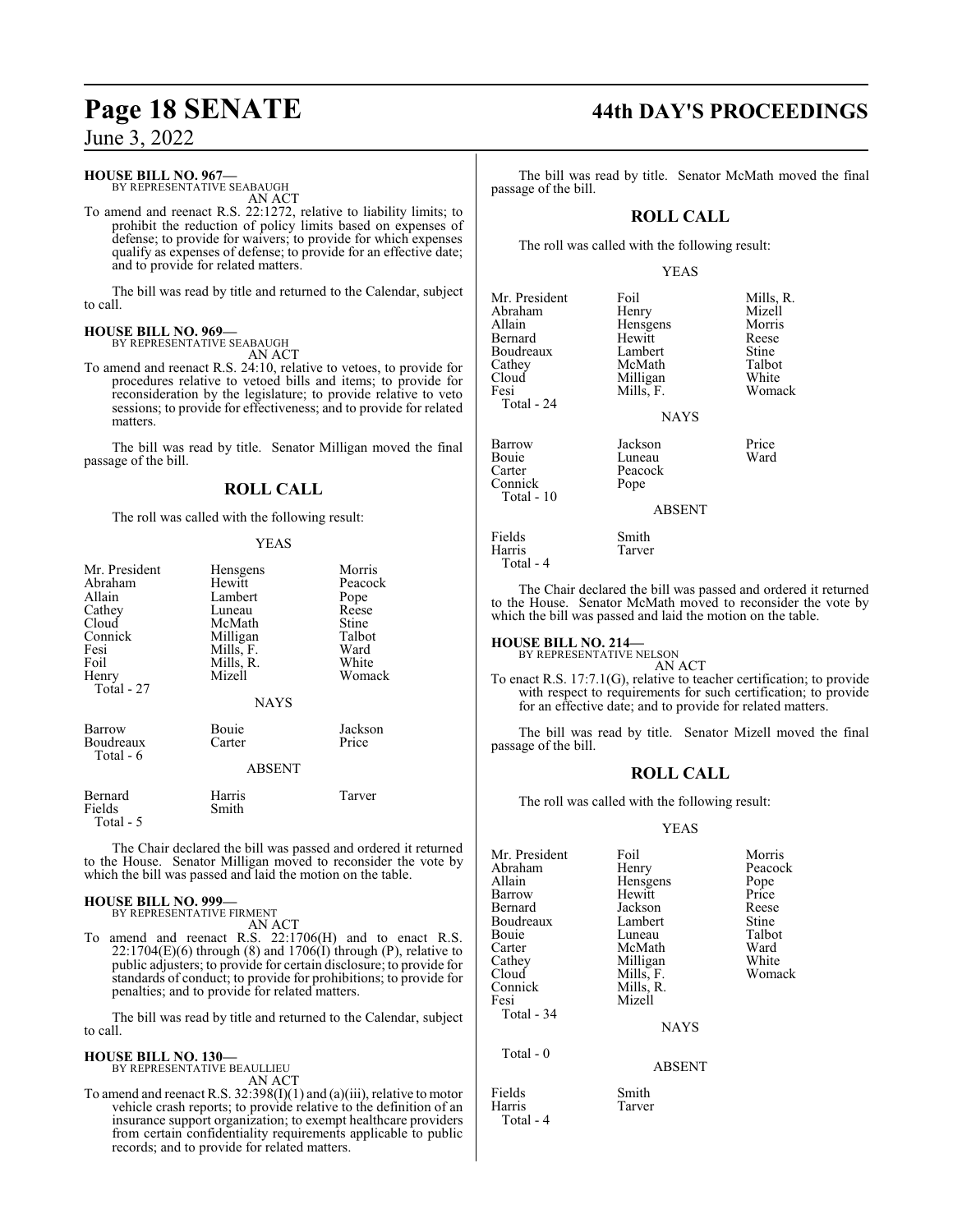# **44th DAY'S PROCEEDINGS Page 19 SENATE**

# June 3, 2022

The Chair declared the bill was passed and ordered it returned to the House. Senator Mizell moved to reconsider the vote by which the bill was passed and laid the motion on the table.

#### **Recess**

On motion of Senator Mizell, the Senate took a recess at 12:40 o'clock P.M. until 2:15 o'clock P.M.

#### **After Recess**

The Senate was called to order at 2:31 o'clock P.M. by the President of the Senate.

#### **ROLL CALL**

The roll being called, the following members answered to their names: PRESENT

#### Mr. President Foil Price<br>Abraham Henry Reese Abraham Henry Reese<br>Allain Hewitt Smith Allain Hewitt Smith Milligan Stine<br>
Mills, R. Talbot Boudreaux Mills, R. Talbotal<br>Bouie Mizell Ward Mizell Ward<br>Peacock Womack Connick<br>Fesi Pope Total - 23 ABSENT Barrow Harris McMath<br>Carter Hensgens Mills, F. Carter Hensgens Mills, I<br>Cathey Jackson Morris Cathey Jackson Morris Cloud Lambert Tarver Luneau

Total - 15

The President of the Senate announced there were 23 Senators present and a quorum.

#### **Senate Business Resumed After Recess**

#### **Rules Suspended**

Senator Price asked for and obtained a suspension of the rules to revert to:

### **House Concurrent Resolutions on Third Reading and Final Passage, Subject to Call**

#### **Called from the Calendar**

Senator Price asked that House Concurrent Resolution No. 8 be called from the Calendar.

#### **HOUSE CONCURRENT RESOLUTION NO. 8—**

BY REPRESENTATIVE SCHEXNAYDER A CONCURRENT RESOLUTION

To provide for a hospital stabilization formula pursuant to Article VII, Section 10.13 of the Constitution of Louisiana; to establish the level and basis of hospital assessments; to establish certain reimbursement enhancements for inpatient and outpatient hospital services; to establish certain criteria for the implementation of the formula; and to provide for related matters.

#### **Floor Amendments**

Senator Price submitted the following amendments on behalf of Senator White.

#### **SENATE FLOOR AMENDMENTS**

Amendments proposed by Senator White to Engrossed House Concurrent Resolution No. 8 by Representative Schexnayder

#### AMENDMENT NO. 1

In Senate Committee Amendment No. 1 proposed by the Senate Committee on Finance on May 31, 2022 and adopted by the Senate on June 1, 2022, on page 1, line 3, change "sustain ability" to "sustainability"

#### AMENDMENT NO. 2

In Senate Committee Amendment No. 4 proposed by the Senate Committee on Finance on May 31, 2022 and adopted by the Senate on June 1, 2022, on page 1, line 18, change "hospitals" to "hospitals' "

#### AMENDMENT NO. 3

In Senate Committee Amendment No. 4 proposed by the Senate Committee on Finance on May 31, 2022 and adopted by the Senate on June 1, 2022, on page 1, at the end of line 42, change "only be levied" to "be levied only"

On motion of Senator Price, the amendments were adopted.

The concurrent resolution was read by title. Senator Price moved the final passage of the amended concurrent resolution.

#### **ROLL CALL**

The roll was called with the following result:

YEAS

| Mr. President<br>Abraham<br>Allain<br>Bernard<br>Boudreaux<br>Bouie<br>Carter<br>Cathey<br>Connick<br>Fesi<br>Foil<br>Total $-31$ | Henry<br>Hensgens<br>Hewitt<br>Lambert<br>Luneau<br>McMath<br>Milligan<br>Mills, F.<br>Mills, R.<br>Mizell<br>Morris<br><b>NAYS</b> | Peacock<br>Pope<br>Price<br>Reese<br>Smith<br>Stine<br>Talbot<br>Ward<br>Womack |
|-----------------------------------------------------------------------------------------------------------------------------------|-------------------------------------------------------------------------------------------------------------------------------------|---------------------------------------------------------------------------------|
| Total - 0                                                                                                                         | ABSENT                                                                                                                              |                                                                                 |
| Barrow<br>Cloud<br>Fields<br>Total - 7                                                                                            | Harris<br>Jackson<br>Tarver                                                                                                         | White                                                                           |

The Chair declared the amended concurrent resolution was passed and ordered it returned to the House. Senator Price moved to reconsider the vote by which the concurrent resolution was passed and laid the motion on the table.

#### **House Bills and Joint Resolutions on Third Reading and Final Passage, Resumed**

## **Motion**

Senator Abraham moved to suspend the rules to take up House Bill No. 369 out of its regular order.

Without objection, so ordered.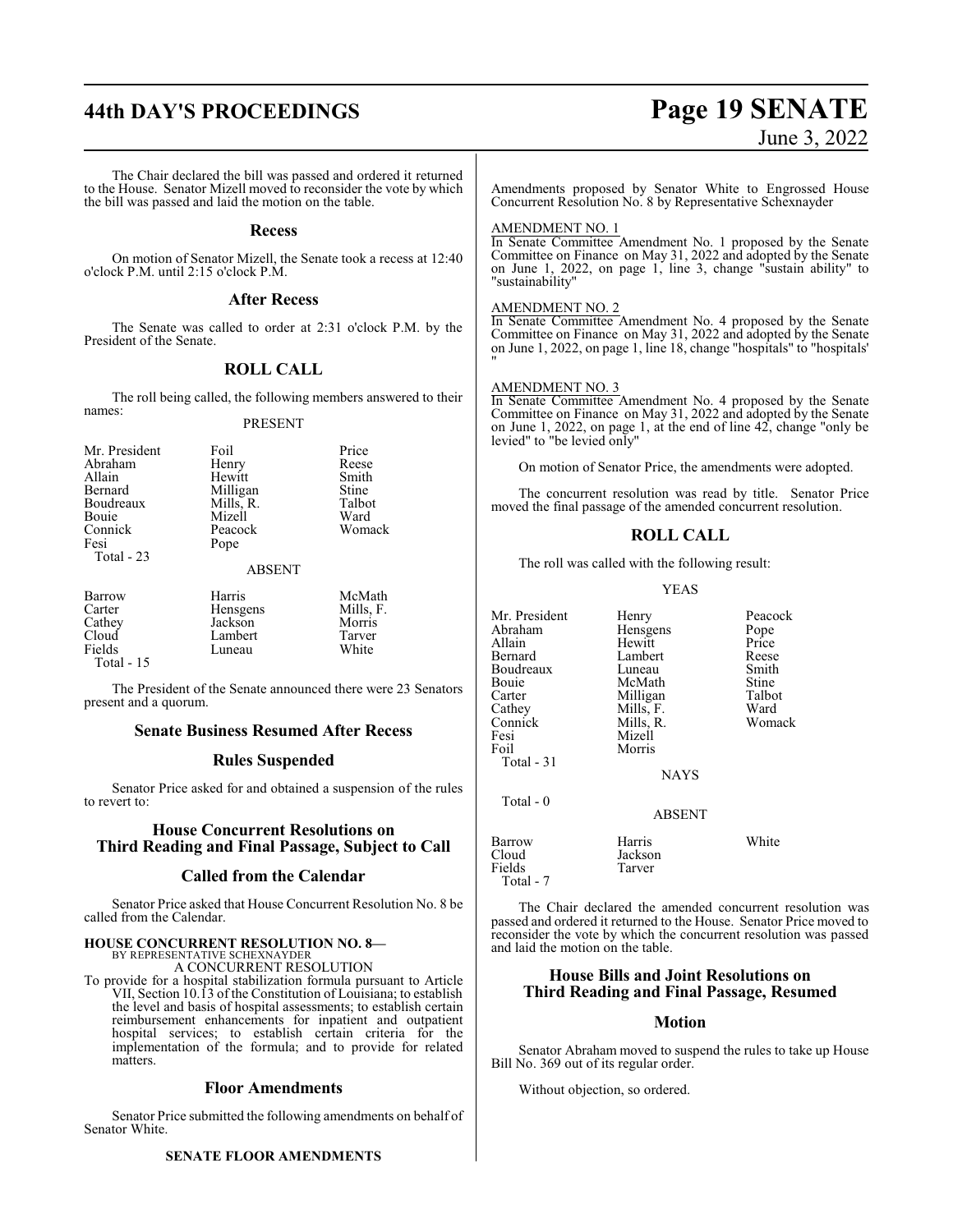# **Page 20 SENATE 44th DAY'S PROCEEDINGS**

June 3, 2022

#### **HOUSE BILL NO. 369—**

BY REPRESENTATIVE HARRIS AN ACT

To enact R.S. 17:354 and 3996(B)(67) and (68), relative to education; to require public school governing authorities and public schools to post information on their websites relative to laws granting parents access to instructional materials and the Parents' Bill of Rights for Public Schools; to require distribution ofsuch information during the first week of school annually; to apply the law relative to parental access to instructional materials to charter schools; and to provide for related matters.

The bill was read by title. Senator Abraham moved the final passage of the bill.

## **ROLL CALL**

The roll was called with the following result:

#### YEAS

| Mr. President<br>Abraham<br>Allain<br>Barrow<br>Bernard<br>Boudreaux<br><b>Bouje</b><br>Carter<br>Cathey<br>Connick<br>Fesi<br>Total $-31$ | Foil<br>Henry<br>Hensgens<br>Hewitt<br>Lambert<br>Luneau<br>McMath<br>Milligan<br>Mills, F.<br>Mills, R.<br>Mizell<br><b>NAYS</b> | Morris<br>Peacock<br>Price<br>Reese<br>Smith<br>Stine<br>Talbot<br>Ward<br>Womack |
|--------------------------------------------------------------------------------------------------------------------------------------------|-----------------------------------------------------------------------------------------------------------------------------------|-----------------------------------------------------------------------------------|
| Pope                                                                                                                                       |                                                                                                                                   |                                                                                   |

Total - 1

#### ABSENT

| Cloud     | Harris  | Tarver |
|-----------|---------|--------|
| Fields    | Jackson | White  |
| Total - 6 |         |        |

The Chair declared the bill was passed and ordered it returned to the House. Senator Abraham moved to reconsider the vote by which the bill was passed and laid the motion on the table.

#### **Motion**

Senator Price moved to suspend the rules to take up House Bill No. 1015 out of its regular order.

Without objection, so ordered.

# **HOUSE BILL NO. 1015—** BY REPRESENTATIVE SCHEXNAYDER

AN ACT

To amend and reenact R.S.  $51:2365(D)(3)$  and  $(F)(2)$ , to enact R.S. 51:1260 and 1261, and to repeal R.S. 51:2365(F)(1)(d) and 2365.1, relative to financial incentives for events held in Louisiana; to provide relative to the Major Events Incentive Program; to make changes to the administration of the program; to create a grant program for certain Louisiana events; to provide for administration of the program; to provide for an effective date; and to provide for related matters.

#### **Floor Amendments**

Senator Price proposed the following amendments.

#### **SENATE FLOOR AMENDMENTS**

Amendments proposed by Senator Price to Reengrossed House Bill No. 1015 by Representative Schexnayder

## AMENDMENT NO. 1

On page 2, line 13, after "to" and before "local" insert "event producers and hosts,"

#### AMENDMENT NO. 2

On page 4, line 20, after "organization" and before "selects" insert "or the event producer or host"

#### AMENDMENT NO. 3

On page 4, line 27, after "state." insert "The provisions of this Paragraph shall not apply to events occurring twice in one year due to a natural disaster, an act of God, force majeure, a catastrophe, pandemic, or such other occurrence which causes the event to move or be rescheduled.

#### AMENDMENT NO. 4

On page 4, line 29, after "with" and before "a" insert "an event producer or host,"

#### AMENDMENT NO. 5

On page 5, line 2, after "bureau," and before "official" change "and" to "or

#### AMENDMENT NO. 6

On page 5, after line 28, add the following:

"J. The Department of Culture, Recreation and Tourism shall promulgate rules for the administration of the program in accordance<br>with the Administrative Procedure Act. In order to expedite with the Administrative Procedure Act. implementation of the program, the department shall utilize emergency rulemaking for the promulgation of the initial administrative rules."

#### AMENDMENT NO. 7

On page 6, line 27, after "state." insert "The provisions of this Paragraph shall not apply to events occurring twice in one year due to a natural disaster, an act of God, force majeure, a catastrophe, pandemic, or such other occurrence which causes the event to move or be rescheduled."

#### AMENDMENT NO. 8

On page 7, line 2, after "hundred" and before "days" change "eight" to "eighty"

#### AMENDMENT NO. 9

On page 7, line 23, after "The" and before "shall" change "lieutenant governor" to "Department of Culture, Recreation and Tourism"

#### AMENDMENT NO. 10

On page 8, delete line 24 in its entirety and insert the following: "Section 4. This Act shall become effective upon signature by the governor or, if not signed by the governor, upon expiration of the time for bills to become law without signature by the governor, as provided by Article III, Section 18 of the Constitution of Louisiana. If vetoed by the governor and subsequently approved by the legislature, this Act shall become effective on the day following such approval."

On motion of Senator Price, the amendments were adopted.

#### **Floor Amendments**

Senator Henry proposed the following amendments.

#### **SENATE FLOOR AMENDMENTS**

Amendments proposed by Senator Henry to Reengrossed House Bill No. 1015 by Representative Schexnayder

#### AMENDMENT NO. 1

On page 5, line 19, delete "The amount equal to" and insert "A recommendation for an amount up to"

On motion of Senator Henry, the amendments were adopted.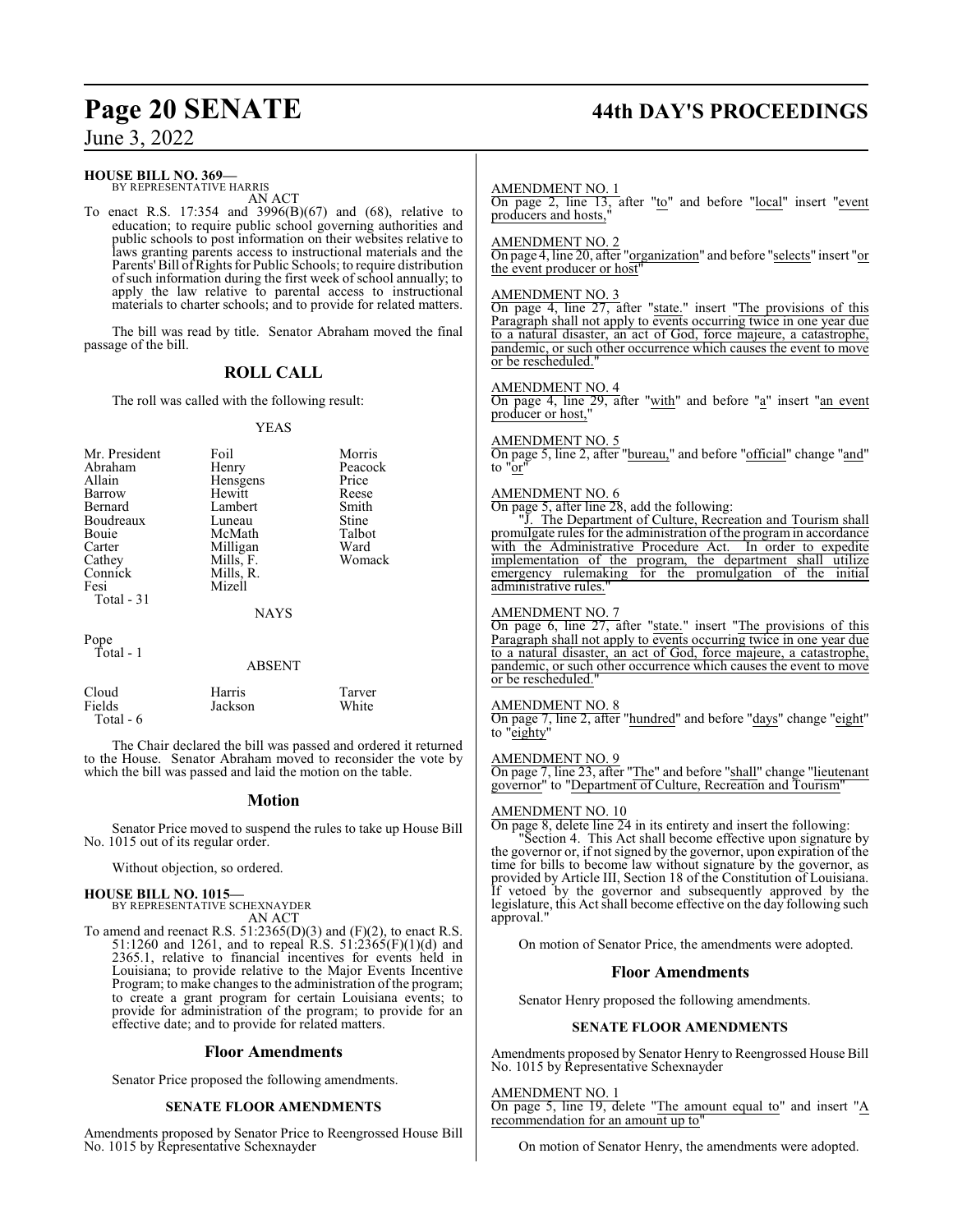# **44th DAY'S PROCEEDINGS Page 21 SENATE**

The bill was read by title. Senator Price moved the final passage of the amended bill.

#### **ROLL CALL**

The roll was called with the following result:

#### YEAS

| Mr. President<br>Abraham<br>Allain<br>Barrow<br>Bernard<br>Boudreaux<br>Bouie<br>Carter<br>Cathey<br>Connick<br>Fesi<br>Total - 32 | Foil<br>Henry<br>Hensgens<br>Hewitt<br>Luneau<br>McMath<br>Milligan<br>Mills, F.<br>Mills, R.<br>Mizell<br>Morris<br><b>NAYS</b> | Peacock<br>Pope<br>Price<br>Reese<br>Smith<br>Stine<br>Talbot<br>Ward<br>White<br>Womack |
|------------------------------------------------------------------------------------------------------------------------------------|----------------------------------------------------------------------------------------------------------------------------------|------------------------------------------------------------------------------------------|
| Total - 0                                                                                                                          |                                                                                                                                  |                                                                                          |

#### ABSENT

| Cloud     | Harris  | Lambert |
|-----------|---------|---------|
| Fields    | Jackson | Tarver  |
| Total - 6 |         |         |

The Chair declared the amended bill was passed and ordered it returned to the House. Senator Price moved to reconsider the vote by which the bill was passed and laid the motion on the table.

#### **Motion**

Senator Henry moved to suspend the rules to take up House Bill No. 612 out of its regular order.

Without objection, so ordered.

#### **HOUSE BILL NO. 612—** BY REPRESENTATIVE HUVAL

AN ACT

To enact R.S. 22:1483.1, relative to the Louisiana Fortify Homes Program; to provide for financial grants to retrofit residential property; to define certain terms; to provide for eligibility requirements; to provide for confidentiality of applicants; to provide for an effective date; to provide for termination of the program; and to provide for related matters.

#### **Floor Amendments**

Senator Henry submitted the following amendments on behalf of Senator White.

#### **SENATE FLOOR AMENDMENTS**

Amendments proposed by Senator White to Reengrossed House Bill No. 612 by Representative Huval

AMENDMENT NO. 1 On page 2, line 13, delete "ten" and insert "five"

AMENDMENT NO. 2

On page 3, line 1, delete "2023" and insert "2024"

On motion of Senator Henry, the amendments were adopted.

The bill was read by title. Senator Price moved the final passage of the amended bill.

# June 3, 2022

## **ROLL CALL**

The roll was called with the following result:

#### YEAS

| Mr. President<br>Abraham<br>Allain<br>Barrow<br>Bernard<br>Boudreaux<br>Bouie<br>Carter<br>Connick<br>Fesi<br>Foil<br>Total - 31 | Henry<br>Hensgens<br>Hewitt<br>Jackson<br>Lambert<br>Luneau<br>McMath<br>Milligan<br>Mills, F.<br>Mills, R.<br>Mizell<br><b>NAYS</b> | Morris<br>Price<br>Reese<br>Smith<br>Stine<br>Talbot<br>Ward<br>White<br>Womack |
|----------------------------------------------------------------------------------------------------------------------------------|--------------------------------------------------------------------------------------------------------------------------------------|---------------------------------------------------------------------------------|
| Peacock<br>Total - 2                                                                                                             | Pope<br><b>ABSENT</b>                                                                                                                |                                                                                 |
| Cathey<br>Cloud<br>Total - 5                                                                                                     | Fields<br>Harris                                                                                                                     | Tarver                                                                          |

The Chair declared the amended bill was passed and ordered it returned to the House. Senator Henry moved to reconsider the vote by which the bill was passed and laid the motion on the table.

#### **Motion**

Senator Reese moved to suspend the rules to take up House Bill No. 756 out of its regular order.

Without objection, so ordered.

# **HOUSE BILL NO. 756—** BY REPRESENTATIVE SCHEXNAYDER

AN ACT

To enact R.S. 49:150.3, relative to the state capitol complex; to provide for the maintenance and care of certain buildings and grounds within the state capitol complex; to establish a special fund for such purposes; to provide for deposits into and use of monies in the fund; to provide for related contracts and agreements; to provide for an effective date; and to provide for related matters.

On motion of Senator Reese, the bill was read by title and returned to the Calendar, subject to call.

#### **Motion**

Senator Milligan moved to suspend the rules to take up House Bill No. 724 out of its regular order.

Without objection, so ordered.

#### **HOUSE BILL NO. 724—**

BY REPRESENTATIVES BAGLEY, COX, DAVIS, FISHER, FONTENOT,<br>GOUDEAU, HILFERTY, JENKINS, NEWELL, PRESSLY, ST. BLANC, AND<br>THOMAS

AN ACT

To enact Chapter 15-B of Subtitle III of Title 39 of the Louisiana Revised Statutes of 1950, to be comprised of R.S. 39:1481 through 1489, relative to economic development; to provide for intent; to provide for definitions; to provide for an economic development program; to create a special treasury fund for economic development; to provide for qualified expenditures; to provide form requirements; to provide for deposit and allocation of funds; to provide relative to the powers and duties of the Department of Economic Development, the Department of Revenue, and the state treasurer; to provide relative to the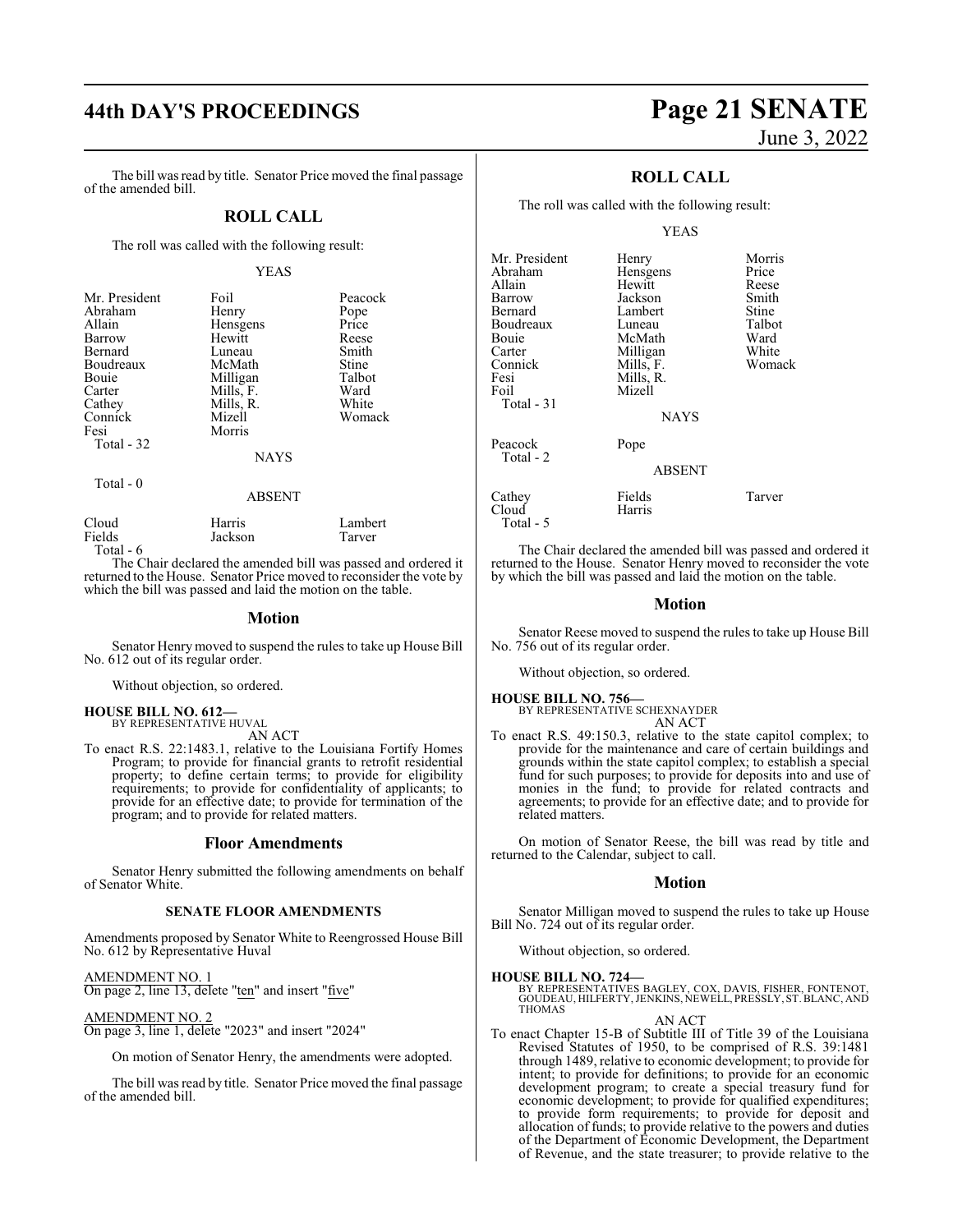promulgation of rules; to provide for procedure; to provide for cooperative endeavor agreements; to provide for application of law; and to provide for related matters.

#### **Floor Amendments**

Senator Fesi proposed the following amendments.

#### **SENATE FLOOR AMENDMENTS**

Amendments proposed by Senator Fesi to Re-Reengrossed House Bill No. 724 by Representative Bagley

#### AMENDMENT NO. 1

Delete Amendment No. 13 proposed by the Senate Committee on Finance and adopted by the Senate on May 31, 2022.

AMENDMENT NO. 2

On page 3, line 10, change "South Louisiana Planning and Development Commission" to "South Louisiana Economic Council"

On motion of Senator Fesi the amendments were withdrawn.

#### **Floor Amendments**

Senator Fesi proposed the following amendments.

#### **SENATE FLOOR AMENDMENTS**

Amendments proposed by Senator Fesi to Re-Reengrossed House Bill No. 724 by Representative Bagley

#### AMENDMENT NO. 1 On page 3, line 10, change "Louisiana" to "Central"

On motion of Senator Fesi, the amendments were adopted.

#### **Floor Amendments**

Senator Barrow proposed the following amendments.

#### **SENATE FLOOR AMENDMENTS**

Amendments proposed by Senator Barrow to Re-Reengrossed House Bill No. 724 by Representative Bagley

#### AMENDMENT NO. 1

Delete Amendment Nos. 15 and 16 proposed by the Senate Committee on Finance and adopted by the Senate on May 31, 2022.

#### AMENDMENT NO. 2

On page 3, delete lines 20 through 22, and insert:

"B. Each regional economic development organization shall receive an initial grant from the initial funds, and subsequent grants from subsequent funds, appropriated in accordance with the provisions of this Chapter as determined in the administrative rules promulgated for the implementation of this Chapter.

C. The secretary shall promulgate administrative rules in accordance with the Administrative Procedure Act to implement the provisions of this Chapter. At a minimum, the rules shall provide for the methodology for awarding initial and subsequent grants, which shall include criteria that provide for the utilization of grant awards to assist economically disadvantaged businesses and small and emerging businesses. The rules shall be promulgated in consultation with the eight regional economic development organizations and the Louisiana Chamber of Commerce Foundation."

On motion of Senator Barrow the amendments were withdrawn.

On motion of Senator Milligan, the amended bill was read by title and returned to the Calendar, subject to call.

# **Page 22 SENATE 44th DAY'S PROCEEDINGS**

## **Rules Suspended**

Senator Boudreaux asked for and obtained a suspension of the rules to advance to:

## **House Bills and Joint Resolutions on Third Reading and Final Passage, Subject to Call**

### **Called from the Calendar**

Senator Boudreaux asked that House Bill No. 755 be called from the Calendar.

#### **HOUSE BILL NO. 755—**

BY REPRESENTATIVES SCHEXNAYDER AND ZERINGUE AN ACT

To amend and reenact R.S. 39:100.44.1(B)(4), (E), (H)(3), and (J), relative to the disbursement of monies received from the American Rescue Plan Act of 2021; to make changes to the Louisiana Loggers Relief Program; to provide for an effective date; and to provide for related matters.

#### **Floor Amendments**

Senator Boudreaux proposed the following amendments.

#### **SENATE FLOOR AMENDMENTS**

Amendments proposed by Senator Boudreaux to Engrossed House Bill No. 755 by Representative Schexnayder

#### AMENDMENT NO. 1

On page 1, line 2, between "(J)," and "relative", insert "and to enact R.S. 39:100.44.1(K) and Subpart Y of Part II-A of Chapter 1 of Subtitle I of Title 39 of the Louisiana Revised Statutes of 1950, to be comprised of R.S. 39:100.192,"

### AMENDMENT NO. 2

On page 1, delete line 3 and insert "disbursement of state monies; to provide with respect to monies received from the American Rescue Plan Act of 2021; to provide for creation of certain funds for a programto assist political subdivisions in securing federal grants; to"

#### AMENDMENT NO. 3

On page 1, line 4, after "Program;" insert "to make changes to the Louisiana Save Our Screens Program;"

AMENDMENT NO. 4 On page 2, line 5, after "E." insert " $(1)$ "

## AMENDMENT NO. 5

On page 2, delete line 7, and insert the following: "(2) Grants shall be distributed to eligible timber harvesting and timber hauling"

#### AMENDMENT NO. 6

On page 2, at the beginning of line 12, after  $"(1)"$  insert  $"(a)"$ 

### AMENDMENT NO. 7

On page 2, at the beginning of line 15, change "(a)" to "(i)"

## AMENDMENT NO. 8

On page 2, at the beginning of line 16, change "(b)" to "(ii)"

AMENDMENT NO. 9 On page 2, at the beginning of line 17, after "(2)" insert "(b)"

#### AMENDMENT NO. 10

On page 2, at the beginning of line 19, change "(3)" to " $\left(\frac{3}{c}\right)$ "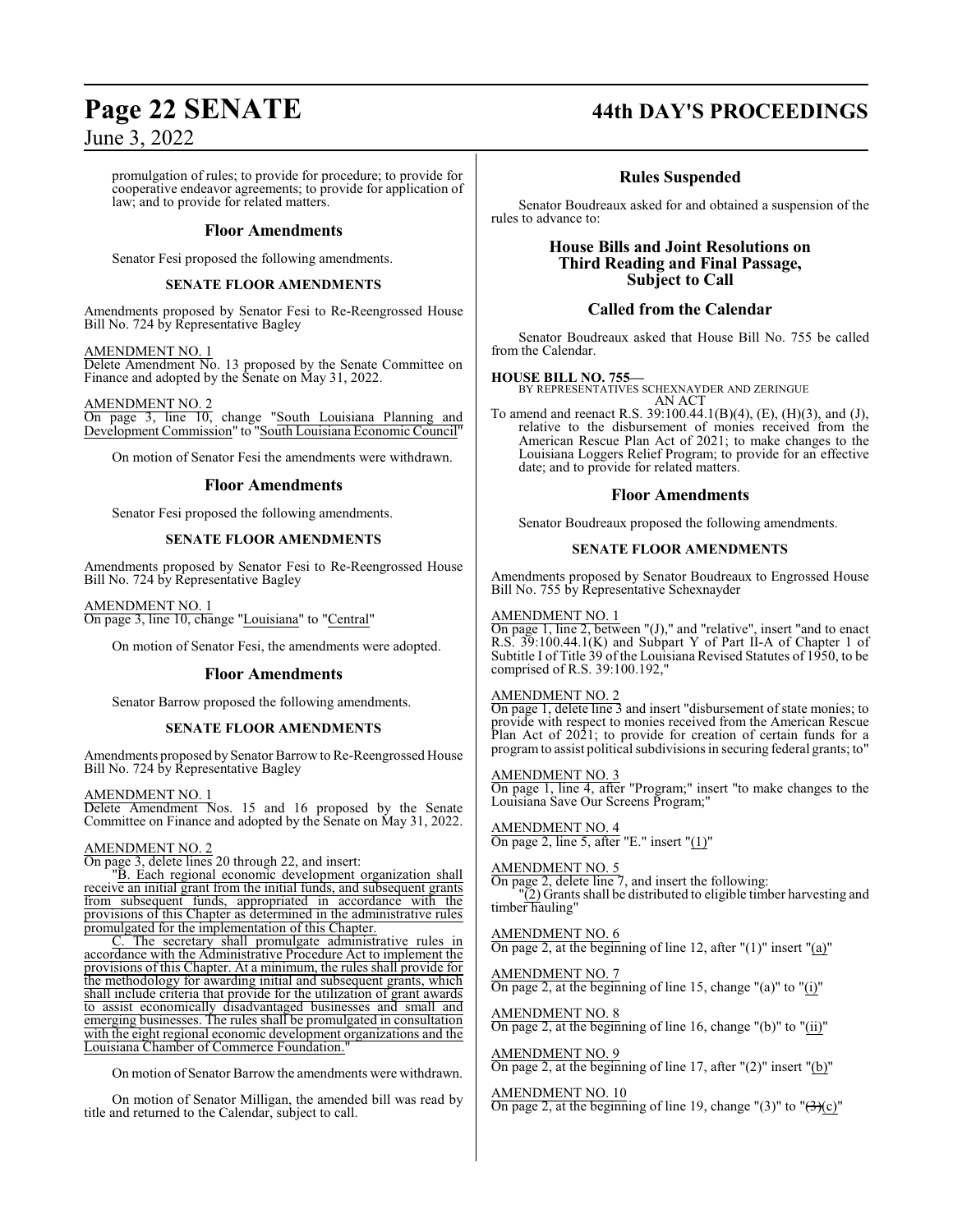# **44th DAY'S PROCEEDINGS Page 23 SENATE**

# June 3, 2022

#### AMENDMENT NO. 11

On page 3, delete lines 1 and 2, and insert the following:

"J. $(1)$  For the Louisiana Loggers Relief Program, no No grants shall be awarded pursuant to this Section after January 30, 2022. December 31, 2022.

(2) For the Louisiana Save Our Screens Program, no grants shall be awarded pursuant to Subsection F of this Section after January 30, 2022. In the event that monies allocated in the Louisiana Main Street Recovery Rescue Plan Fund for the Louisiana Save Our Screens Program are available after January 30, 2022, supplemental grants shall be awarded on a pro-rata, per-screen basis to all movie theater businesses that applied for a grant on or before January 30, 2022. For the Louisiana Save Our Screens Program, no supplemental grants shall be awarded pursuant to this Subsection after December 31, 2022."

#### AMENDMENT NO. 12

On page 3, delete line 3 and insert the following:

"Section 2. R.S.  $39:100.44.1(K)$  is hereby enacted to read as follows:

§100.44.1. Louisiana Main Street Recovery Program; Louisiana Rescue Plan Funds; Loggers Relief; Save Our Screens

\* \* \* K. Notwithstanding any other provision of this Section to the contrary, three million dollars from the money granted to the Louisiana Loggers Relief Program pursuant to Paragraph (E)(1) of this Section shall be deposited into the Louisiana Agriculture Transportation Group Self-Insured Fund in furtherance of supply chain resiliency and the remaining money allocated to the Louisiana Loggers Relief Programshall be granted pursuant to the requirements provided in Paragraph (E)(2) of this Section.

Section 3. Subpart Y of Part II-A of Chapter 1 of Subtitle I of Title 39 ofthe Louisiana Revised Statutes of 1950, comprised of R.S. 39:100.192 is hereby enacted to read as follows: SUBPART Y. POLITICAL SUBDIVISION FEDERAL GRANT

ASSISTANCE FUND

§100.192. Political Subdivision Federal Grant Assistance Fund

A. There is hereby created in the state treasury, as a special fund, the Political Subdivision Federal Grant Assistance Fund, hereafter referred to in this Section as the "fund". After allocation of money to the Bond Security and Redemption Fund as provided in Article VII, Section 9(B) of the Constitution of Louisiana, the treasurer shall deposit in and credit to the fund all monies appropriated, transferred, or donated for the fund. Monies in the fund shall be invested in the same manner as state general fund monies and interest earned on investment of monies in the fund shall be credited to the fund. Unexpended and unencumbered monies in the fund at the end of the fiscal year shall remain in the fund.

B. Monies out of the fund shall be appropriated to the Division of Administration via the process to adjust an agency's appropriation as provided for in Section 2.A. of the Act that originated as House Bill No. 1 of the 2022 Regular Session of the Legislature.

C. The fund shall be used for the administration of a program to assist political subdivisions with competitive federal grant opportunities made pursuantto the Infrastructure Investment and Jobs Acts (P.L. 117-58).

D. The program's guidelines shall be subject to approval by the Joint Legislative Committee on the Budget.

Section 4.(A) Prior to June 30, 2022, the state treasurer is hereby authorized and directed to transfer four hundred ninety-seven thousand two hundred sixty-six dollars from the Louisiana Rescue Plan Fund into the Louisiana Main Street Recovery Rescue Plan Fund for the Louisiana Save Our Screens Program.

(B) Prior to June 30, 2022, the state treasurer is hereby authorized and directed to transfer twenty-five million dollars from the Capital Outlay Savings Fund into the Political Subdivision Federal Grant Assistance Fund.

Section 5. The provisions of Section 2 of this Act shall take effect and become operative if and when the Act which originated as Senate Bill No. 437 of the 2022 Regular Session of the Legislature is enacted and becomes effective."

#### AMENDMENT NO. 13

On page 3, line 4, delete "Section 2. This" and insert "Section 6. The provisions of Sections 1, 3, 4, 5, and 6 of this"

#### AMENDMENT NO. 14

On page 3, line 7, between "legislature," and "this Act" insert "the provisions of Sections 1, 3, 4, 5, and 6 of"

The bill was read by title. Senator Boudreaux moved the final passage of the amended bill.

#### **ROLL CALL**

The roll was called with the following result:

#### YEAS

Mr. President Henry Morris<br>
Abraham Hensgens Peacock Abraham Hensgens Peacock<br>
Hewitt Pope Allain Hewitt Pope Jackson Price<br>Lambert Reese Boudreaux Lambert Reese Bouie Luneau Smith<br>Carter McMath Stine Carter McMath Stine<br>Cathey Milligan Talbot Cathey Milligan Talbot<br>Connick Mills. F. White Connick Mills, F. White<br>
Fesi Mills, R. Womack Fesi Mills, R.<br>Foil Mizell Mizell Total - 32 Total - 0

**NAYS** 

#### ABSENT

| Barrow     | Fields | Tarver |
|------------|--------|--------|
| Cloud      | Harris | Ward   |
| Total $-6$ |        |        |

The Chair declared the amended bill was passed and ordered it returned to the House. Senator Boudreaux moved to reconsider the vote by which the bill was passed and laid the motion on the table.

#### **Rules Suspended**

Senator Mizell asked for and obtained a suspension of the rules to revert to:

#### **House Bills and Joint Resolutions on Third Reading and Final Passage**

#### **Motion**

Senator Foil moved to suspend the rules to take up House Bill No. 194 out of its regular order.

Without objection, so ordered.

#### **HOUSE BILL NO. 178—**

BY REPRESENTATIVES VILLIO, AMEDEE, BACALA, BAGLEY,<br>BEAULLIEU,BUTLER,CARRIER,CREWS,DAVIS,ECHOLS,EDMONS,<br>EDMONSTON, FARNUM, FIRMENT, FONTENOT, FRIEMAN,<br>GADBERRY, GAROFALO, HARRIS, HORTON, ILLG, MCCORMICK,<br>MCMAHEN, MGUEZ, CHA

A JOINT RESOLUTION

Proposing to amend Article I, Section 10 of the Constitution of Louisiana, relative to right to vote; to provide for persons who have the right to register and vote in this state; to provide for submission of the proposed amendment to the electors; and to provide for related matters.

The bill was read by title. Senator Mizell moved the final passage of the bill.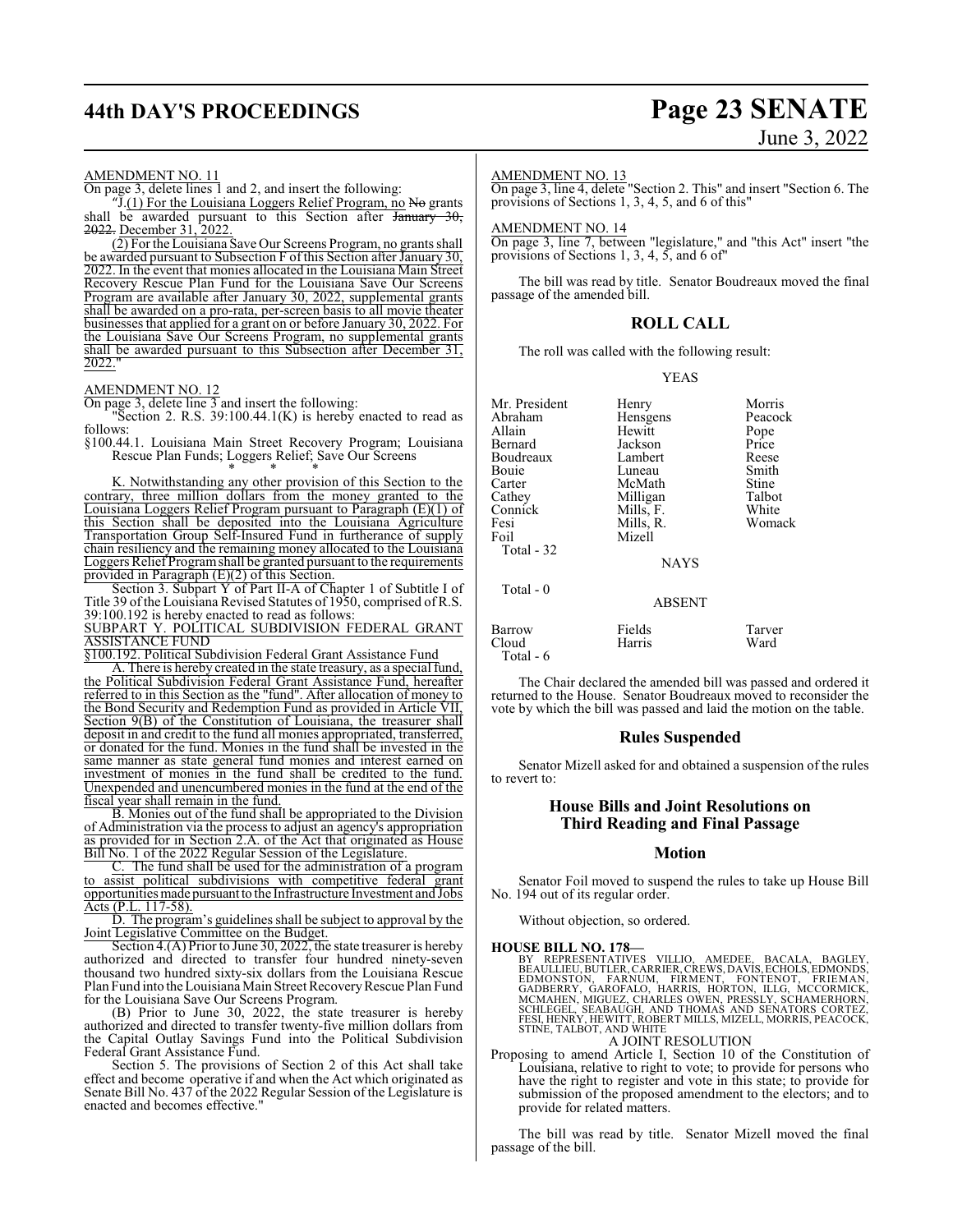# **Page 24 SENATE 44th DAY'S PROCEEDINGS**

June 3, 2022

## **ROLL CALL**

The roll was called with the following result:

#### YEAS

| Mr. President<br>Abraham<br>Allain<br>Bernard<br>Boudreaux<br>Bouie<br>Cathey<br>Connick<br>Fesi<br>Foil<br>Total $-30$ | Henry<br>Hensgens<br>Hewitt<br>Lambert<br>Luneau<br>McMath<br>Milligan<br>Mills, F.<br>Mills, R.<br>Mizell<br><b>NAYS</b> | Morris<br>Peacock<br>Pope<br>Price<br>Reese<br>Smith<br>Stine<br>Talbot<br>White<br>Womack |
|-------------------------------------------------------------------------------------------------------------------------|---------------------------------------------------------------------------------------------------------------------------|--------------------------------------------------------------------------------------------|
| Carter<br>Total - 1                                                                                                     |                                                                                                                           |                                                                                            |

#### ABSENT

| Barrow    | Harris  | Ward |
|-----------|---------|------|
| Cloud     | Jackson |      |
| Fields    | Tarver  |      |
| Total - 7 |         |      |

The Chair declared the bill was passed and ordered it returned to the House. Senator Mizell moved to reconsider the vote by which the bill was passed and laid the motion on the table.

#### **Motion**

Senator Foil moved to suspend the rules to take up House Bill No. 194 out of its regular order.

Without objection, so ordered.

#### **Rules Suspended**

Senator Foil asked for and obtained a suspension of the rules to allow the ASL interpreter on the Senate Floor.

#### **HOUSE BILL NO. 194—**

BY REPRESENTATIVES BUTLER AND WRIGHT AN ACT

To amend and reenact R.S. 17:236(A) and to enact Chapter 43-C of Title 17 of the Louisiana Revised Statutes of 1950, to be comprised of R.S. 17:4037.1 through 4037.7, relative to elementary and secondary education; to create and provide for the administration of a program to provide state funding for the education of certain students with exceptionalities who are not enrolled in public school; to provide relative to the eligibility of students, schools, and service providers participating in the program; to provide relative to program funds; to provide relative to the testing of students participating in the program; to require the state Department of Education to submit annual reports to the legislature relative to the program; to provide relative to rules; to provide relative to definitions; to provide for an effective date; and to provide for related matters.

#### **Floor Amendments**

Senator Boudreaux proposed the following amendments.

#### **SENATE FLOOR AMENDMENTS**

Amendments proposed by Senator Boudreaux to Reengrossed House Bill No. 194 by Representative Butler

#### AMENDMENT NO. 1

On page 5, line 10, delete "eligible to enroll" and insert "enrolled"

On motion of Senator Boudreaux, the amendments were adopted.

The bill was read by title. Senator Foil moved the final passage of the amended bill.

#### **ROLL CALL**

The roll was called with the following result:

| v<br>I |
|--------|
|        |

| Mr. President<br>Abraham<br>Allain<br>Bernard<br>Boudreaux<br>Bouie<br>Carter<br>Cathey<br>Connick<br>Fesi<br>Foil<br>Total - 31<br>Total - 0 | Henry<br>Hensgens<br>Hewitt<br>Lambert<br>Luneau<br>McMath<br>Milligan<br>Mills, F.<br>Mills, R.<br>Mizell<br>Morris<br><b>NAYS</b> | Peacock<br>Pope<br>Price<br>Reese<br>Stine<br>Talbot<br>Ward<br>White<br>Womack |
|-----------------------------------------------------------------------------------------------------------------------------------------------|-------------------------------------------------------------------------------------------------------------------------------------|---------------------------------------------------------------------------------|
|                                                                                                                                               | <b>ABSENT</b>                                                                                                                       |                                                                                 |
| Barrow<br>Cloud<br>Fields<br>Total - 7                                                                                                        | Harris<br>Jackson<br>Smith                                                                                                          | Tarver                                                                          |

The Chair declared the amended bill was passed and ordered it returned to the House. Senator Foil moved to reconsider the vote by which the bill was passed and laid the motion on the table.

#### **HOUSE BILL NO. 234—**

BY REPRESENTATIVE SCHLEGEL

AN ACT To enact R.S. 32:300.4.1, relative to smoking in motor vehicles; to prohibit the operator or any passenger in a motor vehicle from smoking or vaping marijuana while operating on a public highway or right-of-way; to provide for the definition of "smoke" and "public highway or right-of-way"; to provide penalties for a violation of the prohibition against smoking or vaping in motor vehicles; and to provide for related matters.

The bill was read by title. Senator Mizell moved the final passage of the bill.

#### **ROLL CALL**

The roll was called with the following result:

#### YEAS

| Mr. President | Foil      | Mizell        |
|---------------|-----------|---------------|
| Abraham       | Henry     | Morris        |
| Allain        | Hensgens  | Peacock       |
| Barrow        | Hewitt    |               |
| Bernard       | Jackson   | Pope<br>Price |
| Boudreaux     | Lambert   | Reese         |
| Bouie         | Luneau    | Smith         |
| Carter        | McMath    | Stine         |
| Cathey        | Milligan  | Talbot        |
| Connick       | Mills, F. | White         |
| Fesi          | Mills, R. | Womack        |
| Total - 33    |           |               |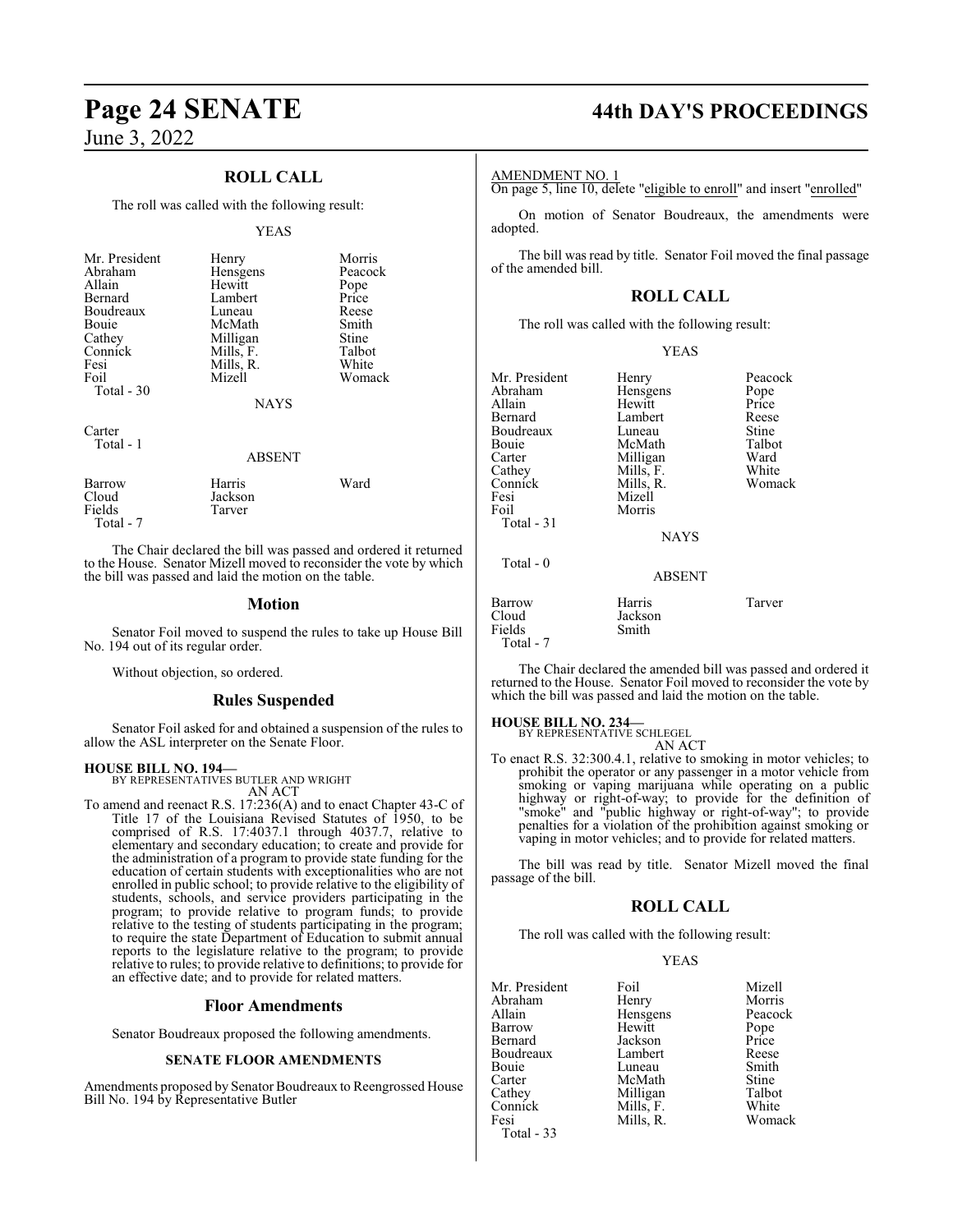# **44th DAY'S PROCEEDINGS Page 25 SENATE**

#### NAYS

| Total $-0$                   | <b>ABSENT</b>    |      |
|------------------------------|------------------|------|
| Cloud<br>Fields<br>Total - 5 | Harris<br>Tarver | Ward |

The Chair declared the bill was passed and ordered it returned to the House. Senator Mizell moved to reconsider the vote by which the bill was passed and laid the motion on the table.

#### **HOUSE BILL NO. 239—**

BY REPRESENTATIVE FRIEMAN AN ACT

To enact R.S. 23:1310.5.1, relative to workers' compensation; to provide for motions to stay; to require the granting of a motion to stay under certain circumstances; to require status conferences; to prohibit dismissal on the grounds of abandonment; and to provide for related matters.

The bill was read by title. Senator McMath moved the final passage of the bill.

## **ROLL CALL**

The roll was called with the following result:

#### YEAS

| Mr. President | Foil          | Mizell  |
|---------------|---------------|---------|
| Abraham       | Henry         | Morris  |
| Allain        | Hensgens      | Peacock |
| Barrow        | Hewitt        | Pope    |
| Bernard       | Jackson       | Price   |
| Boudreaux     | Lambert       | Reese   |
| Bouie         | Luneau        | Smith   |
| Carter        | McMath        | Stine   |
| Cathey        | Milligan      | Talbot  |
| Connick       | Mills, F.     | White   |
| Fesi          | Mills, R.     | Womack  |
| Total - 33    |               |         |
|               | <b>NAYS</b>   |         |
| Total - 0     |               |         |
|               | <b>ABSENT</b> |         |
|               |               |         |

The Chair declared the bill was passed and ordered it returned to the House. Senator McMath moved to reconsider the vote by which the bill was passed and laid the motion on the table.

Total - 5

**HOUSE BILL NO. 516—** BY REPRESENTATIVES LANDRY AND FREEMAN AN ACT

Cloud Harris Ward Tarver

To enact R.S.  $17:221.8$  and  $3996(B)(67)$ , relative to students; to require the governing authority of each public high school to adopt policies relative to students who are pregnant or parenting; to provide that policies shall address attendance, breastfeeding, and child care; and to provide for related matters.

The bill was read by title. Senator Jackson moved the final passage of the bill.

#### **ROLL CALL**

The roll was called with the following result:

# June 3, 2022

|                                                                                                                 | <b>YEAS</b>                                                                                                   |                                                                                  |
|-----------------------------------------------------------------------------------------------------------------|---------------------------------------------------------------------------------------------------------------|----------------------------------------------------------------------------------|
| Mr. President<br>Abraham<br>Allain<br>Barrow<br>Boudreaux<br>Bouie<br>Carter<br>Cathey<br>Connick<br>Total - 27 | Foil<br>Henry<br>Hensgens<br>Jackson<br>Luneau<br>McMath<br>Milligan<br>Mills, F.<br>Mills, R.<br><b>NAYS</b> | Mizell<br>Peacock<br>Price<br>Reese<br>Smith<br>Stine<br>Talbot<br>Ward<br>White |
| Bernard<br>Fesi<br>Total - 6                                                                                    | Hewitt<br>Morris<br><b>ABSENT</b>                                                                             | Pope<br>Womack                                                                   |
| Cloud<br>Fields<br>Total - 5                                                                                    | Harris<br>Lambert                                                                                             | Tarver                                                                           |

The Chair declared the bill was passed and ordered it returned to the House. Senator Jackson moved to reconsider the vote by which the bill was passed and laid the motion on the table.

# **HOUSE BILL NO. 865—** BY REPRESENTATIVE NELSON

AN ACT

To amend and reenact R.S. 17:24.10(A)(4), relative to literacy; to require public schools to ensure that certain textbooks and instructional materials are not used in reading instruction; and to provide for related matters.

The bill was read by title. Senator Mizell moved the final passage of the bill.

#### **ROLL CALL**

The roll was called with the following result:

#### YEAS

| Mr. President<br>Abraham<br>Allain<br>Barrow<br>Bernard<br>Boudreaux<br>Bouie<br>Carter<br>Cathey<br>Connick<br>Fesi<br>Foil<br>Total - 34 | Henry<br>Hensgens<br>Hewitt<br>Jackson<br>Lambert<br>Luneau<br>McMath<br>Milligan<br>Mills, F.<br>Mills, R.<br>Mizell<br>Morris<br><b>NAYS</b> | Peacock<br>Pope<br>Price<br>Reese<br>Smith<br>Stine<br>Talbot<br>Ward<br>White<br>Womack |
|--------------------------------------------------------------------------------------------------------------------------------------------|------------------------------------------------------------------------------------------------------------------------------------------------|------------------------------------------------------------------------------------------|
| Total - 0                                                                                                                                  | ABSENT                                                                                                                                         |                                                                                          |
| Cloud<br>Fields<br>Total - 4                                                                                                               | Harris<br>Tarver                                                                                                                               |                                                                                          |

The Chair declared the bill was passed and ordered it returned to the House. Senator Mizell moved to reconsider the vote by which the bill was passed and laid the motion on the table.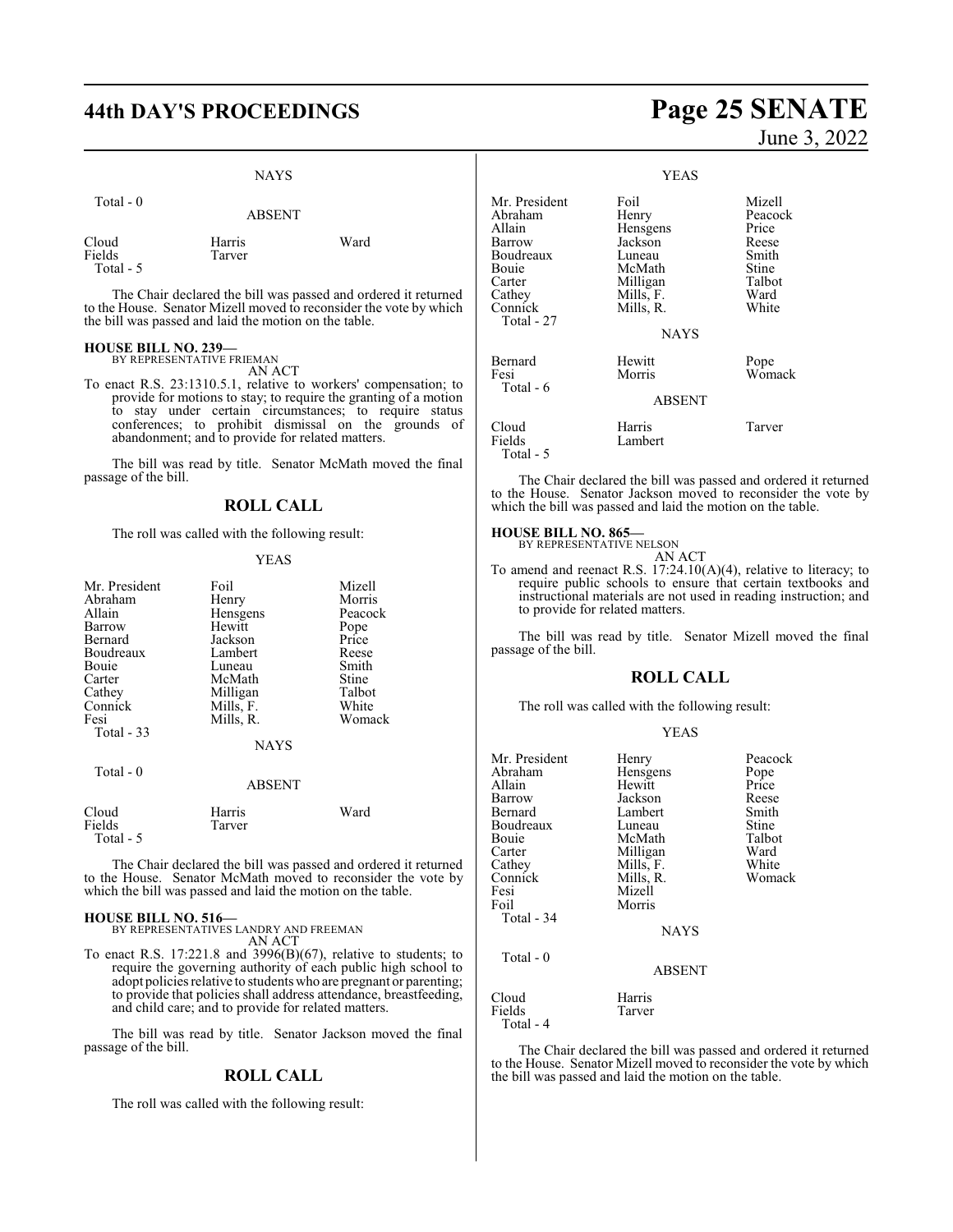#### **HOUSE BILL NO. 1060— (Substitute for House Bill No. 338 by Representative Coussan)** BY REPRESENTATIVE COUSSAN

AN ACT

To amend and reenact R.S. 56:302.9(A)(1) and (3), relative to charter boat fishing licenses; to remove state requirement for a valid United States Coast Guard captain's license for freshwater charter boat fishing guides; and to provide for related matters.

#### **Floor Amendments**

Senator Reese proposed the following amendments.

#### **SENATE FLOOR AMENDMENTS**

Amendments proposed by Senator Reese to Engrossed House Bill No. 1060 by Representative Coussan

#### AMENDMENT NO. 1

Delete the Set of Senate Committee Amendments proposed by the Senate Committee on Natural Resources and adopted by the Senate on May 24, 2022.

AMENDMENT NO. 2

On page 1, line 2, after "(3)" insert "and to enact R.S. 56:302.9(A)(4)"

AMENDMENT NO. 3

On page 1, line 6, after "reenacted" insert "and R.S. 56:302.9(A)(4) is hereby enacted"

#### AMENDMENT NO. 4

On page 2, between lines 14 and 15, insert:

"(4) For the purposes of this Subsection, references to saltwater and freshwater shall be to the historic saltwater and freshwater areas described in R.S.  $56:322(A)$  and  $(B)$ .

#### AMENDMENT NO. 5

On page 2, at the end of line 7, insert "The department shall provide written notification to the holder of a license issued pursuant to this Subparagraph that the holder may be subject to other requirements of law, including holding a valid captain's license issued by the United States Coast Guard.

On motion of Senator Reese, the amendments were adopted.

The bill was read by title. Senator Reese moved the final passage of the amended bill.

## **ROLL CALL**

The roll was called with the following result:

#### YEAS

| Mr. President | Foil        | Morris  |
|---------------|-------------|---------|
|               |             |         |
| Abraham       | Henry       | Peacock |
| Allain        | Hensgens    | Price   |
| Barrow        | Hewitt      | Reese   |
| Bernard       | Lambert     | Smith   |
| Boudreaux     | Luneau      | Stine   |
| Bouie         | McMath      | Talbot  |
| Carter        | Milligan    | Ward    |
| Cathey        | Mills, F.   | White   |
| Connick       | Mills, R.   | Womack  |
| Fesi          | Mizell      |         |
| Total - 32    |             |         |
|               | <b>NAYS</b> |         |
| $\mathbf{n}$  |             |         |

Pope Total - 1

ABSENT

Cloud Harris Tarver

# **Page 26 SENATE 44th DAY'S PROCEEDINGS**

Fields Jackson

Total - 5

The Chair declared the amended bill was passed and ordered it returned to the House. Senator Reese moved to reconsider the vote by which the bill was passed and laid the motion on the table.

**HOUSE BILL NO. 43—** BY REPRESENTATIVES FRIEMAN, MCCORMICK, AND CHARLES OWEN

AN ACT To enact Part V of Chapter 9 of Title 40 of the Louisiana Revised Statutes of 1950, to be comprised ofR.S. 40:1813 through 1817, relative to enforcement of federal firearm laws; to provide relative to infringements on a citizen's right to keep and bear arms; to enact the Louisiana Firearm Protection Act; to prohibit enforcement of federal firearm laws; to provide for definitions; to provide relative to application; to provide relative to a right of action; to provide for an effective date; and to provide for related matters.

The bill was read by title and returned to the Calendar, subject to call.

**HOUSE BILL NO. 103—** BY REPRESENTATIVE THOMAS

AN ACT To enact Chapter 3-G of Title 15 of the Louisiana Revised Statutes of 1950, to be comprised of R.S. 15:563 through 563.5, relative to reporting requirements of persons convicted of production or manufacturing of methamphetamine; to provide for purposes and notification; to provide for definitions; to provide relative to the duty of offenders to notify law enforcement; to provide relative to the failure to register; to provide relative to the duration of registration requirements; and to provide for related matters.

The bill was read by title. Senator Henry moved the final passage of the bill.

## **ROLL CALL**

The roll was called with the following result:

#### YEAS

| Mr. President<br>Abraham | Foil<br>Henry | Morris<br>Peacock |
|--------------------------|---------------|-------------------|
| Allain                   | Hensgens      | Pope              |
| Barrow                   | Hewitt        | Price             |
| Bernard                  | Lambert       | Reese             |
| Boudreaux                | Luneau        | Smith             |
| Bouie                    | McMath        | <b>Stine</b>      |
| Carter                   | Milligan      | Talbot            |
| Cathey                   | Mills, F.     | Ward              |
| Connick                  | Mills, R.     | White             |
| Fesi                     | Mizell        | Womack            |
| Total - 33               |               |                   |
|                          | <b>NAYS</b>   |                   |
| Total - 0                | <b>ABSENT</b> |                   |
| Cloud                    | Harris        | Tarver            |
| Fields<br>Total - 5      | Jackson       |                   |

The Chair declared the bill was passed and ordered it returned to the House. Senator Henry moved to reconsider the vote by which the bill was passed and laid the motion on the table.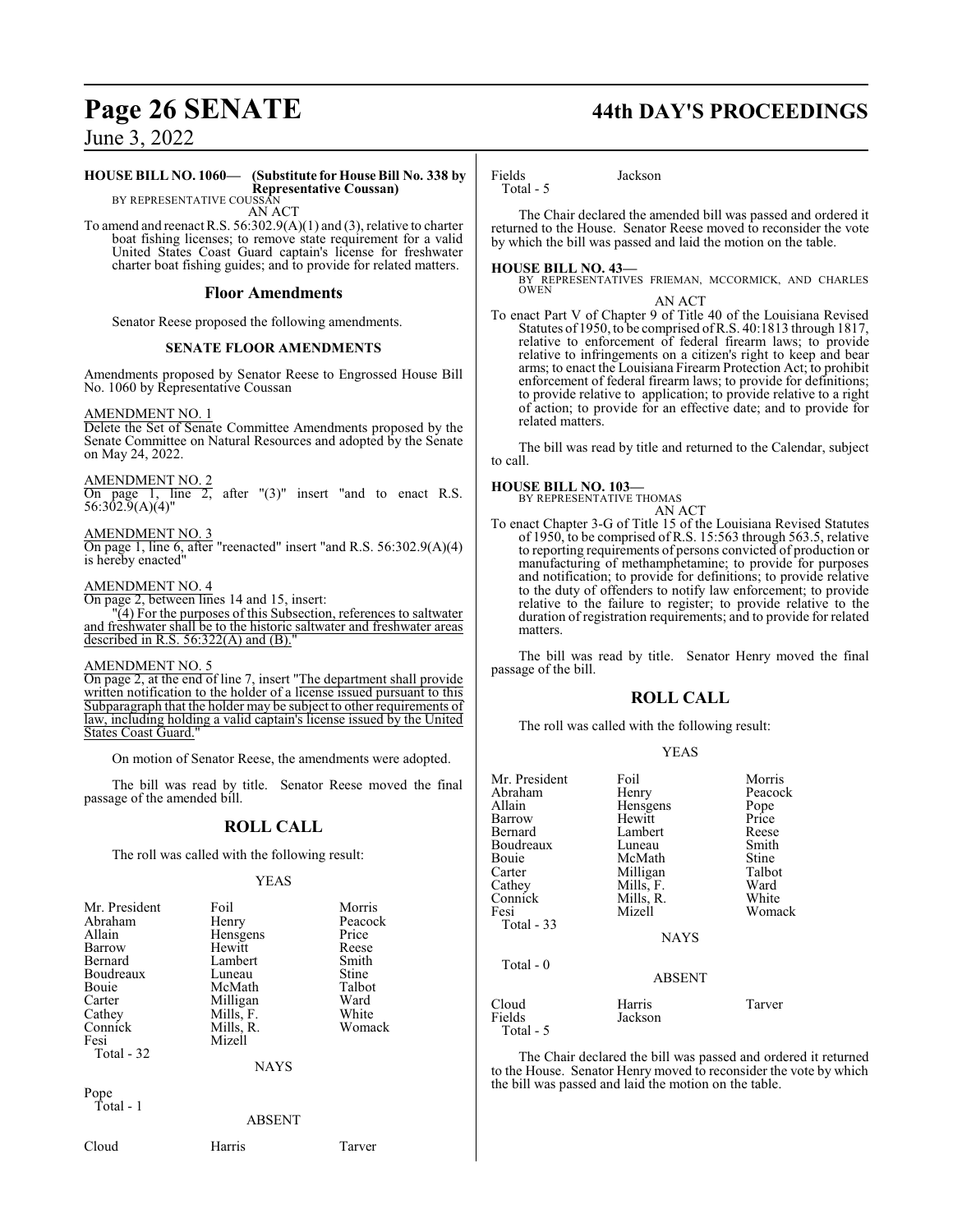# **44th DAY'S PROCEEDINGS Page 27 SENATE**

#### **HOUSE BILL NO. 223—**

BY REPRESENTATIVES MARCELLE AND MARINO AN ACT

To amend and reenact R.S.  $13:5401(B)(1)(f)$ , (g), and (h) and to repeal R.S. 13:5401(B)(1)(d) and (i), relative to reentry courts; to provide for participation in workforce development sentencing programs; to provide for eligibility; to provide relative to certain exceptions; and to provide for related matters.

The bill was read by title. Senator Luneau moved the final passage of the bill.

## **ROLL CALL**

The roll was called with the following result:

#### YEAS

| Mr. President<br>Abraham<br>Allain<br>Barrow<br>Bernard<br>Boudreaux<br>Bouie<br>Carter<br>Cathey<br>Connick<br>Total - 29 | Foil<br>Henry<br>Hensgens<br>Jackson<br>Lambert<br>Luneau<br>McMath<br>Milligan<br>Mills, F.<br>Mizell<br><b>NAYS</b> | Pope<br>Price<br>Reese<br>Smith<br>Stine<br>Talbot<br>Ward<br>White<br>Womack |
|----------------------------------------------------------------------------------------------------------------------------|-----------------------------------------------------------------------------------------------------------------------|-------------------------------------------------------------------------------|
| Fesi<br>Hewitt<br>Total - 5                                                                                                | Mills, R.<br>Morris<br><b>ABSENT</b>                                                                                  | Peacock                                                                       |
| Cloud<br>Fields<br>Total - 4                                                                                               | Harris<br>Tarver                                                                                                      |                                                                               |

The Chair declared the bill was passed and ordered it returned to the House. Senator Luneau moved to reconsider the vote by which the bill was passed and laid the motion on the table.

#### **HOUSE BILL NO. 248—**

BY REPRESENTATIVES WILLARD, LANDRY, AND GLOVER AN ACT

To amend and reenact R.S.  $1:55(A)(1)$  and  $(7)$ ,  $(B)(2)$ ,  $(D)$ , and  $(E)(1)(a)(i)$ , relative to legal holidays; to provide for the removal of certain holidays; and to provide for related matters.

#### **Floor Amendments**

Senator Connick proposed the following amendments.

#### **SENATE FLOOR AMENDMENTS**

Amendments proposed by Senator Connick to Reengrossed House Bill No. 248 by Representative Willard

AMENDMENT NO. 1

On page 1, line 14, after "February," insert "Washington's Birthday and"

AMENDMENT NO. 2 On page 2, line 13, after "19;" insert "Washington's Birthday;"

AMENDMENT NO. 3

On page 3, line 7, after "February," insert "the birthday of President George Washington and"

AMENDMENT NO. 4 On page 3, line 16, after "(2)" insert "Washington's Birthday;"

# June 3, 2022

AMENDMENT NO. 5

On page 4, line 3, after "February," insert "Washington's Birthday and"

#### AMENDMENT NO. 6

On page 4, line 28, after "first;" insert "Washington's Birthday and"

On motion of Senator Connick, the amendments were adopted.

The bill was read by title. Senator Luneau moved the final passage of the amended bill.

#### **ROLL CALL**

The roll was called with the following result:

#### YEAS

| Mr. President<br>Abraham<br>Allain<br>Barrow<br>Bernard<br>Boudreaux<br>Bouie<br>Carter<br>Connick<br>Foil<br>Total - 28 | Henry<br>Hensgens<br>Hewitt<br>Jackson<br>Lambert<br>Luneau<br>McMath<br>Mills, F.<br>Mizell<br>Morris | Pope<br>Price<br>Reese<br>Smith<br>Stine<br>Talbot<br>White<br>Womack |
|--------------------------------------------------------------------------------------------------------------------------|--------------------------------------------------------------------------------------------------------|-----------------------------------------------------------------------|
|                                                                                                                          | <b>NAYS</b>                                                                                            |                                                                       |
| Fesi<br>Milligan<br>Total - 4                                                                                            | Mills, R.<br>Peacock<br><b>ABSENT</b>                                                                  |                                                                       |
| Cathey<br>Cloud<br>Total - 6                                                                                             | Fields<br>Harris                                                                                       | Tarver<br>Ward                                                        |

The Chair declared the amended bill was passed and ordered it returned to the House. Senator Luneau moved to reconsider the vote by which the bill was passed and laid the motion on the table.

#### **HOUSE BILL NO. 450—**

BY REPRESENTATIVES CHARLES OWEN, AMEDEE, WILFORD<br>CARTER,CORMIER,COX,CREWS,DAVIS,EDMONSTON,FREEMAN,<br>FREIBERG,FRIEMAN,GAINES,GREEN,HARRIS,HUGHES,JORDAN,<br>LANDRY,LARVADAIN,LYONS,MARCELLE,MCCORMICK,DUSTIN<br>MILLER,SCHAMERHORN,SCH AN ACT

To amend and reenact Children's Code Articles 1186(A), 1188(C), and 1270(B) and R.S. 40:73(B) and (D), 77(B) and (D), and 79(A)(4) and (D) and to enact R.S. 40:73(E), 77(E), and 79(E), relative to an adopted person's original birth certificate; to provide for the disclosure of confidential records; to provide for the motion for disclosure; to provide for access to an adopted person's original birth certificate; to provide for the authority of the registrar of vital records; and to provide for related matters.

#### **Floor Amendments**

Senator Foil proposed the following amendments.

#### **SENATE FLOOR AMENDMENTS**

Amendments proposed by Senator Foil to Reengrossed House Bill No. 450 by Representative Charles Owen

AMENDMENT NO. 1

On page 1, line 2, after "1186(A)" delete the remainder of the line and insert "and 1188(C) and R.S."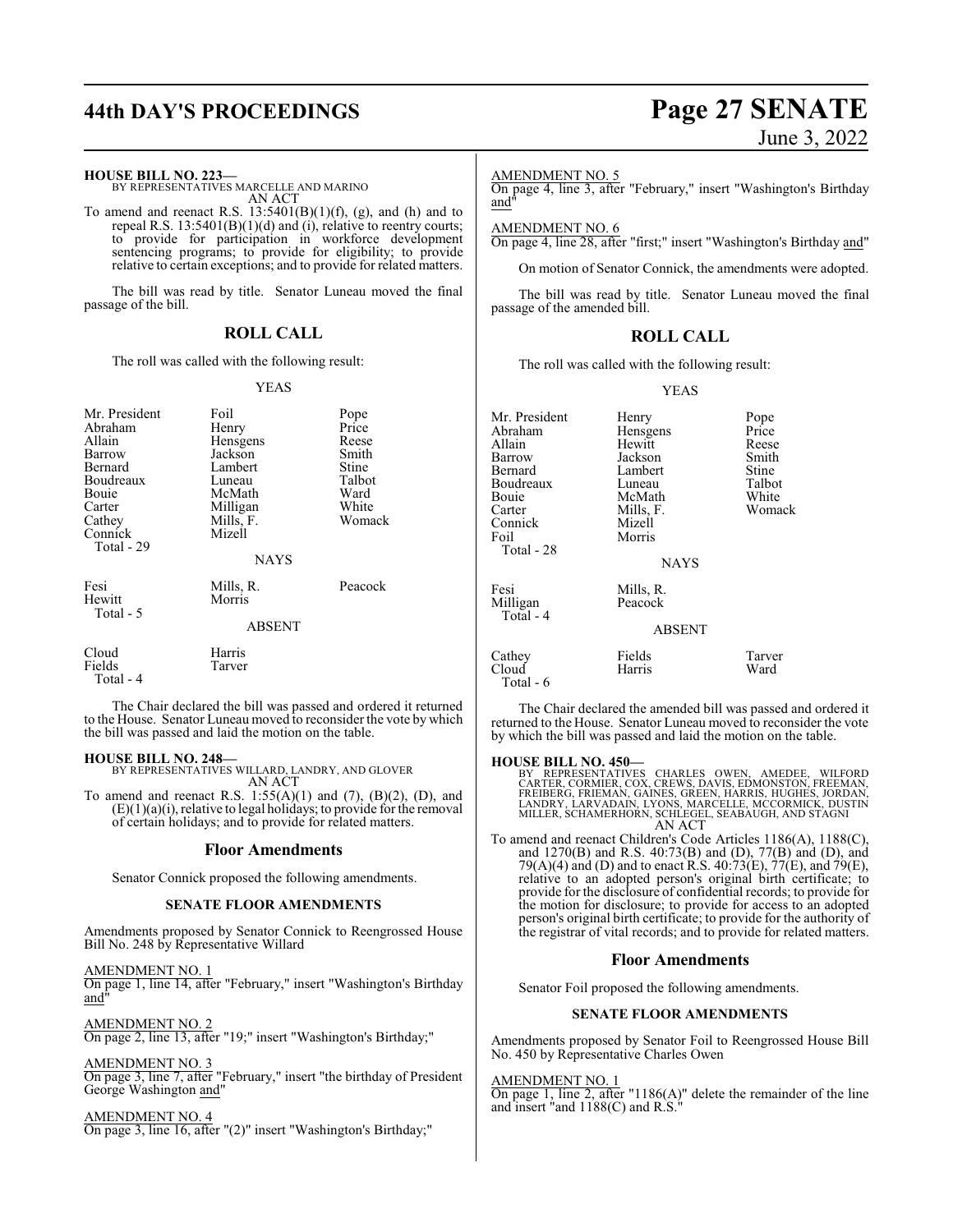#### AMENDMENT NO. 2

On page 1, delete line 3 and insert: "40:73(A), (B), and (D), 77(A), (B), and (D), and 79(A)(4) and (D) and to enact R.S.  $40:\overline{73(E)}$  and  $(F),'$ 

### AMENDMENT NO. 3

On page 1, line 4, change "77(E), and 79(E)" to "77(E) and (F), and 79(E) and (F)"

#### AMENDMENT NO. 4

On page 1, line 7, after "records;" insert "to provide relative to a contact preference form;"

#### AMENDMENT NO. 5

On page 1, line 9, after "1186(A)" delete the remainder of the line and insert "and 1188(C) are hereby"

#### AMENDMENT NO. 6

On page 2, delete lines 11 through 27 and on page 3, delete lines 1 through 18 and insert:

"Section 2. R.S. 40:73(A), (B), and (D), and 77(A), (B), and (D), and 79(A)(4) and (D) are hereby amended and reenacted and R.S.  $40:73(E)$  and  $(F)$ ,  $77(E)$  and  $(F)$ , and  $79(E)$  and  $(F)$  are hereby enacted to read as follows:"

#### AMENDMENT NO. 7

On page 3, delete line 21 and insert:

"A. Upon completion of the new record provided for in R.S. 40:72, the state registrar shall issue to the adopted person or to the adoptive parents a certified copy of the new record and shall place the original birth certificate, the contact preference form submitted pursuant to Subsection F of this Section, and the copy of the judgment or the copy of the act of adoption in a sealed package and shall file the package in the archives of the vital records registry."

#### AMENDMENT NO. 8

On page 3, line 25, change "Subsection E" to "Subsections E and F"

#### AMENDMENT NO. 9

On page 4, between lines 18 and 19 and insert:

 $\overline{F}(1)$  A birth parent may at any time request from the state registrar a contact preference form that shall accompany the adopted person's original birth certificate.

(2) The contact preference form shall provide the following information to be completed at the option of the birth parent who shall indicate his intentions as follows:

(a) I would like to be contacted.

(b) I would prefer to be contacted only through an intermediary.

(c) I prefer not to be contacted at this time. If I decide later that I would like to be contacted, I will submit an updated contact preference form to the state registrar.<br>(3) The contact preference

form is a confidential communication from the birth parent to the person named on the sealed birth certificate and shall be placed in the sealed packet containing the original birth certificate. The contact preference form shall be released to an adopted person when he requests his original birth certificate pursuant to Subsection E of this Section."

#### AMENDMENT NO. 10

On page 4, delete line 21 and insert:

"A. Upon completion of the new record as provided for in R.S. 40:76 with respect to an adopted person who was born in Louisiana and adopted in another state, the state registrar shall issue to the adoptive parents a certified copy of the new record and shall place the original birth certificate, the contact preference form submitted pursuant to Subsection F of this Section, and the copy of the decree and related documents in a sealed package and shall file the package in its archives."

#### AMENDMENT NO. 11

On page 4, line 26, change "Subsection E" to "Subsections E and F"

# **Page 28 SENATE 44th DAY'S PROCEEDINGS**

#### AMENDMENT NO. 12

On page 5, between lines 18 and 19 insert:

 $\overline{F}(1)$  A birth parent may at any time request from the state registrar a contact preference form that shall accompany the adopted person's original birth certificate.

(2) The contact preference form shall provide the following information to be completed at the option of the birth parent who shall indicate his intentions as follows:

(a) I would like to be contacted.

(b) I would prefer to be contacted only through an intermediary. (c) I prefer not to be contacted at this time. If I decide later that I would like to be contacted, I will submit an updated contact

preference form to the state registrar.<br>(3) The contact preference The contact preference form is a confidential communication from the birth parent to the person named on the sealed birth certificate and shall be placed in the sealed packet containing the original birth certificate. The contact preference form shall be released to an adopted person when he requests his original birth certificate pursuant to Subsection E of this Section.

#### AMENDMENT NO. 13

On page 5, line 24, after "decree" and before the period "." insert "and the contact preference form submitted pursuant to Subsection F of this Section"

#### AMENDMENT NO. 14

On page 5, line 27, change "Subsection E" to "Subsections E and F"

#### AMENDMENT NO. 15

On page 6, after line 11 insert:

 $\sqrt{F(1)}$  A birth parent may at any time request from the state registrar a contact preference form that shall accompany the adopted person's original birth certificate.

(2) The contact preference form shall provide the following information to be completed at the option of the birth parent who shall indicate his intentions as follows:

(a) I would like to be contacted.

(b) I would prefer to be contacted only through an intermediary.

(c) I prefer not to be contacted at this time. If I decide later that I would like to be contacted, I will submit an updated contact preference form to the state registrar.

(3) The contact preference form is a confidential communication from the birth parent to the person named on the sealed birth certificate and shall be placed in the sealed packet containing the original birth certificate. The contact preference form shall be released to an adopted person when he requests his original birth certificate pursuant to Subsection E of this Section."

On motion of Senator Foil, the amendments were adopted.

#### **Floor Amendments**

Senator Luneau proposed the following amendments.

#### **SENATE FLOOR AMENDMENTS**

Amendments proposed by Senator Luneau to Reengrossed House Bill No. 450 by Representative Charles Owen

#### AMENDMENT NO. 1

On page 4, between lines 18 and 19, insert:

"(3) Upon the filing of an adoption, in order to protect the identity of birth parents, a birth parent may request that the court permanently seal the original birth certificate of an adopted person for extraordinary reasons, including a pregnancy as a result of rape or incest.'

#### AMENDMENT NO. 2

On page 5, between lines 18 and 19, insert:

"(3) Upon the filing of an adoption, in order to protect the identity of birth parents, a birth parent may request that the court permanently seal the original birth certificate of an adopted person for extraordinary reasons, including a pregnancy as a result of rape or incest.'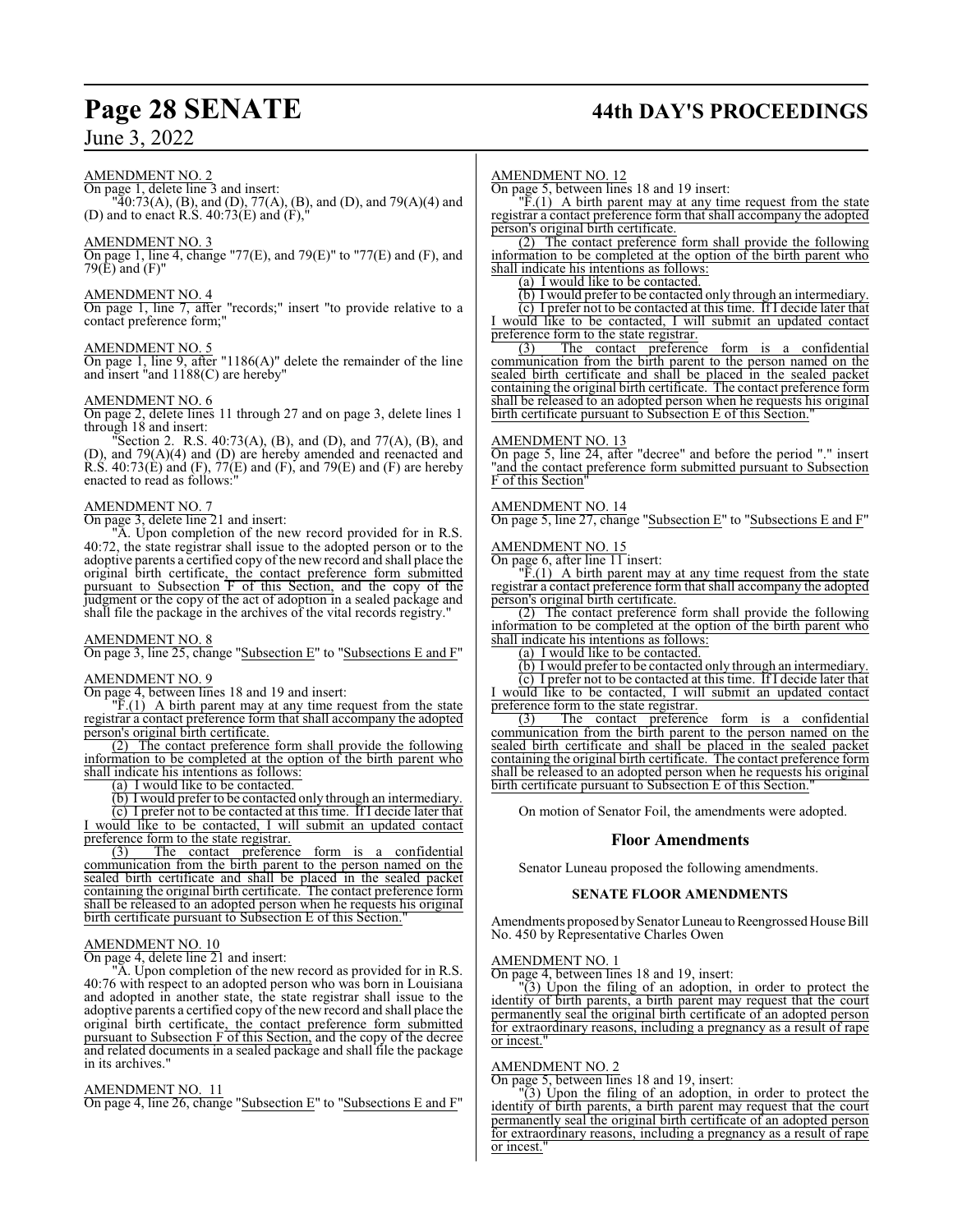# **44th DAY'S PROCEEDINGS Page 29 SENATE**

#### AMENDMENT NO. 3

On page 6, after line 11, insert:

 $\sqrt{3}$ ) Upon the filing of an adoption, in order to protect the identity of birth parents, a birth parent may request that the court permanently seal the original birth certificate of an adopted person for extraordinary reasons, including a pregnancy as a result of rape or incest."

Senator Luneau moved the adoption of the amendments.

Senator Ward objected.

#### **ROLL CALL**

The roll was called with the following result:

#### YEAS

| Mr. President<br>Abraham<br>Barrow<br>Bouie<br>Jackson<br>Total - 13                | Lambert<br>Luneau<br>Mills, F.<br>Mills, R.<br>Peacock              | Price<br>Stine<br>Talbot                                    |
|-------------------------------------------------------------------------------------|---------------------------------------------------------------------|-------------------------------------------------------------|
|                                                                                     | <b>NAYS</b>                                                         |                                                             |
| Allain<br>Bernard<br>Boudreaux<br>Carter<br>Cathey<br>Connick<br>Fesi<br>Total - 21 | Foil<br>Henry<br>Hensgens<br>Hewitt<br>McMath<br>Milligan<br>Mizell | Morris<br>Pope<br>Reese<br>Smith<br>Ward<br>White<br>Womack |

ABSENT

Cloud Harris<br>Fields Tarver Fields Total - 4

The Chair declared the amendments were rejected.

#### **Floor Amendments**

Senator Luneau proposed the following amendments.

#### **SENATE FLOOR AMENDMENTS**

Amendments proposed by Senator Luneau to Reengrossed House Bill No. 450 by Representative Charles Owen

#### AMENDMENT NO. 1

On page 4, at the end of line 14, insert "If a birth mother or father has filed an identity protection form with the Department of Children and Family Services, their name shall be redacted on the original birth certificate prior to being issued to the adopted person.

#### AMENDMENT NO. 2

On page 5, at the end of line 14, insert "If a birth mother or father has filed an identity protection form with the Department ofChildren and Family Services, their name shall be redacted on the original birth certificate prior to being issued to the adopted person."

#### AMENDMENT NO. 3

On page 6, at the end of line 7, insert "If a birth mother or father has filed an identity protection form with the Department of Children and Family Services, their name shall be redacted on the original birth certificate prior to being issued to the adopted person.

Senator Luneau moved the adoption of the amendments.

Senator Ward objected.

# June 3, 2022

## **ROLL CALL**

The roll was called with the following result:

#### YEAS

| Mr. President<br>Abraham<br>Barrow<br>Bouie<br>Jackson<br>Total - 13 | Lambert<br>Luneau<br>Mills, F.<br>Mills, R.<br>Peacock | Price<br>Stine<br>Talbot |
|----------------------------------------------------------------------|--------------------------------------------------------|--------------------------|
|                                                                      | <b>NAYS</b>                                            |                          |
| Allain                                                               | Foil                                                   | Morris                   |
| Bernard                                                              | Henry                                                  | Pope                     |
| Boudreaux                                                            | Hensgens                                               | Reese                    |
| Carter                                                               | Hewitt                                                 | Smith                    |
| Cathey                                                               | McMath                                                 | Ward                     |
| Connick                                                              | Milligan                                               | White                    |
| Fesi                                                                 | Mizell                                                 | Woma                     |
| Total - 21                                                           |                                                        |                          |

Cloud<br>Fields Harris<br>Tarver

Fields Total - 4

Morris t<br>th Uard Womack

ABSENT

The Chair declared the amendments were rejected.

The bill was read by title. Senator Ward moved the final passage of the amended bill.

#### **ROLL CALL**

The roll was called with the following result:

#### YEAS

| Abraham<br>Barrow<br>Bouie<br>Cathey<br>Jackson<br>Total - 15                              | Lambert<br>Luneau<br>Mills, F.<br>Mills, R.<br>Peacock<br><b>NAYS</b>                | Pope<br>Price<br>Smith<br>Stine<br>Talbot  |
|--------------------------------------------------------------------------------------------|--------------------------------------------------------------------------------------|--------------------------------------------|
| Mr. President<br>Allain<br>Bernard<br>Boudreaux<br>Carter<br>Connick<br>Fesi<br>Total - 19 | Foil<br>Henry<br>Hensgens<br>Hewitt<br>McMath<br>Milligan<br>Mizell<br><b>ABSENT</b> | Morris<br>Reese<br>Ward<br>White<br>Womack |
| Cloud<br>Fields<br>Total - 4                                                               | Harris<br>Tarver                                                                     |                                            |

The Chair declared the amended bill was passed and ordered it returned to the House. Senator Ward moved to reconsider the vote by which the bill was passed and laid the motion on the table.

**HOUSE BILL NO. 483—** BY REPRESENTATIVES TRAVIS JOHNSON, GAROFALO, AND MIGUEZ

#### AN ACT

To amend and reenact R.S.  $40:1379.3(C)(6)$  and  $(10)$ , relative to concealed handguns; to provide relative to concealed handgun permits; and to provide for related matters.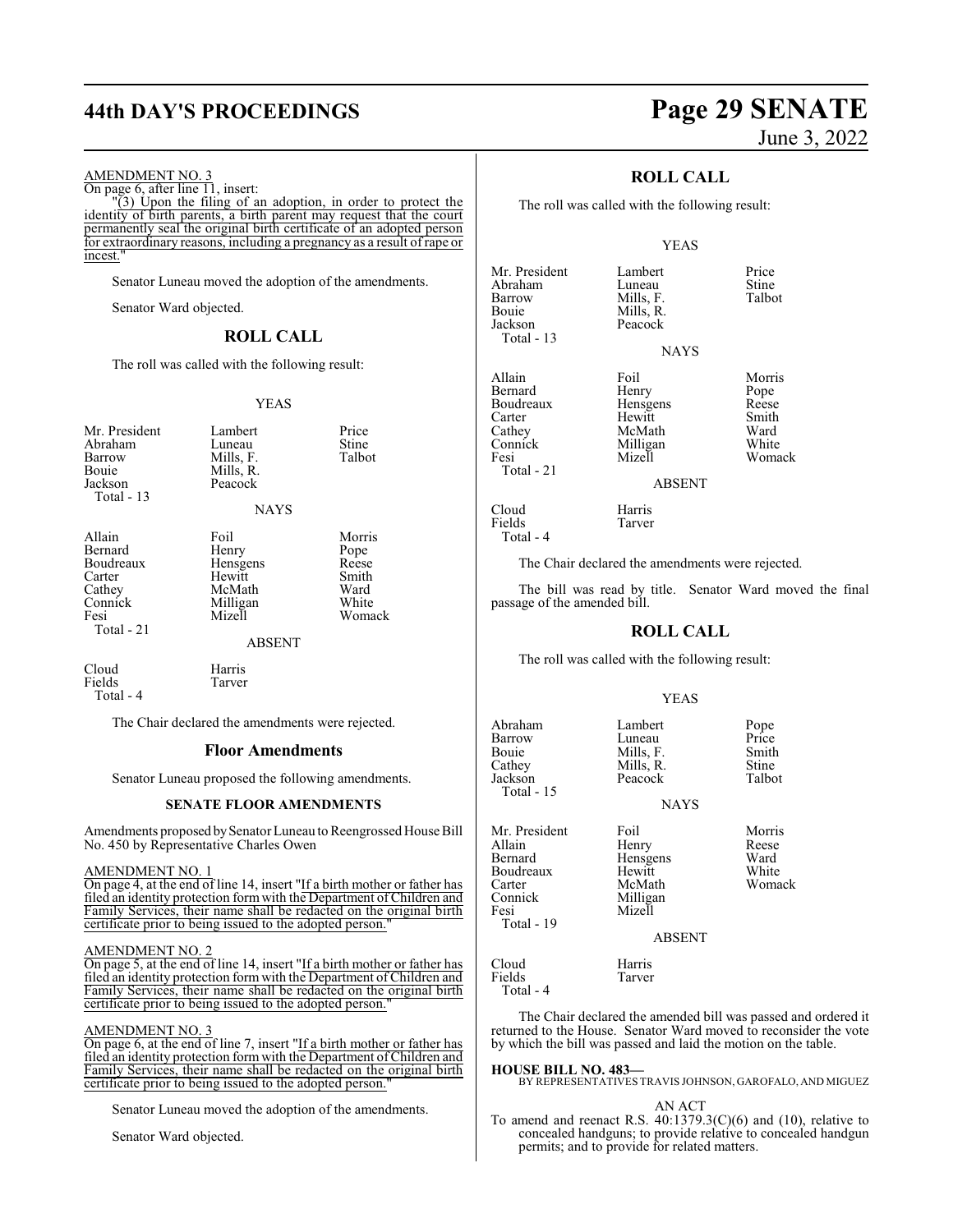# **Page 30 SENATE 44th DAY'S PROCEEDINGS**

June 3, 2022

The bill was read by title. Senator Jackson moved the final passage of the bill.

#### **ROLL CALL**

The roll was called with the following result:

#### YEAS

| Mr. President<br>Abraham<br>Barrow<br>Boudreaux<br>Bouie<br>Carter<br>Total - 17 | Foil<br>Hensgens<br>Jackson<br>Lambert<br>Luneau<br>Mills, F.<br><b>NAYS</b>    | Mizell<br>Smith<br>Stine<br>White<br>Womack |
|----------------------------------------------------------------------------------|---------------------------------------------------------------------------------|---------------------------------------------|
| Allain<br>Bernard<br>Cathey<br>Connick<br>Fesi<br>Henry<br>Total - 16            | Hewitt<br>McMath<br>Milligan<br>Mills, R.<br>Morris<br>Peacock<br><b>ABSENT</b> | Pope<br>Price<br>Reese<br>Talbot            |
| Cloud<br>Fields<br>Total - 5                                                     | Harris<br>Tarver                                                                | Ward                                        |

The Chair declared the bill failed to pass.

#### **Notice of Reconsideration**

Senator Jackson moved to reconsider on the next Legislative Day the vote by which the bill failed to pass.

#### **Senator Mizell in the Chair**

#### **HOUSE BILL NO. 585—** BY REPRESENTATIVE FREEMAN

AN ACT

To enact Code of Criminal Procedure Article 1005, relative to firearm data collection; to provide for required reporting of aggregate firearm transfer data to the Louisiana Commission on Law Enforcement and Administration of Criminal Justice; to provide for the creation of a standardized form used to report aggregate data fields; to provide for submission of forms; to provide for submission dates; to provide for publication of data; to provide for a report; and to provide for related matters.

The bill was read by title. Senator Reese moved the final passage of the bill.

#### **ROLL CALL**

The roll was called with the following result:

#### YEAS

| Abraham    | Hewitt    | Peacock |
|------------|-----------|---------|
| Allain     | Jackson   | Pope    |
| Barrow     | Lambert   | Price   |
| Bernard    | Luneau    | Reese   |
| Boudreaux  | McMath    | Smith   |
| Carter     | Milligan  | Stine   |
| Cathey     | Mills, F. | Talbot  |
| Connick    | Mills, R. | Ward    |
| Foil       | Mizell    | White   |
| Henry      | Morris    | Womack  |
| Total - 30 |           |         |

**NAYS** Bouie Fesi

| Mr. President | Fields | Hensgens |
|---------------|--------|----------|
| Cloud         | Harris | Tarver   |
| Total $-6$    |        |          |

Total - 2

The Chair declared the bill was passed and ordered it returned to the House. Senator Reese moved to reconsider the vote by which the bill was passed and laid the motion on the table.

ABSENT

#### **HOUSE BILL NO. 644—**

BY REPRESENTATIVE GREEN AN ACT

To amend and reenact R.S. 13:4163(A)(1), (B), (C)(1), (D)(2),  $(E)(1)(a)$  and  $(b)$  and  $(E)(2)($ introductory paragraph),  $(F)(1)$ ,  $(G)$ , (H), and (I) and to enact R.S. 13:4163(C)(3) and (E)(2)(c), relative to civil procedure; to provide for continuances or extension of certain deadlines; to provide relative to legislators or employees engaged in legislative or constitutional convention activities; to provide for legislative activities; to provide relative to the Public Service Commission and Board of Elementary and Secondary Education; to provide for judicial notice; to provide relative to appeals; to provide relative to appeal costs; and to provide for related matters.

The bill was read by title and returned to the Calendar, subject to call.

### **HOUSE BILL NO. 774—**

BY REPRESENTATIVE GLOVER AN ACT

To amend and reenact Code of Criminal Procedure Article 986(A) and (C) and to enact Code of Criminal Procedure Articles  $977(D)$  and 997, relative to expungement of records; to provide relative to the motion to expunge a record of arrest and conviction of a misdemeanor offense; to provide relative to when a person may file an expungement for certain convictions of possession of marijuana; to provide relative to the expungement form for misdemeanor marijuana convictions; to provide for prospective and retroactive application; and to provide for related matters.

The bill was read by title. Senator Carter moved the final passage of the bill.

#### **ROLL CALL**

The roll was called with the following result:

Mills, R.

Mizell<br>Morris Henry Morris Womack Peacock

#### YEAS

Abraham Carter Price<br>
Barrow Jackson Smith Bernard Luneau Ward<br>Boudreaux Mills, F. White Boudreaux<br>Bouje Total - 14

Total - 17

Jackson Smith<br>Luneau Ward

**NAYS** 

Allain Lambert Pope<br>
Cathey McMath Reese Cathey McMath Reese<br>
Connick Milligan Stine Connick Milligan Stine

#### ABSENT

Mr. President Foil Foil Tarver<br>Cloud Harris Cloud Harris<br>Fields Hensg

Hensgens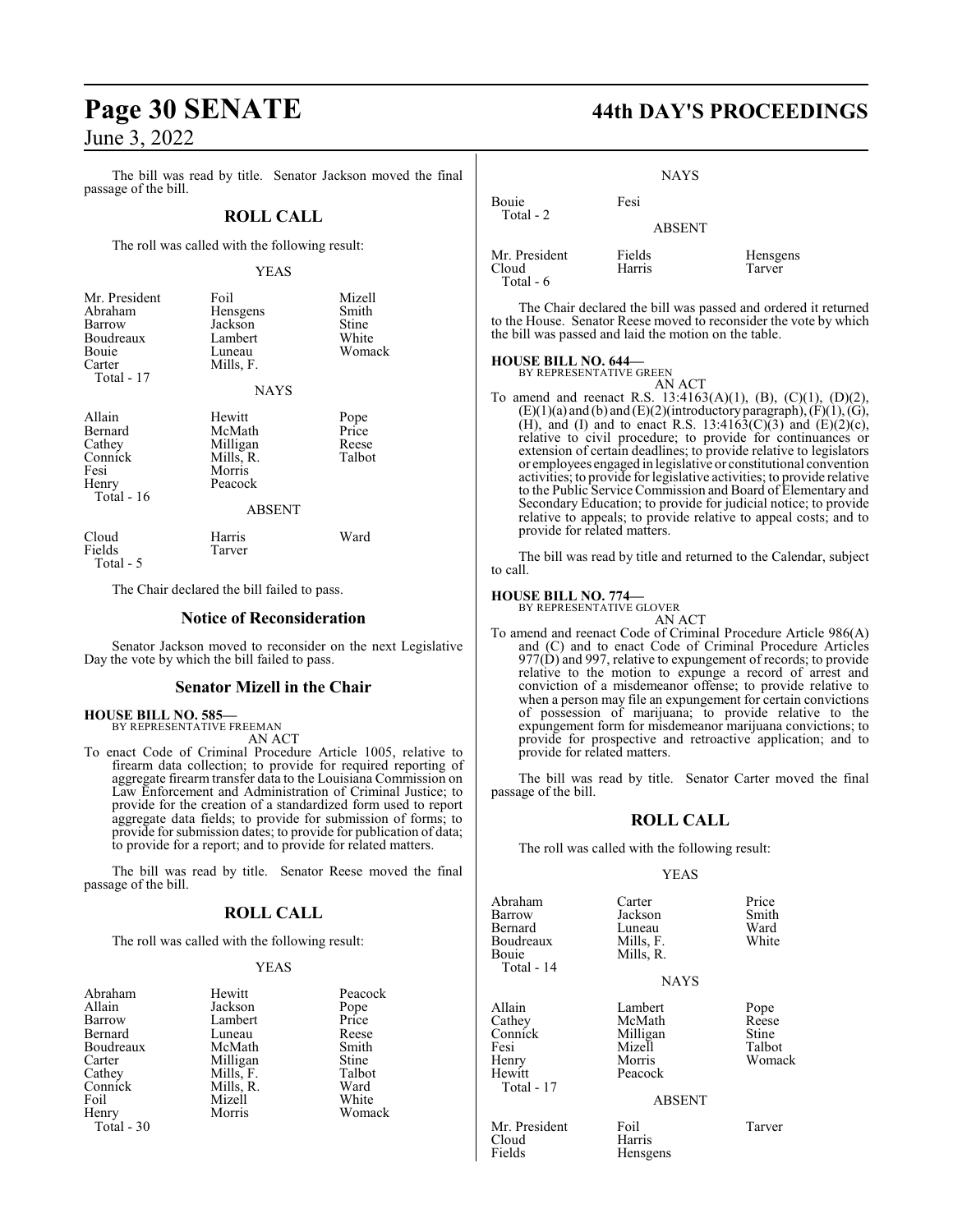#### Total - 7

The Chair declared the bill failed to pass.

#### **Notice of Reconsideration**

Senator Carter moved to reconsider on the next Legislative Day the vote by which the bill failed to pass.

#### **HOUSE BILL NO. 775—**

BY REPRESENTATIVE GLOVER AN ACT

To enact R.S. 40:1021(B), relative to drug related objects; to provide relative to the definition of drug paraphernalia; to exclude equipment or devices used for the inhalation of raw or crude marijuana for therapeutic use; and to provide for related matters.

The bill was read by title. Senator Carter moved the final passage of the bill.

#### **ROLL CALL**

The roll was called with the following result:

#### YEAS

| Abraham<br>Allain<br>Barrow<br>Bernard<br>Boudreaux<br>Bouie<br>Carter<br>Cathey<br>Connick<br>Total - 26 | Henry<br>Hensgens<br>Jackson<br>Lambert<br>Luneau<br>McMath<br>Milligan<br>Mills, F.<br>Mills, R.<br><b>NAYS</b> | Mizell<br>Price<br>Reese<br>Smith<br>Stine<br>Ward<br>White<br>Womack |
|-----------------------------------------------------------------------------------------------------------|------------------------------------------------------------------------------------------------------------------|-----------------------------------------------------------------------|
| Fesi<br>Hewitt<br>Total - 6                                                                               | Morris<br>Peacock<br><b>ABSENT</b>                                                                               | Pope<br>Talbot                                                        |
| Mr. President<br>Cloud                                                                                    | Fields<br>Foil                                                                                                   | Harris<br>Tarver                                                      |

The Chair declared the bill was passed and ordered it returned to the House. Senator Carter moved to reconsider the vote by which the bill was passed and laid the motion on the table.

#### **HOUSE BILL NO. 868—**

Total - 6

BY REPRESENTATIVES MIGUEZ, FONTENOT, GAROFALO, GOUDEAU, AND MARCELLE

#### AN ACT

To enact R.S. 40:1379.3.3, relative to firearms; to provide for the Louisiana Firearm Safety Awareness Act; to provide relative to an online education course; to provide for a purpose; to provide relative to course topics; to provide relative to database maintenance; to provide for promulgation of rules; and to provide for related matters.

The bill was read by title. Senator Morris moved the final passage of the bill.

### **ROLL CALL**

The roll was called with the following result:

#### YEAS

| Peacock |
|---------|
|         |

# **44th DAY'S PROCEEDINGS Page 31 SENATE** June 3, 2022

| Bernard<br>Bouie<br>Cathey<br>Connick<br>Fesi<br>Henry<br>Hensgens<br>Total $-30$ | Luneau<br>McMath<br>Milligan<br>Mills, F.<br>Mills, R.<br>Mizell<br>Morris<br><b>NAYS</b> | Reese<br>Smith<br>Stine<br>Talbot<br>Ward<br>White<br>Womack |
|-----------------------------------------------------------------------------------|-------------------------------------------------------------------------------------------|--------------------------------------------------------------|
| $Total - 0$                                                                       | <b>ABSENT</b>                                                                             |                                                              |
| Mr. President<br>Boudreaux<br>Carter<br>Total - 8                                 | Cloud<br>Fields<br>Foil                                                                   | Harris<br>Tarver                                             |

The Chair declared the bill was passed and ordered it returned to the House. Senator Morris moved to reconsider the vote by which the bill was passed and laid the motion on the table.

**HOUSE BILL NO. 1028—** BY REPRESENTATIVE GLOVER

AN ACT

To amend and reenact R.S. 40:1025(A)(1), (B), (C), and (D) and to enact R.S. 40:1025(E), relative to penalties for transactions in drug related objects; to reduce the penalty for possession or use of marijuana drug paraphernalia; and to provide for related matters.

The bill was read by title and returned to the Calendar, subject to call.

# **HOUSE BILL NO. 1078— (Substitute for House Bill No. 1049**

**by Representative Seabaugh)**<br>BY REPRESENTATIVES SEABAUGH, CREWS, DESHOTEL, FIRMENT,<br>FRIEMAN, GAROFALO, HARRIS, TRAVIS JOHNSON, MCCORMICK,<br>MCFARLAND, CHARLES OWEN, ROMERO, SCHAMERHORN,<br>THOMPSON, AND WHITE AND SENATOR ROBER AN ACT

To enact Part IV-A of Chapter 28 of Title 3 of the Louisiana Revised Statutes of 1950, to be comprised of R.S. 3:4351.1 through 4351.16, relative to forestry and agriculture; to authorize the creation of the timber and agriculture transportation group selfinsurance fund; to provide with respect to group self-insurance funds; to provide for requirements; to provide for definitions; to provide with respect to the qualifications for membership; to provide for regulatory authority; to provide for excess or reinsurance insurance; to provide for the management of assets and investments; to provide for liabilities and the payment of claims; to provide for audits, examinations, and investigations; to provide for licensed insurance producers; to provide for insolvencies; to provide for civil actions for enforcement; to provide for reporting; to provide penalties for noncompliance; to provide for due process rights; to provide for dissolution; and to provide for related matters.

The bill was read by title. Senator Robert Mills moved the final passage of the bill. YEAS

| Abraham    | Hensgens  | Peacock       |
|------------|-----------|---------------|
| Allain     | Hewitt    |               |
| Barrow     | Lambert   | Pope<br>Price |
| Bernard    | Luneau    | Reese         |
| Boudreaux  | McMath    | Smith         |
| Bouie      | Milligan  | Stine         |
| Cathey     | Mills, F. | Talbot        |
| Connick    | Mills, R. | Ward          |
| Fesi       | Mizell    | White         |
| Henry      | Morris    | Womack        |
| Total - 30 |           |               |
|            |           |               |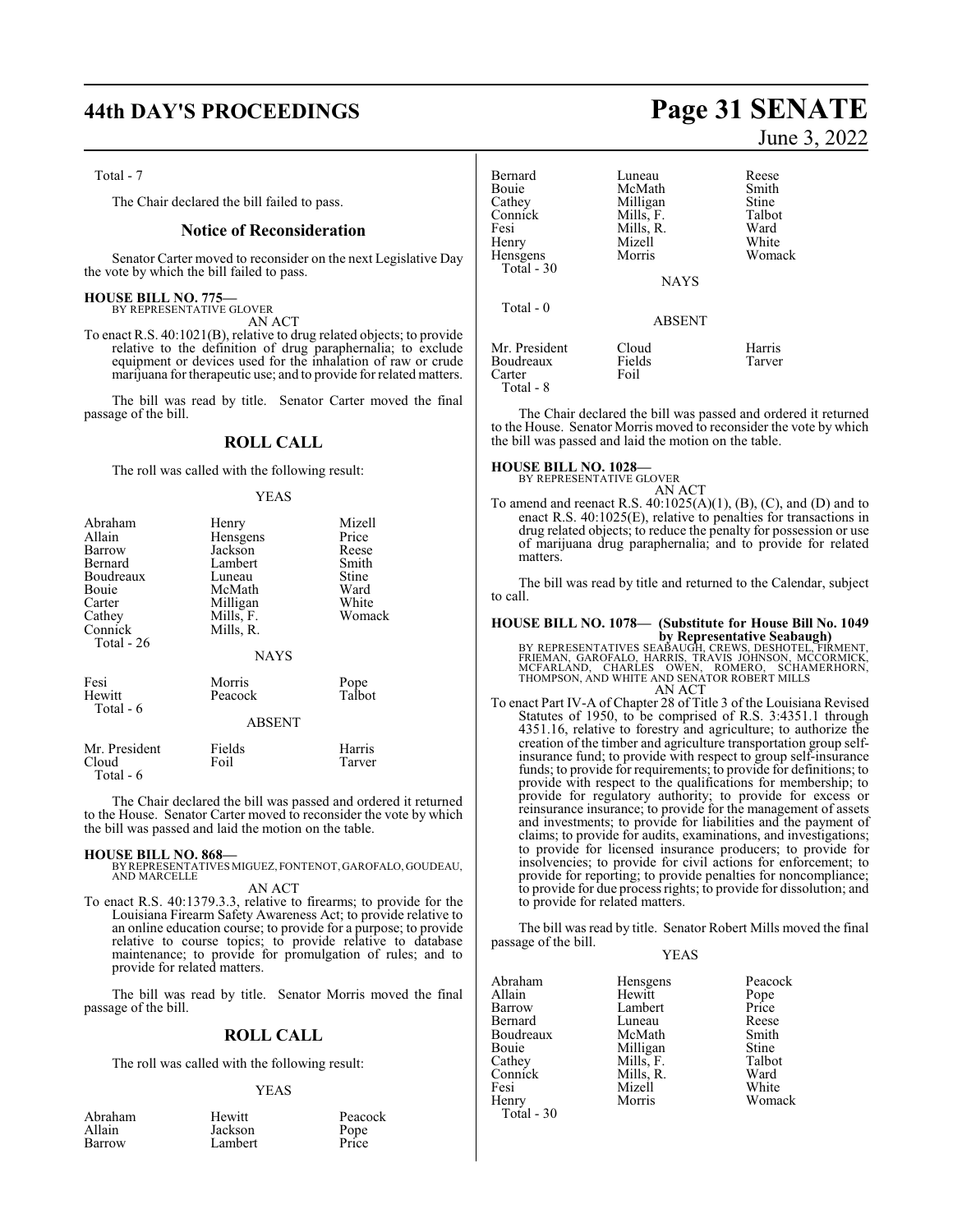# NAYS

| Total - 0                                     | <b>ABSENT</b>            |                   |
|-----------------------------------------------|--------------------------|-------------------|
| Mr. President<br>Carter<br>Cloud<br>Total - 8 | Fields<br>Foil<br>Harris | Jackson<br>Tarver |

The Chair declared the bill was passed and ordered it returned to the House. Senator Robert Mills moved to reconsider the vote by which the bill was passed and laid the motion on the table.

#### **HOUSE BILL NO. 47—**

BY REPRESENTATIVE EDMONSTON AN ACT

To amend and reenact R.S. 17:170(E), relative to student immunization requirements; to require that any communication issued to students or their parents or guardians relative to immunization requirements include information relative to exemption from such requirements; to require schools to accept each written statement or dissent provided pursuant to such exemption; to provide that exemptions apply to those attending schools in addition to those seeking to enter schools; and to provide for related matters.

The bill was read by title and returned to the Calendar, subject to call.

## **Mr. President in the Chair**

#### **HOUSE BILL NO. 54—**

BY REPRESENTATIVES BAGLEY AND FRIEMAN

AN ACT To enact R.S. 14:101.3, relative to discrimination; to create the crime of discrimination based on vaccination status; to provide for a fine; to provide for applicability; and to provide for related matters.

#### **Floor Amendments**

Senator Peacock proposed the following amendments.

#### **SENATE FLOOR AMENDMENTS**

Amendments proposed by Senator Peacock to Reengrossed House Bill No. 54 by Representative Bagley

#### AMENDMENT NO. 1

On page 2, line 4, before "vaccine" insert "COVID-19"

On motion of Senator Peacock, the amendments were adopted.

The bill was read by title. Senator Milligan moved the final passage of the amended bill.

## **ROLL CALL**

The roll was called with the following result:

#### YEAS

| Mr. President | Henry     | Morris  |
|---------------|-----------|---------|
| Abraham       | Hensgens  | Peacock |
| Allain        | Hewitt    | Pope    |
| Bernard       | Lambert   | Reese   |
| Cathey        | McMath    | Stine   |
| Connick       | Milligan  | Talbot  |
| Fesi          | Mills, R. | White   |
| Foil          | Mizell    | Womack  |
| Total - 24    |           |         |

| Мc  |
|-----|
| Pea |
| Po  |
| Re  |
| Sti |
| Tal |
| Wł  |
| Wα  |
|     |

**Page 32 SENATE 44th DAY'S PROCEEDINGS**

| Barrow<br>Boudreaux<br>Bouie<br>Total - 9 | Carter<br>Jackson<br>Luneau | Mills, F.<br>Price<br>Smith |
|-------------------------------------------|-----------------------------|-----------------------------|
|                                           | <b>ABSENT</b>               |                             |
| Cloud<br>Fields<br>Total - 5              | Harris<br>Tarver            | Ward                        |

The Chair declared the amened bill was passed and ordered it returned to the House. Senator Milligan moved to reconsider the vote by which the bill was passed and laid the motion on the table.

#### **Rules Suspended**

Senator Cathey asked for and obtained a suspension of the rules to invoke 5 minute cloture.

Without objection, so ordered.

#### **Rules Suspended**

Senator Luneau asked for and obtained a suspension of the rules to advance to:

## **House Bills and Joint Resolutions on Third Reading and Final Passage, Subject to Call**

#### **Called from the Calendar**

Senator Luneau asked that House Bill No. 1028 be called from the Calendar.

**HOUSE BILL NO. 1028—** BY REPRESENTATIVE GLOVER AN ACT

To amend and reenact R.S.  $40:1025(A)(1)$ ,  $(B)$ ,  $(C)$ , and  $(D)$  and to enact R.S. 40:1025(E), relative to penalties for transactions in drug related objects; to reduce the penalty for possession or use of marijuana drug paraphernalia; and to provide for related matters.

The bill was read by title. Senator Luneau moved the final passage of the bill.

## **ROLL CALL**

The roll was called with the following result:

#### YEAS

| Mr. President<br>Allain<br>Barrow<br><b>Bernard</b><br>Boudreaux<br>Bouie<br>Total - 17 | Carter<br>Hensgens<br>Jackson<br>Luneau<br>Mills, F.<br>Mills, R.<br><b>NAYS</b> | Mizell<br>Price<br>Smith<br>Stine<br>Ward |
|-----------------------------------------------------------------------------------------|----------------------------------------------------------------------------------|-------------------------------------------|
| Abraham<br>Cathey<br>Connick<br>Fesi<br>Henry<br>Hewitt<br>Total - 16                   | Lambert<br>McMath<br>Milligan<br>Morris<br>Peacock<br>Pope<br><b>ABSENT</b>      | Reese<br>Talbot<br>White<br>Womack        |

#### $NT$

Cloud Foil Tarver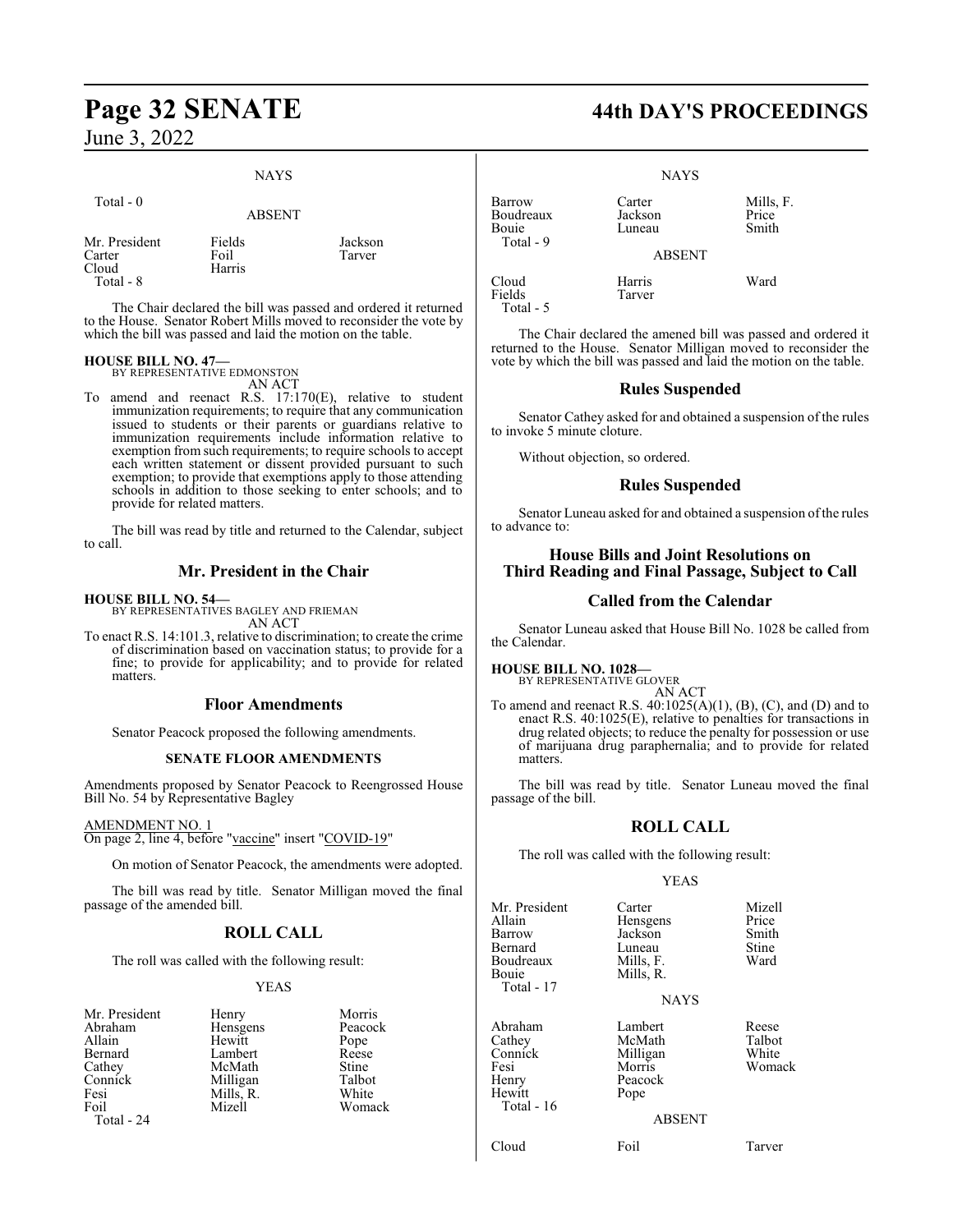# **44th DAY'S PROCEEDINGS Page 33 SENATE**

Fields Harris Total - 5

The Chair declared the bill failed to pass.

#### **Notice of Reconsideration**

Senator Luneaumoved to reconsider on the next Legislative Day the vote by which the bill failed to pass.

## **Rules Suspended**

Senator Smith asked for and obtained a suspension of the rules to revert to:

### **House Bills and Joint Resolutions on Third Reading and Final Passage**

#### **HOUSE BILL NO. 166—**

BY REPRESENTATIVE GREGORY MILLER A JOINT RESOLUTION

Proposing to amend Article III, Section 18 of the Constitution of Louisiana, to provide relative to gubernatorial action on a bill and matters related thereto; to provide relative to veto sessions; to provide for submission of the proposed amendment to the electors; and to provide for related matters.

#### **Floor Amendments**

Senator Smith proposed the following amendments.

#### **SENATE FLOOR AMENDMENTS**

Amendments proposed by Senator Smith to Reengrossed House Bill No. 166 by Representative Gregory Miller

#### AMENDMENT NO. 1

On page 2, between lines 22 and 23, insert the following: Section 2. Be it further resolved that if this proposed amendment is approved by a majority of the voters voting thereon in the state, it shall become effective on January 8, 2024."

AMENDMENT NO. 2

On page 2, line 23, change "Section 2." to "Section 3."

AMENDMENT NO. 3 On page 2, line 24, change "November 8," to "November 18,"

AMENDMENT NO. 4 On page 2, line 25, change "2022." to "2023."

AMENDMENT NO. 5 On page 2, line 26, change "Section 3." to "Section 4."

#### AMENDMENT NO. 6

On page 3, line 5, after "session?" and before "(Amends" insert "(Effective January 8, 2024)"

On motion of Senator Smith, the amendments were adopted.

The bill was read by title. Senator Smith moved the final passage of the amended bill.

## **ROLL CALL**

The roll was called with the following result:

#### YEAS

| Mr. President |
|---------------|
| Abraham       |
| Allain        |
| Barrow        |

Henry Morris<br>
Hensgens Peacock Hensgens Peacock<br>Hewitt Pope Hewitt Pope<br>Jackson Price Jackson

| Bernard<br>Boudreaux<br><b>Bouje</b><br>Carter<br>Cathey<br>Connick<br>Fesi<br>Total $-33$ | Lambert<br>Luneau<br>McMath<br>Milligan<br>Mills, F.<br>Mills, R.<br>Mizell<br><b>NAYS</b> | Reese<br>Smith<br>Stine<br>Talbot<br>Ward<br>White<br>Womack |
|--------------------------------------------------------------------------------------------|--------------------------------------------------------------------------------------------|--------------------------------------------------------------|
| Total $-0$                                                                                 | <b>ABSENT</b>                                                                              |                                                              |
| Cloud<br>Fields                                                                            | Foil<br>Harris                                                                             | Tarver                                                       |

The Chair declared the amended bill was passed and ordered it returned to the House. Senator Smith moved to reconsider the vote by which the bill was passed and laid the motion on the table.

#### **Motion**

Senator Luneau moved to suspend the rules to take up House Bill No. 854 out of its regular order.

Without objection, so ordered.

#### **HOUSE BILL NO. 854—**

Total - 5

BY REPRESENTATIVES STAGNI, ADAMS, BOYD, BRYANT, ROBBY<br>CARTER, CORMIER, DEVILLIER, DUPLESSIS, EMERSON, FISHER,<br>FREEMAN, GLOVER, HARRIS, HORTON, HUGHES, JEFFERSON,<br>JENKINS, MIKE JOHNSON, LAFLEUR, LARVADAIN, LYONS, MAGEE,<br>CHA WILLARD<sub>®</sub>

AN ACT To amend and reenact R.S. 33:2011(A) and to enact R.S. 33:2011(E), relative to occupational diseases; provides relative to members employed in the classified fire service; to provide for an extension to the rebuttable presumption; to provide limitations; and to provide for related matters.

#### **Floor Amendments**

Senator Luneau proposed the following amendments.

#### **SENATE FLOOR AMENDMENTS**

Amendments proposed by Senator Luneau to Reengrossed House Bill No. 854 by Representative Stagni

#### AMENDMENT NO. 1

On page 2, line 25, after "state," delete the remainder of the line, delete lines 26 through 29 and insert "shall be reimbursed in accordance with the provisions of R.S. 23:1034.2.

Senator Luneau moved the adoption of the amendments.

Senator Talbot objected.

## **ROLL CALL**

The roll was called with the following result:

#### YEAS

Barrow Mills, F. Smith<br>Connick Morris Ward Connick Morr<br>Jackson Pope Jackson Pope Luneau Total - 10

#### NAYS

Mr. President Fesi Mizell<br>Abraham Henry Peacock Abraham

# June 3, 2022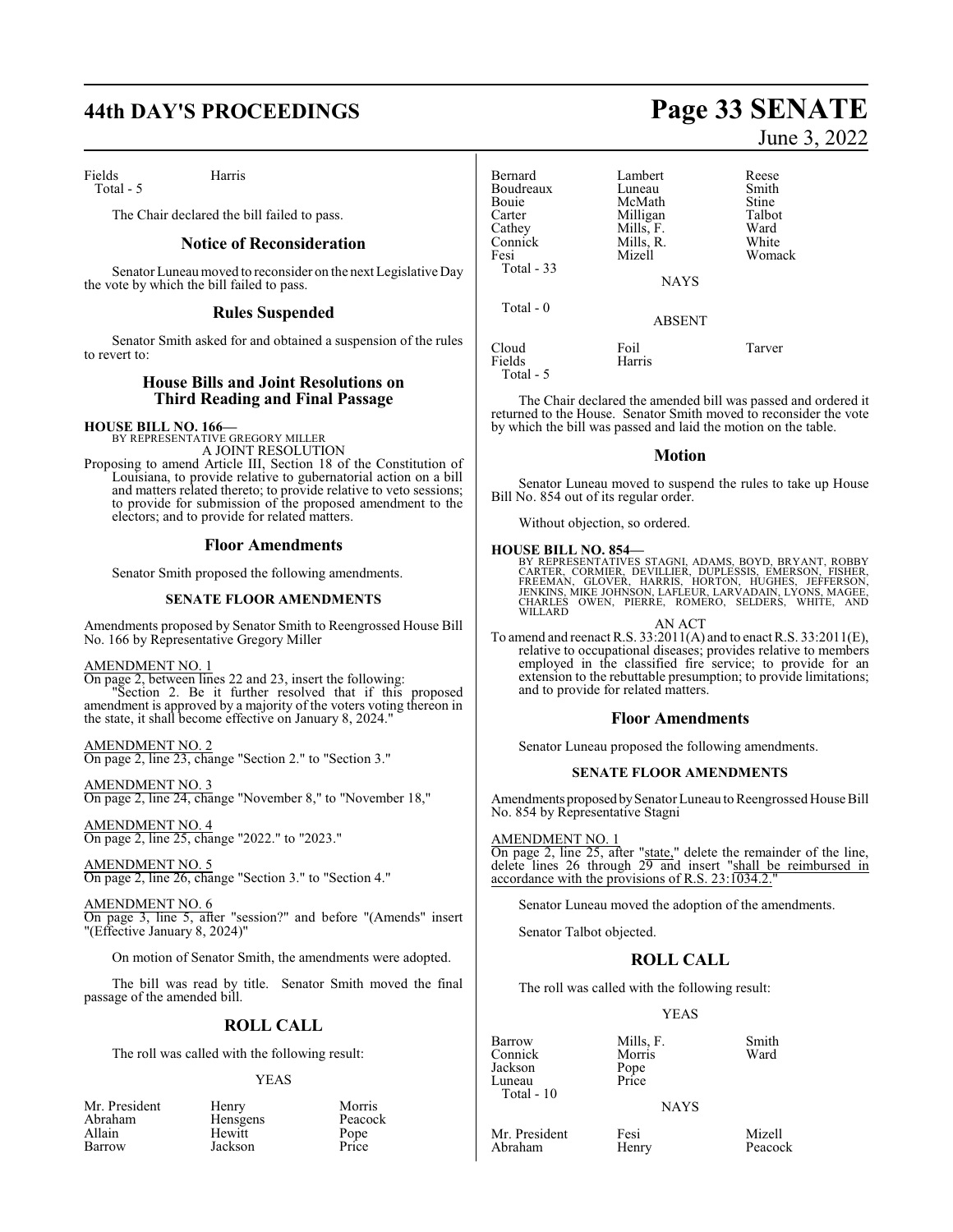| Allain     | Hensgens      | Reese  |
|------------|---------------|--------|
| Bernard    | Hewitt        | Stine  |
| Boudreaux  | Lambert       | Talbot |
| Bouie      | McMath        | White  |
| Carter     | Milligan      | Womack |
| Cathey     | Mills, R.     |        |
| Total - 23 |               |        |
|            | <b>ABSENT</b> |        |
| Cloud      | Foil          | Tarver |
| Fields     | Harris        |        |

Total - 5

The Chair declared the amendments were rejected.

The bill was read by title. Senator Luneau moved the final passage of the amended bill.

## **ROLL CALL**

#### The roll was called with the following result: YEAS

| Mr. President<br>Abraham<br>Allain<br>Barrow<br>Bernard<br>Boudreaux<br><b>Bouje</b><br>Carter<br>Cathey<br>Connick<br>Fesi<br>Total - 33 | Henry<br>Hensgens<br>Hewitt<br>Jackson<br>Lambert<br>Luneau<br>McMath<br>Milligan<br>Mills, F.<br>Mills, R.<br>Mizell<br><b>NAYS</b> | Morris<br>Peacock<br>Pope<br>Price<br>Reese<br>Smith<br>Stine<br>Talbot<br>Ward<br>White<br>Womack |
|-------------------------------------------------------------------------------------------------------------------------------------------|--------------------------------------------------------------------------------------------------------------------------------------|----------------------------------------------------------------------------------------------------|
|                                                                                                                                           |                                                                                                                                      |                                                                                                    |
| Total - 0                                                                                                                                 | <b>ABSENT</b>                                                                                                                        |                                                                                                    |

Cloud Foil Tarver<br>Fields Harris Tarver **Harris** 

 Total - 5 The Chair declared the amended bill was passed and ordered it

returned to the House. Senator Luneau moved to reconsider the vote by which the bill was passed and laid the motion on the table.

#### **Motion**

Senator Mizell moved to suspend the rules to take up House Bill No. 901 out of its regular order.

Without objection, so ordered.

#### **HOUSE BILL NO. 901—** BY REPRESENTATIVES WRIGHT, NELSON, HOLLIS, AND FRIEMAN AN ACT

To enact R.S. 48:1107, relative to the Greater New Orleans Expressway Commission's Causeway Police Department; to remove certain requirements of the Causeway Police Department and its officers; and to provide for related matters.

The bill was read by title and returned to the Calendar, subject to call.

#### **Motion**

Senator Fred Mills moved to suspend the rules to take up House Bill No. 933 out of its regular order.

Without objection, so ordered.

# **Page 34 SENATE 44th DAY'S PROCEEDINGS**

#### **HOUSE BILL NO. 933—**

BY REPRESENTATIVE STAGNI AN ACT

To amend and reenact R.S. 40:2009.25 and to repeal R.S. 36:259(B)(28) and R.S. 40:2009.1, relative to nursing homes licensed by the Louisiana Department of Health; to provide relative to emergency preparedness among nursing homes; to provide requirements and standards for nursing home emergency preparedness plans; to provide procedures for and schedules by which nursing homes shall develop and submit such plans; to provide for duties of the Louisiana Department of Health and local offices of emergency preparedness with respect to nursing home emergency preparedness; to provide relative to sites to which nursing home residents may be evacuated; to revise laws creating and providing for the Nursing Home Emergency Preparedness Review Committee within the Louisiana Department of Health; to repeal laws creating and providing for a nursing home advisory committee within the Louisiana Department of Health; to provide for limitation of liability; to require promulgation of administrative rules; to provide for an effective date; and to provide for related matters.

#### **Floor Amendments**

Senator Talbot proposed the following amendments.

#### **SENATE FLOOR AMENDMENTS**

Amendments proposed by Senator Talbot to Re-Reengrossed House Bill No. 933 by Representative Stagni

#### AMENDMENT NO. 1

On page 7, line 9, after "shall" delete the remainder of the line and delete lines 10 through 14 and insert: "either approve the emergency preparedness plan orrequire changes, amendments, or other revisions to the emergency preparedness plan. The department shall notify the nursing home that submitted the plan in electronic format of the department's decision.

#### AMENDMENT NO. 2

On page 7, delete lines 24 through 27, and insert: "emergency preparedness plan, and shall approve the emergency preparedness plan and issue an approval letter to the nursing home. If the required changes, amendments, or revisions have not been incorporated, the department shall reject the emergency preparedness plan and issue a letter of rejection to the nursing home. The department shall not"

#### AMENDMENT NO. 3

On page 10, line 19, after "shall" delete the remainder of the line and delete lines 20 through 24 and insert: "either approve the emergency preparedness plan or require changes, amendments, or other revisions to the emergency preparedness plan. The department shall notify the nursing home that submitted the plan in electronic format of the department's decision.

#### AMENDMENT NO. 4

On page 11, delete lines 6 through 9, and insert: "emergency preparedness plan, and shall approve the emergency preparedness plan and issue an approval letter to the nursing home. If the required changes, amendments, or revisions have not been incorporated, the department shall reject the emergency preparedness plan and issue<br>a letter of rejection to the nursing home. The department shall not" a letter of rejection to the nursing home.

#### AMENDMENT NO. 5

On page 14, line 26, after "shall" delete the remainder of the line and delete lines 27 through 29 and insert: "either approve the emergency preparedness plan orrequire changes, amendments, or otherrevisions to the emergency preparedness plan. On or before March first, the department shall notify the nursing home that submitted the plan in electronic format of the department's decision.

#### AMENDMENT NO. 6

On page 15, delete lines 1 and 2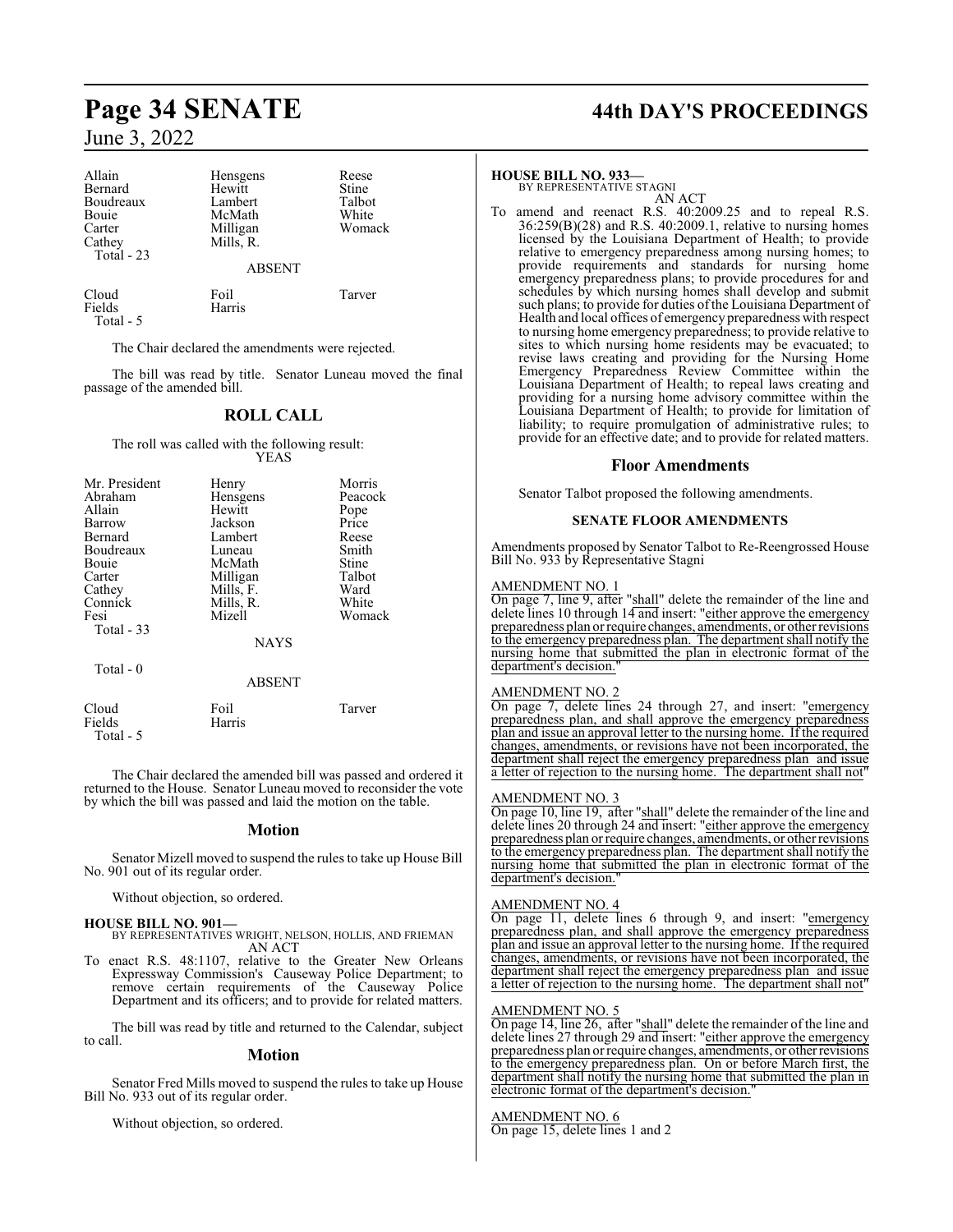# **44th DAY'S PROCEEDINGS Page 35 SENATE**

# June 3, 2022

#### AMENDMENT NO. 7

On page 15, delete lines 12 through 15, and insert: "emergency preparedness plan, and shall approve the emergency preparedness plan and issue an approval letter to the nursing home. If the required changes, amendments, or revisions have not been incorporated, the department shall reject the emergency preparedness plan and issue a letter of rejection to the nursing home. The department shall issue"

#### AMENDMENT NO. 8

On page 22, line 1, after "shall" insert "either approve the emergency preparedness plan or require changes, amendments, or other revisions to the emergency preparedness plan. The department shall"

#### AMENDMENT NO. 9

On page 22, line 4, after "shall" insert "either approve or reject the emergency preparedness plan and"

#### AMENDMENT NO. 10

On page 22, line 24, after "shall" insert "either approve the emergency preparedness plan or require changes, amendments, or other revisions to the emergency preparedness plan. The department shall"

#### AMENDMENT NO. 11

On page 22, line 27, after "shall" insert "either approve or reject the emergency preparedness plan and"

On motion of Senator Talbot, the amendments were adopted.

The bill was read by title. Senator Fred Mills moved the final passage of the amended bill.

## **ROLL CALL**

The roll was called with the following result:

#### YEAS

| Mr. President<br>Abraham<br>Allain<br>Barrow<br>Bernard<br>Boudreaux<br><b>Bouje</b><br>Carter<br>Cathey<br>Connick<br>Fesi<br>Total - 32 | Henry<br>Hensgens<br>Hewitt<br>Jackson<br>Lambert<br>Luneau<br>McMath<br>Milligan<br>Mills, F.<br>Mills, R.<br>Mizell<br><b>NAYS</b> | Morris<br>Peacock<br>Pope<br>Price<br>Reese<br>Smith<br>Stine<br>Talbot<br>White<br>Womack |
|-------------------------------------------------------------------------------------------------------------------------------------------|--------------------------------------------------------------------------------------------------------------------------------------|--------------------------------------------------------------------------------------------|
| Total - 0                                                                                                                                 | <b>ABSENT</b>                                                                                                                        |                                                                                            |

Cloud Foil Tarver Fields Harris Ward

The Chair declared the amended bill was passed and ordered it returned to the House. Senator Fred Mills moved to reconsider the vote by which the bill was passed and laid the motion on the table.

#### **Motion**

Senator Mizell moved to suspend the rules to take up House Bill No. 940 out of its regular order.

Without objection, so ordered.

Total - 6

#### **HOUSE BILL NO. 940—**

BY REPRESENTATIVE FREIBERG

AN ACT To amend and reenact R.S. 17:3991(B)(1)(a)(i), relative to required student population characteristics at charter schools; to provide relative to the number of economically disadvantaged students and students with exceptionalities a charter school is required to enroll; and to provide for related matters.

#### **Floor Amendments**

Senator White proposed the following amendments.

#### **SENATE FLOOR AMENDMENTS**

Amendments proposed by Senator White to Engrossed House Bill No. 940 by Representative Freiberg

AMENDMENT NO. 1

On page 2, at the end of line 9, insert the following:

"For any such student who enrolls in a charter school that was assigned a letter grade pursuant to the most recent school accountability system that is below the letter grade assigned to the local public school in which the student would otherwise attend, the local revenues provided pursuant to R.S. 17:3995(A)(1)(b) shall be retained by the school board with jurisdiction over the local public school in which the student would otherwise attend.

Senator White moved the adoption of the amendments.

#### Senator Mizell objected. **ROLL CALL**

The roll was called with the following result:

#### YEAS

Barrow Henry Price<br>Bernard Jackson Smith Boudreaux Lambert Ward Bouie Luneau<br>Carter Mills, F. Connick Total - 17 Mr. President Hewitt Peacock<br>Abraham McMath Reese Abraham McMath Reese<br>Allain Milligan Stine Allain 1988 Milligan Stine<br>
2011 - Cathey Mills, R. Talbot

Jackson Smith<br>Lambert Ward Mills, F. Womack<br>Pope

#### NAYS

Cathey Mills, R.<br>Fesi Mizell Hensgens Total - 16

Fields Harris

Total - 5

#### ABSENT

Cloud Foil Tarver

Mizell<br>Morris

The Chair declared the amendments were adopted.

The bill was read by title. Senator Mizell moved the final passage of the amended bill.

#### **ROLL CALL**

The roll was called with the following result:

#### YEAS

| Mr. President | Hensgens | Price        |
|---------------|----------|--------------|
| Abraham       | Hewitt   | Reese        |
| Allain        | Luneau   | <b>Stine</b> |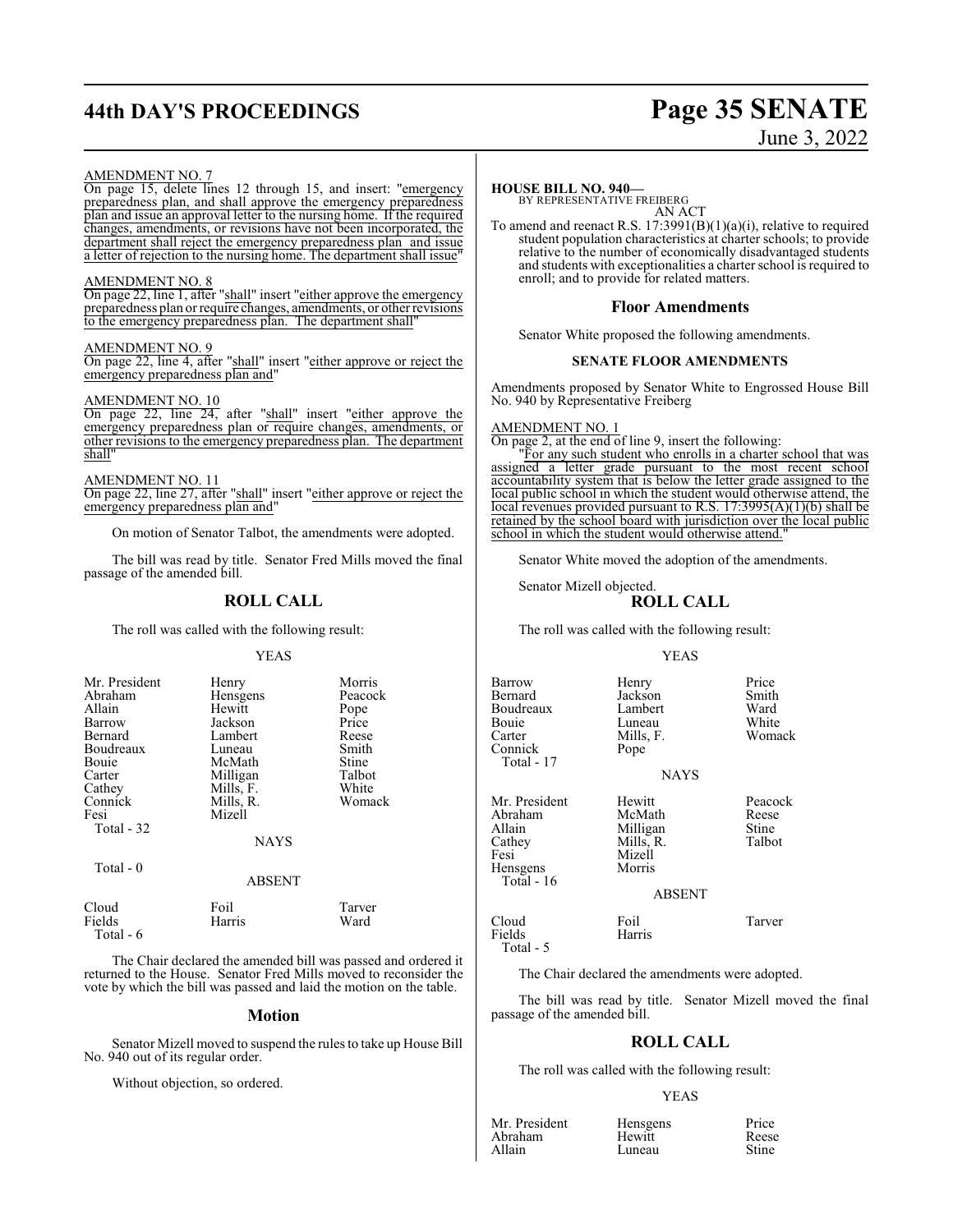| Bernard<br>Carter<br>Cathey<br>Connick<br>Fesi<br>Henry<br>Total - 25 | McMath<br>Milligan<br>Mills, R.<br>Mizell<br>Morris<br>Peacock<br><b>NAYS</b> | Talbot<br>Ward<br>White<br>Womack |
|-----------------------------------------------------------------------|-------------------------------------------------------------------------------|-----------------------------------|
| Barrow<br>Boudreaux<br>Bouie<br>Total - 7                             | Jackson<br>Mills, F.<br>Pope<br><b>ABSENT</b>                                 | Smith                             |
| Cloud<br>Fields<br>Total - 6                                          | Foil<br>Harris                                                                | Lambert<br>Tarver                 |

The Chair declared the amended bill was passed and ordered it returned to the House. Senator Mizell moved to reconsider the vote by which the bill was passed and laid the motion on the table.

#### **Motion**

Senator Barrow moved to suspend the rules to take up House Bill No. 1083 out of its regular order.

Without objection, so ordered. **HOUSE BILL NO. 1083— (Substitute for House Bill No. 41 by Representative Newell)<br>BY REPRESENTATIVES NEWELL, BOYD, BRASS, CARPENTER,<br>WILFORD CARTER, DUPLESSIS, FISHER, FREEMAN, GAINES, GREEN,<br>HUGHES, IVEY, JENKINS, JORDAN, LAFLEUR, LANDRY, LARVADAIN,<br>LYONS, PIERRE, SELDERS, AND W** AN ACT

To amend and reenact R.S. 17:111(A), R.S. 23:332(A)(1) and (2),  $(B)$ ,  $(C)(1)$  and  $(2)$ ,  $(D)$ ,  $(E)$ ,  $(F)(1)$  and  $(2)$ , and  $(H)(3)$  and  $(4)$ , R.S. 51:2232(5), 2236(A), 2602(A), 2606(A)(1) through (5), 2607(A), and 2608 and to enact R.S. 23:332(I) and R.S. 51:2232(11) and 2603(13), relative to discrimination; to provide relative to discrimination based on hairstyle; to provide relative to discrimination in education, employment, public accommodations, and housing opportunities; to provide for definitions; and to provide for related matters.

The bill was read by title. Senator Barrow moved the final passage of the bill.

#### **ROLL CALL**

The roll was called with the following result:

#### YEAS

| Mr. President<br>Abraham<br>Allain<br>Barrow<br>Bernard<br>Boudreaux<br>Bouie<br>Carter<br>Cathey<br>Connick<br>Total - 29 | Henry<br>Hensgens<br>Jackson<br>Lambert<br>Luneau<br>McMath<br>Milligan<br>Mills, F.<br>Mizell<br>Morris<br><b>NAYS</b> | Peacock<br>Pope<br>Price<br>Reese<br>Smith<br>Stine<br>Talbot<br>Ward<br>White |
|----------------------------------------------------------------------------------------------------------------------------|-------------------------------------------------------------------------------------------------------------------------|--------------------------------------------------------------------------------|
| Fesi<br>Hewitt<br>Total - 4                                                                                                | Mills, R.<br>Womack<br><b>ABSENT</b>                                                                                    |                                                                                |
| Cloud                                                                                                                      | Foil                                                                                                                    | Tarver                                                                         |

# **Page 36 SENATE 44th DAY'S PROCEEDINGS**

Fields Harris Total - 5

The Chair declared the bill was passed and ordered it returned to the House. Senator Barrow moved to reconsider the vote by which the bill was passed and laid the motion on the table.

#### **Motion**

Senator Hewitt moved to suspend the rules to take up House Bill No. 207 out of its regular order.

Without objection, so ordered.

#### **HOUSE BILL NO. 207—**

BY REPRESENTATIVE HUGHES AN ACT

To amend and reenact R.S. 17:183.3(B)(2)(b) and 5026(A)(2) and to enact R.S. 17:5026(D), relative to curricula; to revise the courses required in the high school career major program; to add Geometry as a required course; to provide for alignment with the core curriculum required for qualification for a TOPS-Tech award; and to provide for related matters.

The bill was read by title. Senator Hewitt moved the final passage of the bill.

#### **ROLL CALL**

The roll was called with the following result:

YEAS

| Mr. President<br>Abraham<br>Allain<br>Barrow<br>Bernard<br>Boudreaux<br>Bouie<br>Carter<br>Cathey<br>Connick<br>Fesi<br>Total - 33 | Henry<br>Hensgens<br>Hewitt<br>Jackson<br>Lambert<br>Luneau<br>McMath<br>Milligan<br>Mills, F.<br>Mills, R.<br>Mizell<br><b>NAYS</b> | Morris<br>Peacock<br>Pope<br>Price<br>Reese<br>Smith<br>Stine<br>Talbot<br>Ward<br>White<br>Womack |
|------------------------------------------------------------------------------------------------------------------------------------|--------------------------------------------------------------------------------------------------------------------------------------|----------------------------------------------------------------------------------------------------|
| Total $-0$                                                                                                                         | <b>ABSENT</b>                                                                                                                        |                                                                                                    |
| Cloud<br>Fields                                                                                                                    | Foil<br>Harris                                                                                                                       | Tarver                                                                                             |

Total - 5

The Chair declared the bill was passed and ordered it returned to the House. Senator Hewitt moved to reconsider the vote by which the bill was passed and laid the motion on the table.

#### **Motion**

Senator Mizell moved to suspend the rules to take up House Bill No. 269 out of its regular order.

Without objection, so ordered.

**HOUSE BILL NO. 269—**<br>BY REPRESENTATIVES NELSON, ADAMS, AMEDEE, BEAULLIEU,<br>CARRIER, CREWS, DAVIS, DESHOTEL, DEVILLIER, DUBUISSON,<br>ECHOLS, EDMONDS, EDMONSTON, EMERSON, FISHER, FONTENOT,<br>FREEMAN, FREIBERG, GAROFALO, HARRIS,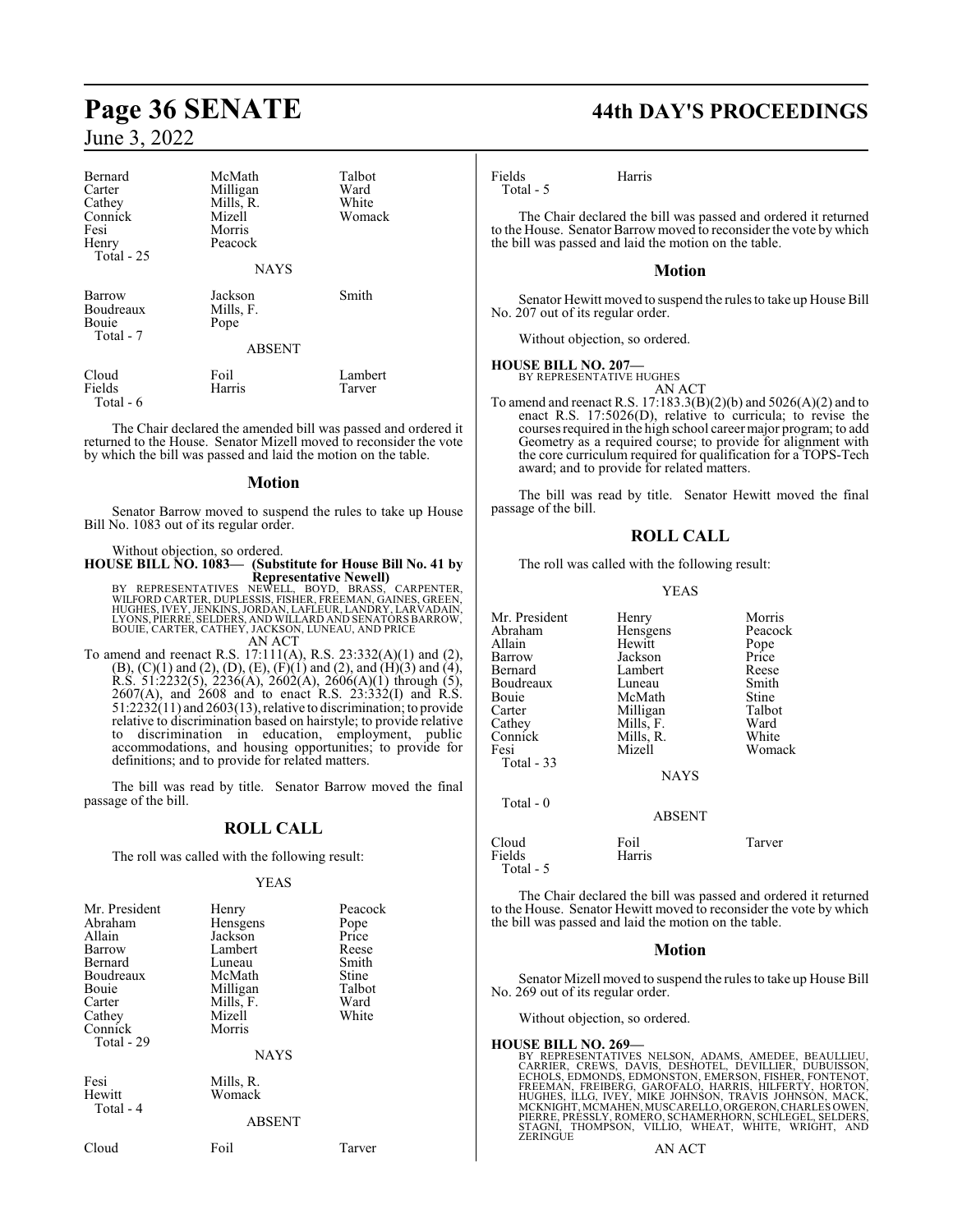# **44th DAY'S PROCEEDINGS Page 37 SENATE**

To enact R.S. 17:24.11, relative to pupil progression; to prohibit the promotion of certain third graders with reading deficiencies to the fourth grade; to require certain instructional services for retained students; to provide exceptions for students who meet certain criteria; to require certain instructional services for students granted an exception; and to provide for related matters.

The bill was read by title. Senator Mizell moved the final passage of the bill.

## **ROLL CALL**

The roll was called with the following result:

#### YEAS

| Mr. President<br>Abraham<br>Allain<br>Connick<br>Fesi<br>Henry<br>Total - 18 | Hensgens<br>Hewitt<br>McMath<br>Milligan<br>Mills, R.<br>Mizell<br><b>NAYS</b> | Peacock<br>Reese<br>Smith<br>Stine<br>Talbot<br>Ward |
|------------------------------------------------------------------------------|--------------------------------------------------------------------------------|------------------------------------------------------|
| Barrow<br>Bernard<br>Boudreaux<br>Bouie<br>Carter<br>Total - 14              | Jackson<br>Lambert<br>Luneau<br>Mills, F.<br>Morris<br><b>ABSENT</b>           | Pope<br>Price<br>White<br>Womack                     |
| Cathey<br>Cloud<br>Total - 6                                                 | Fields<br>Foil                                                                 | Harris<br>Tarver                                     |

The Chair declared the bill failed to pass.

#### **Notice of Reconsideration**

Senator Mizell moved to reconsider on the next Legislative Day the vote by which the bill failed to pass.

#### **Motion**

Senator Abraham moved to suspend the rules to take up House Bill No. 274 out of its regular order.

Without objection, so ordered.

#### **HOUSE BILL NO. 274—**

BY REPRESENTATIVES EDMONDS AND EDMONSTON AN ACT

To enact R.S. 17:263(C), relative to curricula; to expand the topics required to be included in adoption awareness instruction for high school students; and to provide for related matters.

The bill was read by title. Senator Abraham moved the final passage of the bill.

#### **ROLL CALL**

The roll was called with the following result:

#### YEAS

| Mr. President  | Hewitt   |               |
|----------------|----------|---------------|
| Abraham        | Jackson  | Pope<br>Price |
| Allain         | Lambert  | Reese         |
| Barrow         | Luneau   | Smith         |
| <b>Bernard</b> | McMath   | Stine         |
| Boudreaux      | Milligan | Talbot        |

June 3, 2022 Bouie Mills, F. Ward<br>
Connick Mills, R. White Connick Mills, R.<br>
Fesi Mizell Fesi Mizell Womack Morris<br>Peacock Total - 31 NAYS ABSENT

The Chair declared the bill was passed and ordered it returned to the House. Senator Abraham moved to reconsider the vote by which the bill was passed and laid the motion on the table.

Carter Fields Tarver

Harris

#### **Motion**

Senator Talbot moved to suspend the rules to take up House Bill No. 550 out of its regular order.

Without objection, so ordered.

## **HOUSE BILL NO. 550—**

Cathey Foil

Hensgens

Total - 0

Total - 7

BY REPRESENTATIVE EMERSON AN ACT

To enact R.S. 17:3996(I), relative to elementary and secondary education; to provide relative to student learning pods; to provide relative to policies and procedures; to provide relative to domicile; and to provide for related matters.

#### **Floor Amendments**

Senator Fred Mills proposed the following amendments.

#### **SENATE FLOOR AMENDMENTS**

Amendments proposed by Senator Fred Mills to Engrossed House Bill No. 550 by Representative Emerson

#### AMENDMENT NO. 1

Delete Senate Committee Amendment No. 1 of the set of committee amendments (4088) proposed by Senate Education Committee and adopted by the Senate on May 31, 2022.

On motion of Senator Fred Mills, the amendments were adopted.

The bill was read by title. Senator Talbot moved the final passage of the amended bill.

#### **ROLL CALL**

The roll was called with the following result:

#### YEAS

|             | Morris   |
|-------------|----------|
| Hewitt      | Peacock  |
| Lambert     | Reese    |
| McMath      | Smith    |
| Milligan    | Stine    |
| Mills, F.   | Talbot   |
| Mills, R.   | Ward     |
| Mizell      | Womack   |
|             |          |
| <b>NAYS</b> |          |
|             | Hensgens |

Barrow Jackson Price Luneau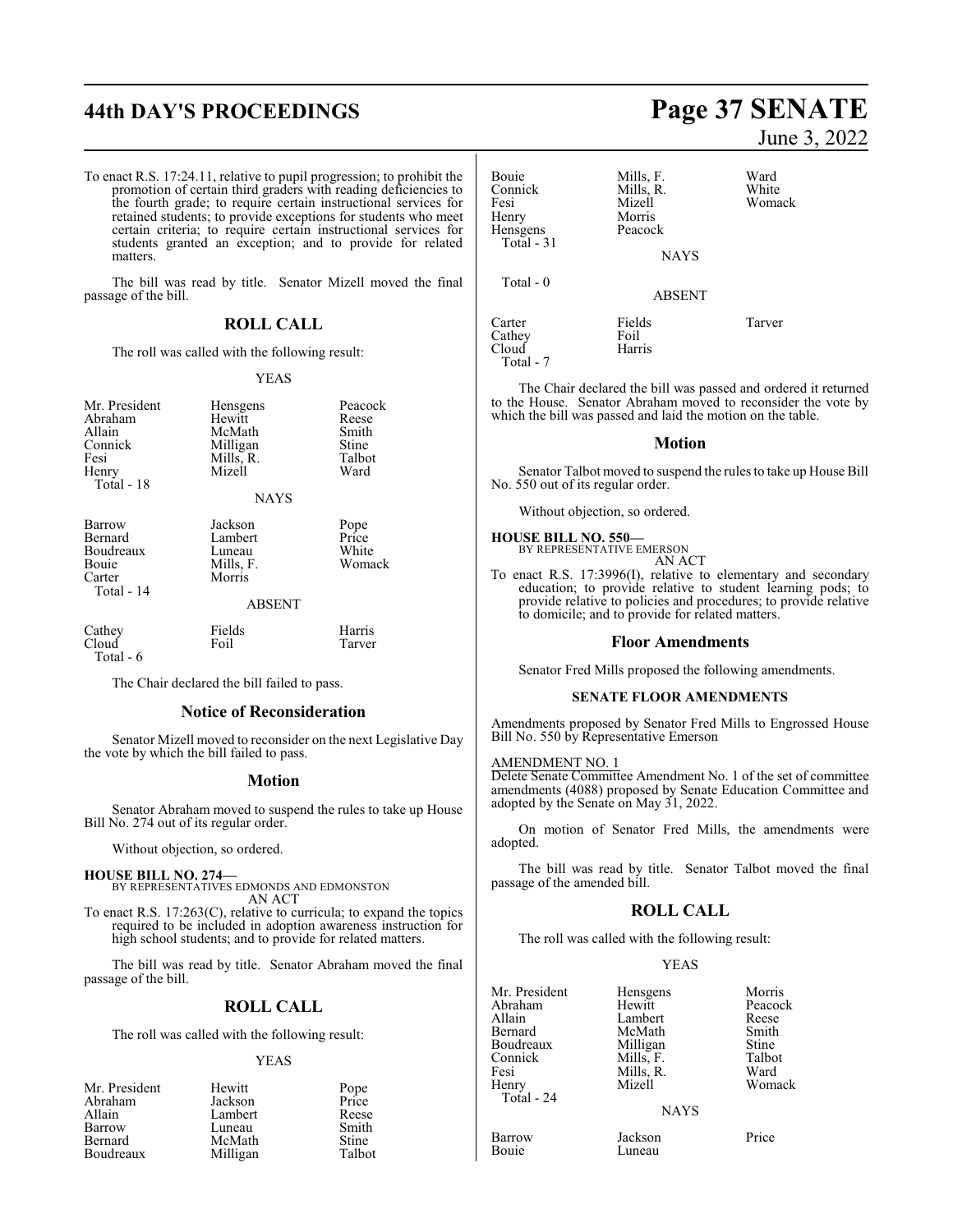| Carter<br>Total - 7                     | Pope                     |       |
|-----------------------------------------|--------------------------|-------|
|                                         | <b>ABSENT</b>            |       |
| Cathey<br>Cloud<br>Fields<br>Total $-7$ | Foil<br>Harris<br>Tarver | White |

The Chair declared the amended bill was passed and ordered it returned to the House. Senator Talbot moved to reconsider the vote by which the bill was passed and laid the motion on the table.

#### **Motion**

Senator Barrow moved to suspend the rules to take up House Bill No. 650 out of its regular order.

Without objection, so ordered.

**HOUSE BILL NO. 650—** BY REPRESENTATIVE HILFERTY

AN ACT

To enact Part IV of Chapter 8 of Title 46 of the Louisiana Revised Statutes of 1950, to be comprised of R.S. 46:977.31, relative to the medical assistance program of this state known as Medicaid; to provide for Medicaid coverage of pasteurized donor human milk when medically necessary; to provide relative to federal Medicaid waivers; and to provide for related matters.

The bill was read by title. Senator Barrow moved the final passage of the bill.

### **ROLL CALL**

The roll was called with the following result:

YEAS

| Mr. President<br>Abraham<br>Allain<br>Barrow<br>Bernard<br>Boudreaux<br>Bouje<br>Carter<br>Connick<br>Fesi<br>Total - 30 | Henry<br>Hensgens<br>Hewitt<br>Jackson<br>Lambert<br>Luneau<br>McMath<br>Mills, F.<br>Mills, R.<br>Mizell<br><b>NAYS</b> | Morris<br>Peacock<br>Pope<br>Price<br>Reese<br>Smith<br>Stine<br>Talbot<br>Ward<br>White |
|--------------------------------------------------------------------------------------------------------------------------|--------------------------------------------------------------------------------------------------------------------------|------------------------------------------------------------------------------------------|
| Total - 0                                                                                                                | <b>ABSENT</b>                                                                                                            |                                                                                          |
| ---                                                                                                                      |                                                                                                                          |                                                                                          |

| Cathey    | Foil     | Tarver |
|-----------|----------|--------|
| Cloud     | Harris   | Womack |
| Fields    | Milligan |        |
| Total - 8 |          |        |
|           |          |        |

The Chair declared the bill was passed and ordered it returned to the House. Senator Barrow moved to reconsider the vote by which the bill was passed and laid the motion on the table.

#### **Motion**

Senator Stine moved to suspend the rules to take up House Bill No. 911 out of its regular order.

Without objection, so ordered.

# **Page 38 SENATE 44th DAY'S PROCEEDINGS**

HOUSE BILL NO. 911—<br>BY REPRESENTATIVES HUGHES, ADAMS, AMEDEE, BEAULLIEU,<br>BOYD, BRASS, BROWN, BRYANT, BUTLER, CARRIER, CORMIER,<br>COUSSAN, DAVIS, DEVILLIER, DUBUISSON, DUPLESSIS, EDMONDS,<br>EMERSON, FISHER, FREEMAN, FREIBERG, G

AN ACT To amend and reenact R.S. 17:24.9(B), (C)(5), and (D), 24.10(A)(2) and  $(3)$ ,  $(B)(1)$ (introductory paragraph), and  $(D)$  through  $(F)$ , and  $24.12(\hat{C})$  and (D) and to enact R.S.  $17:24.10(\hat{G})$  and 24.12(E), relative to early literacy; to provide a short title; to increase the number of administrations of a literacy screener to students in grades kindergarten through three; to provide for reporting the results of the literacy screener; to provide relative to literacy supports and interventions for certain students; to require individual reading plans for certain students; to require

literacy coaches for teachers; and to provide for related matters.

#### **Floor Amendments**

Senator Henry proposed the following amendments.

#### **SENATE FLOOR AMENDMENTS**

Amendments proposed by Senator Henry to Re-Reengrossed House Bill No. 911 by Representative Hughes

#### AMENDMENT NO. 1

On page 6, after line 13, insert the following:

Section 3. The provisions of this Act shall be void and of no effect when all federal and local funds have been exhausted unless the state provides a specific appropriation for this Act."

On motion of Senator Stine, the amendments were adopted.

The bill was read by title. Senator Stine moved the final passage of the amended bill.

## **ROLL CALL**

The roll was called with the following result:

#### YEAS

| Mr. President | Hensgens      | Peacock |
|---------------|---------------|---------|
| Abraham       | Hewitt        | Pope    |
| Allain        | Jackson       | Price   |
| Barrow        | Lambert       | Reese   |
| Bernard       | Luneau        | Smith   |
| Boudreaux     | McMath        | Stine   |
| Bouie         | Milligan      | Talbot  |
| Carter        | Mills, F.     | Ward    |
| Connick       | Mills, R.     | White   |
| Fesi          | Mizell        | Womack  |
|               | Morris        |         |
| Henry         |               |         |
| Total - 32    |               |         |
|               | <b>NAYS</b>   |         |
| Total - 0     |               |         |
|               | <b>ABSENT</b> |         |
| Cathey        | Fields        | Harris  |
| Cloud         | Foil          | Tarver  |
| Total - 6     |               |         |

The Chair declared the amended bill was passed and ordered it returned to the House. Senator Stine moved to reconsider the vote by which the bill was passed and laid the motion on the table.

#### **Motion**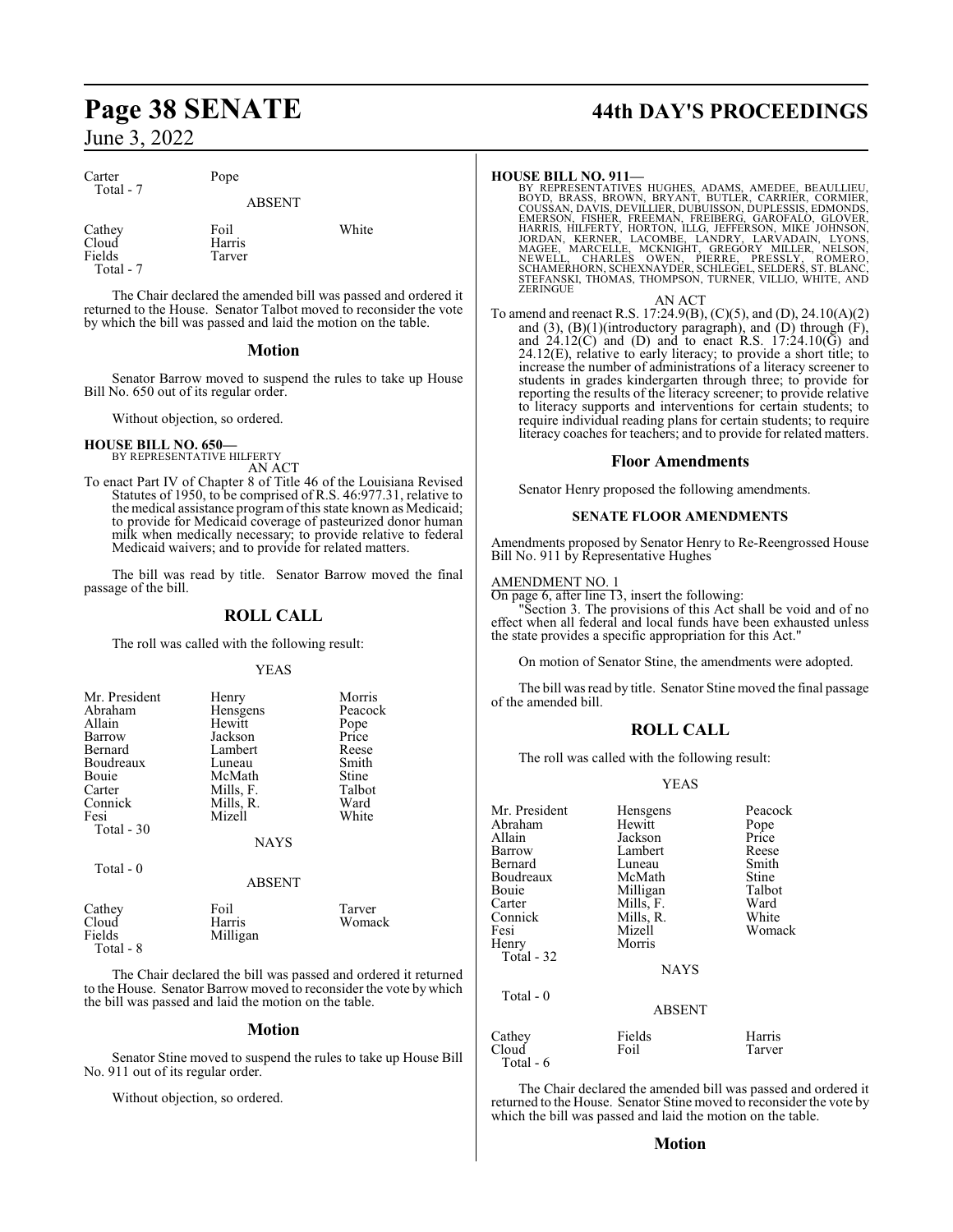# **44th DAY'S PROCEEDINGS Page 39 SENATE**

# June 3, 2022

Senator Jackson moved to suspend the rules to take up House Bill No. 946 out of its regular order.

Without objection, so ordered.

#### **HOUSE BILL NO. 946—**

BY REPRESENTATIVE DUSTIN MILLER AN ACT

To amend and reenact R.S. 17:1944.1(B)(1) and (C) and to enact R.S.  $17:1944.1(B)(3)(c)$ , relative to local special education advisory councils; to provide relative to membership on such councils; to provide relative to reports fromsuch councils; and to provide for related matters.

The bill was read by title. Senator Jackson moved the final passage of the bill.

### **ROLL CALL**

The roll was called with the following result:

#### YEAS

| Mr. President | Henry       | Peacock |
|---------------|-------------|---------|
| Abraham       | Hensgens    | Pope    |
| Allain        | Hewitt      | Price   |
| Barrow        | Lambert     | Reese   |
| Bernard       | Luneau      | Smith   |
| Boudreaux     | McMath      | Stine   |
| Bouie         | Mills, F.   | Talbot  |
| Carter        | Mills, R.   | Ward    |
| Connick       | Mizell      | White   |
| Fesi          | Morris      | Womack  |
| Total - 30    |             |         |
|               | <b>NAYS</b> |         |
| $Total - 0$   |             |         |

#### ABSENT

| Cathey    | Foil    | Milligan |
|-----------|---------|----------|
| Cloud     | Harris  | Tarver   |
| Fields    | Jackson |          |
| Total - 8 |         |          |

The Chair declared the bill was passed and ordered it returned to the House. Senator Jackson moved to reconsider the vote by which the bill was passed and laid the motion on the table.

#### **Motion**

Senator Mizell moved to suspend the rules to take up House Bill No. 736 out of its regular order.

Without objection, so ordered.

#### **HOUSE BILL NO. 736—**

BY REPRESENTATIVE BEAULLIEU AN ACT

To enact Chapter 31 of Title 17 of the Louisiana Revised Statutes of 1950, to be comprised of R.S. 17:3721 through 3726, relative to increasing the number of certified athletic trainers in rural areas; to establish the Athletic Trainer Professional Development Program; to provide with respect to the powers and duties of the state Department of Education; to provide funding for the program; to provide qualifications and restrictions for the program; to provide for an effective date; and to provide for related matters.

The bill was read by title. Senator Mizell moved the final passage of the bill.

## **ROLL CALL**

The roll was called with the following result:

#### YEAS

| Mr. President | Hensgens      | Peacock |
|---------------|---------------|---------|
| Abraham       | Hewitt        | Pope    |
| Allain        | Jackson       | Price   |
| Barrow        | Lambert       | Reese   |
| Bernard       | Luneau        | Smith   |
| Boudreaux     | McMath        | Stine   |
| Bouie         | Milligan      | Talbot  |
| Carter        | Mills, F.     | Ward    |
| Connick       | Mills, R.     | White   |
| Fesi          | Mizell        | Womack  |
| Henry         | Morris        |         |
| Total - 32    |               |         |
|               | <b>NAYS</b>   |         |
| Total - 0     |               |         |
|               | <b>ABSENT</b> |         |
| Cathey        | Fields        | Harris  |

Cloud Foil Tarver

The Chair declared the bill was passed and ordered it returned to the House. Senator Mizell moved to reconsider the vote by which the bill was passed and laid the motion on the table.

#### **House Bills and Joint Resolutions on Third Reading and Final Passage, Subject to Call**

#### **Called from the Calendar**

Senator Milligan asked that House Bill No. 724 be called from the Calendar.

#### **HOUSE BILL NO. 724—**

Total - 6

BY REPRESENTATIVES BAGLEY, COX, DAVIS, FISHER, FONTENOT,<br>GOUDEAU,HILFERTY,JENKINS,NEWELL,PRESSLY,ST.BLANC,AND<br>THOMAS

#### AN ACT

To enact Chapter 15-B of Subtitle III of Title 39 of the Louisiana Revised Statutes of 1950, to be comprised of R.S. 39:1481 through 1489, relative to economic development; to provide for intent; to provide for definitions; to provide for an economic development program; to create a special treasury fund for economic development; to provide for qualified expenditures; to provide form requirements; to provide for deposit and allocation of funds; to provide relative to the powers and duties of the Department of Economic Development, the Department of Revenue, and the state treasurer; to provide relative to the promulgation of rules; to provide for procedure; to provide for cooperative endeavor agreements; to provide for application of law; and to provide for related matters.

#### **Floor Amendments**

Senator Allain proposed the following amendments.

#### **SENATE FLOOR AMENDMENTS**

Amendments proposed by Senator Allain to Re-Reengrossed House Bill No. 724 by Representative Bagley

#### AMENDMENT NO. 1

On page 4, line 16, after "successor" insert ", for use in St. Mary Parish, Lafourche Parish, Terrebonne Parish, and Assumption Parish"

On motion of Senator Allain, the amendments were adopted.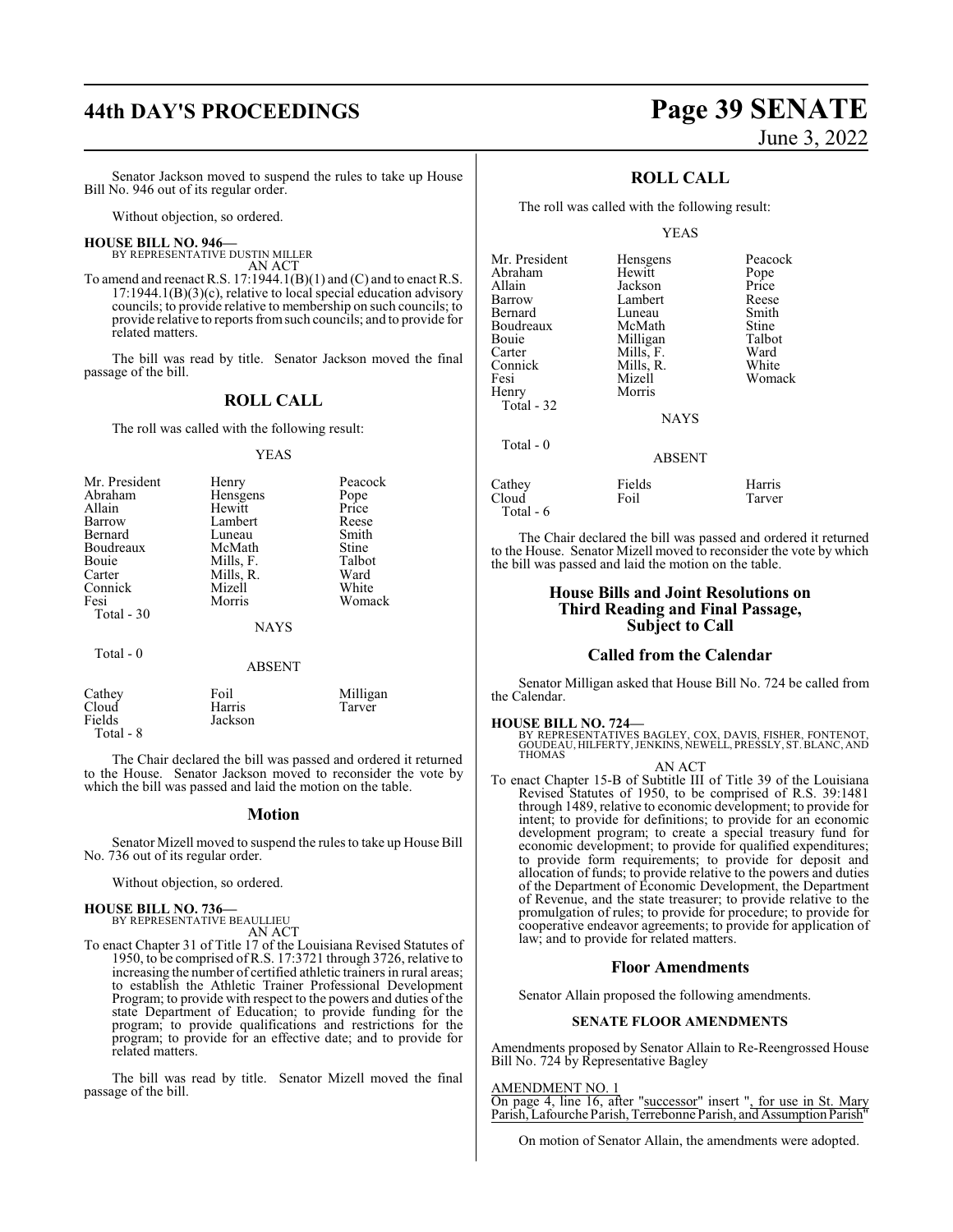#### **Floor Amendments**

Senator Barrow proposed the following amendments.

#### **SENATE FLOOR AMENDMENTS**

Amendments proposed by Senator Barrow to Re-Reengrossed House Bill No. 724 by Representative Bagley

#### AMENDMENT NO. 1

On page 3, between lines 22 and 23, insert:<br>"C. The secretary shall promulgate"

The secretary shall promulgate administrative rules in accordance with the Administrative Procedure Act to implement the provisions of this Chapter. The rules shall be promulgated in consultation with the eight regional economic development organizations and the Louisiana Chamber of Commerce Foundation."

On motion of Senator Barrow, the amendments were adopted.

The bill was read by title. Senator Milligan moved the final passage of the amended bill.

#### **ROLL CALL**

The roll was called with the following result:

#### YEAS

| Mr. President<br>Abraham<br>Allain<br>Barrow<br>Bernard<br>Boudreaux<br>Bouie<br>Carter<br>Connick<br>Fesi<br>Henry<br>Total - 31 | Hensgens<br>Hewitt<br>Jackson<br>Lambert<br>Luneau<br>McMath<br>Milligan<br>Mills, F.<br>Mills, R.<br>Mizell<br>Morris<br><b>NAYS</b> | Peacock<br>Pope<br>Price<br>Reese<br>Smith<br>Stine<br>Talbot<br>White<br>Womack |
|-----------------------------------------------------------------------------------------------------------------------------------|---------------------------------------------------------------------------------------------------------------------------------------|----------------------------------------------------------------------------------|
| Total $-0$                                                                                                                        | <b>ABSENT</b>                                                                                                                         |                                                                                  |
| Cathey<br>Cloud                                                                                                                   | Foil<br>Harris                                                                                                                        | Ward                                                                             |

 Total - 7 The Chair declared the amended bill was passed and ordered it returned to the House. Senator Milligan moved to reconsider the vote

by which the bill was passed and laid the motion on the table.

## **Rules Suspended**

Senator Ward asked for and obtained a suspension of the rules to revert to:

#### **House Bills and Joint Resolutions on Third Reading and Final Passage**

#### **HOUSE BILL NO. 190—**

Fields Tarver

BY REPRESENTATIVE TRAVIS JOHNSON AN ACT

To amend and reenact R.S.  $40:966(F)(1)$ ,  $(7)$ , and  $(8)(a)$ ,  $1046(A)(1)$ ,  $(2)(a)(xviii)$ ,  $(xxii)$ , and  $(b)$ ,  $(3)$ ,  $(4)$ ,  $(5)(b)$ ,  $(6)$ , and  $(C)(1)$ , 1168.2(2) through (5), and  $1168.3(A)(1)(b)(iii)$ , (iv), and (2)(b) and to enact R.S. 40:1046(B), relative to the recommendation to patients of marijuana for therapeutic use, known also as medical marijuana; to provide relative to licensed health professionals who may recommend medical marijuana to patients; to authorize nurse practitioners with prescriptive authority to

#### recommend medical marijuana to patients; to revise references to licensed health professionals who may recommend medical marijuana to patients within laws providing for immunity from prosecution for possession of marijuana; to revise references to licensed health professionals who may recommend medical marijuana to patients within laws providing for a data systemfor the collection and analysis of clinical information associated with use of medical marijuana; and to provide for related

#### **Floor Amendments**

Senator Luneau proposed the following amendments.

#### **SENATE FLOOR AMENDMENTS**

Amendments proposed by Senator Luneau to Engrossed House Bill No. 190 by Representative Travis Johnson

#### AMENDMENT NO. 1

matters.

On page 1, line 8, after "patients;" insert "to authorize medical psychologists to recommend medical marijuana to patients;"

#### AMENDMENT NO. 2

On page 4, line 16, change "doctor-patient or nurse-patient" to "<del>doctor-patient</del> clinician-patient"

#### AMENDMENT NO. 3

On page 4, line 23, after "bona fide" delete the remainder of the line and insert "<del>doctor-patient</del> clinician-patient"

#### AMENDMENT NO. 4

On page 5, between lines 14 and 15, insert the following:

"(3) Anymedical psychologist licensed by and in good standing with the Louisiana State Board of Medical Examiners to practice medical psychology in this state."

#### AMENDMENT NO. 5

On page 6, between lines 6 and 7, insert the following:  $\overline{c}$ ) Any medical psychologist licensed by and in good standing

with the Louisiana State Board of Medical Examiners to practice medical psychology in this state.

#### AMENDMENT NO. 6

On page 6, line 25, after "physician" insert ", medical psychologist,"

Senator Luneau moved the adoption of the amendments.

Senator Talbot objected.

### **ROLL CALL**

The roll was called with the following result:

#### YEAS

Mr. President Carter Milligan<br>Abraham Connick Mills F Abraham Connick Mills, F.<br>Allain Hensgens Morris Allain Hensgens Morris Bernard Lambert Smith Boudreaux Luneau Ward<br>Bouie McMath Womack Total - 21

Mills, R. Stine

Hewitt

Total - 10

McMath

Peacock<br>Pope

Jackson Price<br>Lambert Smith

**NAYS** 

Fesi Mizell Talbot

**Page 40 SENATE 44th DAY'S PROCEEDINGS**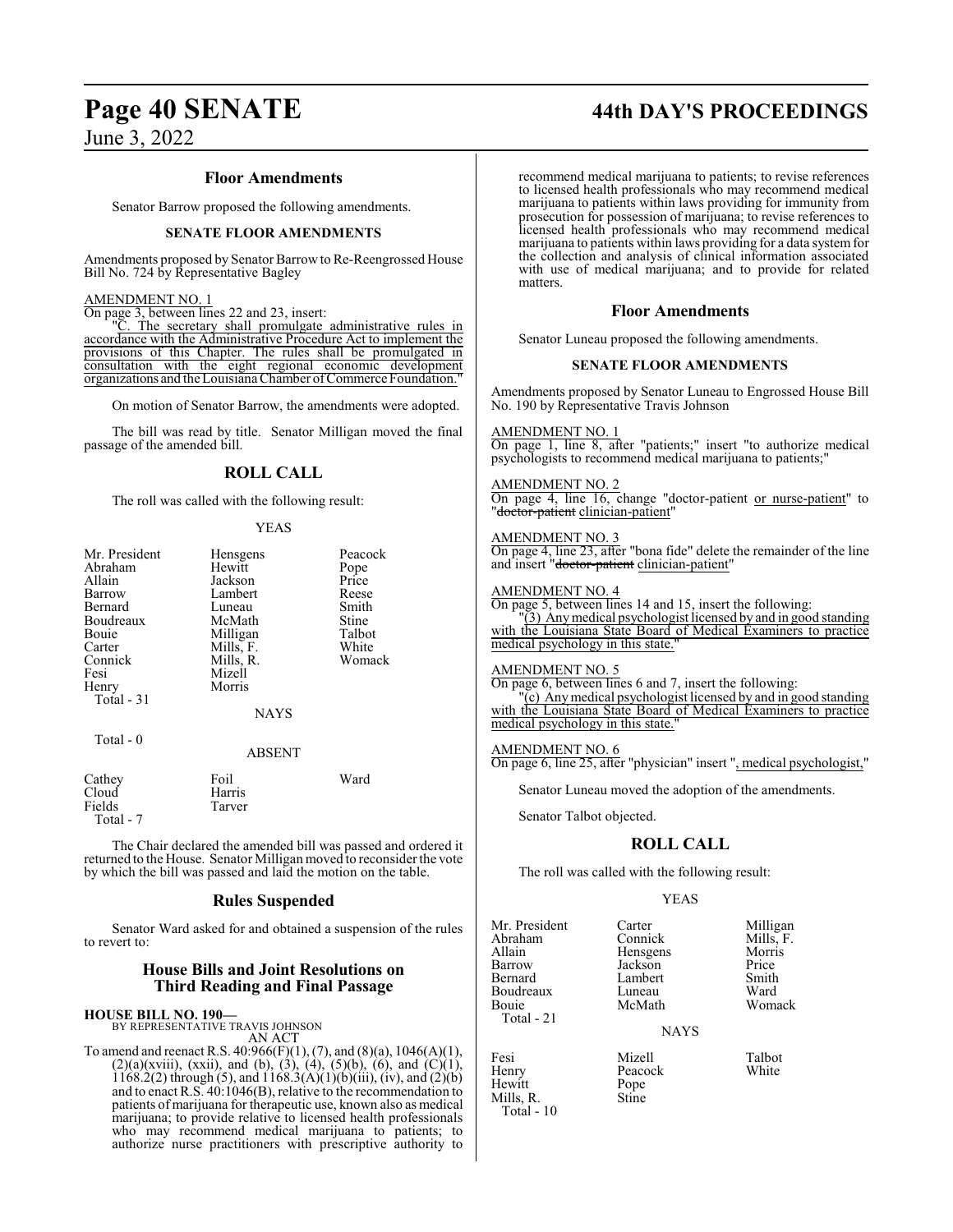#### ABSENT

Cathey Foil Tarver<br>Cloud Harris Tarver Fields

Total - 7

Harris<br>Reese

The Chair declared the amendments were adopted.

The bill was read by title. Senator Ward moved the final passage of the amended bill.

## **ROLL CALL**

The roll was called with the following result:

#### YEAS

| Mr. President<br>Abraham<br>Allain<br>Barrow<br>Bernard<br>Boudreaux<br>Bouie<br>Total - 21 | Carter<br>Connick<br>Henry<br>Hensgens<br>Jackson<br>Lambert<br>Luneau<br><b>NAYS</b> | McMath<br>Milligan<br>Mills, F.<br>Price<br>Smith<br>Stine<br>Ward |
|---------------------------------------------------------------------------------------------|---------------------------------------------------------------------------------------|--------------------------------------------------------------------|
| Hewitt<br>Mills, R.<br>Mizell<br>Total - 9                                                  | Morris<br>Peacock<br>Pope<br><b>ABSENT</b>                                            | Reese<br>Talbot<br>Womack                                          |
| Cathey                                                                                      | Fields                                                                                | Tarver                                                             |
| Cloud<br>Fesi<br>Total - 8                                                                  | Foil<br>Harris                                                                        | White                                                              |

The Chair declared the amended bill was passed and ordered it returned to the House. Senator Ward moved to reconsider the vote by which the bill was passed and laid the motion on the table.

#### **HOUSE BILL NO. 588—** BY REPRESENTATIVE LACOMBE

AN ACT

To repeal R.S. 40:1046(K), relative to the termination date of the ability to grow, manufacture, and dispense marijuana for therapeutic use; to remove the termination date; and to provide for related matters.

The bill was read by title and returned to the Calendar, subject to call.

#### **Rules Suspended**

Senator Bouie asked for and obtained a suspension of the rules to revert to the Morning Hour.

#### **Privileged Report of the Legislative Bureau**

June 3, 2022

To the President and Members of the Senate:

I am directed by your Legislative Bureau to submit the following report:

The following instruments are approved as to construction and duplication.

# **44th DAY'S PROCEEDINGS Page 41 SENATE** June 3, 2022

**HOUSE BILL NO. 37—**<br>BY REPRESENTATIVES MCCORMICK, AMEDEE, BACALA, BAGLEY, BUTLER, CARRIER, CORMIER, CREWS, ECHOLS, EDMONDS,<br>EDMONSTON, EMERSON, FIRMENT, FRIEMAN, GADBERRY,<br>GAROFALO, GEYMANN, HARRIS, HODGES, HOLLIS, HORTON AN ACT

To amend and reenact R.S. 40:1379.3(B) and to enact R.S. 14:95(M) and R.S. 40:1379.3.3, relative to the illegal carrying of weapons; to exempt certain persons from the crime of illegal carrying of weapons; to provide relative to concealed handgun permits; to provide relative to the authority of a person to carry a concealed handgun without a permit; to provide for the Louisiana Firearm SafetyAwareness Act; to provide relative to an online education course; to provide for a purpose; to provide relative to course topics; to provide relative to database maintenance; to provide for promulgation of rules; and to provide for related matters.

Reported without amendments.

**HOUSE BILL NO. 246—** BY REPRESENTATIVE PHELPS

AN ACT To amend and reenact R.S. 32:863(A)(3)(a), relative to sanctions for violations of required vehicle liability security; to modify the lapse period applicable to sanctions for lapse of required liability security; to provide for rule promulgation; to provide

for an effective date; and to provide for related matters.

Reported without amendments.

Respectfully submitted, FRED MILLS Chairman

## **Adoption of Legislative Bureau Report**

On motion of Senator Fred Mills, the Bills and Joint Resolutions were read by title and passed to a third reading.

#### **Conference Committee Reports Received**

#### June 3, 2022

The Conference Committee Reports for the above legislative instruments lie over under the rules.

#### **SENATE BILL NO. 45—** BY SENATOR FOIL

AN ACT

To amend and reenact R.S. 17:1948(A) and (E), to enact R.S.  $17:1948(C)(9)$ , and to repeal R.S.  $17:1948(G)$ , relative to students with exceptionalities; to require public school governing authorities to adopt policies relative to the installation of and operation of cameras in certain classrooms upon the request of a parent or legal guardian by December 31, 2022; and to provide for related matters.

#### **SENATE BILL NO. 154—**

BY SENATORS TALBOT, BERNARD, BOUDREAUX, BOUIE, CARTER,<br>CONNICK, CORTEZ, FESI, HARRIS, JACKSON, MIZELL, MORRIS,<br>PEACOCK, POPE, SMITH, STINE, WARD AND WOMACK<br>AN ACT

To enact R.S. 22:1028.4 relative to health insurance coverage of genetic testing for critically ill infants with no diagnosis; to require health insurance coverage of genetic testing for critically ill infants with no diagnosis; to provide for definitions; and to provide for related matters.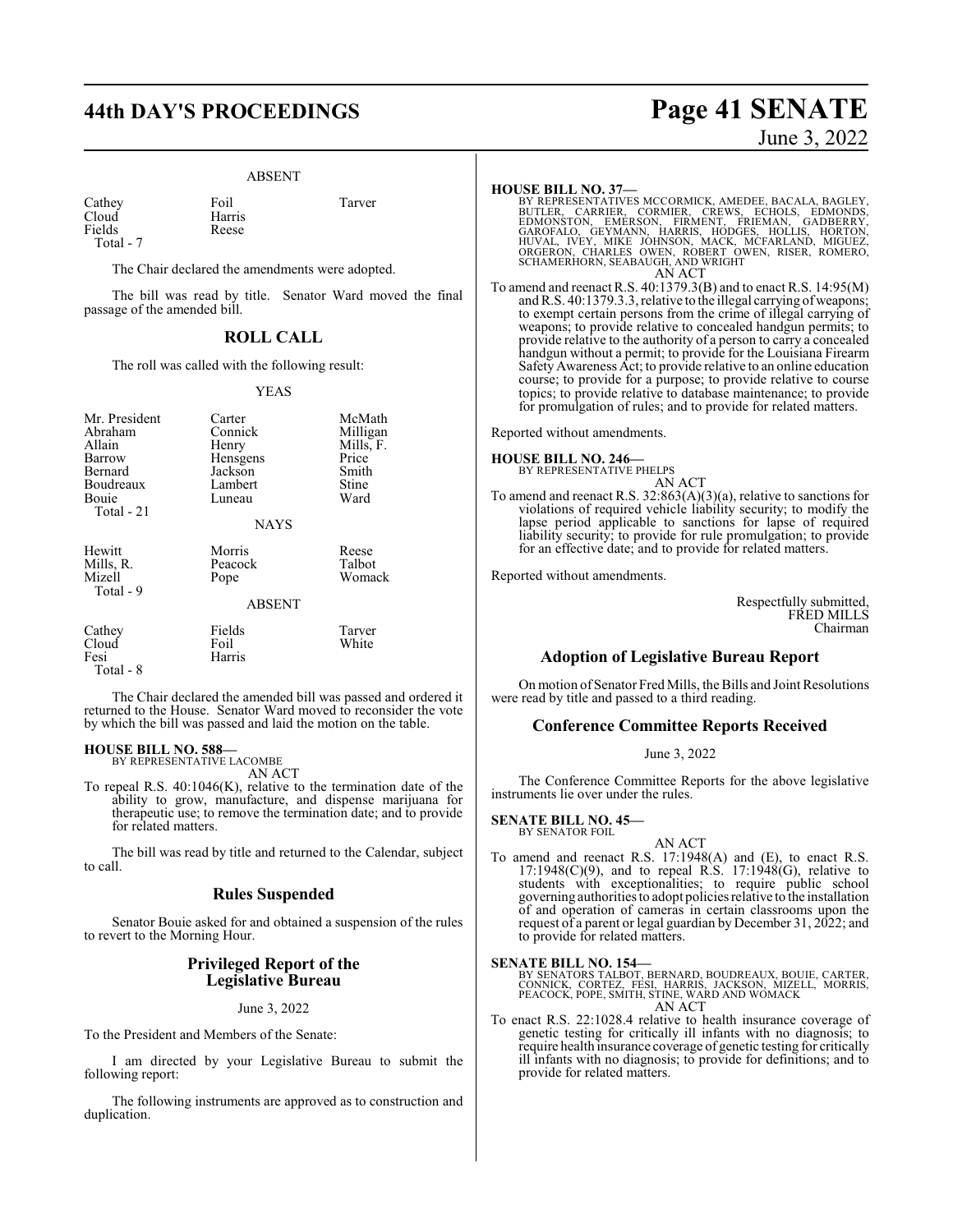#### **SENATE BILL NO. 272—** BY SENATOR CORTEZ

AN ACT

To amend and reenact R.S. 4:149, 211, 213, and 214 and R.S. 27:602(13) and to enact R.S. 4:147(7), 215(D), and 228(H) and R.S. 27:602(18.1), 607(H), and 629, relative to horse racing; to provide for pari-mutuel wagering; to provide regarding offtrack wagering facilities; to authorize pari-mutuel wagering in a sports book lounge of certain licensed entities as offtrack wagering facilities; to require certain agreements or plans of operations; to provide for required terms of the agreement or plan and approval; to provide for requirements and exceptions; to provide regarding restrictions and prohibitions; and to provide for related matters.

#### **SENATE BILL NO. 277—** BY SENATOR CORTEZ

AN ACT

To amend and reenact the introductory paragraph of R.S. 48:77(A), to enact R.S. 48:77.1 and 77.2, and to repeal R.S. 48:77(B) and (E), relative to the creation of the Megaprojects Leverage Fund and certain accounts therein; to provide for the deposit of monies into the fund; to provide for the use of monies so deposited; to provide relative to the issuance of bonds; and to provide for related matters.

#### **SENATE BILL NO. 333—** BY SENATOR HEWITT

AN ACT

To amend and reenact R.S. 36:254(A)(14) and R.S. 39:98.3(B)(2) and 98.4(B)(3)(a), and to repeal R.S. 17:1519.12 and  $2048.51(C)(14)$  and (N) and R.S. 36:259(B)(22), relative to boards, commissions, authorities, districts, and like entities and the powers, functions, duties, responsibilities, and jurisdictions thereof; to provide relative to the functional organization of state government by abolishing certain boards, commissions, authorities, districts, and like entities; to provide for any necessary transitions and transfers; to remove references to certain abolished entities; to remove references to, provisions for, and the powers, functions, and duties of the Medical Education Commission; and to provide for related matters.

#### **SENATE BILL NO. 396—** BY SENATOR MORRIS

AN ACT

To amend and reenact Code of Criminal Procedure Art. 331(A)(1), relative to bail; to provide relative to bail obligations after a conviction; to provide relative to the rights of the district attorney; to provide relative to the obligations owed at the time of conviction; to provide relative to a judgment of bond forfeiture; and to provide for related matters.

## **HOUSE CONCURRENT RESOLUTION NO. 88—** BY REPRESENTATIVE ECHOLS A CONCURRENT RESOLUTION

To request the Louisiana Department of Health to utilize increased collections from pharmacy rebates to reimburse pharmacists to acquire prescription drugs and then to increase rates for primary care providers in the Medicaid program.

**HOUSE BILL NO. 129—** BY REPRESENTATIVES NELSON AND HUGHES AN ACT

To amend and reenact R.S. 32:57.1(A) and (B) and to enact R.S. 32:57.1(D), relative to failure to honor a written promise to appear; to provide relative to notification to the arrested person by the Department of Public Safety and Corrections; to provide relative to the suspension of an operator's license of an arrested person; to provide relative to the payment of fines; to provide relative to payment for suspension when incarcerated; and to provide for related matters.

The Conference Committee Report(s) for the above legislative instruments lie over under the rules.

# **Page 42 SENATE 44th DAY'S PROCEEDINGS**

#### **Message from the House**

#### **HOUSE CONFEREES APPOINTED**

June 3, 2022

To the Honorable President and Members of the Senate:

I am directed to inform your honorable body that the Speaker of the House of Representatives has appointed the following members, on the part of the House of Representatives, to confer, with a like committee from the Senate, on the disagreement to **Senate Bill No. 90** by Senator Robert Mills:

Representatives Pressly, Huval and Magee.

Respectfully submitted, MICHELLE D. FONTENOT Clerk of the House of Representatives

#### **Message from the House**

#### **HOUSE CONFEREES APPOINTED**

#### June 3, 2022

To the Honorable President and Members of the Senate:

I am directed to inform your honorable body that the Speaker of the House of Representatives has appointed the following members, on the part of the House of Representatives, to confer, with a like committee from the Senate, on the disagreement to **Senate Bill No. 213** by Senator Luneau:

Representatives Selders, Bagley and Hughes.

Respectfully submitted, MICHELLE D. FONTENOT Clerk of the House of Representatives

#### **Message from the House**

#### **HOUSE CONFEREES APPOINTED**

June 3, 2022

To the Honorable President and Members of the Senate:

I am directed to inform your honorable body that the Speaker of the House of Representatives has appointed the following members, on the part of the House of Representatives, to confer, with a like committee from the Senate, on the disagreement to **Senate Bill No. 214** by Senator Luneau:

Representatives LaCombe, Gregory Miller and Stefanski.

Respectfully submitted, MICHELLE D. FONTENOT Clerk of the House of Representatives

#### **Message from the House**

### **HOUSE CONFEREES APPOINTED**

#### June 3, 2022

To the Honorable President and Members of the Senate:

I am directed to inform your honorable body that the Speaker of the House of Representatives has appointed the following members, on the part of the House of Representatives, to confer, with a like committee from the Senate, on the disagreement to **House Bill No. 927** by Representative Selders: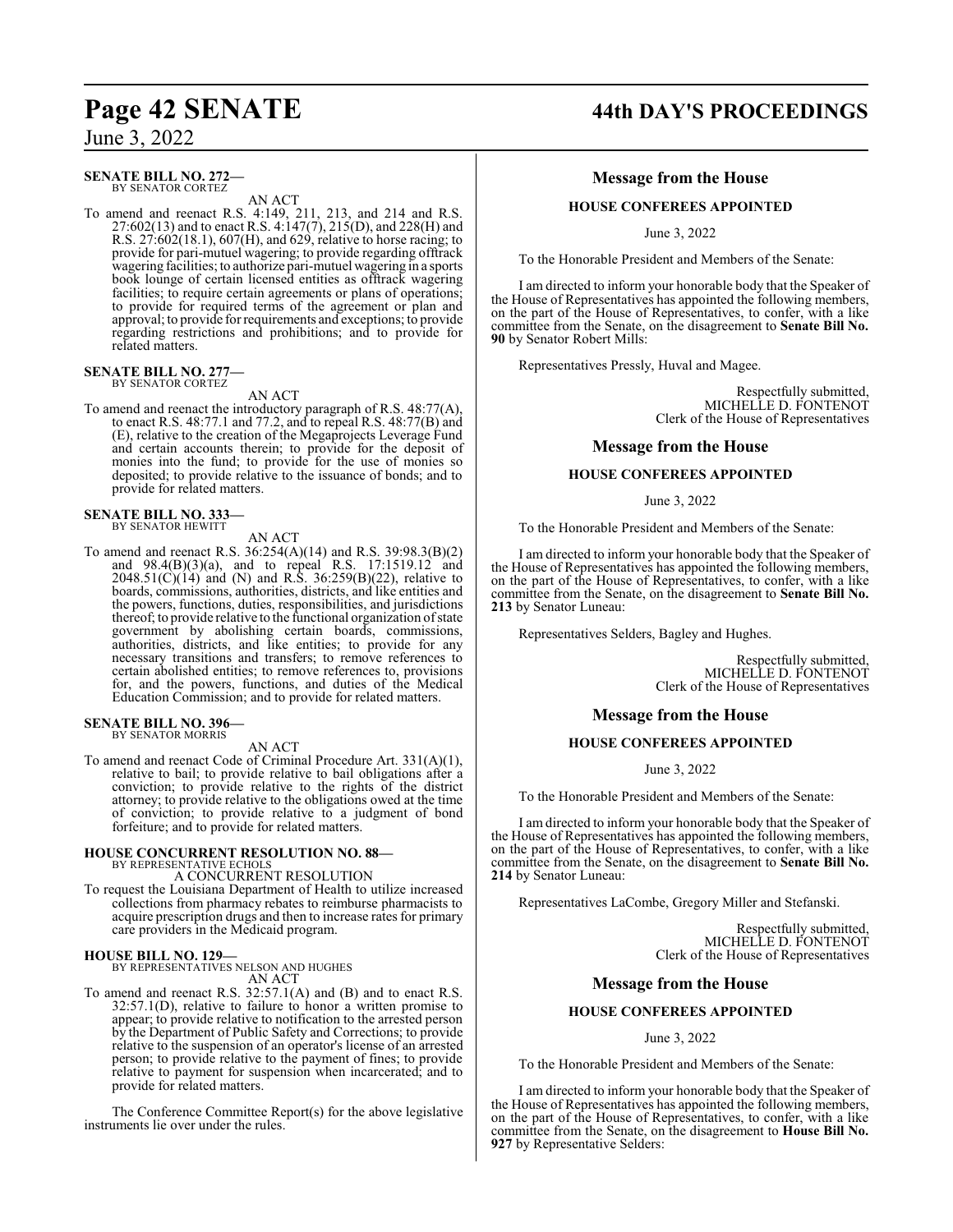# **44th DAY'S PROCEEDINGS Page 43 SENATE**

Representatives Selders, Harris and Freiberg.

Respectfully submitted, MICHELLE D. FONTENOT Clerk of the House of Representatives

#### **Message from the House**

#### **PASSED SENATE BILLS AND JOINT RESOLUTIONS**

June 3, 2022

To the Honorable President and Members of the Senate:

I am directed to inform your honorable body that the House of Representatives has finally passed the following Senate Bills and Joint Resolutions:

#### **SENATE BILL NO. 434—**

BY SENATORS FIELDS, ABRAHAM, BERNARD, BOUIE, CARTER,<br>CATHEY, CONNICK, CORTEZ, FESI, FOIL, HARRIS, JACKSON,<br>LAMBERT,LUNEAU,FREDMILLS,ROBERT MILLS,MIZELL,MORRIS,<br>PEACOCK, POPE, PRICE, SMITH, STINE, TALBOT, WARD AND WOMACK

#### AN ACT

To amend and reenact R.S. 11:710(F)(1) and (G) and the introductory paragraph of R.S.  $11:710.1(A)$  and to enact R.S.  $11:710(H)$ , 710.1(F), and 710.2, relative to critical teacher shortages; to provide for employment of retirees of the Teachers' Retirement System of Louisiana; to allow a retiree to return to work without suspension or reduction of benefit in certain circumstances; to provide for application; to provide for determinations and reporting; to provide for an effective date; and to provide for related matters.

Reported with amendments.

**SENATE BILL NO. 76—** BY SENATOR FIELDS

AN ACT

To amend and reenact R.S.  $17:3351(A)(5)(a)$  and to enact R.S. 17:3351.1(D), 3351.3(E), 3351.7(E), 3351.8(E), 3351.9(D), 3351.10(D), 3351.12(D), 3351.18(D), 3351.19(E), 3351.20(G), and 3351.21, relative to fees charged to students at public postsecondaryeducation institutions; to exempt certain graduate students from the payment of such fees; to require each public postsecondary education management board to adopt a policy providing for such exemptions; and to provide for related matters.

Reported with amendments.

## **SENATE BILL NO. 280—** BY SENATOR BERNARD

AN ACT To amend and reenact R.S. 38:21, 22, 23, 26(C), 27, and 28(B), and to enact R.S. 38:28(C) and (D), relative to DOTD and the inspection, regulation, and supervision of all present or future dams within the state; to provide for additional requirements for the engineer; to provide for certain penalties; and to provide for related matters.

Reported with amendments.

#### **SENATE BILL NO. 314—** BY SENATOR CORTEZ

AN ACT

To amend and reenact R.S. 4:213(2), 214(A)(4), (K)(1), (2) and (3), and (L),  $216(E)(1)$ ,  $217(E)$ , and  $228(A)$ , (C) and (G), relative to historic horse racing; to provide for offtrack wagering facilities; to provide for commissions on wagers; to provide for purse supplements; to provide for prohibitions; to provide for definitions; and to provide for related matters.

Reported with amendments.

# June 3, 2022

#### **SENATE BILL NO. 473—**

BY SENATORS MILLIGAN AND FESI AND REPRESENTATIVE MIKE JOHNSON

AN ACT To enact Part III-C of Chapter 5 of Title 17 of the Louisiana Revised Statutes of 1950, to be comprised of R.S. 17:1826.1 through 1826.4, relative to foreign sources of funds; to provide for reporting of certain foreign sources of monies used as gifts or grants or in contracts involving certain postsecondary education institutions; to provide for use of certain monies to fund employment of and study by foreign graduate students and faculty in a research capacity; and to provide for related matters.

Reported with amendments.

#### **SENATE BILL NO. 311—**

BY SENATOR MILLIGAN AN ACT

To enact R.S. 29:726(E)(30) and (31), relative to the Governor's Office of Homeland Security and Emergency Preparedness; to provide for authority and responsibilities; to provide for promulgation of rules; to provide for an annual emergency preparedness class; to provide for disbursement of assets and diversion of resources during an emergency; and to provide for related matters.

Reported with amendments.

**SENATE BILL NO. 348—** BY SENATOR CLOUD

AN ACT

To enact R.S. 42:812, relative to the Office of Group Benefits; to provide for requirements for health plans; to provide for information on denied prior authorizations be transmitted to healthcare providers; to provide for an effective date; and to provide for related matters.

Reported with amendments.

#### **SENATE BILL NO. 378—** BY SENATOR PEACOCK

AN ACT To enact Chapter 62 of Title 51 of the Louisiana Revised Statutes of 1950, to be comprised of R.S. 51:3221, relative to advertisements; to provide for requirements and disclosures in an advertisement; to provide for unfair and deceptive acts or practices; to provide for definitions, terms, conditions, and procedures; to provide for penalties; and to provide for related matters.

Reported with amendments.

**SENATE BILL NO. 389—**

BY SENATOR REESE

AN ACT

To amend and reenact R.S. 32:414(R)(1) and R.S. 47:296.2(A), relative to the suspension and denial of renewing a driver's license for the nonpayment of individual income taxes; to increase the threshold; to provide for technical corrections; provide for an effective date; and to provide for related matters.

Reported with amendments.

#### **SENATE BILL NO. 394—** BY SENATOR BERNARD

AN ACT To enact R.S. 22:1060.8, relative to coverage of drugs under certain conditions when the drug is approved by the United States Food and Drug Administration; to require a health benefit plan to cover drugs for off-label use with certain terms and conditions; to require a health benefit plan to cover drugs for minors under certain terms and conditions; to provide exclusions and limitations; to provide definitions; and to provide for related matters.

Reported with amendments.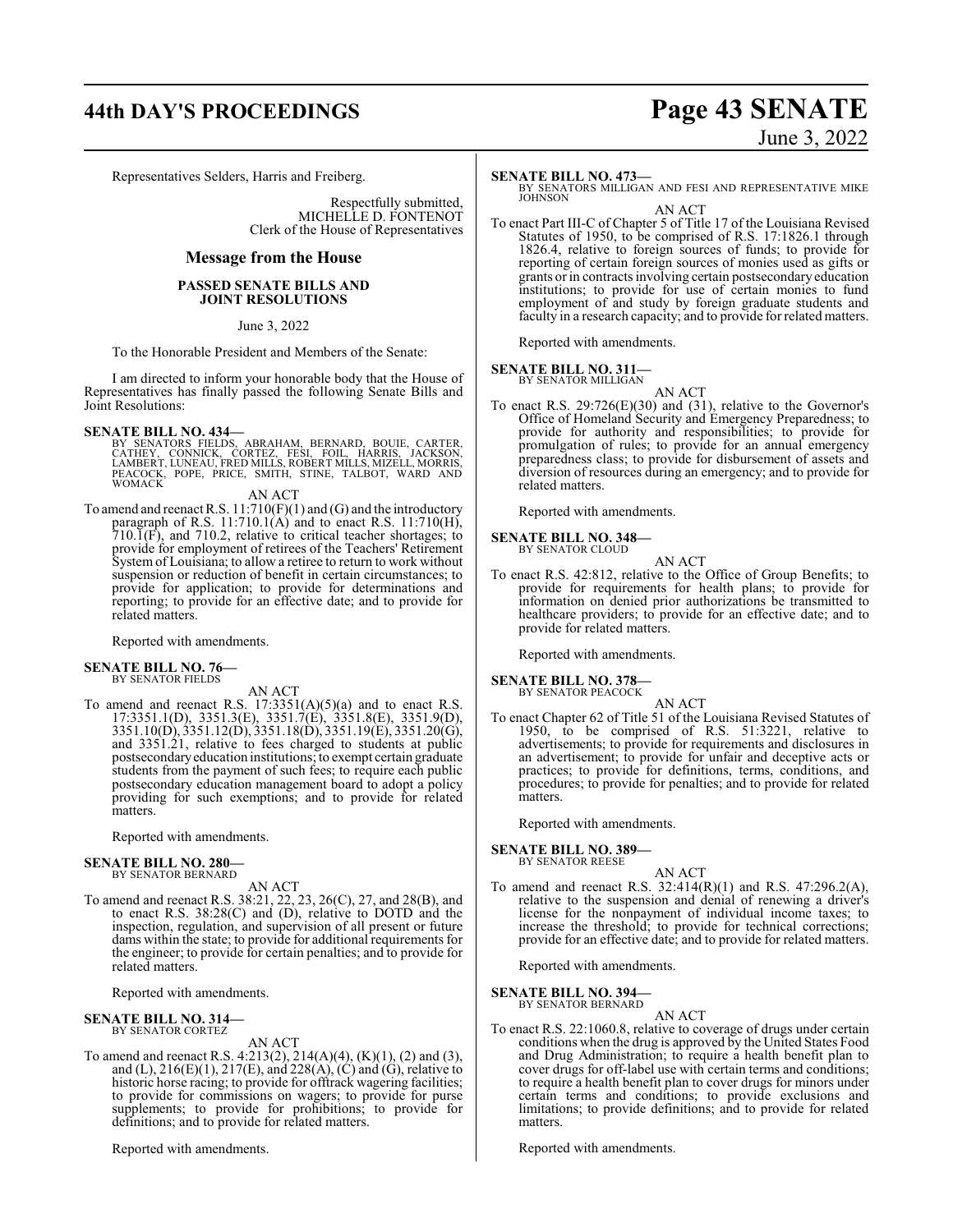#### **SENATE BILL NO. 412—** BY SENATOR TALBOT

AN ACT

To amend and reenact R.S. 22:2361 through 2370, relative to the Insure Louisiana Incentive Program; to provide for purposes and public purpose; to provide for administration and funding; to provide for cooperative endeavor agreements; to provide for matching grants; to provide for rulemaking; and to provide for related matters.

Reported with amendments.

#### **SENATE BILL NO. 57—** BY SENATOR MCMATH

AN ACT

To amend and reenact R.S. 17:497, relative to the compensation of school bus operators who transport public school students; to provide changes to the method by which compensation is calculated; to require compensation for certain purchases made by school bus operators; to provide for an effective date; and to provide for related matters.

Reported with amendments.

**SENATE BILL NO. 75—** BY SENATOR FIELDS

- A JOINT RESOLUTION
- Proposing to amend Article X, Section 43(C) of the Constitution of Louisiana, relative to the State Police Commission; to require Senate confirmation of certain members; and to specify an election for submission of the proposition to electors and provide a ballot proposition.

Reported with amendments.

#### **SENATE BILL NO. 124—** BY SENATOR ABRAHAM

AN ACT

To amend and reenact R.S. 17:221(E), relative to school attendance; to provide relative to reporting and recording attendance of certain students by the Louisiana Department of Education; and to provide for related matters.

Reported with amendments.

### **SENATE BILL NO. 160—**

BY SENATOR FIELDS

A JOINT RESOLUTION

Proposing to amend Article X, Section 3(B)(1) and (C) of the Constitution of Louisiana, relative to Senate confirmation of gubernatorially appointed members of the State Civil Service Commission; and to specify an election for submission of the proposition to electors and provide a ballot proposition.

Reported with amendments.

#### **SENATE BILL NO. 212—**

BY SENATORS STINE, FESI AND SMITH AN ACT

To enact Chapter 22 of Title 22 of the Louisiana Revised Statutes of 1950, to be comprised of R.S. 22:2651 through 2657, relative to establishing a mediation program for a catastrophic event; to provide insureds an alternative way to settle residential property insurance claims; to provide terms and conditions; and to provide for related matters.

Reported with amendments.

#### **SENATE BILL NO. 428—**

BY SENATOR ROBERT MILLS

- AN ACT
- To amend and reenact R.S. 22:1272, relative to liability limits; to prohibit the reduction of policy limits based on expenses of defense; to provide for waivers; to provide for which expenses qualify as expenses of defense; and to provide for related matters.

# **Page 44 SENATE 44th DAY'S PROCEEDINGS**

Reported with amendments.

**SENATE BILL NO. 476—** BY SENATOR BARROW

AN ACT

To amend and reenact the introductory paragraph of R.S.  $33:2740.67(C)(1), 2740.67(C)(1)(f)$  through (i), (2), and (3) and to repeal R.S.  $33:2740.67(C)(1)(k)$  and (1), relative to the Baton Rouge North Economic Development District; to provide relative to the boundaries of the district; to provide for the governance of the district; and to provide for related matters.

Reported with amendments.

**SENATE BILL NO. 116—** BY SENATORS BARROW, BOUDREAUX, MCMATH, MIZELL AND POPE AND REPRESENTATIVES LANDRY, MOORE AND SCHLEGEL AN ACT

To amend and reenact R.S.  $36:251(C)(1)$  and to enact R.S.  $36:258(E)$ and R.S. 46:2527, relative to the office on women's health; to establish and provide for the office on women's health within the Louisiana Department of Health; to provide for an assistant secretary and staff of the office on women's health; to provide for the purposes, duties, and functions of the office on women's health; to provide for an effective date; and to provide for related matters.

Reported with amendments.

# **SENATE BILL NO. 460—** BY SENATOR WARD

- AN ACT
- To enact Chapter 15 of the Title 45 of the Louisiana Revised Statues of 1950, to be comprised ofR.S. 45:1621 through 1623, relative to electric vehicle charging equipment networks; to provide for legislative intent; to provide terms; to provide for an effective date; and to provide for related matters.

Reported with amendments.

#### **SENATE BILL NO. 455—** BY SENATOR BOUDREAUX

AN ACT

To amend and reenact R.S. 51:1361(3), 1362(A), the introductory paragraph of R.S. 51:1363, 1365, the title of Chapter 12 of Title 51 of the Louisiana Revised Statutes of 1950, and R.S. 44:4.1(B)(35), and to enact R.S. 51:1363.1, relative to internet; to provide for the office of broadband development and connectivity; to provide for development and implementation of a plan to provide access to broadband internet; to provide for the functions and responsibilities of the office of broadband development and connectivity; to provide for the termination date of the office; and to provide for related matters.

Reported with amendments.

**SENATE BILL NO. 22—** BY SENATOR BOUDREAUX

AN ACT

To amend and reenact R.S. 36:259(B)(36), to enact R.S. 40:2018.7, and to repeal R.S. 40:2018.6, relative to the Palliative Care Interdisciplinary Advisory Council; to provide for placement within the Louisiana Department of Health; to provide for legislative intent; to provide for subject matter to be studied by the council; to provide for definitions; to provide for council membership; to provide for minimum organization and task requirements; to provide for staff support; to provide for recommendations to the legislature; to provide for termination; and to provide for related matters.

Reported with amendments.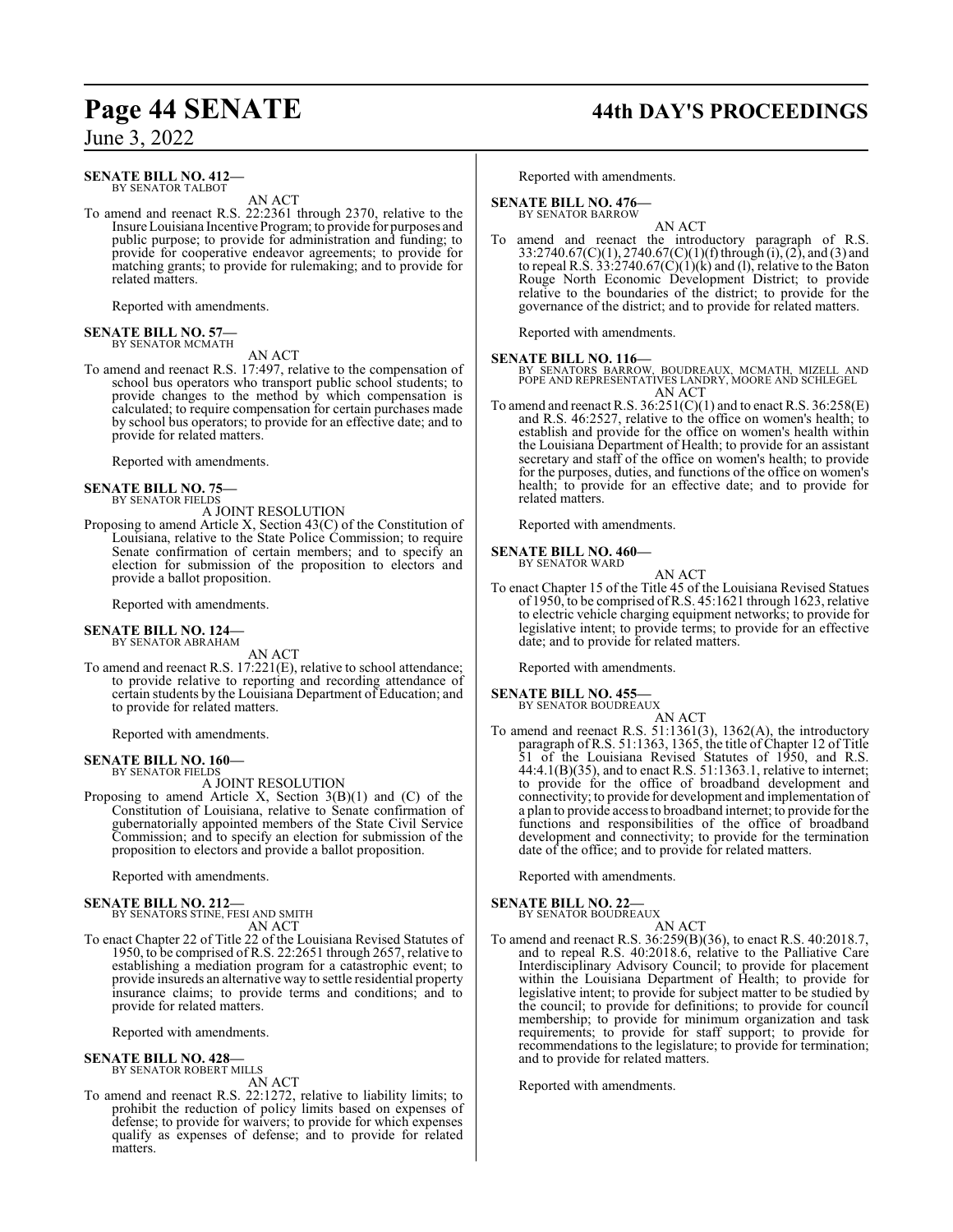# **44th DAY'S PROCEEDINGS Page 45 SENATE**

# June 3, 2022

#### **SENATE BILL NO. 497— (Substitute of Senate Bill No. 316 by Senator Cloud)**

BY SENATOR CLOUD

AN ACT

To enact R.S. 32:381.1, relative to motor vehicles; to provide for prohibited alterations; and to provide for related matters.

Reported with amendments.

#### **SENATE BILL NO. 445—** BY SENATOR ABRAHAM

AN ACT

To amend and reenact R.S. 48:250.4(A), relative to approval of department of transportation and development contracts with public private partnerships; to provide for the approval of contracts by the legislature; and to provide for related matters.

Reported with amendments.

#### **SENATE BILL NO. 498— (Substitute of Senate Bill No. 457 by Senator Stine)** BY SENATOR STINE

AN ACT

To enact R.S. 48:2085, relative to the Louisiana Transportation Authority; to provide for design build projects; to provide for unsolicited proposals; to provide for responsibilities of the Department of Transportation and Development; and to provide for related matters.

Reported with amendments.

#### **SENATE BILL NO. 141—** BY SENATOR MORRIS

AN ACT

To enact R.S. 22:860.1, relative to insurance contract requirements; to prohibit insurers from requiring or requesting a vaccination status for individuals, family members, and businesses; to prohibit insurers from requiring or requesting that a business adopt policies and procedures for vaccination status, or from requiring or requesting information on whether a business has adopted such policies and procedures; to prohibit the use of vaccination status for underwriting purposes; to prohibit insurers from using vaccination status for underwriting purposes; to provide for definitions; and to provide for related matters.

Reported with amendments.

#### **SENATE BILL NO. 209—** BY SENATOR STINE

AN ACT

To amend and reenact R.S. 22:1969(A)(1), relative to the commissioner of insurance; to authorize the commissioner to order certain penalties to persons engaging in an unfair method of competition or an unfair or deceptive act or practice; to increase the maximum penalties for violations; and to provide for related matters.

Reported with amendments.

**SENATE BILL NO. 315—**<br>BY SENATORS WOMACK, ABRAHAM, BERNARD, BOUIE, CATHEY, CONNICK, CORTEZ, FESI, FOIL, JACKSON, LAMBERT, MCMATH,<br>FRED MILLS, ROBERT MILLS, MIZELL, MORRIS, PEACOCK, POPE,<br>SMITH, STINE, TALBOT, TARVER AND W

AN ACT

To amend and reenact R.S. 40:967(B)(4) and to enact R.S. 14:2(B)(8) and R.S. 40:967(F) and 1024.1, relative to fentanyl; to provide for enhanced criminal penalties for certain acts involving fentanyl; to provide for the possession or sale of fentanyl testing equipment; and to provide for related matters.

Reported with amendments.

### **SENATE BILL NO. 393—**

BY SENATOR WHITE

AN ACT To amend and reenact R.S. 14:95.1(D) and to enact R.S. 14:2(B)(29) and 95.1(E), relative to crimes of violence; to designate the crime of possession of firearm or carrying concealed weapon by a person convicted of certain felonies as a crime of violence; to provide for an effective date; and to provide for related matters.

Reported with amendments.

#### **SENATE BILL NO. 402—** BY SENATOR ABRAHAM

AN ACT To amend and reenact R.S. 13:4165(F)(7) and to enact R.S.  $13:4165(F)(9)$  and  $(10)$ , relative to courts and judicial procedure; to provide for the appointment, duties, powers, and compensation of special masters; and to provide for related matters.

Reported with amendments.

**SENATE BILL NO. 192—**

BY SENATORS BOUDREAUX, BOUIE AND FOIL AN ACT

To enact R.S. 17:3138.10 and R.S. 36:651(K)(10), relative to postsecondary education for students with intellectual and developmental disabilities; to establish the Postsecondary Inclusive Education Fund as a special fund in the state treasury; to provide for the purposes of the fund; to create and provide for the Postsecondary Inclusive Education Advisory Council; to require annual reports with respect to the fund; and to provide for related matters.

Reported with amendments.

**SENATE BILL NO. 297—**

BY SENATOR BARROW AN ACT

To amend and reenact R.S. 17:3399.12(5)(a) and (b), 3399.13.1(F), 3399.16(A) and (E), and 3399.18(B)(17), (E), and (F), relative to power-based violence at public postsecondary institutions; to provide relative to definitions and implementation of the Campus Accountability and Safety Act; to require a report to the legislature; and to provide for related matters.

Reported with amendments.

#### **SENATE BILL NO. 304—** BY SENATOR CATHEY

AN ACT

To amend and reenact R.S.  $15:571.3(B)(1)(a)$ , the introductory paragraph of  $(C)$ ,  $(D)$ , and  $(F)$  and to enact R.S. 15:571.3(G), relative to diminution of a sentence for good behavior; to provide for reduction of good time credit for offenders convicted of murder of first responders and peace officers; to provide that good time credit does not include incarceration prior to conviction for certain offenses; and to provide for related matters.

Reported with amendments.

**SENATE BILL NO. 224—**

BY SENATOR HEWITT

AN ACT To enact R.S. 42:17.2, relative to meetings of legislative houses and committees during a gubernatorially declared state of disaster or emergency; to provide for public input; to provide for an effective date; and to provide for related matters.

Reported with amendments.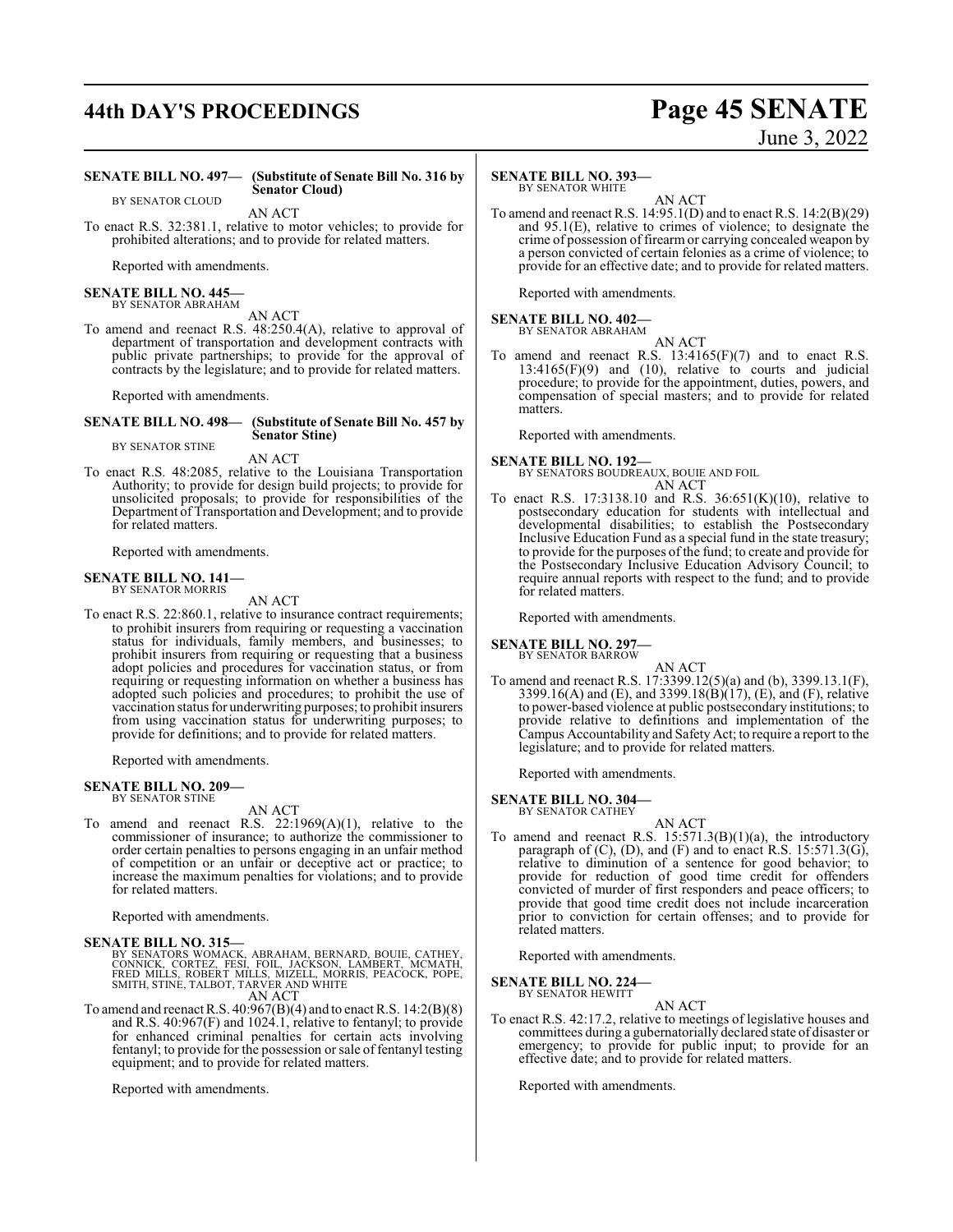# **Page 46 SENATE 44th DAY'S PROCEEDINGS**

June 3, 2022

#### **SENATE BILL NO. 358—** BY SENATOR JACKSON

AN ACT

To amend and reenact the introductory paragraph of R.S.  $17:416(A)(1)(b)(ii)$ ,  $416(A)(1)(c)(ii)(dd)$ ,  $(2)(a)$ , the introductory paragraph of  $416(A)(4)$ ,  $416(A)(4)(b)$  and (c),  $416.13$ ,  $416.20(A)$ , and  $3996(B)(32)$  and to enact R.S. 17:416.14, relative to bullying; to renumber and reorganize present law relative to bullying; to require all elementary and secondary schools to institute a program to prohibit and prevent bullying; to provide for fines for failure to act; and to provide for related matters.

Reported with amendments.

#### **SENATE BILL NO. 467—** BY SENATOR CARTER

AN ACT

To amend and reenact R.S. 48:1671 and to enact Chapter 34-A of Title 48 of the Louisiana Revised Statutes of 1950, to be comprised of R.S. 48:2165, relative to passenger rail service; to direct the Department of Transportation and Development to initiate the necessary engineering, financial and other studies to begin passenger rail service between Baton Rouge and New Orleans; to pursue the federal funds provided for in the Infrastructure Investment and Jobs Act of 2021; and to provide for related matters.

Reported with amendments.

## **SENATE BILL NO. 475—** BY SENATOR BARROW

AN ACT

To enact R.S. 33:9038.74, relative to cooperative and economic development in East Baton Rouge Parish; to create the Baker Main Street Economic Development District as a special taxing and tax increment financing district in East Baton Rouge Parish; to provide for the boundaries of the district; to provide for the governance of the district; to provide for the authority, powers, duties, and functions of the governing body; to provide for the levy and collection of taxes within the district; to authorize the district to issue and sell bonds; to authorize the district to engage in tax increment financing; to provide for an effective date; and to provide for related matters.

Reported with amendments.

Respectfully submitted, MICHELLE D. FONTENOT Clerk of the House of Representatives

#### **Message from the House**

#### **PASSED SENATE BILLS AND JOINT RESOLUTIONS**

#### June 3, 2022

To the Honorable President and Members of the Senate:

I am directed to inform your honorable body that the House of Representatives has finally passed the following Senate Bills and Joint Resolutions:

#### **SENATE BILL NO. 63—**

BY SENATORS MIZELL, ABRAHAM, BARROW, BERNARD, CATHEY, CLOUD, CONNICK, CORTEZ, FESI, FOIL, HARRIS, HENNEY, HENSGENS, HEWITT, JACKSON, LAMBERT, LUNEAU, MCMATH,<br>MILLIGAN, HEWITT, JACKSON, LAMBERT, LUNEAU, MCMATH,<br>MILLIGAN, FR

#### AN ACT

To amend and reenact Children's Code Art. 610(A)(1) and to enact Children's Code Art.  $610(E)(4)$  and R.S.  $46:51(16)$ , relative to mandatory reporting of child abuse; to provide for reporting of child sex trafficking; to provide for the duties of the department including the provision of care coordination and advocacy services; to provide for an effective date; and to provide for related matters.

Reported without amendments.

## **SENATE BILL NO. 178—** BY SENATOR FIELDS

AN ACT

To enact R.S. 17:5105, relative to the Taylor Opportunity Program for Students; to provide relative to eligibility for awards; to waive or modify certain eligibility provisions for certain students in response to circumstances related to certain natural disasters and certain public health emergencies; to authorize the administering agency to waive eligibility requirements; and to provide for related matters.

Reported without amendments.

## **SENATE BILL NO. 235—** BY SENATOR ALLAIN

AN ACT To amend and reenact R.S.  $47:340(E)(3)$  and  $(5)$ ,  $(G)(1)$  through  $(5)$ , the introductory paragraph of  $(G)(6)$ ,  $(G)(8)$ , and  $(11)$ ,  $(H)(3)$ , (12), and (13), and (I), to enact R.S. 47:339.1, and to repeal R.S.  $47:340(H)(15)$ , relative to the administration of local sales and use taxes; to provide for the powers and duties of the Louisiana Sales and Use TaxCommission for Remote Sellers; to authorize the commission to collect local sales and use taxes for collectors that enter into contracts with the commission; to provide for an effective date; and to provide for related matters.

Reported without amendments.

#### **SENATE BILL NO. 397**

BY SENATOR CONNICK

AN ACT To amend and reenact R.S. 33:2569, relative to the position of assistant police chief for the city of Westwego; to provide relative to seniority; to provide regarding demotion from the position; to provide relative to corrective and disciplinary actions; and to provide for related matters.

Reported without amendments.

#### **SENATE BILL NO. 459—**

BY SENATOR HARRIS

AN ACT To amend and reenact R.S.  $33:9075(F)(1)(d)$ , relative to the Lake Oaks Subdivision Improvement District; to provide relative to increasing the maximum amount of the parcel fee; and to provide for related matters.

Reported without amendments.

#### **SENATE BILL NO. 461—** BY SENATOR REESE

AN ACT

To enact R.S. 33:423.30, relative to the Vinton Police Department; to authorize the police chief to discipline police personnel; and to provide for related matters.

Reported without amendments.

# **SENATE BILL NO. 347—**<br>BY SENATOR MILLIGAN

AN ACT

To amend and reenact R.S. 38:2237.1(D) andR.S. 39:1672(C)(2) and  $1753.1(A)(1)$  and (E), and to enact R.S. 39:1672(C)(7), relative to procurement of certain telecommunications equipment; to provide for audits of documentation submitted by certain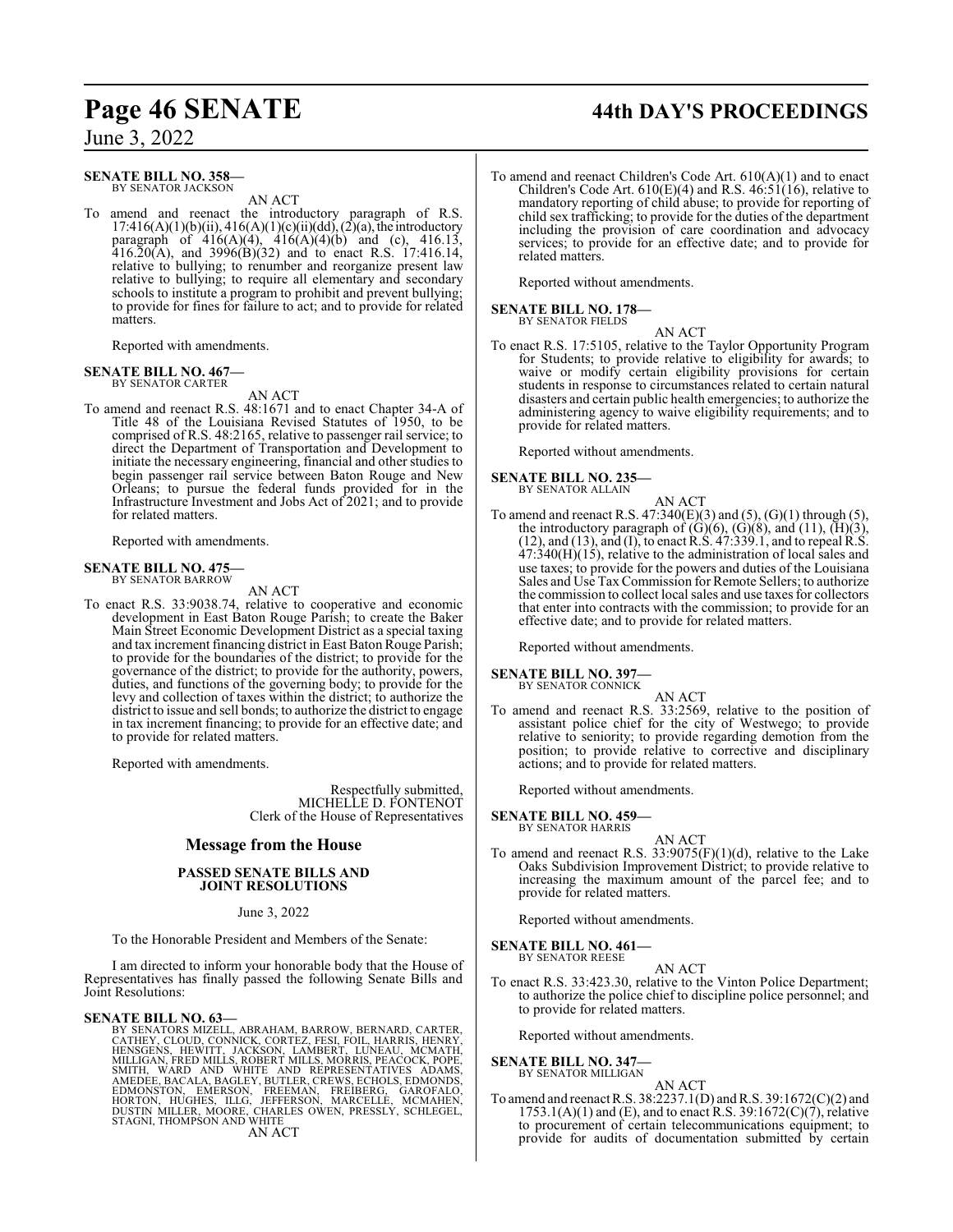# **44th DAY'S PROCEEDINGS Page 47 SENATE**

# June 3, 2022

vendors; to provide for definitions; and to provide for related matters.

Reported without amendments.

#### **SENATE BILL NO. 471—**

BY SENATOR MILLIGAN AND REPRESENTATIVE MIKE JOHNSON AN ACT

To enact R.S. 38:2191.1, relative to public contracts; to provide for foreign sources of funds for gifts and contracts involving state agencies and political subdivisions; to provide for reporting of sources of monies used as gifts or grants or in contracts involving state agencies and political subdivisions; and to provide for related matters.

Reported without amendments.

#### **SENATE BILL NO. 368—**

BY SENATOR HARRIS AND REPRESENTATIVE DUPLESSIS AN ACT

To amend and reenact R.S. 33:4882, relative to building and zoning regulations in parishes and municipalities; to require that the governing authority of any municipality or parish not allow and not cause any building or land to lose nonconforming use status by reason of vacancy or cessation of normal operations during a specified time period; and to provide for related matters.

Reported without amendments.

#### **SENATE BILL NO. 472—**

BY SENATOR MILLIGAN AND REPRESENTATIVE MIKE JOHNSON AN ACT

To enact Chapter 49 of Title 51 of the Louisiana Revised Statutes of 1950, to be comprised ofR.S. 51:3051 through 3054, relative to homeland security; to provide relative to prohibited contracts; to provide for designation of a country as a threat to critical infrastructure; and to provide for related matters.

Reported without amendments.

#### **SENATE BILL NO. 401—** BY SENATOR MCMATH

AN ACT

To amend and reenact R.S. 33:1236(55)(a), relative to the powers of parish governing authorities; to provide for certain fees in St. Tammany and Washington parishes; and to provide for related matters.

Reported without amendments.

#### **SENATE BILL NO. 416—** BY SENATOR ABRAHAM

AN ACT

To repeal Part IV of Chapter 3 of Title 34 of the Louisiana Revised Statutes of 1950, comprised ofR.S. 34:481 through 490, relative to navigation districts; to repeal the creation of the Calcasieu-Cameron Navigation District; to repeal all policies, duties and functions created to administer the district; to repeal tax, fee, and bond authority for the district; and to provide for related matters.

Reported without amendments.

#### **SENATE BILL NO. 458—** BY SENATOR HARRIS

AN ACT

To amend and reenact the introductory paragraph of R.S.  $38:330.1(C)(1)(a)$  and to repeal R.S.  $38:291(\text{W})(2)$  and R.S.  $38:330.1(B)(1)(a)(v)$ , relative to flood protection authorities; to provide relative to the board of commissioners of the Southeast Louisiana Flood Protection Authority-East; to provide for an effective date; and to provide for related matters.

Reported without amendments.

**SENATE BILL NO. 126—**<br>BY SENATOR CATHEY AND REPRESENTATIVES ECHOLS AND THOMPSON

AN ACT To amend and reenact R.S. 17:350.21(A) and (C), relative to funding of laboratory schools; to authorize the University of Louisiana at Monroe to receive state funding for a laboratory school; and to provide for related matters.

Reported without amendments.

#### **SENATE BILL NO. 140—**

BY SENATOR ABRAHAM

AN ACT To enact R.S.  $13:5554(G)(4)(d)$ , (e), (f), and (g), relative to insurance benefits for certain sheriffs and deputies; to provide for eligibility requirements for the payment of insurance premium costs for retired sheriffs and deputies of the Acadia Parish Sheriff's Office; and to provide for related matters.

Reported without amendments.

#### **SENATE BILL NO. 275—** BY SENATOR ABRAHAM

AN ACT

To enact Chapter 15-B of Title 33 of the Louisiana Revised Statutes of 1950, to be comprised of R.S. 33:5081 through 5089, relative to affiliates and subsidiaries of local housing authority members; to authorize the pooling of coverage risks; to authorize the pooling of coverage risks that the board of the risk management organization agency deems appropriate; to provide for definitions; and to provide for related matters.

Reported without amendments.

#### **SENATE BILL NO. 313—**

BY SENATOR CLOUD

AN ACT To enact R.S. 33:441(D), relative to Mayor's court; to provide relative to training requirements for mayors and magistrates; to provide relative to verification of training; to provide relative to continuing education; and to provide for related matters.

Reported without amendments.

# **SENATE BILL NO. 447—**<br>BY SENATOR HENSGENS

AN ACT

To enact R.S. 56:325.5, relative to the commercial menhaden fishery; to provide for commercial menhaden harvest reporting; to provide for required data; to provide for confidentiality; to provide for reports to legislative committees; to provide for the powers and duties of the Louisiana Wildlife and Fisheries Commission; to provide for a definition; and to provide for related matters.

Reported without amendments.

#### **SENATE BILL NO. 480—**

BY SENATORS BOUDREAUX AND CORTEZ AN ACT

To amend and reenact the introductory paragraph of R.S.  $34:291(B)(1)$  and  $292(B)(1)(b)$  through (f), to enact R.S. 34:291(B)(3) and 292(B)(1)(g), and to repeal R.S. 34:291.1 and 295, relative to the Lafayette Economic Development Authority; to provide for oversight responsibility; to remove certain responsibilities for examinations and investigations; to provide for board appointment; to provide for transition; to provide for an effective date; and to provide for related matters.

Reported without amendments.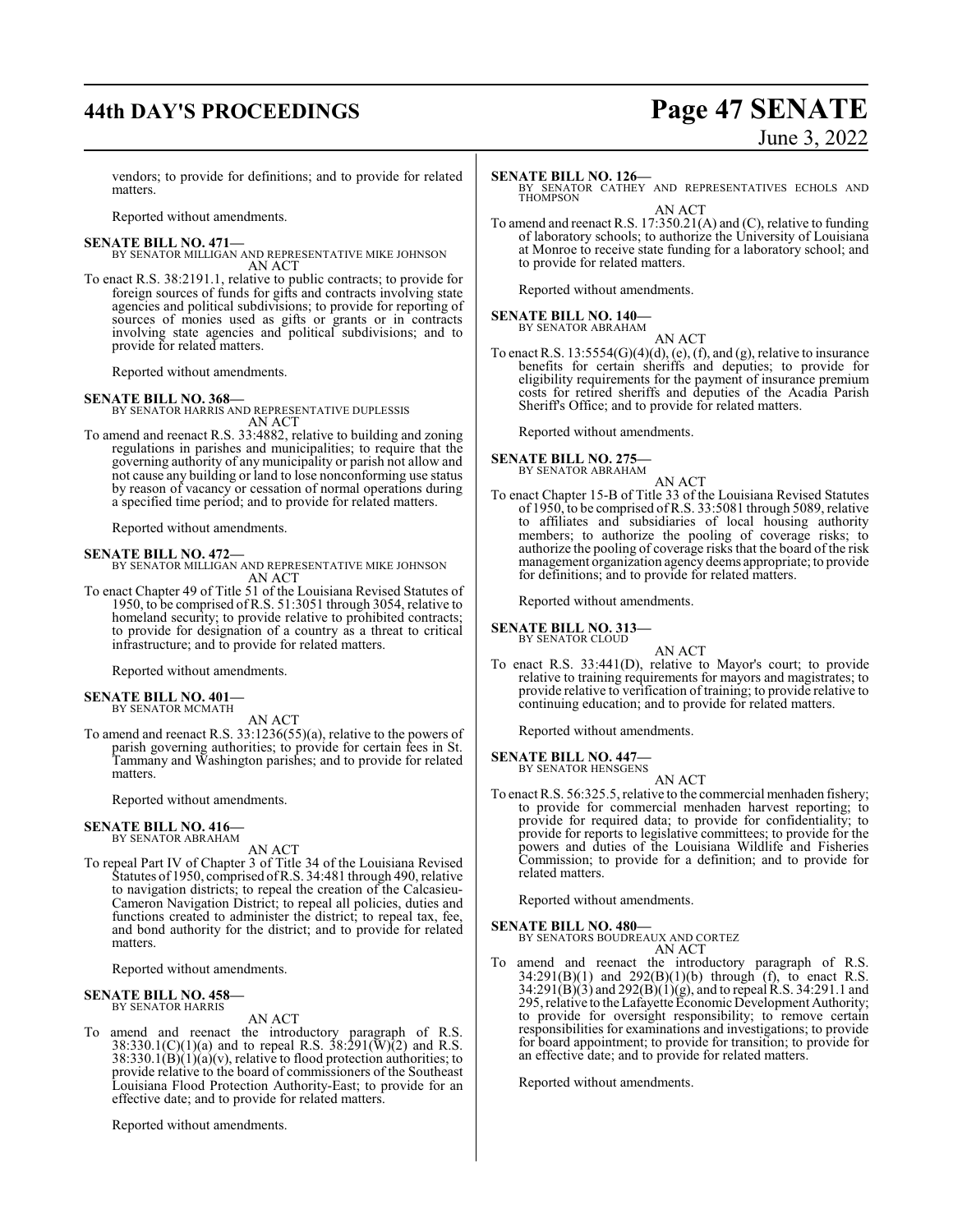# **Page 48 SENATE 44th DAY'S PROCEEDINGS**

June 3, 2022

#### **SENATE BILL NO. 332—** BY SENATOR HENRY

AN ACT

To amend and reenact R.S. 26:80(A)(2) and 280(A)(2), relative to the office of alcohol and tobacco control; to provide relative to permits; to provide relative to residency requirements; to remove the two-year residency requirement for alcohol retail permits; and to provide for related matters.

Reported without amendments.

#### **SENATE BILL NO. 81—** BY SENATOR WHITE

AN ACT

To amend and reenact R.S. 17:5067(B)(7), relative to the Taylor Opportunity Program for Students information reporting system; to remove the requirement for the reporting system to include household income information of award recipients; and to provide for related matters.

Reported without amendments.

**SENATE BILL NO. 323—** BY SENATORS CLOUD, WHITE AND HENRY AND REPRESENTATIVE GAROFALO AN ACT

To enact R.S. 15:903.1, relative to juveniles; to provide for the placement of children in the custody of the office of juvenile justice; to provide for juvenile facilities; to provide for a tiered system of secured juvenile facilities; to provide for rulemaking; to provide for terms, conditions, procedures, and requirements; and to provide for related matters.

Reported without amendments.

#### **SENATE BILL NO. 350—** BY SENATOR CLOUD

AN ACT

To amend and reenact R.S. 18:1313.1(G)(3), (H)(2), and (I)(3) and 1315(C) and to enact R.S.  $18:1315(D)$  and  $(E)$ , relative to elections; to provide relative to absentee by mail ballots; to provide for the challenge of certain ballots; to provide for rulemaking; to provide for processes and procedures; and to provide for related matters.

Reported without amendments.

Respectfully submitted, MICHELLE D. FONTENOT Clerk of the House of Representatives

#### **Introduction of Senate Resolutions**

#### **SENATE RESOLUTION NO. 196—** BY SENATOR HENRY

A RESOLUTION

To urge and request the Board of Regents and the state Board of Elementary and Secondary Education to study collaboratively the feasibility and advisability of allowing computer coding and American Sign Language to substitute for Foreign Language for purposes of satisfying requirements relative to qualification for Taylor Opportunity Program for Students awards and high school graduation and submit jointly a written report of findings and conclusions, including any recommendations for related legislation, to the Senate Committee on Education and the House Committee on Education by March 10, 2023.

The resolution was read by title and placed on the Calendar for a second reading.

#### **SENATE RESOLUTION NO. 197—** BY SENATOR CLOUD

A RESOLUTION

To urge and request the office of juvenile justice, youth services, Department of Public Safety and Corrections to develop a plan to provide services and opportunities that encourage youth to become more engaged in their rehabilitation, education, and job skills training, through mentor programs, animal therapies, and business classes, and submit a copy of the written plan, together with specific proposals for legislation, to the Senate Committee on Judiciary B not later than February 1, 2023.

The resolution was read by title and placed on the Calendar for a second reading.

#### **SENATE RESOLUTION NO. 198—** BY SENATOR CLOUD

A RESOLUTION

To establish the Task Force on State Recognition of Indian Tribes to develop and make recommendations on formal state recognition criteria.

The resolution was read by title and placed on the Calendar for a second reading.

**SENATE RESOLUTION NO. 199—**

BY SENATORS CONNICK, HENRY AND TALBOT A RESOLUTION

To express the sincere condolences of the Senate of the Legislature of Louisiana upon the death of Leslie "Les" Bonano and to recognize his outstanding accomplishments.

The resolution was read by title and placed on the Calendar for a second reading.

#### **SENATE RESOLUTION NO. 200—** BY SENATOR CARTER

A RESOLUTION

To urge and request the Louisiana Housing Corporation to adopt use of Home Ownership and Personal Equity (HOPE) fund as a moniker and program for their organization.

The resolution was read by title and placed on the Calendar for a second reading.

#### **Rules Suspended**

Senator Peacock asked for and obtained a suspension of the rules to recall Senate Bill No. 382 fromthe Committee on Education.

#### **SENATE BILL NO. 382—** BY SENATOR PEACOCK

AN ACT

To enact R.S. 17:81.1, relative to the construction or renovation of public school facilities; to prohibit requirements for the construction of storm shelters; to provide exceptions; and to provide for related matters.

On motion of Senator Peacock the bill was read by title and withdrawn from the files of the Senate.

### **Privileged Report of the Committee on Senate and Governmental Affairs**

#### **ENROLLMENTS**

Senator Hewitt, Chairman on behalf of the Committee on Senate and Governmental Affairs, submitted the following report:

June 3, 2022

To the President and Members of the Senate:

I am directed by your Committee on Senate and Governmental Affairs to submit the following report:

The following Senate Bills have been properly enrolled: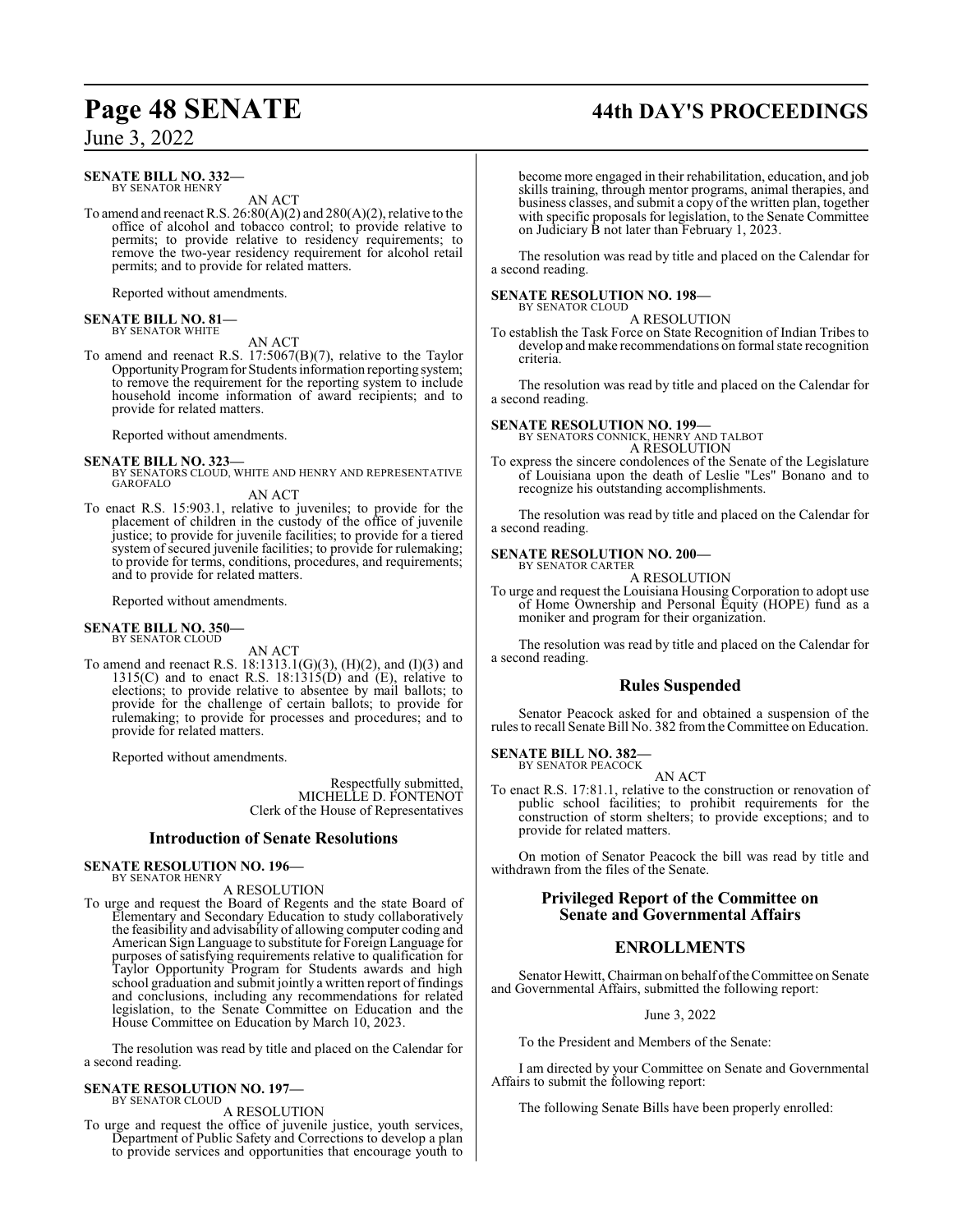# **44th DAY'S PROCEEDINGS Page 49 SENATE**

# June 3, 2022

**SENATE BILL NO. 34—**<br>BY SENATOR FRED MILLS AND REPRESENTATIVES BAGLEY,<br>BUTLER AND CHARLES OWEN AN ACT

To amend and reenact R.S. 37:1270.1(F), 1314(G), 1357.1(B), 1360(5), 1360.63(E), 1360.102(F), 2864(D), and 3356(E) and to enact R.S. 37:629, 1164(39)(c), 1270(D), 1340(7), 3015, 3303(E), and 3434 and R.S. 42:17.2, relative to meetings of statewide advisory committees of the Louisiana State Board of Medical Examiners; to authorize certain meetings to be conducted electronically; to provide for public notice and participation requirements; and to provide for related matters.

#### **SENATE BILL NO. 35—**

BY SENATORS FRED MILLS, ABRAHAM, BERNARD, BOUDREAUX,<br>BOUIE, CATHEY, CONNICK, CORTEZ, FESI, FIELDS, FOIL, HARRIS,<br>HEWITT, JACKSON, MCMATH, MILLIGAN, MIZELL, MORRIS,<br>PEACOCK,POPE,REESE,SMITH,STINE,TALBOT AND WOMACKAND<br>REPRES

AN ACT

To enact R.S. 49:149.34, relative to the names of state buildings; to name the Carl W. Aron Building; to provide for an effective date; and to provide for related matters.

#### **SENATE BILL NO. 135—** BY SENATOR BOUDREAUX

AN ACT

To amend and reenact R.S.  $44:4.1(B)(31)$  and R.S.  $46:121(1)$  and  $(4)$ ,  $122(B)(1)$ ,  $123(B)(1)$  and  $(2)$ ,  $(D)(1)$ ,  $(E)$ ,  $(G)(1)$  and  $(2)$ , and  $(K)(2)$  through  $(4)$ , and to enact R.S.  $46:123(M)$ , and to repeal R.S.  $46:121(1)(c)$  and  $(6)$ , relative to the Military Family Assistance Fund; to provide an exception relative to public records for Military Family Assistance Fund applications; to provide for definitions; to clarify the requirements for needbased Military Family Assistance Fund applications; to provide for remote operations; and to provide for related matters.

# **SENATE BILL NO. 142—** BY SENATOR MORRIS

AN ACT

To amend and reenact Code of Criminal Procedure Art. 890.1(D) and to enact R.S.  $15:529.1(A)(5)$ , relative to crimes of violence; to provide relative to minimum mandatory sentences for crimes of violence; to prohibit the waiver of minimum mandatory sentences for all crimes of violence; to provide an additional penalty for a second or subsequent offense when the offender has a criminal history including a crime of violence or sex offense; and to provide for related matters.

## **SENATE BILL NO. 177—** BY SENATOR FIELDS

AN ACT

To amend and reenact R.S. 17:151.3(C)(1), relative to kindergarten attendance; to provide clarification relative to students entering first grade during the 2022-2023 school year; and to provide for related matters.

#### **SENATE BILL NO. 279—**

BY SENATOR FRED MILLS AND REPRESENTATIVE THOMPSON AN ACT

To enact R.S. 49:149.35, relative to names of state buildings; to name the J. Burton Angelle Building; to provide for an effective date; and to provide for related matters.

#### **SENATE BILL NO. 281—**

BY SENATOR BERNARD AND REPRESENTATIVE THOMPSON AN ACT

To amend and reenact R.S. 18:154(D)(4) and to enact R.S. 18:154(D)(5), relative to confidentiality of certain records for candidates; to provide for exceptions; and to provide for related matters.

#### **SENATE BILL NO. 349—**

BY SENATOR CARTER AN ACT

To amend and reenact R.S.  $37:753(C)(1)(a)$  and (E) and to repeal R.S.  $37:753(C)(1)(c)$  and (K), relative to the membership of Louisiana State Board of Dentistry; to provide for terms of service; to provide for term limits; to provide for the filling of vacancies; to repeal outdated provisions; to provide for the terms of members currently serving partial terms; and to provide for related matters.

**SENATE BILL NO. 369—**<br>BY SENATOR HARRIS AND REPRESENTATIVES ADAMS, BOYD,<br>ROBBY CARTER, WILFORD CARTER, DUPLESSIS, FISHER, GLOVER,<br>GREEN, HUGHES, JENKINS, JORDAN, LAFLEUR, LARVADAIN, LYONS, NEWELL AND SELDERS

AN ACT To amend and reenact R.S. 18:423(E), 426.1(A)(2), and 1309(J),

relative to compensation for certain election workers; to provide for increased rates of compensation; and to provide for related matters.

**SENATE BILL NO. 426—**<br>
BY SENATORS MCMATH, BARROW, BERNARD, BOUDREAUX, BOUIE,<br>
CATHEY, CLOUD, FESI, FIELDS, HARRIS, HEWITT, JACKSON,<br>
LUNEAU, MILLIGAN, ROBERT MILLS, PRICE, SMITH, STINE, TALBOT,<br>
TARVER, WARD AND WOMACK A

#### AN ACT

To enact Subpart K of Part VIII of Chapter 1 of Title 51 of the Louisiana Revised Statutes of 1950, to be comprised of R.S. 51:470.1 through 470.6, relative to a property right of identity; to provide for definitions; to provide for prohibitions; to provide for termination of the right of identity; to provide for protection from misappropriation; to provide for a cause of action; to provide for a prescriptive period; to provide for remedies; to provide for penalties; to provide for exceptions; to provide for applicability; and to provide for related matters.

**SENATE BILL NO. 435—**<br>BY SENATORS CORTEZ, BARROW, BOUDREAUX, BOUIE, FESI,<br>FIELDS, HENSGENS, JACKSON, MILLIGAN, FRED MILLS, MIZELL,<br>PEACOCK, POPE, PRICE, STINE, TALBOT AND WOMACK AND<br>REPRESENTATIVES FREIBERG, LARVADAIN AND AN ACT

To enact R.S. 32:57(J) and 268, relative to the Louisiana Highway Regulatory Act; to establish the Atchafalaya Basin Bridge as a highway safety corridor; to provide for camera safety devices; to provide relative to traffic regulations; to provide relative to speed limits; to provide relative to driving on the right side, overtaking, and passing; to provide for signs; to provide for penalties; and to provide for related matters.

#### **SENATE BILL NO. 15—** BY SENATOR FRED MILLS

AN ACT

To amend and reenact R.S. 39:198(I)(introductory paragraph), (2), (6), (8)(introductory paragraph), (b), and (c), and (9), relative to contracts for fiscal intermediary services; to provide for the transfer of contract award oversight from the House and Senate committees on health and welfare to the Joint Legislative Committee on the Budget; and to provide for related matters.

#### **SENATE BILL NO. 54—** BY SENATOR ALLAIN

AN ACT

To amend and reenact R.S. 47:103(D), 287.614(D), and 612, relative to income tax return filing extensions; to provide for an automatic filing extension for individual, partnership, and fiduciary income tax and corporate income and franchise tax returns; to provide for conditions and applicability; and to provide for related matters.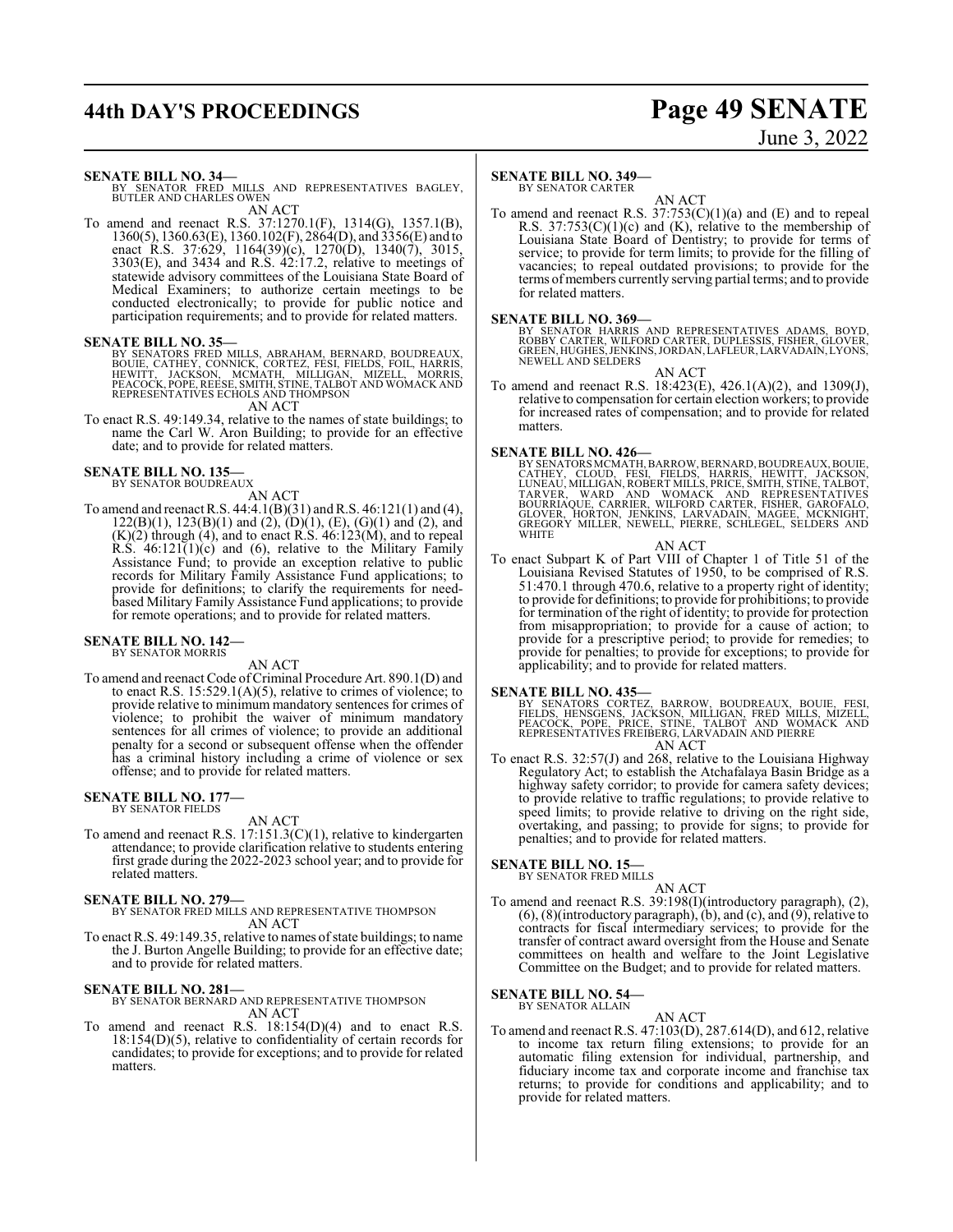# **Page 50 SENATE 44th DAY'S PROCEEDINGS**

June 3, 2022

**SENATE BILL NO. 69—**

BY SENATOR CONNICK AND REPRESENTATIVE MARINO AN ACT

To amend and reenact R.S. 46:1842(3)(c), and (15)(c) and (d), 1843, and 1844(H),  $(K)(1)(a)$ , and  $(T)(1)$  and  $(3)$ , and to enact R.S.  $46:1842(3)(d)$  through (h) and  $(15)(e)$  through (h), relative to crime victimprotections; to provide relative to broadening rights for victims of crimes and designated family members; and to provide for related matters.

# **SENATE BILL NO. 112—** BY SENATOR ROBERT MILLS

AN ACT

To enact Subpart A-4 of Part III of Chapter 4 of Title 22 of the Louisiana Revised Statutes of 1950, to be comprised of R.S. 22:1020.61, relative to health insurance; to provide for prior authorization for health insurance claims related to certain healthcare procedures; to provide for the creation of programs for the selective application of prior authorization; to provide for definitions; to provide for development and maintenance of programs seeking to reduce prior authorization requirements related to certain healthcare services performed by certain healthcare providers; to provide for the promulgation of rules; and to provide for related matters.

- **SENATE BILL NO. 118—**<br>BY SENATORS TALBOT, BERNARD, BOUDREAUX, BOUIE, CARTER,<br>FESI, HARRIS, LUNEAU, MIZELL, POPE, PRICE, SMITH, STINE,<br>TARVER AND WOMACK
	- AN ACT
- To amend and reenact R.S. 22:1028.3(B)(2), (C), and (D)(introductory paragraph) and (2) and to enact R.S.  $22:1028.3(D)(3)$  and  $(4)$ , relative to the medical necessity for genetic testing of certain cancer mutations; to require medical necessity for genetic testing of certain cancer mutations if based on nationally recognized clinical practice guidelines; to provide for definitions; and to provide for related matters.

#### **SENATE BILL NO. 222—**

BY SENATOR LAMBERT AN ACT

To amend and reenact R.S. 37:3415.2(2), 3415.8(A), (C), and (E)(3),  $3415.9(B)(1)$ ,  $3415.10(D)$ , and the introductory paragraph of  $3415.18(A)$  and to enact R.S.  $37:3415.22(C)$ , relative to the Louisiana Appraisal Management Company Licensing and Regulation Act; to provide for definitions; to provide appraisal management company ownership and controlling person requirements; to provide for procedures; to exempt federally regulated appraisal management companies; to provide for an effective date; to provide a sunset date; and to provide for related matters.

**SENATE BILL NO. 255—** BY SENATOR BARROW AND REPRESENTATIVES FREIBERG AND MOORE

- AN ACT
- To amend and reenact Children's Code Article 1570.1 and R.S. 46:2136.1, relative to domestic abuse assistance; to provide relative to costs and fees associated with protective orders; to provide that failure to appear at a hearing for a protective order does not, in and of itself, constitute grounds for assessing costs and fees against a victim of domestic abuse; to provide definitions; and to provide for related matters.

# **SENATE BILL NO. 266—** BY SENATOR WARD

### AN ACT

To amend and reenact R.S. 48:77(D) and to repeal R.S. 48:77(E), relative to the state motor vehicle sales tax dedicated to the Construction Subfund of the Transportation Trust Fund; to provide for the prioritization of the use of the funds to match federal funds; to provide relative to bonding; and to provide for related matters.

### **SENATE BILL NO. 286**

BY SENATOR LUNEAU AN ACT

To amend and reenact R.S. 37:3552(5) through (12) and  $3556(A)(1)(a)$  and to enact R.S.  $37:3552(13)$  and  $(14)$ , relative to massage therapists; to provide relative to licensure and qualifications of massage therapists; to provide for the methods of instruction; to provide for definitions; and to provide for related matters.

# **SENATE BILL NO. 423—**<br>BY SENATOR FOIL

AN ACT

To amend and reenact R.S.  $38:2295(C)(1)$ , relative to plans and specifications for public works; to provide for clarification of requirements for prior approval; to provide for adjusting the time response period for particular products; to provide for technical corrections; and to provide for related matters.

## **SENATE BILL NO. 436—**

BY SENATOR CLOUD

AN ACT To enact R.S. 47:463.214, relative to motor vehicle special prestige license plate; to provide for the establishment of the "Louisiana Equine Promotion and Research Advisory Board" special prestige license plate; to provide for creation, issuance, design, fees, distribution, and rule promulgation applicable to such license plates; to provide for the Louisiana Equine Promotion and Research Advisory Board Special Prestige License Plate Dedicated Fund Account; and to provide for related matters.

# **SENATE BILL NO. 443—** BY SENATOR ALLAIN

AN ACT

To amend and reenact R.S. 47:303.1(C) and (G) and to repeal R.S. 47:303.1(D), relative to direct payment numbers; to provide for uniformdirect payment number procedures and appeal rights for local tax collectors; and to provide for related matters.

#### **SENATE BILL NO. 444—** BY SENATOR ALLAIN

AN ACT To amend and reenact R.S. 47:1402(E)(2), 1408(D)(1), 1418(7)(d), 1432(A), 1574.2(A), the introductory paragraph of  $1574.2(B)$ , and 1574.2(D) and to enact R.S. 47:338.223, 1408(D)(3), and 1574.2(E), (F), and (G), relative to tax administration and the Board of Tax Appeals; to provide for terms of board members; to provide for the administration of certain occupancy taxes; to authorize the board to issue protective orders; to provide relative to notice and the opportunity to be heard for all matters and all parties before the board; to provide for the jurisdiction of the board; to authorize the board to issue preliminary injunctions during suits to enjoin certain tax preparers; to authorize the secretary of revenue to issue cease and desist orders to tax preparers who engage in certain conduct; to impose penalties on preparers who violate injunctions or orders; to provide for an effective date; and to provide for related matters.

> Respectfully submitted, SHARON W. HEWITT Chairman

The foregoing Senate Bills were signed by the President of the Senate.

## **Privileged Report of the Committee on Senate and Governmental Affairs**

## **ENROLLMENTS**

Senator Hewitt, Chairman on behalf of the Committee on Senate and Governmental Affairs, submitted the following report: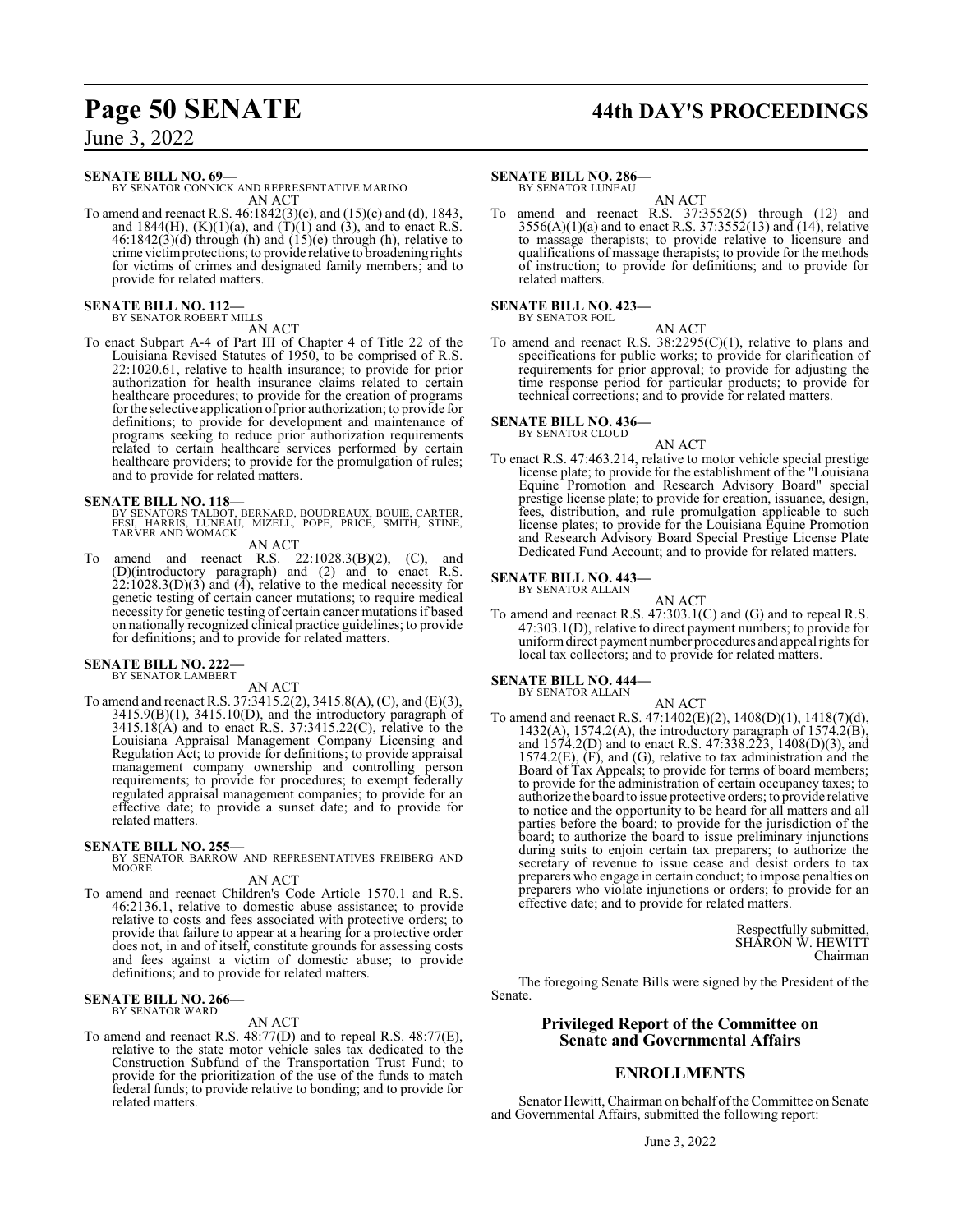# **44th DAY'S PROCEEDINGS Page 51 SENATE** June 3, 2022

To the President and Members of the Senate:

I am directed by your Committee on Senate and Governmental Affairs to submit the following report:

The following Senate Concurrent Resolutions have been properly enrolled:

#### **SENATE CONCURRENT RESOLUTION NO. 39—**

BY SENATORS ALLAIN, BARROW, BOUDREAUX, CARTER,<br>HENSGENS, LUNEAU, MCMATH, FRED MILLS AND POPE AND<br>REPRESENTATIVES ADAMS,BAGLEY,ECHOLS,MCMAHEN,DUSTIN<br>MILLER,PRESSLY,SCHLEGEL AND STAGNI A CONCURRENT RESOLUTION

To urge and request the Louisiana Department of Health to study and develop a proposal for a statewide patient movement plan that identifies load-balancing practices for use during declared disasters, and to submit a report to the House and Senate committees on health and welfare and the House and Senate select committees on homeland security.

#### **SENATE CONCURRENT RESOLUTION NO. 45—**

BY SENATORS MCMATH, BARROW, BOUDREAUX, BOUIE, CARTER,<br>CATHEY, CLOUD, FESI, FIELDS, HEWITT, MILLIGAN, ROBERT MILLS,<br>MIZELL, MORRIS, PEACOCK, POPE, PRICE, REESE, STINE AND WOMACK

## A CONCURRENT RESOLUTION

To create and provide for the Task Force on Administration of State Transportation and Development Services to study national best practice models for the efficient and effective administration of state transportation departments.

#### **SENATE CONCURRENT RESOLUTION NO. 46—** BY SENATOR MCMATH

A CONCURRENT RESOLUTION

To create and provide for the Louisiana Electric Vehicle Task Force to study the economic impact of electric vehicles and to recommend any action or legislation that the task force deems necessary or appropriate.

# **SENATE CONCURRENT RESOLUTION NO. 71—** BY SENATOR PEACOCK

A CONCURRENT RESOLUTION

To commend Mrs. Rosemary Slattery Davis, widow of former State Senator Jackson Beauregard Davis, on the occasion of her one hundredth birthday on May 21, 2022.

> Respectfully submitted, SHARON W. HEWITT Chairman

The foregoing Senate Concurrent Resolutions were signed by the President of the Senate.

#### **Privileged Report of the Committee on Senate and Governmental Affairs**

#### **ENROLLMENTS**

Senator Hewitt, Chairman on behalf ofthe Committee on Senate and Governmental Affairs, submitted the following report:

#### June 3, 2022

To the President and Members of the Senate:

I am directed by your Committee on Senate and Governmental Affairs to submit the following report:

The following Senate Resolutions have been properly enrolled:

#### **SENATE RESOLUTION NO. 129—**

BY SENATOR HEWITT A RESOLUTION

To urge and request the Nursing Supply and Demand Council to study and make recommendations to improve statewide nurse retention in response to the nursing workforce shortage.

#### **SENATE RESOLUTION NO. 131—**

#### BY SENATOR CATHEY A RESOLUTION

To create and provide for the Study Commission on Maternal Health and Wellbeing to research and make recommendations on connecting pregnant women and new mothers, particularly in rural and underserved areas, with resources for the health and wellbeing of the mother and child.

# **SENATE RESOLUTION NO. 140—** BY SENATOR STINE

A RESOLUTION

To urge and request the Commissioner of Insurance to study the issue of insurers failing to timely pay property damage claims after a presidentially or gubernatorially declared disaster or emergency.

#### **SENATE RESOLUTION NO. 144—**

BY SENATOR BARROW A RESOLUTION

To urge and request the Commissioner of Insurance to develop outreach initiatives to assist seniors and special needs individuals to ensure they have an understanding of the property damage claims process and of how an insurer is required to treat them fairly and free from unfair or deceptive acts or practices that may occur after a presidentially or gubernatorially declared disaster or emergency.

#### **SENATE RESOLUTION NO. 158—**

BY SENATORS STINE AND ABRAHAM

- A RESOLUTION
- To commend the St. Louis Catholic High School Lady Saints on winning the 2022 Class 3A track and field championship title.

#### **SENATE RESOLUTION NO. 159—**

BY SENATORS STINE AND ABRAHAM A RESOLUTION

To commend the Barbe High School girls golf team on defending its title at the Louisiana High School Athletic Association (LHSAA) 2022 Division I State Girls Golf Championship.

**SENATE RESOLUTION NO. 160—**

BY SENATOR BARROW A RESOLUTION

To commend the National Coalition of 100 Black Women (NCBW), Incorporated, Metropolitan Baton Rouge Chapter and to recognize, May 26, 2022, as NCBW of Metropolitan Baton Rouge Day at the Louisiana State Capitol.

#### **SENATE RESOLUTION NO. 154—**

BY SENATOR LUNEAU A RESOLUTION

To urge and request the Department of Transportation and Development to study the current structure of the Red River, Atchafalaya, and Bayou Boeuf Levee District and its board operations in comparison to other levee board operations throughout the state, and to report its findings and make recommendations to the Senate Committee on Transportation, Highways and Public Works by March 1, 2023.

#### **SENATE RESOLUTION NO. 179—** BY SENATOR MIZELL

A RESOLUTION

To urge and request the Louisiana Department of Health, Department of Transportation and Development, and Department of Revenue, office of alcohol and tobacco control, to post on their websites, a sample posting with information regarding the National Human Trafficking Resource Center hotline in Mandarin, Cantonese, and Vietnamese.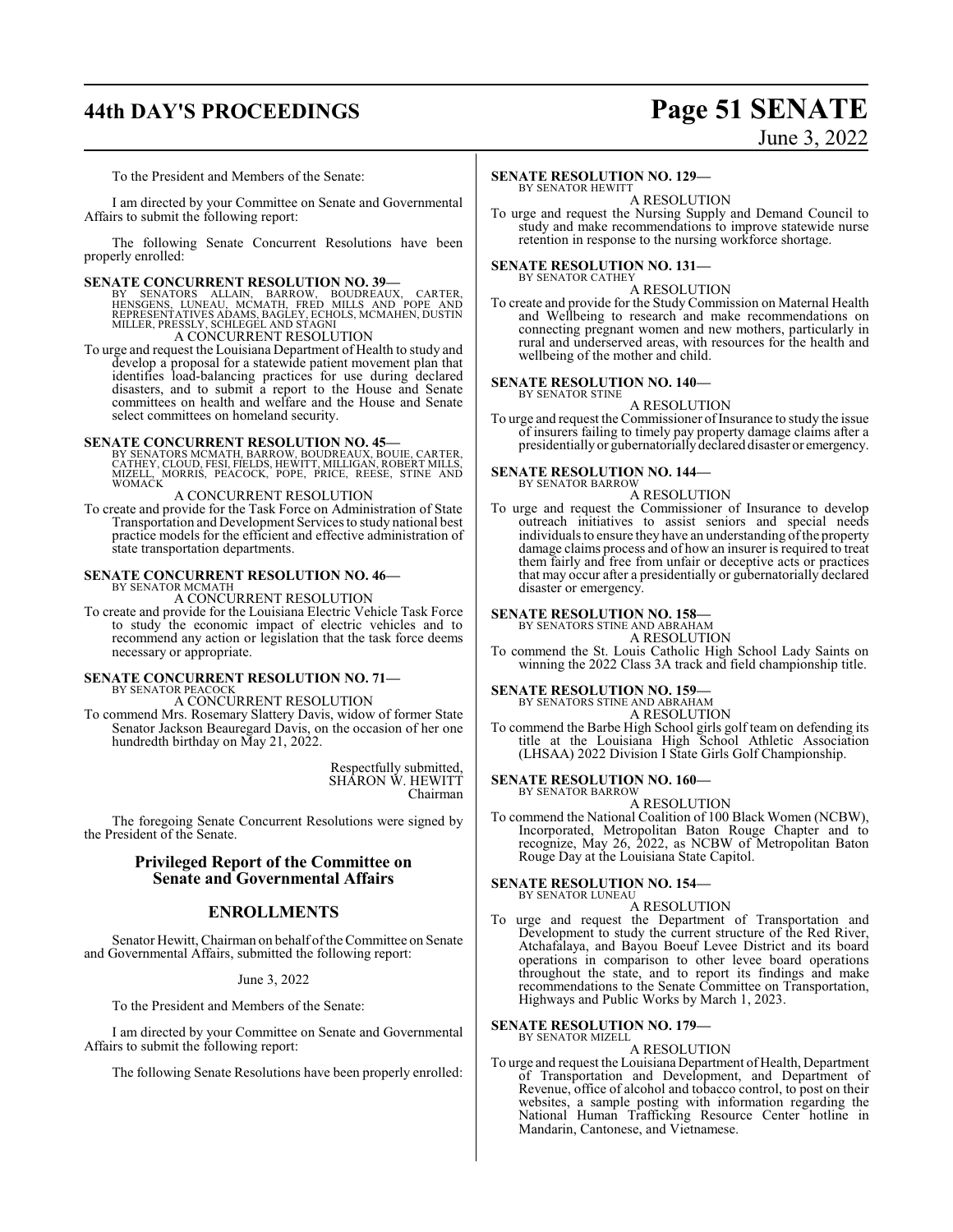# **Page 52 SENATE 44th DAY'S PROCEEDINGS**

June 3, 2022

### **SENATE RESOLUTION NO. 180—**

BY SENATOR MIZELL A RESOLUTION

To create and provide for the Task Force on Human Trafficking Arrests.

#### **SENATE RESOLUTION NO. 183—** BY SENATOR REESE

A RESOLUTION

To express the sincere and heartfelt condolences of the Senate of the Legislature of Louisiana upon the death of Edward Eugene Wilcox Sr.

#### **SENATE RESOLUTION NO. 184—** BY SENATOR ALLAIN

A RESOLUTION

To urge and request the Louisiana Board of Regents, the Louisiana Community and Technical College System, L. E. Fletcher Technical Community College, and the Governor's Office of Homeland Security and Emergency Preparedness to work together to develop a community college resilience center pilot program.

#### **SENATE RESOLUTION NO. 185—**

BY SENATORS BARROW AND FIELDS A RESOLUTION

To commend Leon Valdry on his ninetieth

### **SENATE RESOLUTION NO. 163—**

BY SENATORS BARROW, ALLAIN, BERNARD, BOUIE, CATHEY,<br>CORTEZ, FESI, FOIL, HENSGENS, HEWITT, JACKSON, MCMATH,<br>MILLIGAN, FRED MILLS, ROBERT MILLS, MIZELL, MORRIS,<br>PEACOCK,POPE,PRICE,SMITH,STINE,TALBOT,WARD,WHITEAND<br>WOMACK

A RESOLUTION

To commend the adoption of the United States flag on June 14, 1777, and recognize June 12-18, 2022, as National Flag Week in Louisiana.

#### **SENATE RESOLUTION NO. 165—** BY SENATOR BARROW

A RESOLUTION

To recognize May 9<sup>th</sup> through 13<sup>th</sup> as Economic Development Week and to commend the Baton Rouge North Economic Development District for their efforts in increasing the economic activity and employment opportunities in northern Baton Rouge.

#### **SENATE RESOLUTION NO. 170—** BY SENATOR REESE

A RESOLUTION

To commend the Cal-Cam Fair on the celebration of its one hundredth anniversary.

#### **SENATE RESOLUTION NO. 171—** BY SENATOR MCMATH

A RESOLUTION

To designate May 31, 2022, as Louisiana Music AdvocacyDay at the Louisiana State Capitol.

#### **SENATE RESOLUTION NO. 145—** BY SENATOR BARROW

A RESOLUTION

To create and provide for the Task Force on Expert Testimony for Justification Defense.

#### **SENATE RESOLUTION NO. 146—** BY SENATOR JACKSON

A RESOLUTION

To urge and request the state Department of Education to study the impact adding days to the school calendar has on teachers, and to submit a written report of its findings and any recommendations to the Senate Committee on Education not later than December 1, 2022.

#### **SENATE RESOLUTION NO. 147—**

BY SENATOR HEWITT A RESOLUTION

To create the Task Force on Remote Operations of Public Entities.

#### **SENATE RESOLUTION NO. 151—**

BY SENATOR CARTER A RESOLUTION To create and provide for the Task Force on Early Voting.

## **SENATE RESOLUTION NO. 152—**

BY SENATOR FOIL A RESOLUTION

To urge and request the Louisiana State Law Institute to study and recommend legislation to implement procedures for conducting online judicial sales.

#### **SENATE RESOLUTION NO. 161—** BY SENATOR ALLAIN

A RESOLUTION

To establish the Emerging Energy Codification Task Force to study and make recommendations regarding the codification of laws relative to emerging energy technologies.

# **SENATE RESOLUTION NO. 162—** BY SENATOR BARROW

A RESOLUTION

To urge and request the Louisiana Workforce Commission to implement a study to assess the current rate structure for vocational rehabilitation services and compile data, based on research and a comparison analysis fromother states, to develop a new reimbursement methodology and fee structure that adequately compensates Employment Services Vendors for the services and costs incurred to train, support, and secure employment for persons with disabilities.

#### **SENATE RESOLUTION NO. 164—** BY SENATOR WHITE

A RESOLUTION

To urge and request the office of community development within the division of administration to workwith the Louisiana Watershed Initiative to create an independent watershed region for the Amite River Basin.

# **SENATE RESOLUTION NO. 167—** BY SENATOR BARROW

A RESOLUTION

To create and provide for the Study Commission on Deterring Sex Offenses Against Children.

#### **SENATE RESOLUTION NO. 169—** BY SENATOR WHITE

A RESOLUTION

To express the sincere condolences of the Senate of the Legislature of Louisiana upon the passing of Dustin Hamilton and to commend him for his public service.

#### **SENATE RESOLUTION NO. 172—** BY SENATOR FESI

A RESOLUTION

To commend the South Terrebonne High School baseball team on winning the 2022 Louisiana High School Athletic Association Class 4A Baseball State Championship.

## **SENATE RESOLUTION NO. 173—** BY SENATORS ABRAHAM AND STINE

A RESOLUTION

To commend the Notre Dame High School volleyball team on winning the 2021 Louisiana High School Athletic Association Division IV Volleyball State Championship.

# **SENATE RESOLUTION NO. 175—** BY SENATOR ROBERT MILLS

A RESOLUTION

To commend the teachers selected as 2023 Teacher of the Year Honorees from schools located in Senate District 36 for exemplary and dedicated service.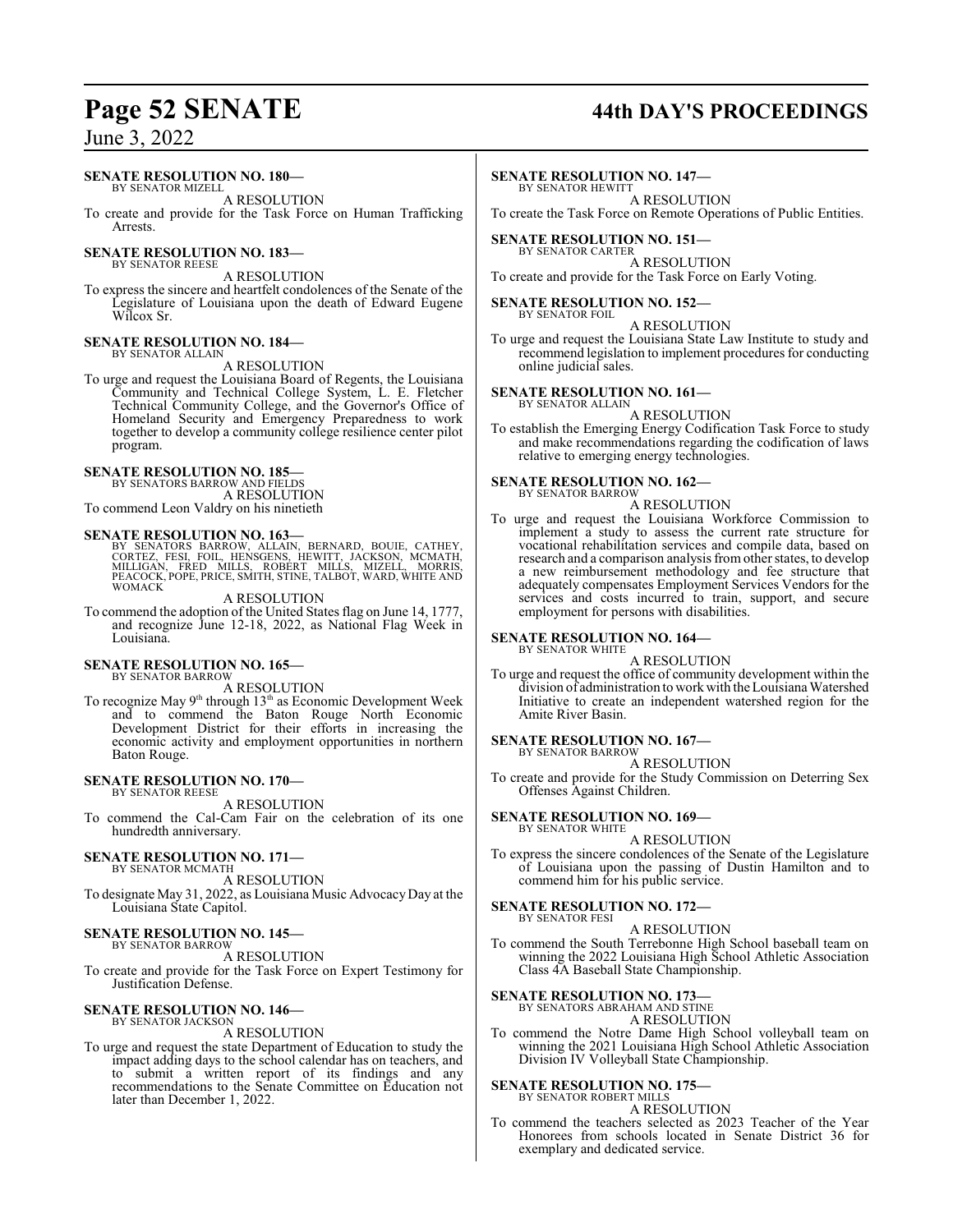# **44th DAY'S PROCEEDINGS Page 53 SENATE**

# June 3, 2022

#### **SENATE RESOLUTION NO. 176—** BY SENATORS ABRAHAM AND STINE

A RESOLUTION

To commend Corine Poncho on her many accomplishments.

#### **SENATE RESOLUTION NO. 177—** BY SENATOR MCMATH

A RESOLUTION

To urge and request the State Board of Elementary and Secondary Education (BESE), the Department of Education, and local school governing authorities to support and implement effective, evidence-based, high-impact tutoring programs to combat COVID-19 learning loss.

> Respectfully submitted, SHARON W. HEWITT Chairman

The foregoing Senate Resolutions were signed by the President of the Senate and presented to the Secretary of State by the Secretary.

#### **Message to the Governor**

#### **SIGNED SENATE BILLS**

#### June 3, 2022

To the Honorable Governor of the State of Louisiana:

The President of the Senate and the Speaker of the House of Representatives have signed the following Senate Bills:

#### **SENATE BILL NO. 5—**

BY SENATOR PRICE AND REPRESENTATIVES ADAMS, BACALA,<br>BOYD, DEVILLIER, ILLG, JEFFERSON, LAFLEUR, LARVADAIN,<br>NELSON ANDTARVER

#### AN ACT

To enact R.S. 11:542.3, relative to the Louisiana State Employees' Retirement System; to provide with respect to a nonrecurring lump-sum supplemental payment to certain retirees and beneficiaries; to provide relative to eligibility for and calculation ofsuch payment; to provide for an effective date; and to provide for related matters.

#### **SENATE BILL NO. 6—**

BY SENATORS PRICE, FIELDS, HENSGENS, ROBERT MILLS, MIZELL, PEACOCK AND TALBOT AND REPRESENTATIVES ADAMS, BOYD, DEVILLIER, ILLG, JEFFERSON, LAFLEUR, LARVADAIN, NELSON AND TARVER

#### AN ACT

To provide a permanent benefit increase to retirees and beneficiaries of the Teachers' Retirement System of Louisiana; to authorize payments funded by the retirement system's experience account; to provide for qualifications for receipt of such payments; to provide relative to the amount of such payments; to provide for an effective date; and to provide for related matters.

- **SENATE BILL NO. 7—** BY SENATORS PRICE, ROBERT MILLS, PEACOCK AND TALBOT AND REPRESENTATIVES ADAMS, BACALA, BOYD, JEFFERSON, LAFLEUR, LARVADAIN, NELSON AND TARVER AN ACT
- To provide a permanent benefit increase to retirees and beneficiaries of the Louisiana State Police Retirement System; to authorize payments funded by the retirement system's experience account; to provide for qualifications for receipt of such payments; to provide relative to the amount of such payments; to provide for an effective date; and to provide for related matters.

- **SENATE BILL NO. 16—**<br>BY SENATOR FRED MILLS AND REPRESENTATIVES BRYANT,<br>HUVAL, MIGUEZ, PIERRE AND SCHLEGEL AN ACT
- To amend and reenact R.S. 27:437(C)(3), relative to the Video Draw Poker Device Fund; to provide for the use of monies in the fund; to provide for an effective date; and to provide for related matters.

#### **SENATE BILL NO. 28—** BY SENATOR ALLAIN

AN ACT To amend and reenact R.S.  $47:201.2(C)(3)(b)(iv)$  and (v), relative to state partnership audit adjustments; to provide for the calculation methodology for distributive shares reported to tiered partners; and to provide for related matters.

# **SENATE BILL NO. 95—** BY SENATOR ALLAIN

AN ACT To amend and reenact R.S.  $47:337.102(H)$  and  $(I)(1)$  and to enact R.S.  $47:337.26(D)(1)(f)$  and  $337.102(C)(10)$ , relative to the Uniform Local Sales Tax Board; to create a multi-parish audit program; to provide for confidentiality of taxpayer information; to provide for the operations of the program; to provide relative to the funding of the board; to provide for reporting on the program to legislative committees; to provide for an effective date; and to provide for related matters.

#### **SENATE BILL NO. 97—**

BY SENATOR BOUDREAUX

AN ACT

To amend and reenact R.S. 37:1203(B), relative to pharmacist licensure by reciprocity; to provide for licensure by reciprocity; and to provide for related matters.

#### **SENATE BILL NO. 106—** BY SENATOR LUNEAU

AN ACT To amend and reenact R.S. 37:21(A) and the introductory paragraph of 21(C), relative to professional and occupational boards and commissions; to provide for suspension of disciplinary proceedings; to provide for terms, conditions, and procedures; and to provide for related matters.

#### **SENATE BILL NO. 108—**

BY SENATOR WARD

AN ACT

To amend and reenact R.S. 32:299.3(A)(1), relative to utility terrain vehicles; to provide for definitions; to provide for a distinction between utility terrain vehicle and recreational off-highway vehicle; and to provide for related matters.

# **SENATE BILL NO. 121—** BY SENATOR BERNARD

AN ACT

To repeal R.S. 37:1227, relative to the display of pharmacy permits; to repeal the requirement for display of a pharmacy permit; and to provide for related matters.

#### **SENATE BILL NO. 145—**

BY SENATOR TALBOT

AN ACT

To amend and reenact R.S. 17:3983(A)(2)(a)(i) and the introductory paragraph of 3991.1(C) and to enact  $\hat{R}$ .S. 17:3983(A)(2)(a)(iv) and 3991.1(A)(5), relative to charter schools; to provide that certain charter proposals may be made directly to the State Board of Elementary and Secondary Education; and to provide for related matters.

**SENATE BILL NO. 167—** BY SENATORS TALBOT, BARROW, CARTER, HENSGENS, LUNEAU, MCMATH, FRED MILLS, MIZELL AND POPE AN ACT

To amend and reenact R.S. 40:2009.25(A), (C) through (E), and (I) and to enact R.S. 40:1563(N), relative to emergency preparedness plans for nursing homes; to provide for the duties of the state fire marshal; to provide for the duties of the Louisiana Department of Health; to provide for an effective date; and to provide for related matters.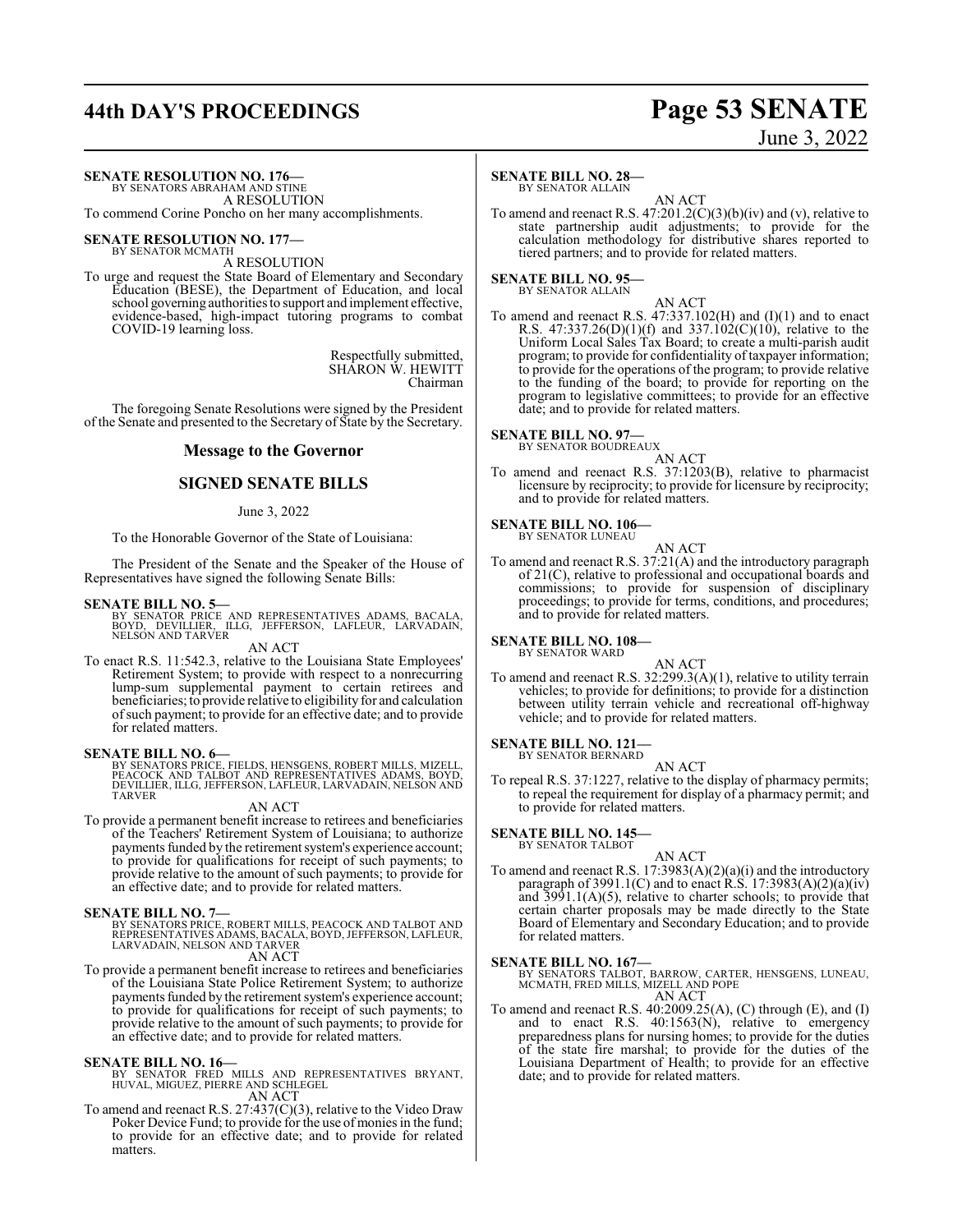#### **SENATE BILL NO. 182—** BY SENATOR FIELDS

AN ACT

To amend and reenact R.S. 14:134(A)(3) and R.S. 40:2405(J)(2)(a) and to enact R.S. 14:134(A)(4), relative to mandatory P.O.S.T. certification revocation; to provide relative to malfeasance in office by public officers and employees; to provide for a revocation hearing to determine whether a peace officer's P.O.S.T. certification will be revoked; and to provide for related matters.

#### **SENATE BILL NO. 244—** BY SENATOR ALLAIN

AN ACT

To enact R.S. 47:337.14.1, relative to reporting requirements for certain local tax collectors; to require the legislative auditor and the Louisiana Uniform Local Sales Tax Board to develop uniform reporting schedules for collectors compensated on the basis of cost of collection; to provide for minimum reporting requirements; to provide for the due date of required reports; and to provide for related matters.

**SENATE BILL NO. 250—** BY SENATOR CONNICK AND REPRESENTATIVES GLOVER AND STEFANSKI AN ACT

To amend and reenact R.S. 17:3703 and R.S. 44:4.1(B)(9), relative to intercollegiate athletics; to provide for the responsibilities of postsecondary education institutions with respect to intercollegiate athletes' compensation; to provide a limitation with respect to public records; to provide for an effective date; and to provide for related matters.

**SENATE BILL NO. 271—** BY SENATOR WOMACK AND REPRESENTATIVE ROMERO AN ACT

To amend and reenact R.S. 38:2212(B)(2) and (H) and to enact R.S.  $38:2211(A)(15)$ , relative to bidding requirements on public works projects; to prohibit additional requirements for information requested by public entities; to provide relative to bidders' information on public bids; to provide for definitions; and to provide for related matters.

#### **SENATE BILL NO. 298—** BY SENATOR BARROW

AN ACT

To enact R.S. 40:2018.3.1, relative to Medicaid coverage for sickle cell disease; to require an annual review of available treatments for sickle cell disease; to require an assessment of Medicaid coverage for sickle cell treatments; to provide for public input; to provide for annual reporting by the Louisiana Department of Health; to provide for a short title; and to provide for related matters.

#### **SENATE BILL NO. 319—**

BY SENATOR FOIL

AN ACT

To amend, reenact, and redesignate R.S. 29:183, 198, 205, 215, 220, 220a, 223 and 232, and to enact R.S. 29:204a, 206a, 214, 217a, 221a, 221b, 222a, 223a, 224, 230, 231a, 231b, 231c, 231d, 231e, and 231f, relative to the Louisiana Code of Military Justice; to provide for punitive articles; to redesignate certain punitive articles to conform with the Uniform Code of Military Justice; to provide for the offense of malingering; to provide for the offense of misconduct as a prisoner; to provide for the offense of fraudulent enlistment, appointment or separation; to provide for the offense of forgery; to provide for the offense of wearing unauthorized insignia, decoration, badge, ribbon, device, or lapel button; to provide for endangerment offenses; to provide for the offense of communicating threats; to provide for the offense of wrongful broadcast or distribution of intimate visual images; to provide for the offense of sexual assault; to provide for the offense of depositing obscene matter in the mail; to provide for the offense of fraudulent use of credit cards, debit cards, or other access devices; to provide for the offense of false pretenses to obtain services; to provide for the offense of

# **Page 54 SENATE 44th DAY'S PROCEEDINGS**

receiving stolen property; to provide for offenses concerning government computers; to provide for the offense of making, drawing, or uttering check, draft, or order without sufficient funds; to provide for frauds against the government; to provide for the offense of stalking; to provide for the offense of subornation of perjury; to provide for the offense of obstructing justice; to provide for the offense of misprision of serious offense; to provide for the offense of wrongful refusal to testify; to provide for the offense of prevention of unauthorized seizure of property; to provide for the offense of noncompliance with procedural rules; to provide for the offense of retaliation; and to provide for related matters.

### **SENATE BILL NO. 324—**

BY SENATOR CARTER

AN ACT To amend and reenact R.S.  $37:761(A)(4)$  and  $(C)$  and  $764(A)(2)$  and (5) and (D) and to repeal R.S.  $37:761(D)$  and  $764(E)$ , relative to qualifications for licensure by the Louisiana State Board of Dentistry; to provide for licensing examinations for dentists; to provide for citizenship requirements for dental hygienists; to provide for licensing examinations for dental hygienists; and to provide for related matters.

#### **SENATE BILL NO. 337—**

BY SENATOR SMITH AND REPRESENTATIVES BRYANT, CARRIER,<br>WILFORD CARTER, FIRMENT, FONTENOT, ILLG, IVEY, MAGEE,<br>GREGORY MILLER, ROBERT OWEN, SCHLEGEL AND ZERINGUE AN ACT

To amend and reenact R.S. 14:98.8(C), relative to driving offenses; to provide relative to operating a vehicle while under suspension for certain prior offenses; to provide for enhanced penalties; and to provide for related matters.

**SENATE BILL NO. 370—** BY SENATOR HARRIS AND REPRESENTATIVE GAROFALO AN ACT

To amend and reenact Children's Code Articles 897(B)(2) and  $899(B)(2)(c)$  and to enact Children's Code Article  $899(B)(2)(h)$ , relative to conditions for probation; to authorize the court to require the child and parent or legal guardian to participate in a court-approved decisionmaking course; and to provide for related matters.

# **SENATE BILL NO. 379—** BY SENATOR PEACOCK

AN ACT

To amend and reenact R.S. 14:95.1(A), relative to illegal carrying and discharge of weapons; to prohibit possession of a firearm or carrying a concealed weapon by persons convicted of certain felonies; to provide for consideration of certain juvenile offenses; and to provide for related matters.

# **SENATE BILL NO. 383—** BY SENATOR PEACOCK

- AN ACT
- To amend and reenact R.S. 37:223, relative to advertisements; to provide for advertisements of legal services; to require certain disclosures; to provide for terms and conditions; and to provide for related matters.

# **SENATE BILL NO. 424—** BY SENATOR STINE

AN ACT

To enact R.S. 34:851.36(B)(3), relative to vessels; to provide for the operation of motorboats; to provide for boating safety classes; to provide for exceptions; to provide for boat liveries; to provide for terms and conditions; and to provide for related matters.

#### **SENATE BILL NO. 429—**

BY SENATOR WOMACK AND REPRESENTATIVE ROMERO AN ACT

To amend and reenact R.S. 38:2248(B), relative to public works contracts; to provide with respect to substantial completion of public works; to provide for notice and itemization of work to be performed; and to provide for related matters.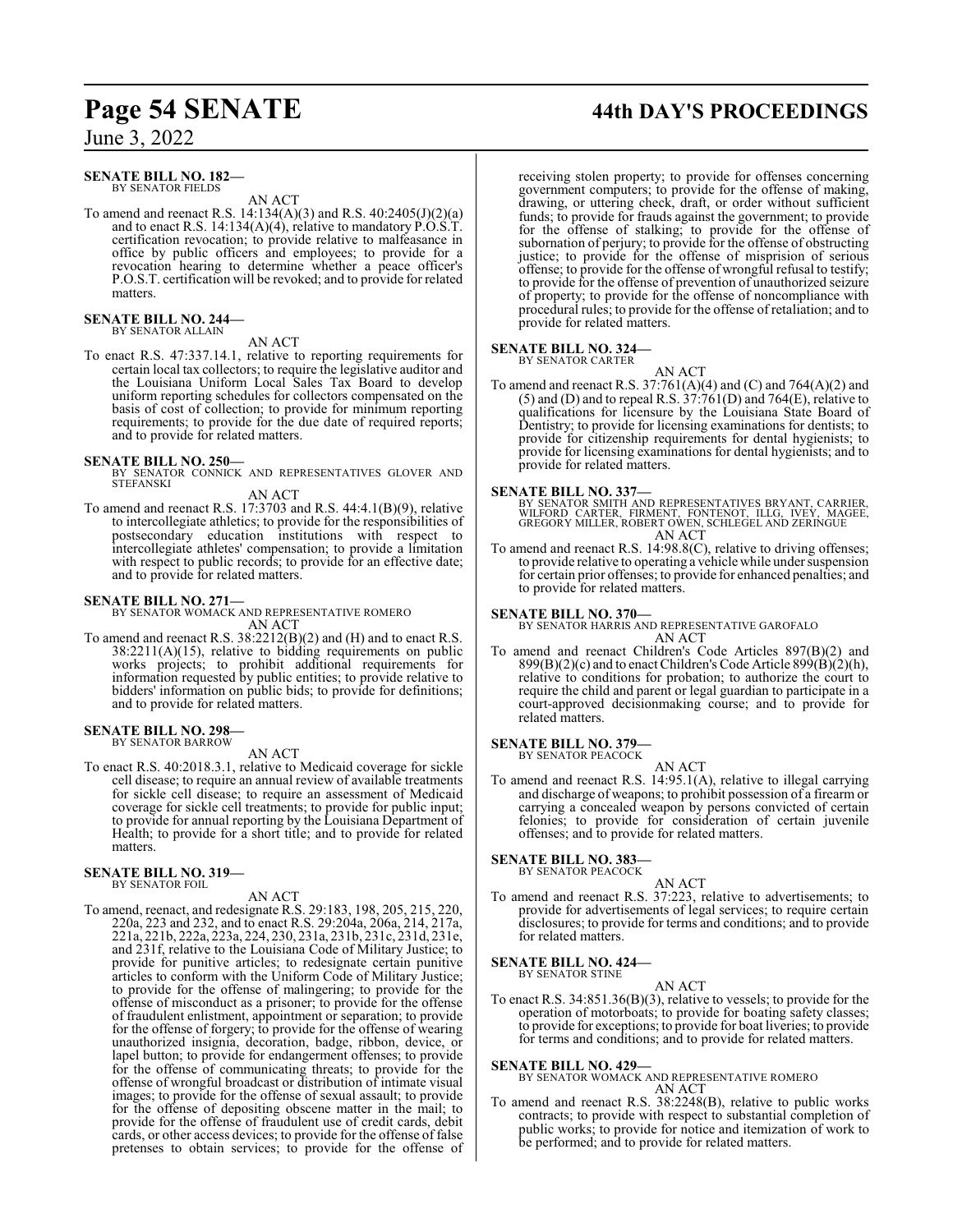# **44th DAY'S PROCEEDINGS Page 55 SENATE**

# June 3, 2022

#### **SENATE BILL NO. 437—**

BY SENATOR ROBERT MILLS AND REPRESENTATIVES GAROFALO, MCFARLAND AND SEABAUGH AN ACT

To enact Part IV-A of Chapter 28 of Title 3 of the Louisiana Revised Statutes of 1950, to be comprised of R.S. 3:4351.1 through 4351.16, relative to forestry and agriculture; to authorize the creation of the timber and agriculture transportation group selfinsurance fund; to provide with respect to group self-insurance funds; to provide for requirements; to provide for definitions; to provide with respect to the qualifications for membership; to provide for regulatory authority; to provide for excess or reinsurance insurance; to provide for the management of assets and investments; to provide for liabilities and the payment of claims; to provide for audits, examinations, and investigations; to provide for licensed insurance producers; to provide for insolvencies; to provide for civil actions for enforcement; to provide for reporting; to provide penalties for noncompliance; to provide for due process rights; to provide for dissolution; and to provide for related matters.

#### **SENATE BILL NO. 465—** BY SENATOR CONNICK

AN ACT

To amend and reenact R.S. 38:330.1(C)(2)(c), (3)(a), (b), and (c), and (4)(a), relative to flood protection authorities; to provide for vacancies on a flood protection authority board; to provide for nominating committees; to provide for the custodian of records; to provide for notifications; and to provide for related matters.

and they are hereby presented for executive approval.

Respectfully submitted, YOLANDA J. DIXON Secretary of the Senate

#### **Message to the Secretary of State**

#### **SIGNED SENATE CONCURRENT RESOLUTIONS**

June 3, 2022

To the Honorable Secretary of State:

The President of the Senate and the Speaker of the House of Representatives have signed the following Senate Concurrent Resolutions:

#### **SENATE RESOLUTION NO. 39—**

BY SENATORS REESE, ABRAHAM, ALLAIN, BARROW, BERNARD,<br>BOUDREAUX, BOUIE, CARTER, CONNICK, CORTEZ, FESI, FIELDS,<br>FOIL, HARRIS, HENSGENS, HEWITT, LAMBERT, LUNEAU, MCMATH,<br>MILLIGAN, FRED MILLS, ROBERT MILLS, MIZELL, MORRIS,<br>PEA

A RESOLUTION

To commend Senator and Mrs. Stewart Arthur Cathey Jr. on the joyous occasion of their marriage.

#### **SENATE RESOLUTION NO. 45—**

BY SENATOR FIELDS A RESOLUTION

To express the sincere and heartfelt condolences of the Senate of the Legislature of Louisiana upon the passing of Mrs. Virginia Valdry.

#### **SENATE RESOLUTION NO. 46—** BY SENATOR MIZELL

A RESOLUTION

To highly commend the Louisiana State University women's basketball team and coaching staff on a stellar season reaching the 2021-2022 NCAA Women's basketball tournament, for an outstanding season, and to commend Coach Kim Mulkey on being named Coach of the Year by the Associated Press.

#### **SENATE RESOLUTION NO. 71—**

BY SENATOR SMITH A RESOLUTION

To commend Miss Madison Elizabeth Smith upon her reign as Queen of the 2022 Mystick Krewe of Louisianians Washington Mardi Gras Ball.

#### **Message to the Secretary of State**

## **SIGNED SENATE CONCURRENT RESOLUTIONS**

June 3, 2022

To the Honorable Secretary of State:

The President of the Senate and the Speaker of the House of Representatives have signed the following Senate Concurrent Resolutions:

#### **SENATE CONCURRENT RESOLUTION NO. 28—**

BY SENATORS FOIL, BARROW, BOUDREAUX, CARTER, HENSGENS, LUNEAU AND FRED MILLS A CONCURRENT RESOLUTION

To urge and request the Louisiana Department of Health and Louisiana commercial health insurance payors to increase reimbursement rates for autism therapy services.

#### **SENATE CONCURRENT RESOLUTION NO. 31—** BY SENATOR JACKSON

A CONCURRENT RESOLUTION

To establish the Related Services Advisory Commission, within the state Department of Education, to study the level of supports statewide for students with special needs and exceptionalities through an examination of the ratio of service providers to students and the impact on service implementation.

#### **SENATE CONCURRENT RESOLUTION NO. 42—** BY SENATOR TALBOT

A CONCURRENT RESOLUTION

To suspend until sixty days after final adjournment of the 2023 Regular Session of the Legislature of Louisiana the provisions of R.S.  $51:1286(C)(2)(c)$ , which limit the Department of Culture, Recreation and Tourism's purchase of in-state media advertisements to an amount not exceeding ten percent of all funds used for the purchase of media advertisements.

#### **SENATE CONCURRENT RESOLUTION NO. 58—**

BY SENATOR PEACOCK AND REPRESENTATIVES AMEDEE,<br>CARRIER, ROBBY CARTER, EDMONSTON, FISHER, GAROFALO,<br>HODGES, JEFFERSON, JENKINS, LARVADAIN, MACK, MARINO,<br>CHARLES OWEN, PIERRE, PRESSLY, SCHAMERHORN,<br>SEHEXNAYDER, SCHLEGEL, THO

#### A CONCURRENT RESOLUTION

To express support for the strengthening of the partnership with Taiwan and for the expansion of Taiwan's role on the global stage.

**SENATE CONCURRENT RESOLUTION NO. 70**<br>BY SENATORS BARROW, BERNARD, BOUDREAUX, BOUIE, CARTER,<br>CATHEY, CONNICK, CORTEZ, FOIL, HENRY, HEWITT, JACKSON,<br>LUNEAU, MCMATH, MILLIGAN, FRED MILLS, ROBERT MILLS,<br>MIZELL, PEACOCK, POPE, A CONCURRENT RESOLUTION

#### To recognize and commemorate the  $50<sup>th</sup>$  anniversary of the enactment of Title IX and to celebrate its history and impact.

# **SENATE CONCURRENT RESOLUTION NO. 72—** BY SENATOR PEACOCK

A CONCURRENT RESOLUTION

To commend the creators of the film, The Five Priests, on being honored as an Official Selection and Monthly Winner at the Cannes World Film Festival for independent filmmakers along with twenty-six other international festivals of note.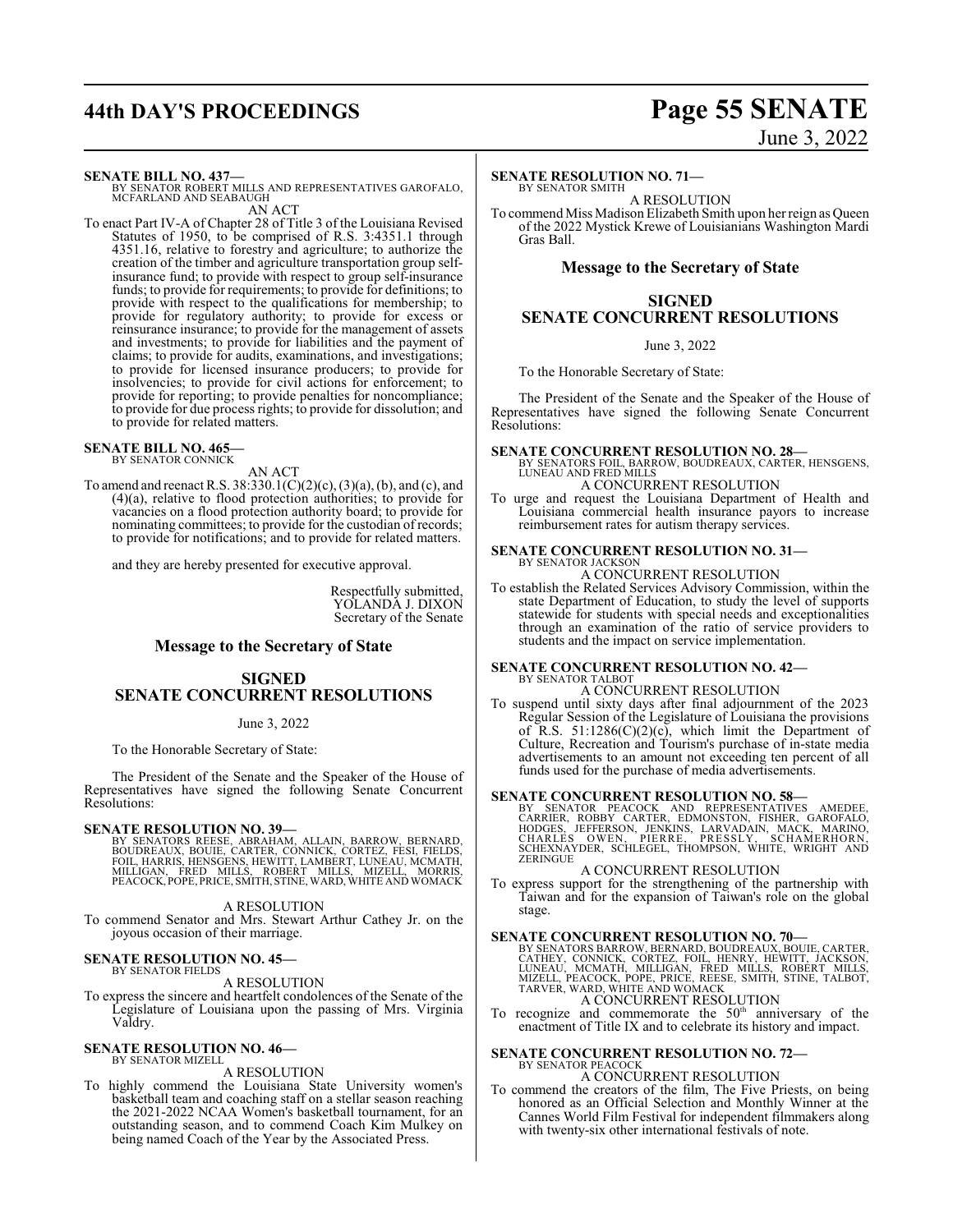# **Page 56 SENATE 44th DAY'S PROCEEDINGS**

June 3, 2022

#### **SENATE CONCURRENT RESOLUTION NO. 61—**

BY SENATORS LAMBERT AND PRICE AND REPRESENTATIVES BACALA, BRASS, EDMONSTON AND SCHEXNAYDER A CONCURRENT RESOLUTION

To commend the St. Amant High School softball team on winning the Louisiana High School Athletic Association 2022 Class 5A state championship.

**SENATE CONCURRENT RESOLUTION NO. 41—BY SENATORS CONNICK, ABRAHAM, BARROW, BOUDREAUX, BOUE, CARTER, CLOUD, FOLLS, ROBERT MILLS, MICHOCK, POPE, PRICE, REESE, STINE, TALBOT AND WOMACK AND REPRESENTATIVE CORMIER A CONCURRENT** 

To urge and request the legislative auditor to review the Belle Chasse bridge and tunnel public-private partnership project and if applicable, to develop recommendations for future publicprivate partnership projects based on best practices.

#### **SENATE CONCURRENT RESOLUTION NO. 60—** BY SENATOR PEACOCK

## A CONCURRENT RESOLUTION

To commend the Loyola College Prep Girls soccer team on winning the Louisiana High School Athletic Association 2022 Division III State Championship.

#### **SENATE CONCURRENT RESOLUTION NO. 63—**

BY SENATORS FIELDS, ABRAHAM, ALLAIN, BARROW, BERNARD,<br>BOUDREAUX,BOUIE,CARTER,CATHEY,CLOUD,CONNICK,CORTEZ,<br>FESI, FOIL, HARRIS, HENRY, HENSGENS, HEWITT, JACKSON,<br>LAMBERT, LUNEAU, MCMATH, MILLIGAN, FRED MILLS, ROBERT<br>MILLS, M

A CONCURRENT RESOLUTION

To commend Jeanne C. Johnston for her years of dedicated service to the Louisiana Legislature and the state of Louisiana and to congratulate her upon her retirement.

#### **SENATE CONCURRENT RESOLUTION NO. 62—**

BY SENATORS FRED MILLS AND ALLAIN AND REPRESENTATIVES BACALA, BEAULLIEU, FISHER, GAROFALO, GLOVER, MIGUEZ AND **THOMPSON** 

#### A CONCURRENT RESOLUTION

To express the sincere and heartfelt condolences ofthe Legislature of Louisiana upon the untimely death of Marty James Trahan and to recognize and commend a life well spent in service to his community.

#### **SENATE CONCURRENT RESOLUTION NO. 65—** BY SENATOR MIZELL

A CONCURRENT RESOLUTION

To commend and acknowledge the volunteers and members of the 2022 ConcernedWomen for America'sEncourage-A-Legislator Project.

**SENATE CONCURRENT RESOLUTION NO. 66—**<br>
BY SENATOR PEACOCK AND REPRESENTATIVES DUPLESSIS,<br>
ECHOLS, FISHER, GLOVER, JEFFERSON, JENKINS, LAFLEUR, LYONS,<br>
PHELPS, PIERRE, PRESSLY AND RISER A CONCURRENT RESOLUTION

To commend the Delta Lambda Omega Chapter of Alpha Kappa Alpha Sorority, Inc. on the occasion of seventy-five years of dedicated service.

> Respectfully submitted, YOLANDA J. DIXON Secretary of the Senate

#### **Message from the House**

#### **SIGNED HOUSE BILLS AND JOINT RESOLUTIONS**

June 2, 2022

To the Honorable President and Members of the Senate:

I am directed to inform your honorable body that the Speaker of the House of Representatives has signed the following House Bills and Joint Resolutions:

#### **HOUSE BILL NO. 21—**

BY REPRESENTATIVE BACALA AN ACT

To enact R.S. 11:2225.5 and to repeal R.S. 11:107.2, 243(A)(8),  $246(A)(8)$ , and  $2225(A)(7)$ , relative to the Municipal Police Employees' Retirement System; to establish a funding deposit account; to provide for source of funding therefor; to authorize the board of trustees to adjust employer contribution rates; to provide for additional payments to retirees, survivors, and beneficiaries; to provide for funding of, eligibility for, and payment of the additional payments; to provide for payment of system liabilities; and to provide for related matters.

#### **HOUSE BILL NO. 49—**

BY REPRESENTATIVE HUVAL

AN ACT To enact R.S. 47:338.223, relative to the town of Henderson; to authorize the town to levy a hotel occupancy tax; to provide for the use of tax revenues; and to provide for related matters.

#### **HOUSE BILL NO. 102—**

BY REPRESENTATIVE MUSCARELLO AN ACT

To amend and reenact R.S. 15:574.4.1(A)(1), relative to parole consideration and hearings; to provide relative to the time period for parole rehearings for certain prisoners; and to provide for related matters.

#### **HOUSE BILL NO. 123—**

BY REPRESENTATIVE MIKE JOHNSON

- AN ACT
- To amend and reenact R.S. 29:26.1(B)(6)-(11), (C)(3)(b), (D)(1), and  $(E)(2)$  and to enact R.S.  $29:26.1(B)(12)$ , relative to the Louisiana National Guard; to provide for definitions; to provide for disability claims and death benefits; to provide for availability of disability and death benefits; to provide for subsequent disabilities; and to provide for related matters.

## **HOUSE BILL NO. 156—** BY REPRESENTATIVE FREIBERG

- AN ACT
- To amend and reenact R.S.  $15:587(A)(1)(j)(ii)$  and  $587.1(B)(1)(c)$ and R.S. 17:15(C) and to repeal R.S. 15:587.1(A)(2), relative to teacher certification; to require criminal background checks for those applying for an educator credential or teaching authorization; to require criminal background checks upon the renewal, advancement, or other modification of an existing certification or teaching authorization; to authorize the state Department of Education to charge a fee for such purposes; to provide for effectiveness; and to provide for related matters.

#### **HOUSE BILL NO. 185—**

BY REPRESENTATIVE CHARLES OWEN AN ACT

To amend and reenact R.S. 17:3399.31, 3399.32(E), and 3399.35(3) and (5) and to enact R.S. 17:3399.32(F) and (G) and 3399.38, relative to expressive activities at public postsecondary education institutions;to authorize institutions to require permits for expressive activities and to charge fees associated with such permits; to provide for policies and definitions; and to provide for related matters.

#### **HOUSE BILL NO. 193—**

BY REPRESENTATIVE FREEMAN

AN ACT

To enact R.S. 25:762.1, relative to the city of New Orleans; to provide relative to historic preservation districts and landmarks commissions; to provide relative to regulations established by such districts and commissions; to provide relative to the violation of such regulations; to provide relative to penalties imposed for certain violations; and to provide for related matters.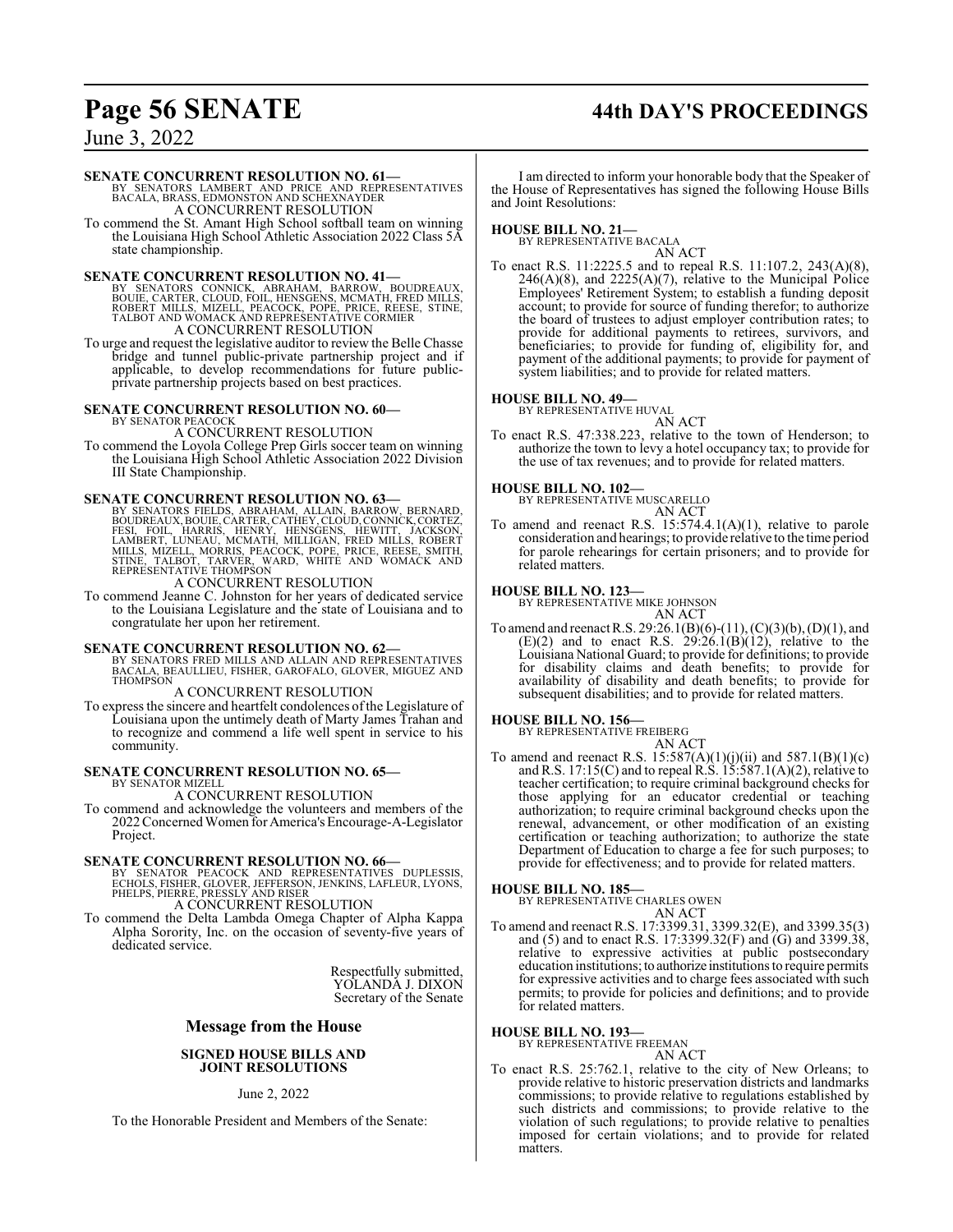# **44th DAY'S PROCEEDINGS Page 57 SENATE**

# June 3, 2022

**HOUSE BILL NO. 272—** BY REPRESENTATIVE JEFFERSON

AN ACT

To amend and reenact R.S. 9:327(B), 331, 355.15, and 365, relative to mental health evaluations in divorce and child custody proceedings; to provide for the qualifications of certain mental health professionals; to prohibit ex parte communication; to provide for definitions; and to provide for related matters.

**HOUSE BILL NO. 291—**

BY REPRESENTATIVES EDMONDS, AMEDEE, BACALA, ECHOLS,<br>EMERSON, GAROFALO, HARRIS, HODGES, HORTON, IVEY, NEWELL,<br>ORGERON, CHARLES OWEN, RISER, SCHAMERHORN, SELDERS, STAGNI, VILLIO, AND WHEAT

AN ACT

To amend and reenact R.S. 40:2009.25(A), (B), (C)(introductory paragraph), (D), (E), (F)(introductory paragraph), (9), and (12), and (H), relative to regulation of nursing homes; to revise laws pertaining to emergency preparedness among nursing homes; to require that all nursing homes maintain in effect emergency preparedness plans approved by the Louisiana Department of Health; to repeal a geographic limitation pertaining to nursing home emergency preparedness plan requirements; and to provide for related matters.

#### **HOUSE BILL NO. 319—**

BY REPRESENTATIVE CREWS

AN ACT

To amend and reenact R.S.  $2:602(A)(1)$  and to enact R.S.  $2:602(A)(3)$  and  $(4)$ , relative to the appointment and qualifications of the Shreveport Airport Authority commissioners; to require the appointment of at least one commissioner with aviation experience after a certain date; to require documentation evidencing the requisite experience; and to provide for related matters.

**HOUSE BILL NO. 323—** BY REPRESENTATIVES NELSON, BRYANT, DUPLESSIS, EDMONDS, EDMONSTON, FONTENOT, GREEN, HUGHES, JEFFERSON, JENKINS,<br>LARVADAIN, MARCELLE, MCKNIGHT, DUSTIN MILLER, MOORE,<br>NEWELL, PIERRE, SELDERS, AND THOMPSON

AN ACT

To enact R.S. 15:745.4, relative to the confinement of inmates; to provide relative to persons committed to the custody of the Department of Public Safety and Corrections who are confined in a parish jail; to create the Back on Track Louisiana Pilot Program; to provide relative to participation in the program; to provide relative to payments to local jails; to provide relative to funding; and to provide for related matters.

# **HOUSE BILL NO. 357—** BY REPRESENTATIVE JENKINS

AN ACT

To amend and reenact R.S. 18:534(B)(2)(a) and (c), relative to changing polling places in a period prior to an election; to provide relative to the authority to change the location of polling places; to provide for definitions; and to provide for related matters.

## **HOUSE BILL NO. 359—**

BY REPRESENTATIVES BEAULLIEU AND GAROFALO AN ACT

To enact R.S. 18:425.2, relative to elections; to provide relative to directives and guidance from the federal government regarding elections; to require certain notifications regarding such directives and guidance; to prohibit implementation of directive and guidance under certain circumstance; to prohibit acceptance of federal funds for elections under certain circumstances; to provide for an effective date; and to provide for related matters.

# **HOUSE BILL NO. 384—** BY REPRESENTATIVE WHEAT

AN ACT

To amend and reenact R.S.  $44:4.1(B)(26)$  and to enact R.S. 40:2193.6, relative to pediatric dayhealth care facilities licensed by the Louisiana Department of Health; to require that such facilities install cameras at their licensed premises; to require such facilities to develop and disseminate policies concerning cameras installed at their premises; to provide requirements and limitations with respect to the location and placement of such cameras; to provide authorizations and restrictions with respect to video and audio recordings made by such cameras; to exempt such video and audio recordings from the provisions of the Public Records Law; to provide for an effective date; and to provide for related matters.

**HOUSE BILL NO. 416—** BY REPRESENTATIVES MARINO, BRASS, FREEMAN, CHARLES OWEN, AND SCHLEGEL

AN ACT To amend and reenact R.S. 17:392.1(F)(1)(introductory paragraph) and (2) and to enact R.S. 17:392.1(F)(3) and 3996(B)( $\overline{67}$ ), relative to screening of public school students for impediments to learning; to provide relative to reports to the state Department of Education and to the legislature regarding students with dyslexia; and to provide for related matters.

#### **HOUSE BILL NO. 456—**

BY REPRESENTATIVE NELSON

AN ACT To amend and reenact R.S. 24:31, relative to legislative per diem payments; to allow certain members of the legislature to receive per diem payments as non-taxable travel allowances rather than compensation; and to provide for related matters.

#### **HOUSE BILL NO. 551—**

BY REPRESENTATIVE ILLG

AN ACT To amend and reenact R.S.  $26:274(A)(2)$  and  $308(C)(8)$ , relative to alcohol beverage control; to provide relative to permits for dealers in beverages of low alcohol content; to provide relative to local permits; to provide for exceptions for delivery; and to provide for related matters.

#### **HOUSE BILL NO. 598—**

BY REPRESENTATIVES SELDERS, BOYD, AND FISHER AN ACT

To amend and reenact R.S. 40:1730.33, relative to building codes and inspections; to provide for the applicability of building codes; to provide for determining the applicable codes; to expressly require the inspector to conduct inspections under the proper codes; to provide for the resolution of ambiguity in determining the applicable code; to provide for the scope of inspector authority; and to provide for related matters.

#### **HOUSE BILL NO. 615—**

BY REPRESENTATIVE FREEMAN AND SENATORS BARROW,<br>BERNARD, BOUDREAUX, CORTEZ, FESI, HEWITT, JACKSON, FRED<br>MILLS, MIZELL, PRICE, REESE, SMITH, STINE, TARVER, AND WHITE<br>AN ACT

To amend and reenact R.S.  $44:3(A)(4)(b)(ii)$  and to enact R.S.  $44:3(K)$ , relative to public records; to provide relative to disclosure; to provide relative to law enforcement investigative records; to provide for disclosure to certain individuals; and to provide for related matters.

#### **HOUSE BILL NO. 652—**

BY REPRESENTATIVE HILFERTY AN ACT

To amend and reenact R.S. 33:4090(A) and to enact R.S. 33:4159.1 and 4159.2, relative to the Sewerage and Water Board of New Orleans; to provide relative to the powers and duties granted to the New Orleans City Council with respect to the board; to provide relative to costs associated with sewer and water connections; and to provide for related matters.

**HOUSE BILL NO. 677—** BY REPRESENTATIVES JORDAN, LANDRY, AND WILLARD AND SENATOR FRED MILLS

#### AN ACT

To enact R.S. 22:1034.1, relative to health insurance coverage; to require a health coverage plan to limit the cost-sharing amount for enrollees prescribed insulin; to require certain inclusion of insulin relative to drug formularies; to provide for definitions; to provide for effectiveness; and to provide for related matters.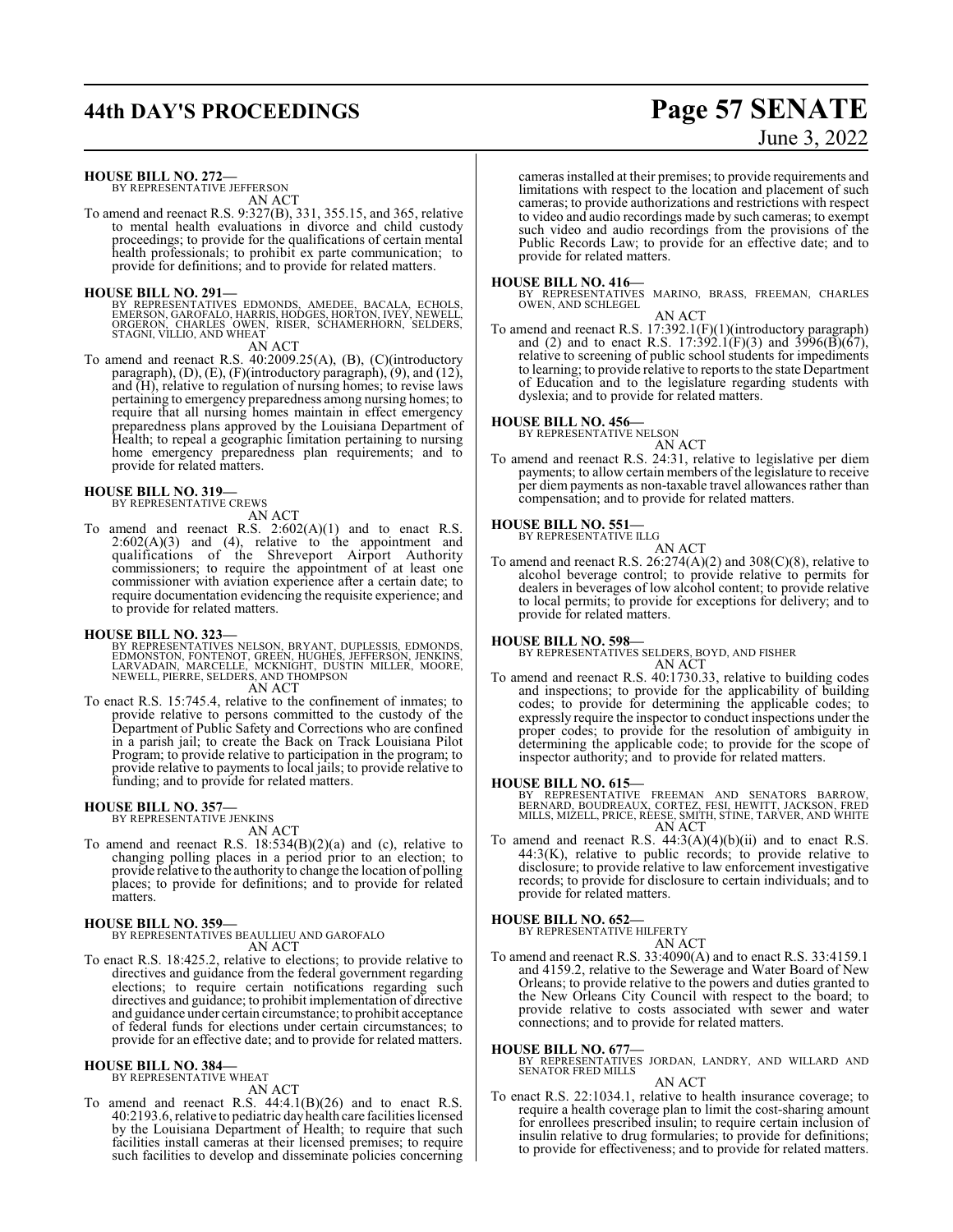#### **HOUSE BILL NO. 689—**

BY REPRESENTATIVE SCHAMERHORN AN ACT

To amend and reenact R.S. 56:306.2(B), 306.3, 306.4(Section heading) and (C)(1), and 306.5(A) and to enact R.S. 56:306.1 and  $30\overline{6}$ .2(A)(2), relative to licenses; to create the retail seafood dealer's license; to provide for license required to buy and sell seafood; and to provide for related matters.

#### **HOUSE BILL NO. 693—** BY REPRESENTATIVE STEFANSKI

AN ACT

To amend and reenact R.S. 27:3(13)(i) and 27(A)(introductory paragraph) and (1), relative to the Gaming Control Law; to provide relative to the definition of "institutional investors"; to provide relative to the criteria for suitability for institutional investors; to provide for an effective date; and to provide for related matters.

#### **HOUSE BILL NO. 703—**

BY REPRESENTATIVE GREGORY MILLER AN ACT

To enact R.S. 9:2784.1, relative to repair contracts following a natural disaster; to provide for venue for disputes arising from the contract; to provide for nullification of certain terms; to provide for rescission of the contract; to provide for notice; to provide for exceptions; and to provide for related matters.

#### **HOUSE BILL NO. 733—**

BY REPRESENTATIVE HORTON AND SENATOR SMITH AN ACT

To enact R.S. 32:191.1(F), relative to penalties for vehicle violations; to provide for the application of certain penalties to violations of any driver or operator of a vehicle; and to provide for related matters.

#### **HOUSE BILL NO. 739—**

- BY REPRESENTATIVES LYONS, ADAMS, BOYD, BRYANT, CORMIER,<br>DUPLESSIS, FISHER, FREEMAN, GLOVER, GREEN, HUGHES,<br>JEFFERSON, JENKINS, LAFLEUR, LANDRY, LARVADAIN, MARCELLE,<br>NEWELL, PIERRE, SELDERS, THOMPSON, WHITE, AN ACT
- To enact R.S. 49:149.65, relative to public buildings and grounds; to provide for an appropriate memorial for Oscar James Dunn within Memorial Hall; to provide for funds for the establishment and maintenance of the memorial; and to provide for related matters.

#### **HOUSE BILL NO. 745—** BY REPRESENTATIVE GREEN

AN ACT

To enact R.S. 40:2537, relative to officer disciplinary matters; to provide for whistleblower protection; and to provide for related matters.

# **HOUSE BILL NO. 762—** BY REPRESENTATIVE ZERINGUE

AN ACT

To amend and reenact R.S. 56:1684(D)(1) and to enact R.S. 36:610(B)(13), R.S. 56:10(B)(17), and Part VI of Chapter 8 of Title 56 of the Louisiana Revised Statutes of 1950, to be comprised of R.S. 56:1931 through 1936, relative to the Louisiana Outdoors Forever Program; to create the Louisiana Outdoors Forever Program and the Louisiana Outdoors Forever Fund; to provide for executive branch organization; to create a project selection board and a technical advisory board; to provide for board membership and duties; to provide for programeligibility and applications; to provide for natural areas; to provide for administrative rules; to provide for program termination; and to provide for related matters.

# **HOUSE BILL NO. 803—** BY REPRESENTATIVE GADBERRY

AN ACT

To amend and reenact R.S. 40:1730.28(A)(3)(e) and (f) and (7), the heading of Part IV-C of Chapter 8 of Title 40 of the Louisiana Revised Statutes of 1950, 1730.41 through 1730.45, and

# **Page 58 SENATE 44th DAY'S PROCEEDINGS**

1730.49(D) and  $(E)(1)$ (introductory paragraph), (a), and (2), to enact R.S. 40:1730.22(F), 1730.28(A)(8), 1730.28.4, and 1730.28.5, and to repeal R.S. 40:1730.28(A)(3)(g) and 1730.46 through 1730.48, relative to building codes; to provide for a short title; to provide for definitions; to provide for the heading of Part IV-C of Chapter 8 of Title 40 of the Louisiana Revised Statutes of 1950; to provide for energy conservation standards; to provide for applicable alterations and repairs; to provide for training and technical assistance; to create the energy code commission; and to provide for related matters.

**HOUSE BILL NO. 825—** BY REPRESENTATIVE GREGORY MILLER AN ACT

To repeal R.S. 32:664(D) and 666(D), relative to chemical tests for intoxication; to provide relative to the authority of certain persons to withdraw blood and administer such tests; and to provide for related matters.

#### **HOUSE BILL NO. 867—**

BY REPRESENTATIVE MOORE AN ACT

To amend and reenact R.S.  $32:267(A)(2)$  and (E), to enact R.S. 32:267(A)(3) and (4), and to repeal R.S. 32:57.4 and 267.1, relative to the designation of highway safety corridors by the Department of Transportation and Development; to remove references to electronic enforcement; to provide for penalties; to provide for definitions; and to provide for related matters.

#### **HOUSE BILL NO. 893—** BY REPRESENTATIVE HUGHES

AN ACT

To amend and reenact R.S. 15:827.1(E)(2), 827.2(A)(2) and (3), and 827.3 and to repeal R.S.  $15:827.2(D)(7)$ , relative to the Department ofPublic Safetyand Corrections; to provide relative to the reentry preparation program; to require the department to enter into cooperative endeavors or contracts to provide entrepreneurial educational opportunities for eligible offenders; to provide with respect to reporting of financial and other impacts of criminal justice reinvestment legislation; to provide with respect to the calculation and allocation of savings attributable to such legislation; and to provide for related matters.

#### **HOUSE BILL NO. 938—**

BY REPRESENTATIVE DUSTIN MILLER

AN ACT To amend and reenact R.S. 4:150(A) and 169(A)(3), relative to horse racing; to extend the term of certain licenses; to provide for renewal; to provide an expiration date; to make technical changes; to provide for an effective date; and to provide for related matters.

#### **HOUSE BILL NO. 963—**

BY REPRESENTATIVE ORGERON AND SENATORS FIELDS,JACKSON, ROBERT MILLS, MIZELL, AND TALBOT

## AN ACT

To enact R.S. 17:276.1 and 3996(B)(67), relative to required instruction in public schools; to require instruction in water safety for public school students; to provide relative to materials used for such instruction; to require public school governing authorities to adopt policies to implement such instruction; and to provide for related matters.

#### **HOUSE BILL NO. 1055—**

BY REPRESENTATIVE HUGHES

AN ACT

To amend and reenact R.S. 4:158.1 and 160(B) and to enact R.S. 4:147(7) and (8), 158.2, 160(C), and 164, and R.S. 27:393.1, relative to horse racing; to provide for specific duties of the Louisiana State Racing Commission; to provide for standards and employment; to provide for written reports; to provide for a fund; and to provide for related matters.

and asked that the President of the Senate affix his signature to the same.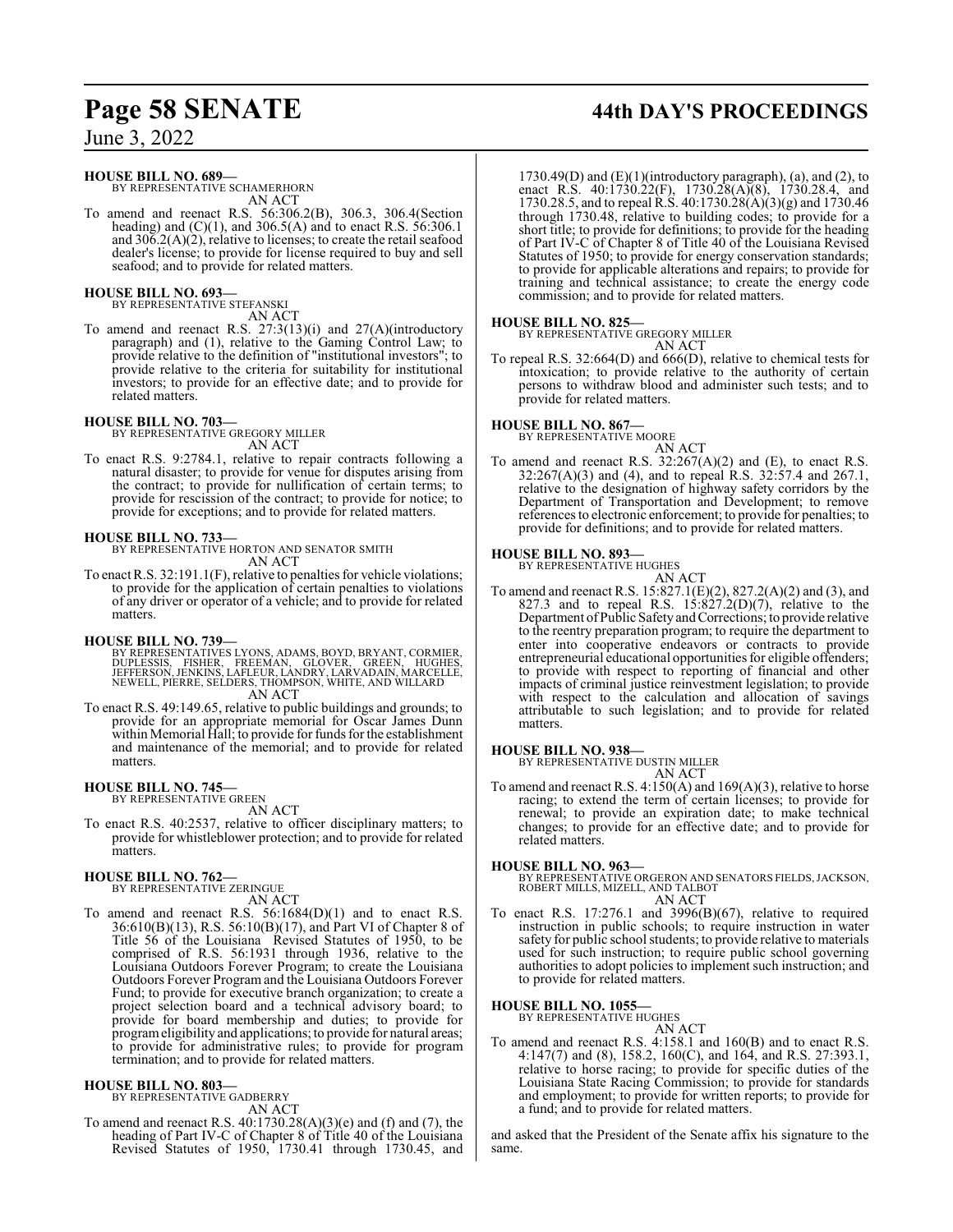# **44th DAY'S PROCEEDINGS Page 59 SENATE**

Respectfully submitted, MICHELLE D. FONTENOT Clerk of the House of Representatives

The House Bills and Joint Resolutions contained herein were signed by the President of the Senate.

#### **Message from the House**

#### **SIGNED HOUSE BILLS AND JOINT RESOLUTIONS**

June 3, 2022

To the Honorable President and Members of the Senate:

I am directed to inform your honorable body that the Speaker of the House of Representatives has signed the following House Bills and Joint Resolutions:

#### **HOUSE BILL NO. 57—**

BY REPRESENTATIVE HOLLIS AN ACT

To amend and reenact R.S. 9:1145 and 1147, relative to homeowners associations; to provide relative to privileges; to provide for notice to certain owners; to provide for time periods; to provide for procedures for cancellation of certain privileges; to provide for attorney fees; and to provide for related matters.

#### **HOUSE BILL NO. 100—**

BY REPRESENTATIVE DESHOTEL AN ACT

To amend and reenact R.S. 33:3005, relative to the Avoyelles Parish Local Government Gaming Mitigation Fund; to provide relative to deposits into the fund; to change requirements for payment from the fund; and to provide for related matters.

**HOUSE BILL NO. 136—**<br>BY REPRESENTATIVES MARINO, BISHOP, BOURRIAQUE, BOYD,<br>BRASS, BROWN, ROBBY CARTER, WILFORD CARTER, CORMIER,<br>DAVIS, DESHOTEL, DEVILLIER, DUBUISSON, DUPLESSIS,<br>EDMONSTON, EMERSON, FISHER, FREEMAN, FREIBER AN ACT

To amend and reenact R.S. 17:7.2(D) and to enact R.S. 17:7.2(A)(7), relative to teacher education programs; to require that such programs include dyslexia education; to provide relative to the powers and duties of the State Board of Elementary and Secondary Education; to provide for applicability; and to provide for related matters.

## **HOUSE BILL NO. 145—**

BY REPRESENTATIVE EDMONSTON

- AN ACT
- To amend and reenact R.S.  $49:953.1(B)(2)(a)$  and 968(B)(introductory paragraph), (D)(1)(b)(introductory paragraph) and (K)(1) and to enact R.S. 49:950.1, relative to the Administrative Procedure Act; to require notification of legislators during the procedure for adoption ofrules; to provide for the submission of specified reports regarding rules to legislators; to provide for an effective date; and to provide for related matters.

#### **HOUSE BILL NO. 161—**

BY REPRESENTATIVE LYONS AN ACT

To amend and reenact R.S. 24:31.4(A) and (C), relative to the office expense allowance for members ofthe legislature; to provide for the amount of the allowance; to provide for an effective date; and to provide for related matters.

#### **HOUSE BILL NO. 224—**

BY REPRESENTATIVE GREGORY MILLER AN ACT

To amend and reenact R.S.  $24:202(F)(1)$  and (G), relative to meetings of the Louisiana State Law Institute; to provide for the location of meetings; to provide for meetings via electronic means; to provide for the authority of the Louisiana State Law Institute; to provide for definitions; and to provide for related matters.

# **HOUSE BILL NO. 423—** BY REPRESENTATIVE MINCEY

AN ACT

To enact R.S. 17:2119 and 3996(B)(67), relative to voter registration; to require public school governing authorities to provide an opportunity for certain high school seniors to register to vote; to provide relative to methods for such registration; to prohibit the involvement of certain organizations; to provide for policies; and to provide for related matters.

**HOUSE BILL NO. 431—** BY REPRESENTATIVE JORDAN AN ACT

To enact R.S. 15:622.1, relative to the use of DNA in criminal investigations; to provide relative to sexual assault collection kits; to provide relative to the comparison of DNA; to provide relative to criminal investigations; to prohibit the use of DNA in certain circumstances; and to provide for related matters.

# **HOUSE BILL NO. 539—** BY REPRESENTATIVE FIRMENT

AN ACT To amend and reenact R.S. 51:451(A) and to enact R.S. 37:2175.3(A)(12) through (18) and R.S. 51:452, relative to property insurance; to prohibit contractors from engaging in certain acts related to an insured's property insurance claim; to prohibit sellers of goods and services from assisting in paying an insured's deductible; to provide contract language advising insureds oftheir duty to pay their property insurance deductible; and to provide for related matters.

**HOUSE BILL NO. 546—** BY REPRESENTATIVES MINCEY, BRASS, HARRIS, JEFFERSON, CHARLES OWEN, SCHLEGEL, ST. BLANC, AND TARVER AN ACT

To amend and reenact R.S. 17:7(6)(b)(i)(aa) and to repeal R.S. 17:7.1(A)(7), relative to teacher preparation and certification; to revise requirements for entry into a teacher preparation program; to revise requirements for initial certification ofschool teachers; to provide for an effective date; and to provide for related matters.

**HOUSE BILL NO. 553—** BY REPRESENTATIVE MCKNIGHT AN ACT

To amend and reenact R.S. 40:1047(A)(introductory paragraph) and  $(2)$ ,  $(B)$ , and  $(C)$ , and to repeal R.S. 40:1047 $(A)$  $(3)$  through  $(6)$ , (D), and (E), relative to suitability requirements for persons associated with production of therapeutic marijuana; to provide for definitions; to prohibit government agencies from conducting suitability investigations as a requirement for licensure to produce therapeutic marijuana; to require employees of contractors to submit to criminal background checks; to permit contractors to conduct background checks as a condition of employment; to provide for an effective date; and to provide for related matters.

#### **HOUSE BILL NO. 558—**

BY REPRESENTATIVES WILLARD AND GREEN AN ACT

To enact R.S. 22:1892(A)(6), relative to claims settlement practices; to provide for a statement of insurance settlement proceeds; and to provide for related matters.

June 3, 2022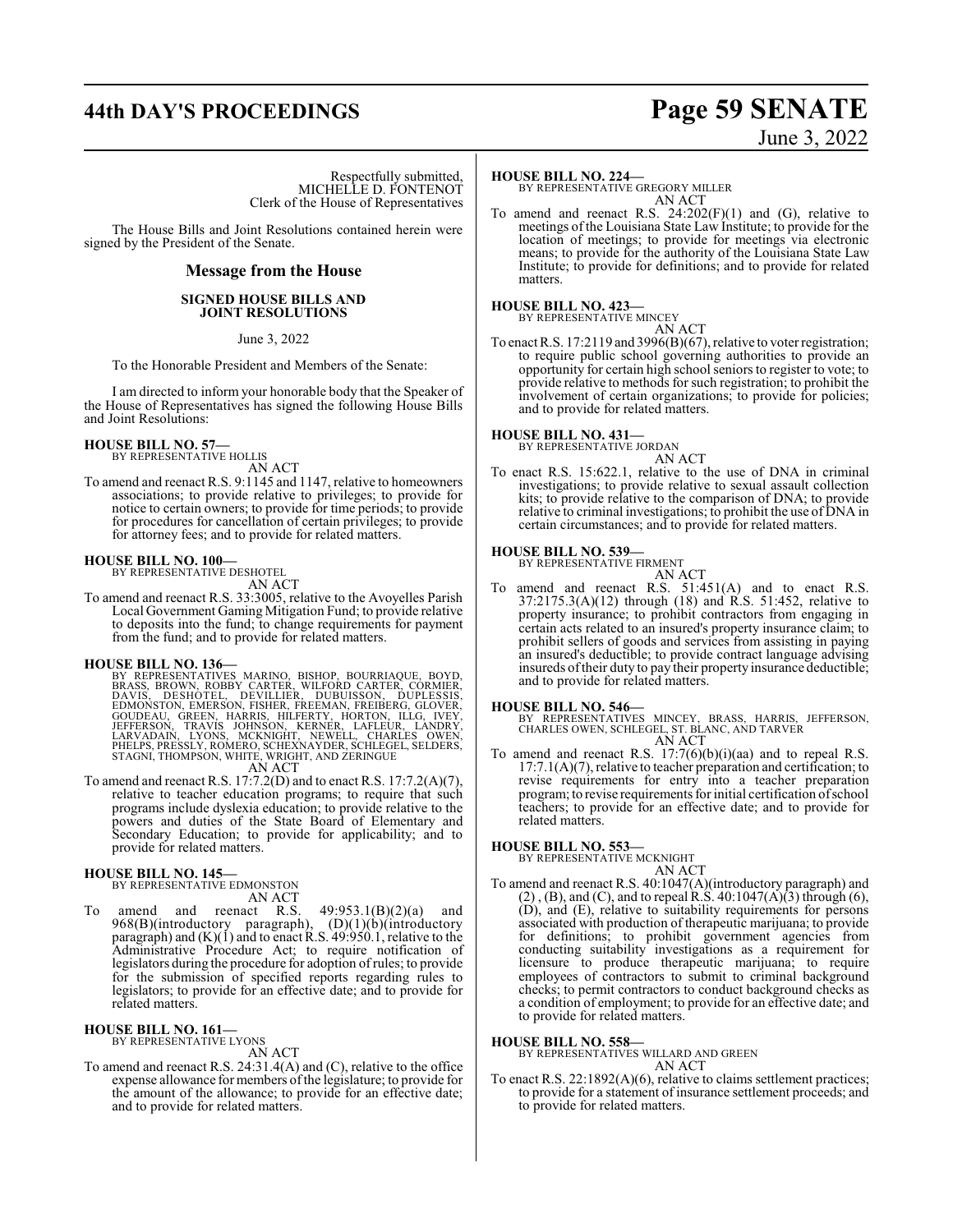## **HOUSE BILL NO. 627—**

BY REPRESENTATIVE BRYANT AN ACT

To enact R.S. 14:68.4(C), relative to the crime of unauthorized use of a motor vehicle; to provide relative to criminal penalties; and to provide for related matters.

#### **HOUSE BILL NO. 628—** BY REPRESENTATIVE BRYANT

AN ACT

To amend and reenact R.S. 15:574.4(A)(2), relative to parole; to provide relative to parole eligibility; to provide that persons convicted of an offense that is both a crime of violence and a sex offense shall not be eligible for parole; to provide for prospective and retroactive application; and to provide for related matters.

# **HOUSE BILL NO. 629—** BY REPRESENTATIVE BRYANT

AN ACT

To enact Code of Criminal Procedure Article 162.4, relative to search warrants; to provide relative to a search without a warrant; to prohibit the search without a warrant of a person's residence based on the odor of marijuana; and to provide for related matters.

#### **HOUSE BILL NO. 662—**

BY REPRESENTATIVE ZERINGUE

AN ACT

To amend and reenact R.S. 13:61(E), relative to the Judicial Council; to provide relative to the review of judicial districts and appellate circuits; to provide for annual reporting; to provide relative to judgeships; and to provide for related matters.

#### **HOUSE BILL NO. 773—**

BY REPRESENTATIVES GLOVER AND JENKINS AN ACT

To authorize and provide for the transfer of certain state property; to authorize the transfer of certain state property in Caddo Parish; to provide for the property description; to provide for the reservation of mineral rights; to provide terms and conditions; to provide an effective date; and to provide for related matters.

**HOUSE BILL NO. 786—**<br>BY REPRESENTATIVES WILLARD, ADAMS, BACALA, CARRIER,<br>DAVIS, DUBUISSON, DUPLESSIS, FREEMAN, HILFERTY, ILLG,<br>JORDAN, KERNER, LYONS, MARCELLE, NELSON, NEWELL, PRESSLY,<br>THOMAS, THOMPSON, BOYD, BUTLER, WILF DESHOTÈL, EDMONDS, FISHER, GAINES, GLOVER, GOUDEAU,<br>GREEN,HUGHES,JEFFERSON,JENKINS,TRAVISJOHNSON,LAFLEUR,<br>LANDRY, LARVADAIN, MCFARLAND, DUSTIN MILLER, PIERRE, SCHAMERHORN, SELDERS, STAGNI, AND WHITE

AN ACT

To amend and reenact R.S. 51:2312(A)(1) and to enact R.S. 51:2401, relative to certain small business grants; to provide for the authority of the Department of Economic Development; to create the Small Business Innovation Retention Fund; to provide for uses of monies in the fund; to provide for eligibility of applicants; and to provide for related matters.

#### **HOUSE BILL NO. 795—**

BY REPRESENTATIVES PRESSLY, BACALA, BRYANT, BUTLER,<br>WILFORD CARTER, CORMIER, CREWS, DAVIS, DESHOTEL,<br>DUBUISSON, DUPLESSIS, FISHER, FREEMAN, GLOVER, GREEN,<br>HILFERTY, HUGHES, ILLG, JENKINS, TRAVIS JOHNSON, JORDAN,<br>LAFLEUR, L

#### AN ACT

To amend and reenact R.S. 51:2312(A)(1) and to enact R.S. 51:2401, relative to certain small business grants; to provide for the authority of the Department of Economic Development; to create the Small Business Innovation Recruitment Fund; to provide for uses of monies in the fund; to provide for limitations on appropriations from the fund; to provide for the administration of grants; to provide for eligibility of applicants; and to provide for related matters.

# **Page 60 SENATE 44th DAY'S PROCEEDINGS**

**HOUSE BILL NO. 796—**<br>BY REPRESENTATIVES WILLARD, ADAMS, BACALA, BOYD, BRASS,<br>BRYANT, BUTLER, CARRIER, WILFORD CARTER, CORMIER, DAVIS,<br>DESHOTEL, DUBUÍSSON, DUPLESSIS, EDMONDS, FISHER, FREEMAN,<br>GLOVER, GOUDEAU, GREEN, HILFE AN ACT

To amend and reenact R.S. 51:2312(A)(1) and to enact R.S. 51:2401, relative to certain small business grants; to provide for the authority of the Department of Economic Development; to create the Small Business Innovation Fund; to provide for uses of monies in the fund; to provide for the administration of grants; to provide for eligibility of applicants; to provide for an effective date; and to provide for related matters.

#### **HOUSE BILL NO. 802—**

BY REPRESENTATIVE WRIGHT

AN ACT To enact Chapter 22 of Title 6 of the Louisiana Revised Statutes of 1950, to be comprised of R.S. 6:1401 and 1402, relative to digital assets; to provide definitions; to allow financial institutions and trust companies to serve as custodians of digital assets; to provide for parameters and procedures; and to provide for related matters.

## **HOUSE BILL NO. 834—** BY REPRESENTATIVE ILLG

AN ACT

To amend and reenact R.S.  $9:154(A)(16)$  and (17) and to enact R.S. 9:153(12)(i), 154(A)(18), and 157.1, relative to unclaimed property; to provide relative to definitions; to provide relative to the definition of "property" for a sports wagering account; to provide relative to abandoned property; to provide relative to abandoned funds in a sports wagering account; to prohibit charges by a licensee or sports wagering account operator on abandoned sports wagering accounts; and to provide for related matters.

#### **HOUSE BILL NO. 896—**

BY REPRESENTATIVE MCFARLAND AN ACT

To amend and reenact R.S. 9:2800.27(G), relative to recoverable past medical expenses; to provide for exemptions; to provide for prospective application; and to provide for related matters.

### **HOUSE BILL NO. 898—**

BY REPRESENTATIVE DEVILLIER

AN ACT To enact R.S. 33:1377, relative to parishes and municipalities; to provide relative to the powers of parishes and municipalities with respect to the use and storage of liquefied petroleum gas; to prohibit parishes and municipalities from enacting certain ordinances relative to permit applications; and to provide for related matters.

## **HOUSE BILL NO. 1061— (Substitute for House Bill No. 520 by Representative Hughes)**<br>BY REPRESENTATIVE HUGHES AND SENATOR BARROW

- AN ACT
- To amend and reenact R.S. 40:1216.1(G) and to enact R.S. 40:1216.1(A)(10), relative to procedures for victims ofsexuallyoriented criminal offenses; to provide for emergency contraception; to provide for informational materials relating to emergency contraception; to provide for definitions; to provide for an effective date; and to provide for related matters.

and asked that the President of the Senate affix his signature to the same.

> Respectfully submitted, MICHELLE D. FONTENOT Clerk of the House of Representatives

The House Bills and Joint Resolutions contained herein were signed by the President of the Senate.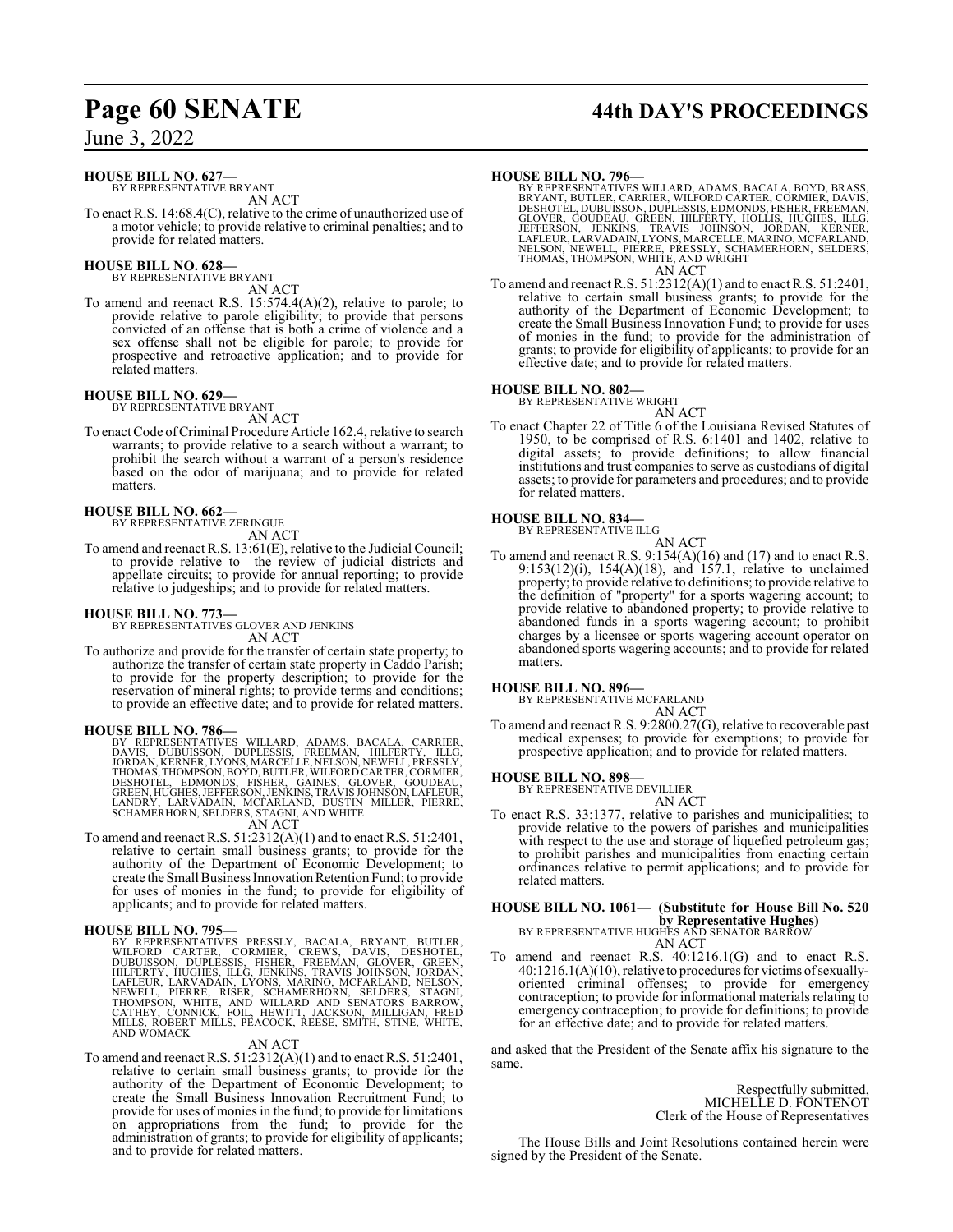# **44th DAY'S PROCEEDINGS Page 61 SENATE**

# June 3, 2022

#### **Message from the House**

#### **SIGNED HOUSE BILLS AND JOINT RESOLUTIONS**

June 3, 2022

To the Honorable President and Members of the Senate:

I am directed to inform your honorable body that the Speaker of the House of Representatives has signed the following House Bills and Joint Resolutions:

## **HOUSE BILL NO. 35—** BY REPRESENTATIVE FARNUM

AN ACT

To amend and reenact R.S. 18:196(A)(1) and (D) and to enact R.S. 18:192.1, relative to the annual canvass of persons registered to vote; to provide for a supplemental annual canvass of persons registered to vote; to provide relative to an inactive list of voters; to provide for updating voter registration information; to provide for an effective date; and to provide for related matters.

# **HOUSE BILL NO. 99—** BY REPRESENTATIVE MCMAHEN

AN ACT

To enact R.S. 14:2(B)(40), relative to crimes of violence; to add resisting a police officer with force or violence to the list of crimes of violence; and to provide for related matters.

**HOUSE BILL NO. 160—** BY REPRESENTATIVES LANDRY, AMEDEE, FONTENOT, MAGEE, ORGERON, AND ZERINGUE AN ACT

To enact Code of Civil Procedure Article 4731(C), relative to leases; to provide relative to federally declared national disasters; to provide relative to abandonment; to provide for repossession of the premises; to provide for an exception; to provide for damages; and to provide for related matters.

**HOUSE BILL NO. 260—** BY REPRESENTATIVES MAGEE AND GREEN AN ACT

To enact R.S. 40:1800, relative to firearms; to provide for definitions; to provide for limitation of liability; to provide for an exception; and to provide for related matters.

#### **HOUSE BILL NO. 264—**

BY REPRESENTATIVE SEABAUGH AN ACT

To amend and reenact Code of Civil Procedure Article 1201(C), relative to service of citation; to provide for the serving of the original petition with the supplemental or amended petition to additional defendants; and to provide for related matters.

#### **HOUSE BILL NO. 300—**

BY REPRESENTATIVES DEVILLIER, BOYD, BRASS, BUTLER,<br>WILFORD CARTER, CREWS, DESHOTEL, DUPLESSIS, EDMONDS,<br>EMERSON, FISHER, FRIEMAN, GADBERRY, GOUDEAU, GREEN,<br>HARRIS, JORDAN, LAFLEUR, LARVADAIN, LYONS, NEWELL,<br>CHARLÉS OWEN, P AN ACT

To amend and reenact R.S. 37:1368(C) and (D), 1371(A)(1), and 1380(A) and to enact R.S. 37:1368(K), relative to licensure for plumbers; to remove references to restricted licensure; to require issuance of licenses in certain circumstances; to provide criteria for issuance of certain licenses; to make technical changes; and to provide for related matters.

**HOUSE BILL NO. 346—** BY REPRESENTATIVES THOMPSON, ADAMS, AMEDEE, BACALA, BAGLEY, BOYD, BRASS, CARRIER, RÖBBY CARTER, CREWS, DAVIS,<br>DUBUISSON, ECHOLS, FEDMONDS, FISHER, FREEMAN, FREIBERG,<br>GAROFALO, GLOVER, GOUDEAU, GREEN, HARRIS, HILFERTY,<br>HUGHES, ILLG, IVEY, JEFFERSON, MIKE JOHNSON, TRAVIS<br>JOHN TARVER, TURNER, VILLIO, WHEAT, WHITE, AND WRIGHT AND<br>SENATORS ABRAHAM, BARROW, BERNARD, CARTER, FOIL,<br>JACKSON, REESE, SMITH, STINE, WARD, AND WOMACK AN ACT

To enact R.S. 17:7.6, relative to education; to establish a program for the purpose of awarding scholarships to students in certain teacher preparation programs; to provide for program administration; to create a fund for the purpose of funding the program; to require rules relative to the program and the fund; and to provide for related matters.

**HOUSE BILL NO. 364—** BY REPRESENTATIVES MCKNIGHT, AMEDEE, BISHOP, COUSSAN, DAVIS, IVEY, LACOMBE, CHARLES OWEN, AND PRESSLY AN ACT

To enact R.S. 17:3394, relative to the powers and duties of public postsecondary education management boards; to require a disciplinary hearing process for students and student organizations accused of committing non-academic offenses; and to provide for related matters.

#### **HOUSE BILL NO. 371—**

BY REPRESENTATIVES MCMAHEN, BAGLEY, ROBBY CARTER,<br>EDMONSTON,GLOVER,GREEN,HODGES,HORTON,MIKEJOHNSON,<br>MAGEE,DUSTIN MILLER,RISER,AND THOMPSON AN ACT

To amend and reenact R.S. 14:34.2(A)(2) and 108.2(B), relative to offenses against law enforcement; to provide relative to the definition of "police officer" for the crimes of battery of a police officer and resisting a police officer with force or violence; to add juvenile detention facility officers to the definitions of "police officer"; and to provide for related matters.

#### **HOUSE BILL NO. 440—**

BY REPRESENTATIVES PHELPS, LANDRY, MOORE, AND SCHLEGEL AN ACT

To enact R.S. 17:280.1, relative to school curricula; to require public schools to incorporate eating disorder instruction into existing curricula; to provide for rules and regulations; and to provide for related matters.

**HOUSE BILL NO. 463—**<br>BY REPRESENTATIVES SEABAUGH, AMEDEE, CREWS, EDMONSTON,<br>FRIEMAN, HORTON, MCCORMICK, MIGUEZ, AND WRIGHT<br>AN ACT

To amend and reenact R.S.  $14:95(A)(4)$ , (G), and  $(H)(1)$  and to repeal R.S. 14:95(A)(5), relative to the illegal carrying of weapons; to provide for the removal of knives as illegally carried weapons; and to provide for related matters.

#### **HOUSE BILL NO. 491—**

BY REPRESENTATIVES BACALA AND GAROFALO AN ACT

To amend and reenact R.S. 14:65(A), relative to simple robbery; to amend the definition of simple robbery; to provide relative to when a person is part of a group of individuals and the person has the intent to take anything of value from a retail establishment; and to provide for related matters.

#### **HOUSE BILL NO. 505—**

BY REPRESENTATIVE JEFFERSON AN ACT

To amend and reenact R.S. 40:1131(introductory paragraph), 1133.2(A)(1) and (B)(introductory paragraph),  $1133.4(A)(4)$ , 1133.5(2), 1133.8(D) and (E), 1133.10(introductory paragraph),  $1133.13(A)(1)$ , and  $1203.1$  (introductory paragraph) and  $\overline{(5)}$  and to enact R.S.  $40:1131(24)$  through  $(26)$ ,  $1133.2(B)(5)$ , 1133.5(11) and (12), 1133.10(9), 1133.17, 1133.18, and  $1135.1(A)(2)(e)$  and  $(8)$ , relative to emergency medical services; to define certain terms for purposes of laws pertaining to emergency medical personnel; to require that certified ambulance operators receive certification from the bureau of emergency medical services of the Louisiana Department of Health; to provide conditions, procedures, and standards relative to certification of ambulance operators; to provide for fees for such certification; to provide for duties of certified ambulance operators and to establish grounds for disciplinaryaction against such personnel; to include certified ambulance operators within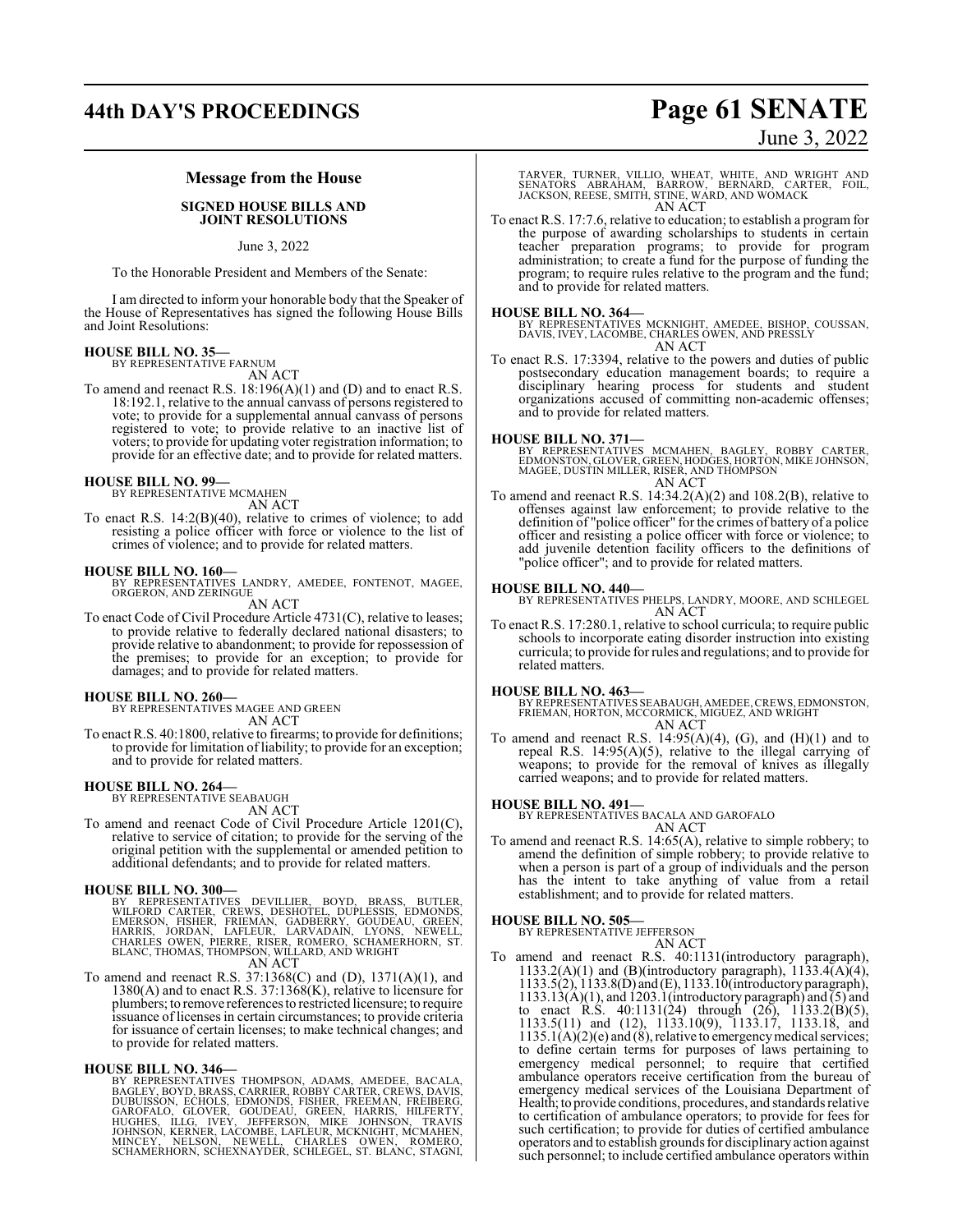# **Page 62 SENATE 44th DAY'S PROCEEDINGS**

June 3, 2022

laws requiring criminal history checks on certain nonlicensed persons who provide health-related services and prohibiting hiring of such persons who have been convicted of certain offenses; to provide for civil immunity with respect to certified ambulance operators; to provide for staffing requirements of advanced life support ambulances; and to provide for related matters.

#### **HOUSE BILL NO. 525—**

BY REPRESENTATIVE MCCORMICK

AN ACT

To authorize and provide for the transfer of certain state property; to authorize the transfer of certain state property in Caddo Parish; to provide for property descriptions; to provide for the reservation of mineral rights; to provide terms and conditions; to provide for termination of authority; to provide for an effective date; and to provide for related matters.

# **HOUSE BILL NO. 530—** BY REPRESENTATIVE MIGUEZ

AN ACT To authorize and provide for the transfer of certain state property; to authorize the transfer of certain state property in Iberia and St. Martin Parish; to provide for property descriptions; to provide for the reservation of mineral rights; to provide terms and conditions; to provide for an expiration of authority; to provide

for an effective date; and to provide for related matters.

#### **HOUSE BILL NO. 567—**

BY REPRESENTATIVES BOYD, BACALA, BRASS, BRYANT,<br>CARPENTER, DESHOTEL, FISHER, FREEMAN, GREEN, LAFLEUR,<br>LANDRY, LARVADAIN, LYONS, MARCELLE, DUSTIN MILLER,<br>NEWELL, PIERRE, SCHLEGEL, SELDERS, THOMPSON, WHITE, AND<br>WILLARD AND S

AN ACT

To enact R.S. 17:195.2, relative to school nutrition programs; to create a pilot program to be implemented in certain schools; to require the State Board of Elementary and SecondaryEducation and the Department of Agriculture and Forestry to collaborate relative to the pilot program; requires the state Department of Education to administer the pilot program; and to provide for related matters.

# **HOUSE BILL NO. 673—** BY REPRESENTATIVE JORDAN

AN ACT

To amend and reenact R.S. 40:2869(D) and (E) and to enact R.S. 40:2869(A)(21) through (25) and (F) and R.S. 42:17.2, relative to pharmacy benefit managers; to provide for the pharmacy benefit manager monitoring advisory council; to provide for membership; to provide for technical changes; to provide for meetings ofthe advisory council conducted by electronic means; to provide for effectiveness; and to provide for related matters.

#### **HOUSE BILL NO. 701—**

BY REPRESENTATIVES HILFERTY AND GAROFALO AN ACT

To amend and reenact R.S. 29:727(D) and 737(C), relative to emergency preparedness; to provide relative to declarations of states of emergency declared by local officials; to provide for the duration of states of emergency; to provide for approval of an extension of a declaration of emergency under certain circumstances; and to provide for related matters.

#### **HOUSE BILL NO. 714—**

BY REPRESENTATIVES FREIBERG, GEYMANN, AND FREEMAN AN ACT

To enact Part XII of Chapter 2 of Title 51 of the Louisiana Revised Statutes of 1950, to be comprised of R.S. 51:771 through 776, relative to the sale of certain cosmetics; to provide definitions; to prohibit the sale of certain cosmetics; to provide exemptions; to provide for application of law in political subdivisions; to provide for penalties; to provide for severability; and to provide for related matters.

#### **HOUSE BILL NO. 789—**

BY REPRESENTATIVE WILLARD AN ACT

To enact Chapter 22 of Title 6 of the Louisiana Revised Statutes of 1950, to be comprised of R.S. 6:1401 through 1404, relative to private education lenders; to create a registry; to provide for required contents; to allow for enforcement; to provide for rulemaking; and to provide for related matters.

#### **HOUSE BILL NO. 790—** BY REPRESENTATIVE HOLLIS

AN ACT

To amend and reenact R.S.  $32:707(I)(1)(b)(iv)$ , relative to the application for certificates of ownership and salvage title for total loss motor vehicles; to provide requirements for lien satisfaction; and to provide for related matters.

## **HOUSE BILL NO. 918—** BY REPRESENTATIVE WHEAT



AN ACT To amend and reenact R.S. 40:1667.1(B)(1), 1667.3(A) through (D), 1667.4, and 1667.6(A) and to enact R.S. 40:1667.11, relative to supplemental pay for certain law enforcement officers; to provide relative to prior service for purposes of the period of service requirement; to provide relative to disbursement of funds; to provide for the board of review; to provide relative to eligibility for supplemental pay; and to provide for related matters.

# **HOUSE BILL NO. 923—** BY REPRESENTATIVE MCKNIGHT

AN ACT

To amend and reenact R.S. 9:2796(A), relative to the limitation of liability for loss connected to Mardi Gras parades; to provide for liability associated with motordrawn floats and other vehicles; to provide a limitation of liability for certain contractors and members of certain krewes and organizations; and to provide for related matters.

#### **HOUSE BILL NO. 1068— (Substitute for House Bill No. 255 by Representative Hilferty)** BY REPRESENTATIVE HILFERTY

AN ACT To amend and reenact Section 6 of Act 110 of the 2020 Regular Session of the Legislature of Louisiana, relative to the assessment, collection, and distribution of certain court costs and fees in the parish of Orleans; to provide for the termination date of existing law; to provide for an effective date; and to provide for related matters.

and asked that the President of the Senate affix his signature to the same.

> Respectfully submitted, MICHELLE D. FONTENOT Clerk of the House of Representatives

The House Bills and Joint Resolutions contained herein were signed by the President of the Senate.

#### **Message from the House**

#### **SIGNED HOUSE CONCURRENT RESOLUTIONS**

June 3, 2022

To the Honorable President and Members of the Senate:

I am directed to inform your honorable body that the Speaker of the House of Representatives has signed the following House Concurrent Resolutions: